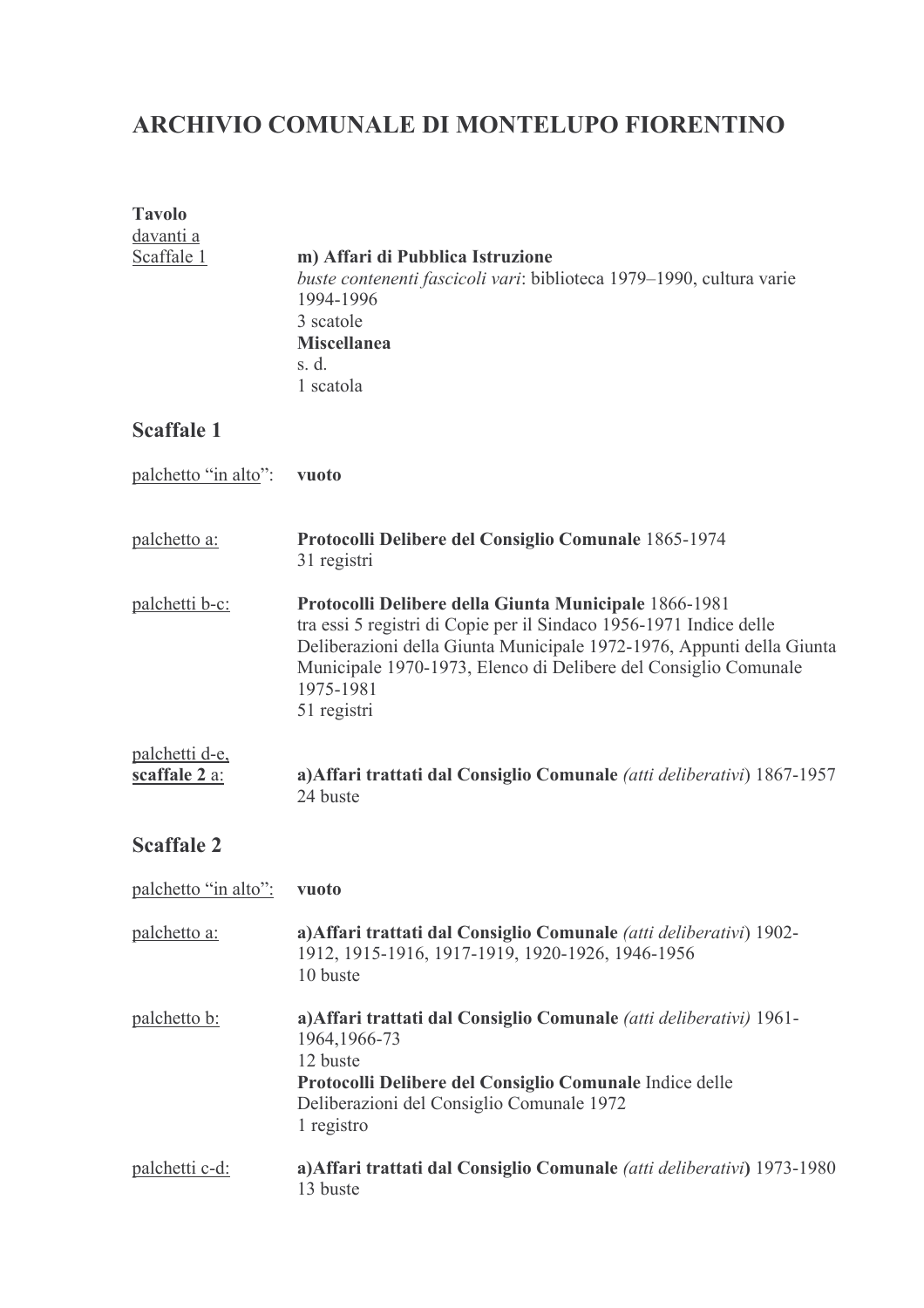| palchetto e: | b) Affari trattati dalla Giunta Municipale (atti deliberativi) 1866-1889<br>10 buste |
|--------------|--------------------------------------------------------------------------------------|
|              |                                                                                      |

# **Scaffale 3**

| palchetto "in alto": | vuoto                                                                                |
|----------------------|--------------------------------------------------------------------------------------|
| palchetto a-e:       | b) Affari trattati dalla Giunta Municipale (atti deliberativi) 1890-1960<br>46 buste |

# **Scaffale 4**

| palchetto "in alto: | vuoto                                                                                                                                                                                                                               |
|---------------------|-------------------------------------------------------------------------------------------------------------------------------------------------------------------------------------------------------------------------------------|
| palchetto a:        | b) Affari trattati dalla Giunta Municipale (atti deliberativi) 1961-<br>1964<br>8 buste<br>c) Affari di Amministrazione<br>Regolamenti e affari del personale copie di delibere e pratiche varie<br>dipendenti 1955-1962<br>9 buste |
| palchetto b:        | b) Affari trattati dalla Giunta Municipale (atti deliberativi) 1965-<br>1969<br>10 buste                                                                                                                                            |
| palchetto c:        | b) Affari trattati dalla Giunta Municipale (atti deliberativi) 1970-<br>1973<br>7 buste                                                                                                                                             |
| <u>palchetto d:</u> | b) Affari trattati dalla Giunta Municipale (atti deliberativi) 1973-<br>1976<br>6 buste                                                                                                                                             |
| palchetto e:        | b) Affari trattati dalla Giunta Municipale (atti deliberativi) 1977-<br>1979<br>5 buste                                                                                                                                             |

| palchetto "in alto": | vuoto                                                                                    |
|----------------------|------------------------------------------------------------------------------------------|
| palchetto a:         | b) Affari trattati dalla Giunta Municipale (atti deliberativi) 1979-<br>1980<br>3 buste  |
| palchetti a-c:       | c) Affari di Amministrazione<br>(Corrispondenza ufficiale e varia) 1866-1867<br>18 buste |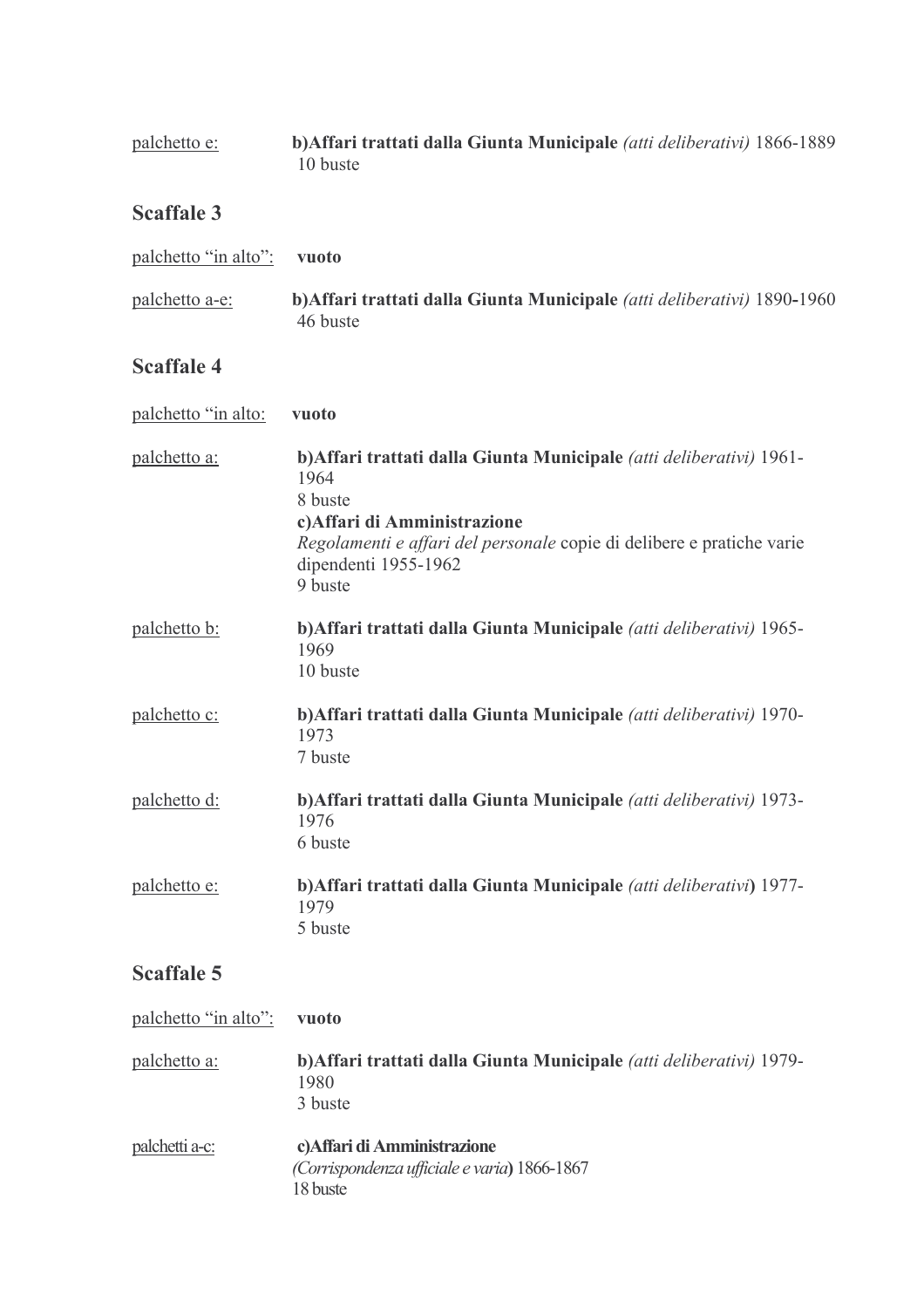| palchetti c:         | c) Affari di Amministrazione<br>Regolamenti e affari del personale 1865-1885; 1882-1896<br>2 buste                                                                                                                                                                                                                              |
|----------------------|---------------------------------------------------------------------------------------------------------------------------------------------------------------------------------------------------------------------------------------------------------------------------------------------------------------------------------|
| palchetti d:         | c) Affari di Amministrazione<br>Circolari della Prefettura 1870-1876<br>1 busta<br>Contratti (verifica se appartengono a Cat. diverse) 1898-1939<br>3 buste<br>Regolamenti e affari del personale 1909-1927; 1911,1914-1917;1921-<br>1971<br>l) Affari di Leva militare<br>buste contenenti fascicoli vari 1931-1940<br>1 busta |
| palchetto e:         | c) Affari di Amministrazione<br>Regolamenti e affari del personale 1905-1911<br>1 busta<br>Affari generali (reca sul dorso "CAT. I") 1879-1934<br>7 buste                                                                                                                                                                       |
| <b>Scaffale 6</b>    |                                                                                                                                                                                                                                                                                                                                 |
| palchetto "in alto": | vuoto                                                                                                                                                                                                                                                                                                                           |
| palchetto a:         | c) Affari di Amministrazione<br>Affari generali (reca sul dorso "CAT. I") 1935-1941, 1943, 1951,1957<br>6 buste<br>Rapporti e ricevute a/da enti assistenziali 1918-1947<br>1 busta<br>Previdenza sociale 1930-1950<br>1 busta<br>d) Assistenza, Beneficenza, Opere Pie<br>Affari generali 1871-1897<br>1 busta                 |
| palchetto b:         | d) Assistenza, Beneficenza, Opere Pie<br>Affari generali 1880-1922<br>9 buste                                                                                                                                                                                                                                                   |
| palchetto c:         | d) Assistenza, Beneficenza, Opere Pie<br>Affari generali 1916-1922; 1926-1950<br>7 busta                                                                                                                                                                                                                                        |
| palchetto d:         | d) Assistenza, Beneficenza, Opere Pie<br>Affari generali 1937-1944; 1946-1956<br>7 buste                                                                                                                                                                                                                                        |
| palchetto e:         | e) Polizia urbana e rurale                                                                                                                                                                                                                                                                                                      |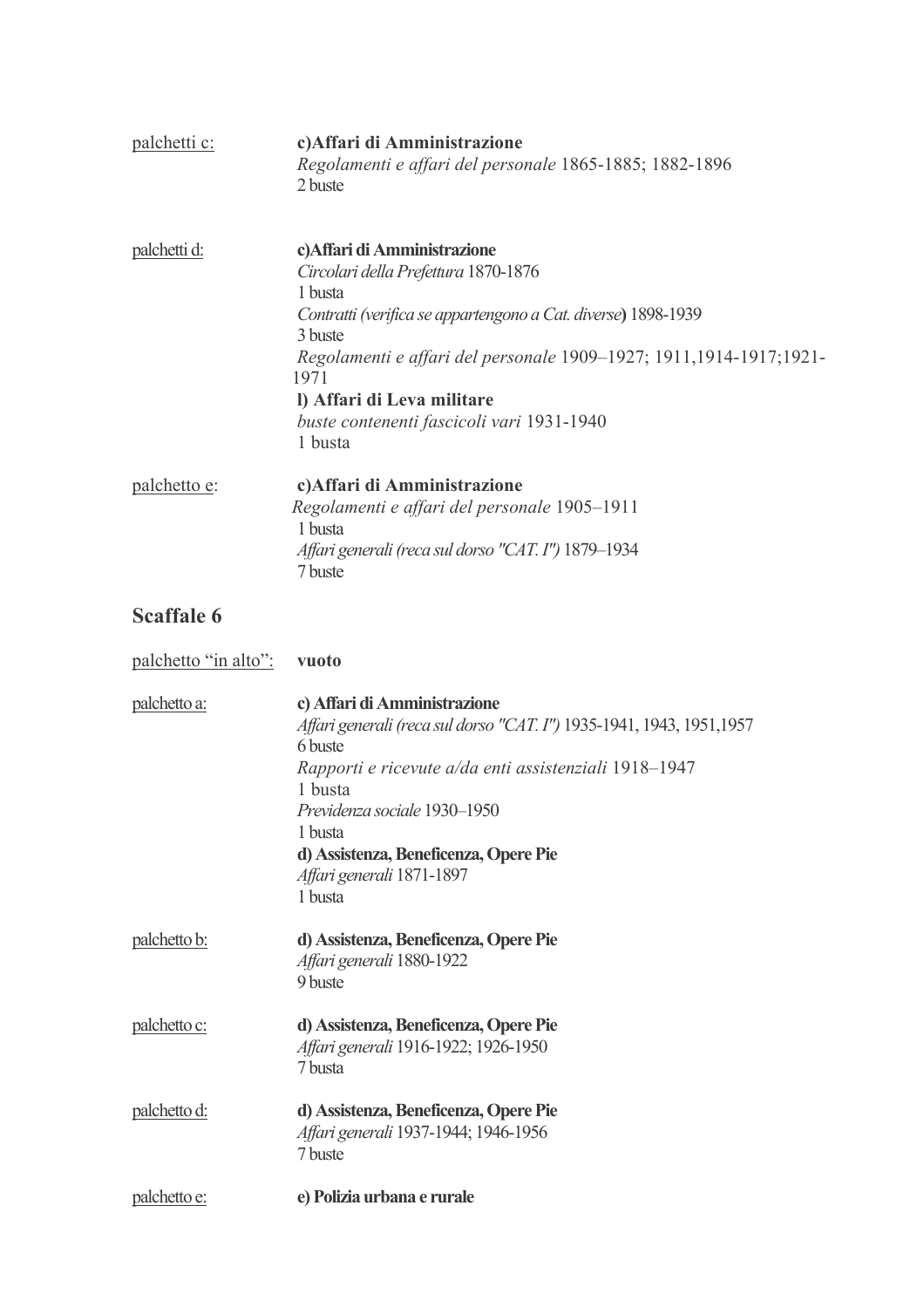Affari generali 1893-1939, 1966-67 7 buste d) Assistenza, Beneficenza, Opere Pie Cat. 2° classe IV Spedalità s. d. 1 busta

| palchetto "in alto": | vuoto                                                                                                                                                                                                                                                                                                                                                                          |
|----------------------|--------------------------------------------------------------------------------------------------------------------------------------------------------------------------------------------------------------------------------------------------------------------------------------------------------------------------------------------------------------------------------|
| palchetto a:         | f) Sanità ed Igiene<br>Atti sanitari 1884-1922<br>7 buste<br>Cimiteri 1868-1904<br>1 busta                                                                                                                                                                                                                                                                                     |
| palchetto b:         | f) Sanità ed Igiene<br>Atti sanitari 1914-1937<br>6 buste                                                                                                                                                                                                                                                                                                                      |
| <u>palchetto c:</u>  | f) Sanità ed Igiene<br>Atti sanitari 1938-1940<br>1 busta<br>Cimiteri 1927-1960<br>1 busta<br>m) Affari di Pubblica Istruzione<br>buste contenenti fascicoli vari s. d, Fatture Sport nn. 1-94 1994-1995,<br>Palazzetto dello Sport 1994-1997, Medicina dello sport 1995,<br>Programma comunitario Raffaello 1998<br>4 buste<br>Atti relativi alle elezioni<br>1999<br>1 busta |
| palchetto d:         | g) Affari finanziari<br>Atti finanziari diversi 1866-1906<br>4 buste                                                                                                                                                                                                                                                                                                           |
| palchetto e:         | g) Affari finanziari<br>Atti finanziari diversi 1899-1949<br>6 buste                                                                                                                                                                                                                                                                                                           |
| <b>Scaffale 8</b>    |                                                                                                                                                                                                                                                                                                                                                                                |
| palchetto "in alto": | g) Affari finanziari<br>Esattoria: Cartelle Comunali 1964-1967<br>5 pacchi                                                                                                                                                                                                                                                                                                     |
| palchetto a          | g) Affari finanziari<br>Atti finanziari diversi 1933-1932<br>7 buste                                                                                                                                                                                                                                                                                                           |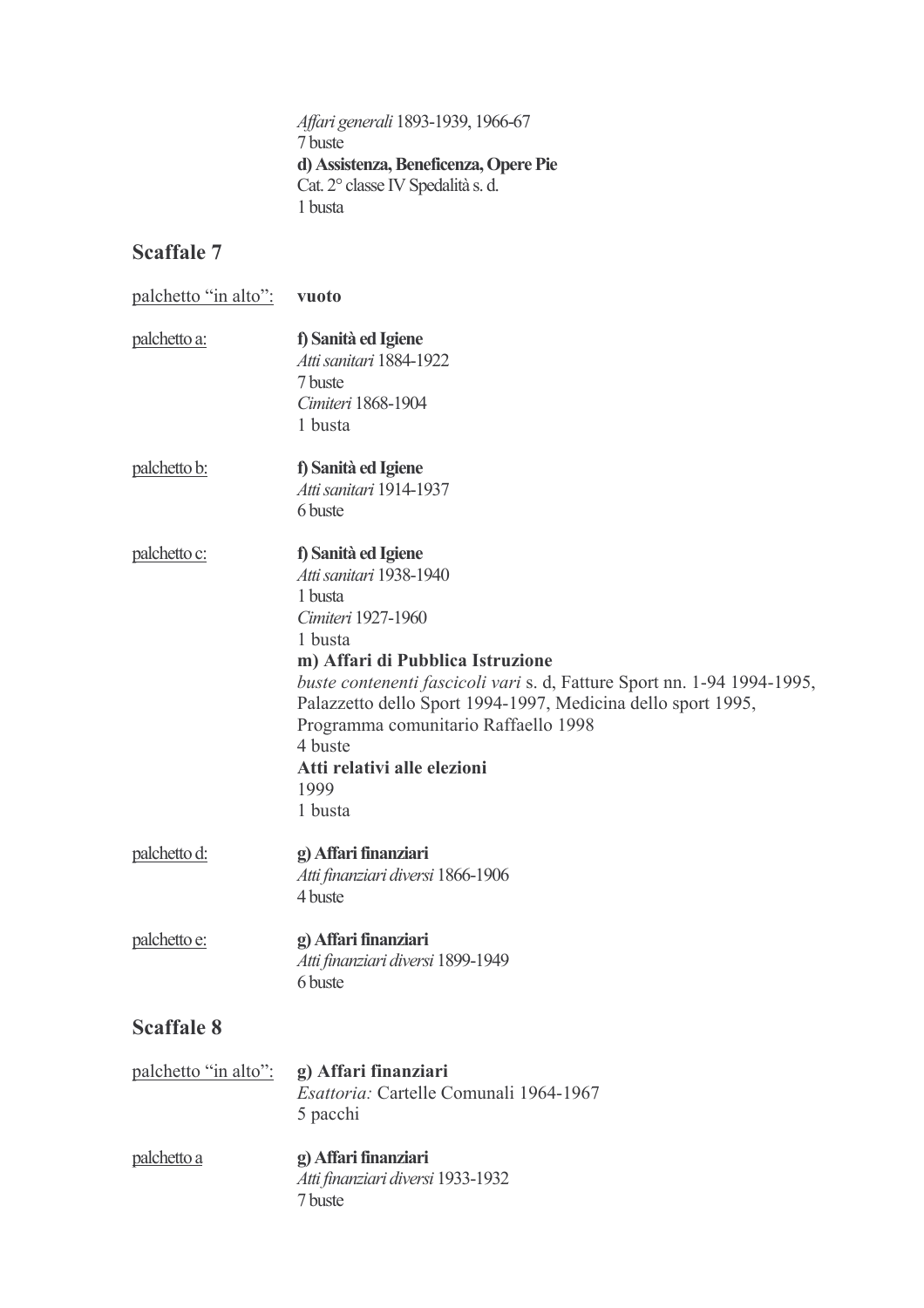| palchetto b                               | g) Affari finanziari<br>Atti finanziari diversi 1923-1940<br>7 buste                                                                                                                                                 |
|-------------------------------------------|----------------------------------------------------------------------------------------------------------------------------------------------------------------------------------------------------------------------|
| palchetto c:                              | c) Affari di Amministrazione<br>Revisione liste elettorali politiche ed amministrative 1866-1911<br>7 buste<br>g) Affari finanziari<br>Atti finanziari diversi 1941-1942<br>1 busta                                  |
| palchetto d:                              | c) Affari di Amministrazione<br>Revisione liste elettorali politiche ed amministrative 1902-1918<br>9 buste<br>g) Affari finanziari<br>Esattoria 1867-1872; 1898-1912<br>2 buste<br>Miscellanea 1883-1889<br>1 busta |
| palchetto e:                              | c) Affari di Amministrazione<br>Revisione liste elettorali politiche ed amministrative 1920-1926; 1927,<br>1928, 1933, 1936-1937<br>7 buste<br>g) Affari finanziari<br>Miscellanea 1947-1979<br>2 buste              |
| <b>Scaffale 9</b>                         |                                                                                                                                                                                                                      |
| palchetto "in alto": g) Affari finanziari | Esattoria: Cartelle Comunali 1968-1971<br>9 pacchi                                                                                                                                                                   |
| palchetto a:                              | c) Affari di Amministrazione<br>Revisione liste elettorali politiche ed amministrative 1930-1932; 1934-<br>1938<br>3 buste<br>h) Affari di governo<br>buste degli affari di governo 1900-1931<br>4 buste             |
| <u>palchetto b:</u>                       | h) Affari di governo<br>buste degli affari di governo 1931-1939<br>4 buste<br>i) Affari di Grazia, Giustizia e Culto<br>buste degli affari generali 1901-1916; 1921-1939<br>2 buste<br>I) Affari di Leva militare    |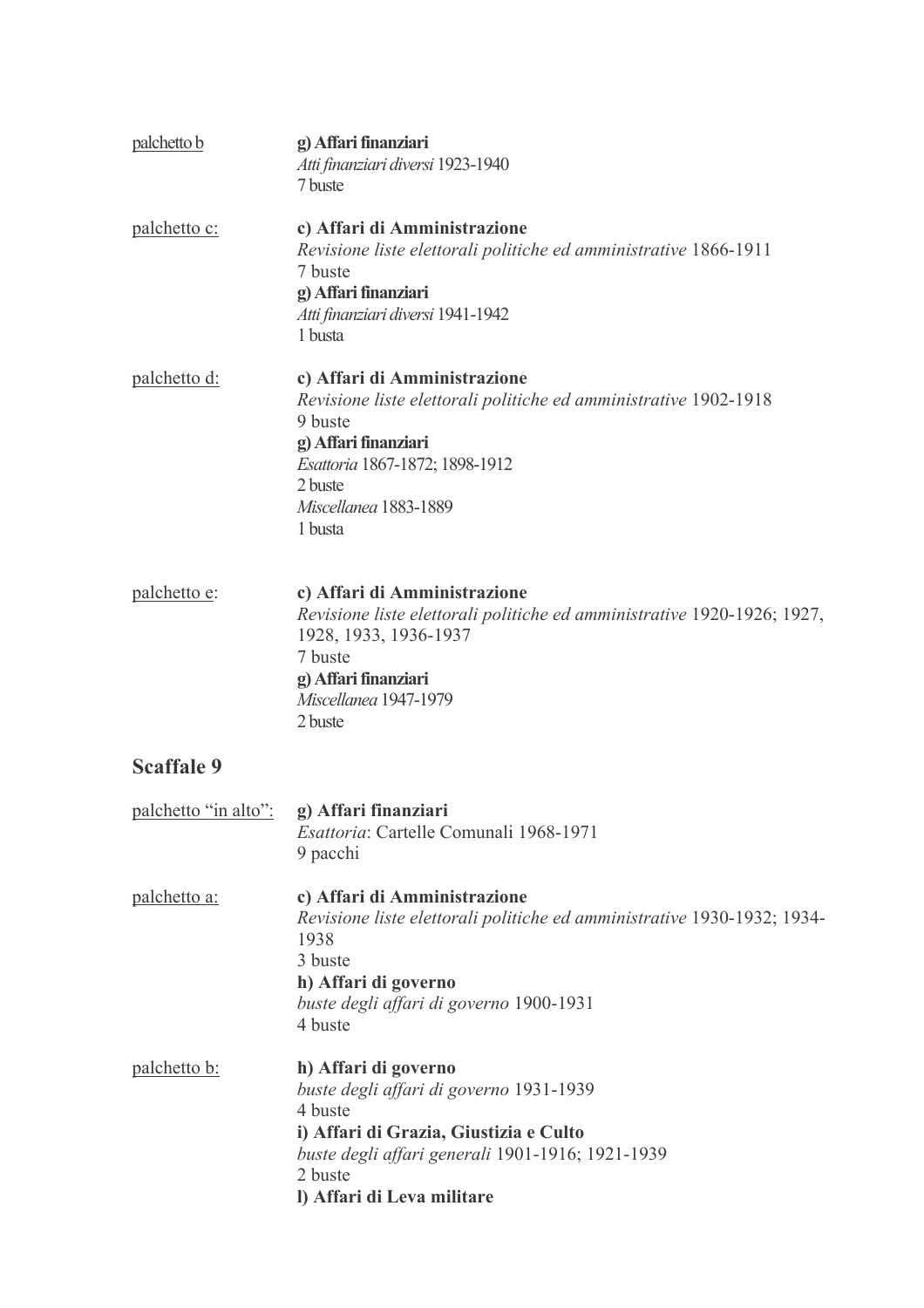|                      | Orfani di guerra. Denunzie anagrafiche s. d. (1945-1946?)<br>1 busta                                                                                                                                                                 |
|----------------------|--------------------------------------------------------------------------------------------------------------------------------------------------------------------------------------------------------------------------------------|
| palchetto c:         | I) Affari di Leva militare<br>buste contenenti fascicoli vari 1866-1870; 1872-1878; 1880-1886;1887-<br>1895; 1886-1905; 1907-1910; 1908-1911e 1915-1917<br>7 buste<br>Situazioni di famiglia 1879-1904<br>1 busta                    |
| palchetto d:         | I) Affari di Leva militare<br>buste contenenti fascicoli vari 1911-1914; 1911-1918; 1913-1917;1913-<br>1927; 1914-1918; 1915-1916; 1915-1917; 1915-1920<br>8 buste                                                                   |
| palchetto e:         | I) Affari di Leva militare<br>buste contenenti fascicoli vari 1915-1920; 1916-1919; 1917;1919-1920;<br>1920-1925; 1920-1921; 1920-1930; 1938-1941<br>9 buste                                                                         |
| <b>Scaffale 10</b>   |                                                                                                                                                                                                                                      |
| palchetto "in alto": | g) Affari finanziari<br>Esattoria: Cartelle Comunali 1972-1974<br>5 pacchi                                                                                                                                                           |
| palchetto a:         | I) Affari di Leva militare<br>buste contenenti fascicoli vari 1921-1923; 1922-1934; 1923-1926;<br>1926-1937; 1927-1930; 1930-1933; 1932-1938<br>7 buste                                                                              |
| <u>palchetto b:</u>  | I) Affari di Leva militare<br>buste contenenti fascicoli vari 1935-1938; 1938; 1938-1939 e 1945;<br>1938-1941; 1939-1940; 1939; 1939-1940; 1940; 1940-1950; 1941-1943<br>10 buste                                                    |
| palchetto c:         | I) Affari di Leva militare<br>buste contenenti fascicoli vari 1941; 1942; 1942-1944; 1944<br>8 buste<br>m) Affari di Pubblica Istruzione<br>buste contenenti fascicoli vari 1879-1896<br>1 busta                                     |
| palchetto d:         | l) Affari di Leva militare<br>buste contenenti fascicoli vari 1944-1946; 1946-1948;<br>2 buste<br>Miscellanea 1928<br>5 unità<br>m) Affari di Pubblica Istruzione<br>buste contenenti fascicoli vari 1886-1897; 1898-1906; 1898-1912 |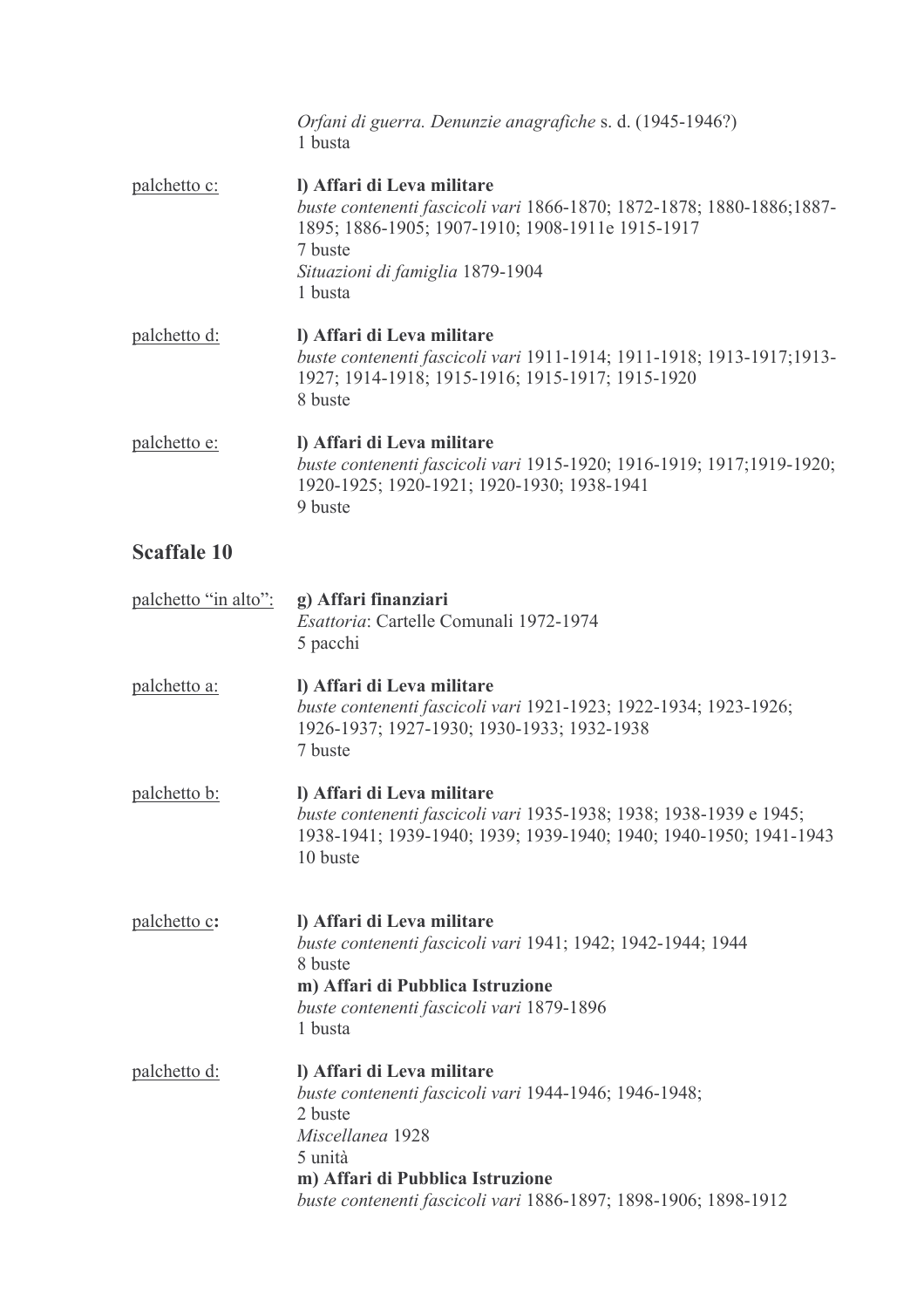3 buste

m) Affari di Pubblica Istruzione palchetto e: buste contenenti fascicoli vari 1907-1913; 1914-1922; 1923-1926; 1923-1936; 1925-1934; 1927-1930; 1937-1939; 1940-1941 8 buste

## **Scaffale 11**

palchetto "in alto": vuoto palchetto a: n) Lavori Pubblici buste contenenti fascicoli vari 1864-1868; 1866-1877; 1870-1905; 1875; 1898-1906; 1898-1912; 1880-1896; 1888-1899; 1894; 1895-1898, 1899-1949 10 buste palchetto b: n) Lavori Pubblici buste contenenti fascicoli vari 1910-1915; 1918-1922; 1922-1926; 1925-1930; 1930-1933; 1930-1939; 1931-1938<sup>1</sup> 1932-1933; 1934-1939 9 buste palchetto c: n) Lavori Pubblici buste contenenti fascicoli vari 1937, 1947-1956; 1960; 1964;1974 5 buste o) Agricoltura, Industria e Commercio Carteggio generale 1909-1915; 1916-1918; 2 buste Mercuriali del Comune di Empoli (??) 1869-1892 palchetto d: o) Agricoltura, Industria e Commercio Carteggio generale 1923-1926; 1926-1928; 1927-1931; 1928-1932; 1931-1934 5 buste Licenze di commercio 1927-1934 1 busta o) Agricoltura, Industria, Commercio Censimenti generale dell'Agricoltura 1930 1 busta palchetto e: o) Agricoltura, Industria e Commercio Carteggio generale 1932-1934; 1935; 1936-1937 3 buste r) Pubblica sicurezza Carteggio: Licenze di commercio ambulante: inserti personali 1935-1940 1 busta

<sup>&</sup>lt;sup>1</sup> Il titolo originario di questa busta è cassato: la busta contiene fascicoli privi di documentazione attinenti a varie categorie per l'anno 1963 e copie del Bollettino Nazionale dei Concorsi dal gennaio al dicembre 1968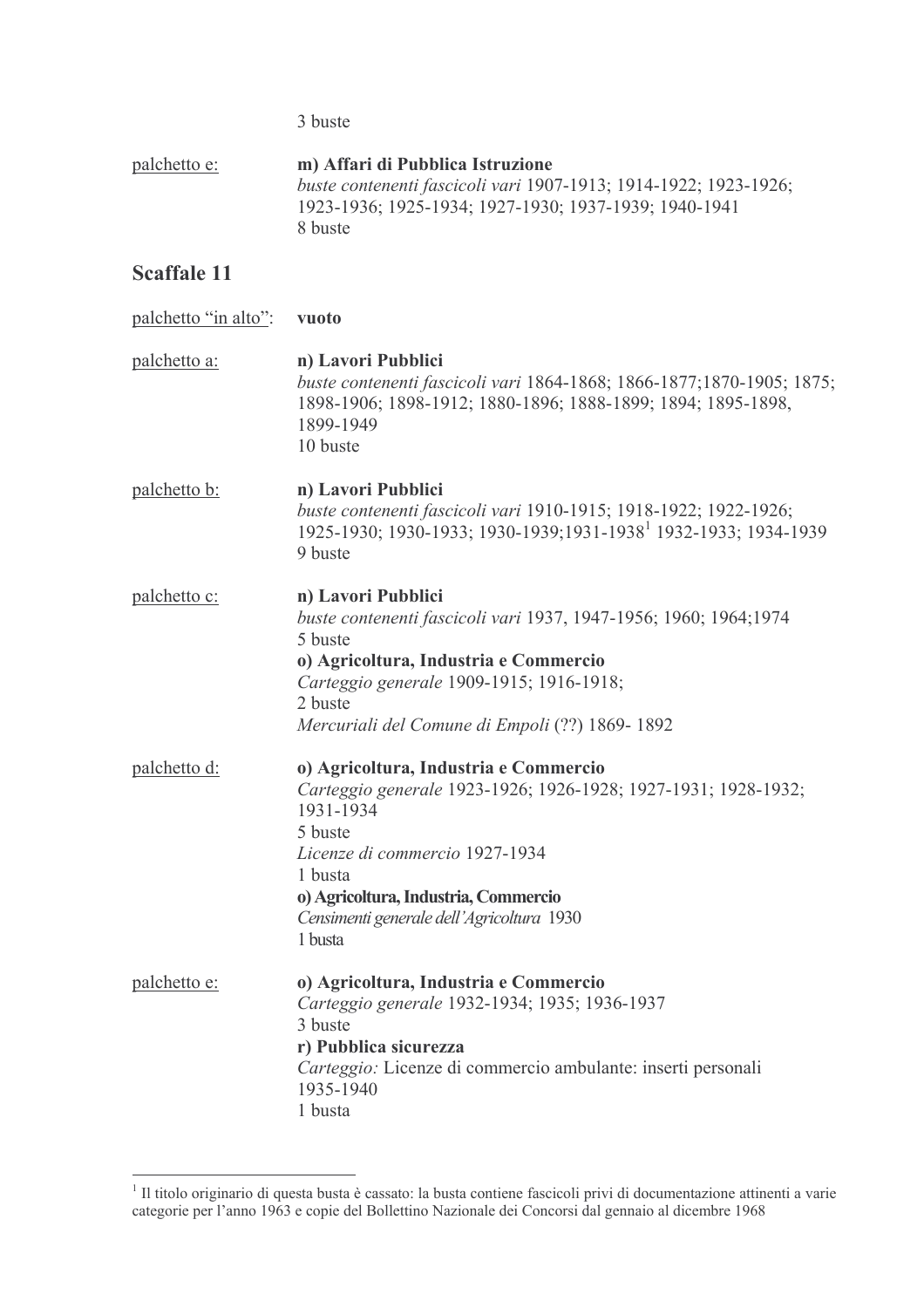| di fronte a          | m) Affari di Pubblica Istruzione<br>buste contenenti fascicoli vari: Cultura Contributi 1994-95-96 (delib.),<br>Mostre fotografiche e di pitture, Turismo; APT; Associazioni<br>(statuti), Corsi OPG <sup>2</sup> 1990, Richieste MIGNON, Richieste concessione<br>materiale e strutture<br>1 scatola                                                                                                      |
|----------------------|------------------------------------------------------------------------------------------------------------------------------------------------------------------------------------------------------------------------------------------------------------------------------------------------------------------------------------------------------------------------------------------------------------|
| <b>Scaffale 12</b>   |                                                                                                                                                                                                                                                                                                                                                                                                            |
| palchetto "in alto": | <b>MOVIMENTO DELLA POPOLAZIONE</b><br>Emigrazione<br>s. d.; 1993; 1994<br>3 buste<br>Immigrazione<br>1993; 1994<br>2 buste                                                                                                                                                                                                                                                                                 |
| palchetto a:         | o) Agricoltura, Industria e Commercio<br>Carteggio generale 1892-1906; 1938-1943<br>6 buste<br>Domande per i libretti di lavoro 1939-1941<br>1 busta<br>Rilascio libretti di lavoro 1919-1971<br>1 busta contenente 6 registri<br>Elezioni commerciali 1862-1902<br>1 busta<br>r) Pubblica sicurezza<br>Carteggio: Licenze di commercio verbali commercio fisso e ambulante<br>n°1-95 1944-1945<br>1 busta |
| palchetto b:         | o) Agricoltura, Industria e Commercio<br>Carteggio generale 1911-1925<br>1 busta                                                                                                                                                                                                                                                                                                                           |

1 registro Ente Ricostruzione Associazione Commercianti<sup>6</sup> 1945

Registro di iscrizione degli esercenti e dei mestieri ambulanti<sup>3</sup> 1930-

Registro di pubblici esercenti<sup>4</sup> 1879-1888 (con fogli sciolti 1880-1892)

Registro di esercizi pubblici esistenti nel territorio comunale<sup>5</sup> 1925-

1 busta

1940 1 registro

1951

1 registro

Elezioni commerciali 1892-1904

<sup>&</sup>lt;sup>2</sup> OPG è l'acronimo di Ospedale Psichiatrico Giudiziario<br><sup>3</sup> La busta non si trova descritta nell'elenco di consistenza redatto da Silvia Floria.<br><sup>4</sup> Ut supra.

 $5 \text{U}$  supra.

 $6$  Ut supra.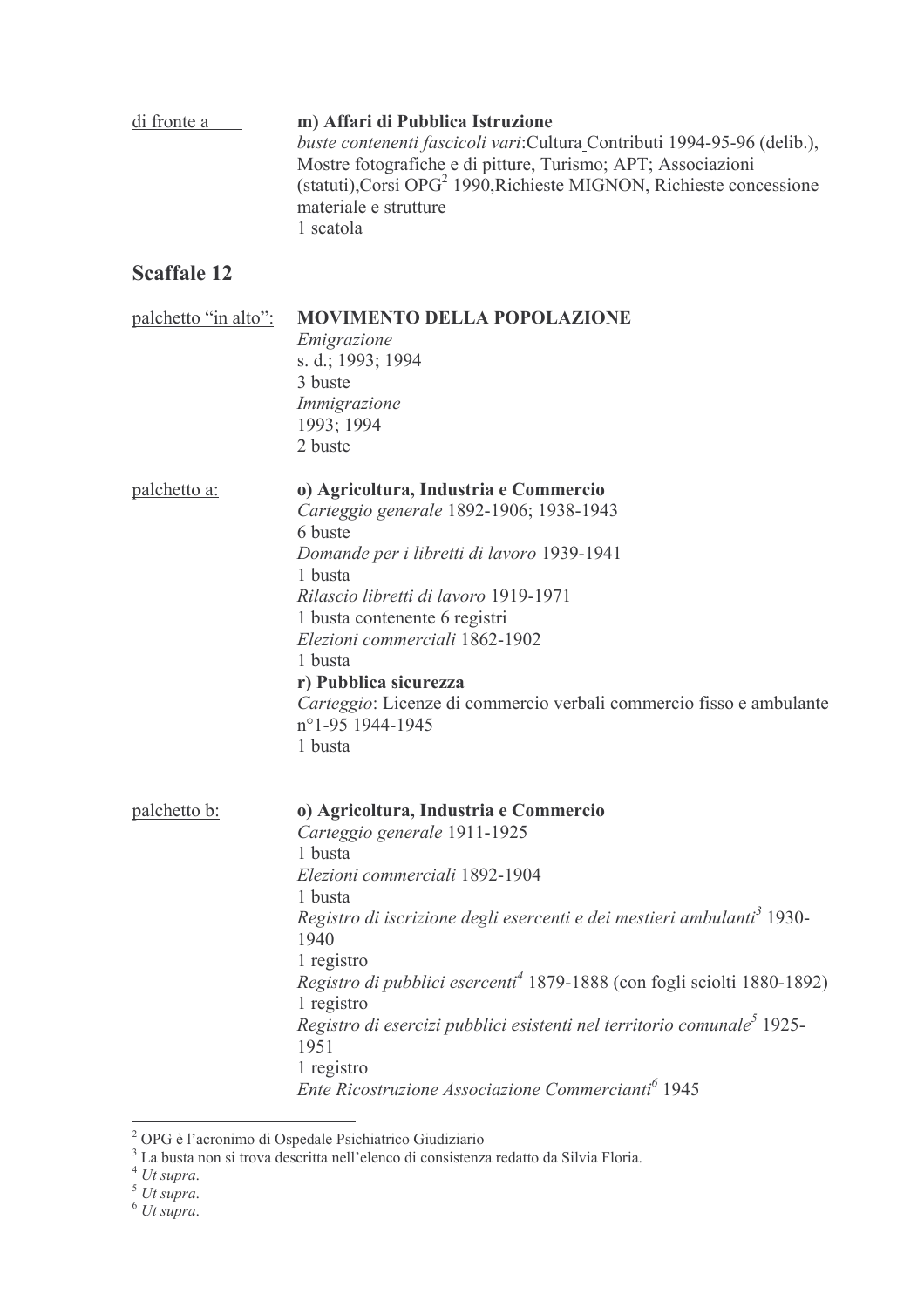|                    | 1 busta<br>r) Pubblica sicurezza<br>Carteggio: Licenze di commercio <sup>7</sup> 1934-1941<br>1 libretto di matrici |
|--------------------|---------------------------------------------------------------------------------------------------------------------|
| "sotto $12 b$ ":   | g) Affari finanziari<br>Atti relativi ad imposte e tasse (contiene INVIM, ruoli TRSU) 1980-<br>1990                 |
|                    | 1 scatola contenente 25 unità                                                                                       |
| <b>Scaffale 13</b> |                                                                                                                     |

| palchetto "in alto": | Modelli 740 compilati 1981<br>1 scatola<br>c) Affari di Amministrazione<br>Affari generali (concorso a un posto di collaboratore amm. 1992)<br>2 buste<br><b>Miscellanea</b><br>205-206 s.d.<br>1 busta                                                                                                                                                                                                                                                                                                                                                                                                                                                                                                                                                                                                                                                                                                                                                                                                                                                                                                     |
|----------------------|-------------------------------------------------------------------------------------------------------------------------------------------------------------------------------------------------------------------------------------------------------------------------------------------------------------------------------------------------------------------------------------------------------------------------------------------------------------------------------------------------------------------------------------------------------------------------------------------------------------------------------------------------------------------------------------------------------------------------------------------------------------------------------------------------------------------------------------------------------------------------------------------------------------------------------------------------------------------------------------------------------------------------------------------------------------------------------------------------------------|
| palchetto a:         | p) Stato civile, censimenti, statistica, anagrafe<br>Stato civile e statistica 1886-1885 (nascite, morti, matrimoni), 1880-<br>1887 (constatazioni di morte), 1882-1907 (nascite, morti, matrimoni),<br>1891-1895 (constatazioni di morte), 1898-1904 (atti di morte),<br>5 buste<br>o) Agricoltura, Industria e Commercio<br>Carteggio generale<br>Elenco delle principali imprese del Comune e relativi dati statistici<br>Censimento 1961<br>1 fascicolo sciolto<br>Atti della Commissione per l'esame della situazione dell'industria<br>locale 1961-1962<br>1 fascicolo sciolto<br>Quaderno con censimento imprese 1964?<br>1 fascicolo sciolto<br>Fascicolo contenente gli elenchi dei dipendenti delle attività locali 1964<br>1 fascicolo sciolto<br>Denuncia produzione uva e vino 1986/87<br>2 fascicoli sciolti<br>Denuncia vino fino 100hl 1988<br>1 fascicolo sciolto<br>Denuncia vino oltre 100hl 1988<br>1 fascicolo sciolto<br>Uve Chianti 1988<br>1 fascicolo sciolto<br>ISTAT. Censimento generale agricoltura (materiale a stampa) 1990<br>1 fascicolo sciolto<br>Atti di commercio 1994 |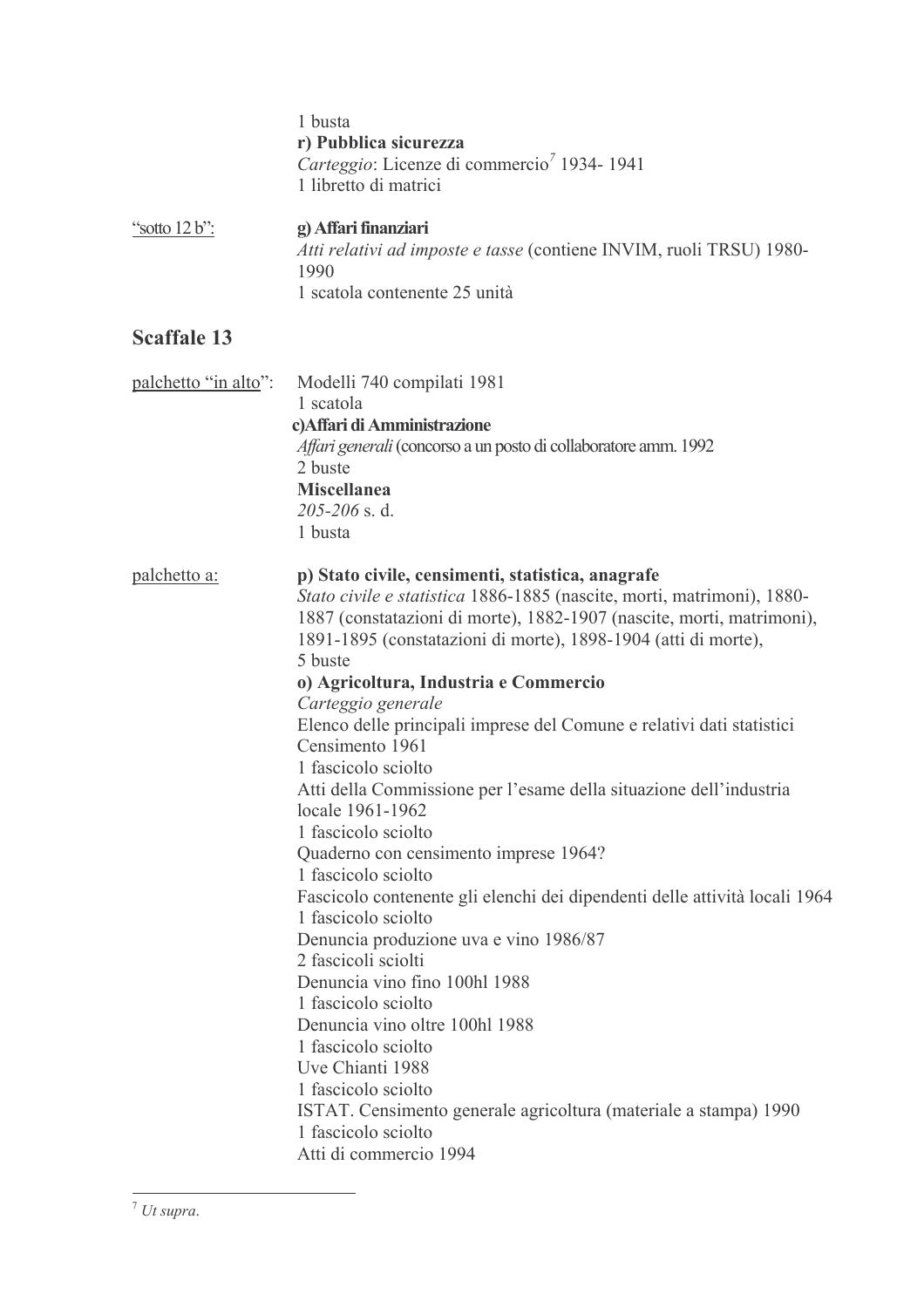|                     | 1 cartella<br>PESCA; varie 1984<br>1 fascicolo sciolto<br>Licenze di pesca 1991<br>1 cartella<br>r) Pubblica sicurezza<br>Carteggio: Cartelli esercizi pubblici orari in corso di rilascio, ferie<br>estive; atti 1979-1982, L.R. 33/1983 Rilascio tessere libera circolazione<br>trasporti pubblici locali 1983-1990<br>2 fascicoli sciolti                                                                                                                                                                                                                                                                                                                                                                                                                                                                            |
|---------------------|-------------------------------------------------------------------------------------------------------------------------------------------------------------------------------------------------------------------------------------------------------------------------------------------------------------------------------------------------------------------------------------------------------------------------------------------------------------------------------------------------------------------------------------------------------------------------------------------------------------------------------------------------------------------------------------------------------------------------------------------------------------------------------------------------------------------------|
| <u>palchetto b:</u> | p) Stato civile, censimenti, statistica, anagrafe<br>Stato civile e statistica 1905-1931 (movimento della popolazione),<br>1906-1912 (pubblicazioni e annotazioni di matrimonio), 1910-1915 (atti<br>di matrimonio e allegati vari), 1914-1935 (varie stato civile, statistica,<br>anagrafe), 1919-1933 <sup>8</sup> (annotazioni nascite e morte), 1921-1936 (stato<br>civile, censimento e statistica), 1931 (stato civile)<br>7 buste                                                                                                                                                                                                                                                                                                                                                                                |
| <u>palchetto c</u>  | o) Agricoltura, Industria e Commercio?<br>ISTAT 1942-1943<br>1 pacco<br>p) Stato civile, censimenti, statistica, anagrafe<br>Stato civile e statistica 1934-1935 (stato civile), 1936-1940 (stato civile,<br>statistica), 1937-1939 (stato civile),, 1937-1966 (stato civile,<br>variazioni), 1941 (stato civile e censimento), 1942 (stato civile<br>categoria XII) <sup>9</sup> , 1942-943 (nascite e morti: certificazioni di morte e<br>dichiarazioni di nascita delle levatrici) <sup>10</sup> , 1945 (atti di nascita e morte),<br>1945-1946 (stato civile, statistica), 1955-1960 (annotazioni marginali<br>morte e matrimonio), 1956 (annotazioni marginali) <sup>11</sup><br>11 buste<br>s) Buste degli affari delle seguenti categorie<br>Catt. XI-XII Stato civile e censimento del bestiame 1942<br>1 busta |
| palchetto d:        | q) Oggetti diversi<br>Carteggio: 1890-1897 <sup>12</sup> , 1918-1922, 1923-1927, 1931-1933, 1934-<br>1939, 1975 (Anno 1975 categoria XIV)<br>5 buste<br><b>ALBA</b> <sup>13</sup> : 1911-1912 (originali e atti), 1911-1919 (atti), 1914 (originali)<br>3 buste                                                                                                                                                                                                                                                                                                                                                                                                                                                                                                                                                         |
| palchetto e         | vuoto?                                                                                                                                                                                                                                                                                                                                                                                                                                                                                                                                                                                                                                                                                                                                                                                                                  |

<sup>&</sup>lt;sup>8</sup> La busta è indicata con estremi cronologici diversi sull'elenco di consistenza redatto da Silvia Floria: "1919-La busta e muicata con estiemi cronologici urversi sui elenco di consistenza redatto da Silvia Floria.<br><sup>10</sup> La busta non si trova descritta nell' elenco di consistenza redatto da Silvia Floria.<br><sup>10</sup> La busta, precedenteme

descritte nell'elenco di consistenza redatto da Silvia Floria.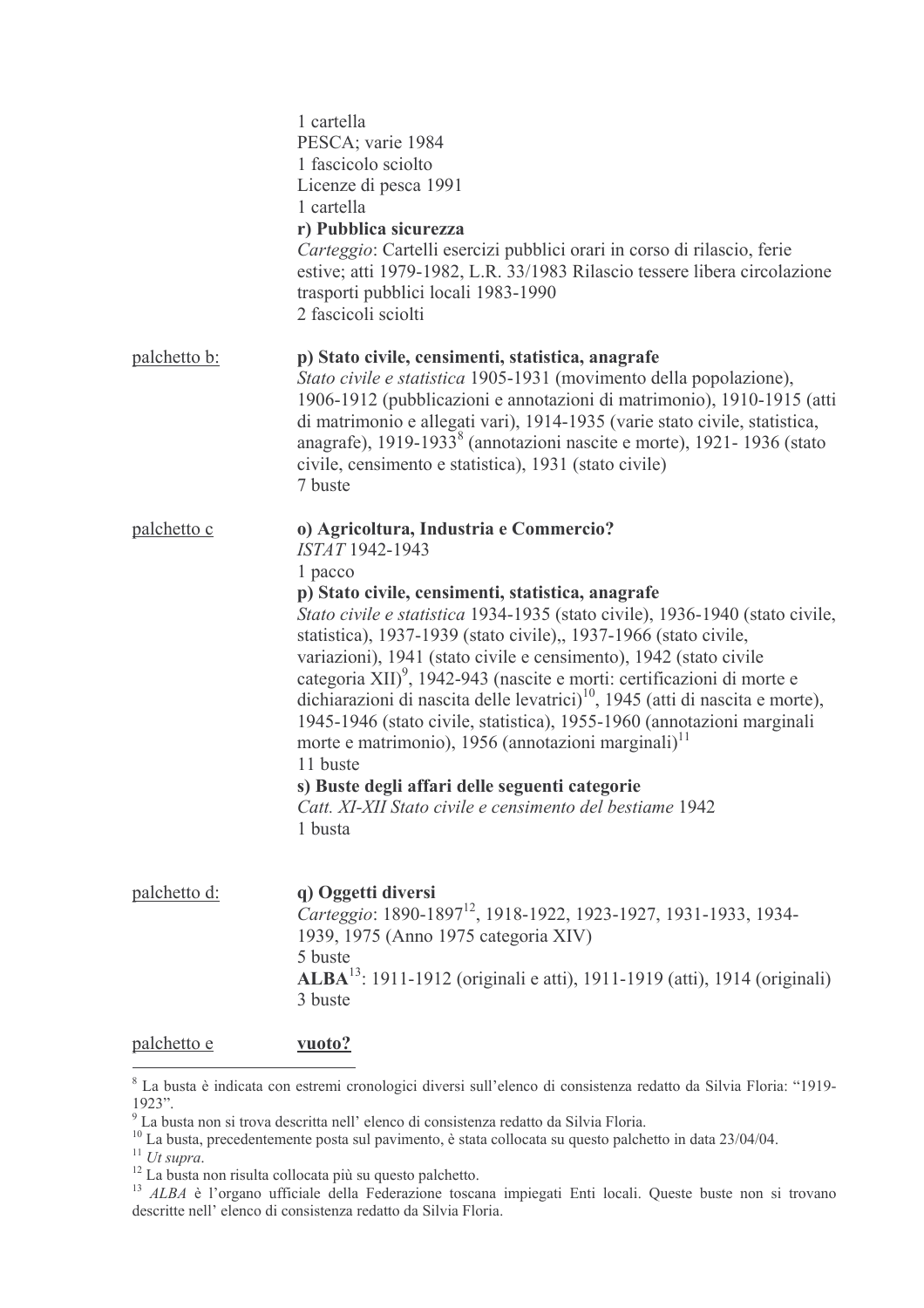| palchetto "in alto": | c) Affari di Amministrazione<br>Affari generali (concorso a un posto di istruttore tecnico) 1995<br>2 buste<br><b>Miscellanea</b><br>$141 - 204$ s.d.<br>1 busta                                                                                                                                                                                                                                                                                     |
|----------------------|------------------------------------------------------------------------------------------------------------------------------------------------------------------------------------------------------------------------------------------------------------------------------------------------------------------------------------------------------------------------------------------------------------------------------------------------------|
| <u>palchetto a:</u>  | r) Pubblica sicurezza<br>Carteggio: 1880-1894, 1886-1897, 1896-1905, 1900-1906 (classi 1-4),<br>1906-1909, 1908-1910, 1910-1912, 1913-1917<br>8 buste                                                                                                                                                                                                                                                                                                |
| <u>palchetto b:</u>  | r) Pubblica sicurezza<br>Carteggio: 1895-1925 (PP. SS: passaporti e emigrazione allo estero;<br>carte ricuperate) <sup><math>14</math></sup> , 1916-1919 (manicomio e passaporti per l'interno e<br>l'estero), 1918-1923, 1919-1927 (vendita ambulanti, passaporti e porto<br>d'armi), 1919-1931 (mentecatti) <sup>15</sup> , 1922-193 (rimpatri, passaporti, fogli<br>di via), 1924-1927, 1925-1938<br>8 buste                                      |
| palchetto c:         | r) Pubblica sicurezza<br>Carteggio: 1929-1932 (emigrazione e movimento dei detenuti), 1929-<br>1933 <sup>16</sup> , 1934-1935 <sup>17</sup> , 1937-1939, 1940-1941, 1948-1967 (licenze di<br>esercizi pubblici, passaporti, volture), 1950-1955 (trasporti carcerati)<br>7 buste                                                                                                                                                                     |
| palchetto d:         | f) Sanità ed Igiene<br>Libretti per idoneità sanitaria e schede personali ritirati e sostituiti<br>1980<br>1 busta<br>r) Pubblica sicurezza<br>Categoria 15° 1969, 1972<br>2 buste<br>Cat. XV cl. 2 Provvedimenti sugli incendi boschivi 1972-1977<br>1 fascicolo sciolto<br>Cat. XV cl. 3 Evase corse ciclistiche 1987<br>1 fascicolo sciolto<br>s) Buste degli affari delle seguenti categorie:<br>Cat. III, VII, IX, X, XII, XIII 1940<br>1 busta |

 $^{14}$  La busta non si trova descritta nell' elenco di consistenza redatto da Silvia Floria.<br><sup>15</sup> La busta è indicata con estremi cronologici diversi sull' elenco di consistenza redatto da Silvia Floria: "1919-

<sup>1932&</sup>quot;.<br><sup>16</sup> La busta è indicata con estremi cronologici diversi sull'elenco di consistenza redatto da Silvia Floria: "1929-

<sup>1934&</sup>quot;.<br><sup>17</sup> La busta è indicata con estremi cronologici diversi sull'elenco di consistenza redatto da Silvia Floria: "1935-1936".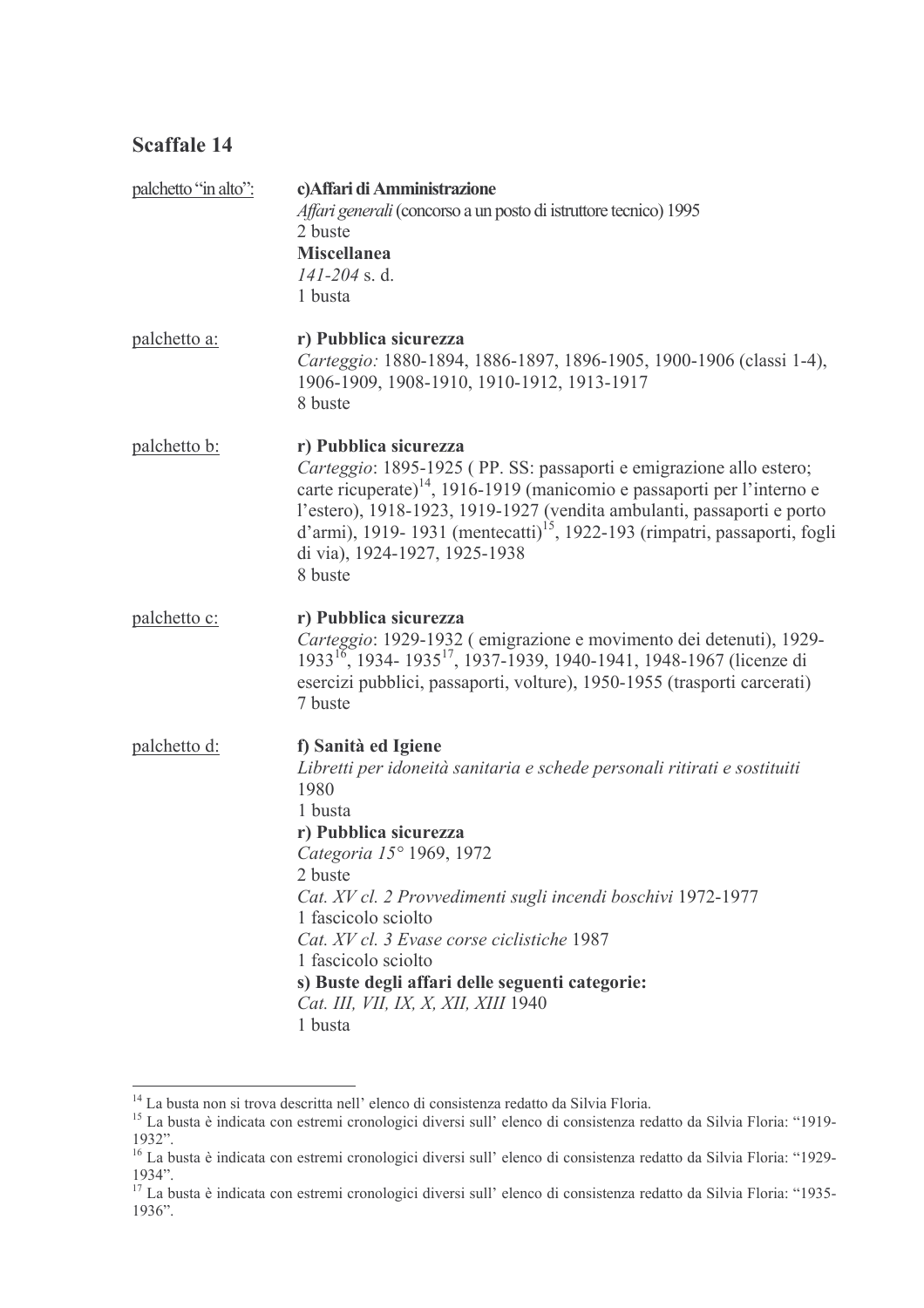| <u>palchetto e:</u> | e) Polizia urbana e rurale<br>Registri delle contravvenzioni VV. UU.: 1923-1925 <sup>18</sup> , 1932-1937 <sup>19</sup> , |
|---------------------|---------------------------------------------------------------------------------------------------------------------------|
|                     | 1937-1938 <sup>20</sup> , 1963-1971 (Registro Generale), 1964-1968, 1969-1971,                                            |
|                     | 1972-1973, 1973-1975, 1975-1977, 1977-1980, 1980-1982, 1982-                                                              |
|                     | 1984, 1984-1985, 1985                                                                                                     |
|                     | 14 registri                                                                                                               |
|                     | Diario dei servizi prestati dalla Guardia Municipale <sup>21</sup> 1932-1934<br>1 registro                                |
|                     | Autorizzazioni barbieri e parrucchiere per signora 1966-1979<br>1 registro                                                |
|                     | Diritti di segreteria. Registro cronologico delle esazione per diritti vari<br>1971-1976                                  |
|                     | 1 registro                                                                                                                |
|                     | Intimazioni e ordinanze 1979                                                                                              |
|                     | 1 registro                                                                                                                |
|                     | VV. UU. Brogliacci di servizio 1960-1982<br>22 unità                                                                      |
| <b>Scaffale 15</b>  |                                                                                                                           |
| palchetto "in alto" | c) Affari di Amministrazione                                                                                              |
|                     | Affari generali (concorsi diversi) 1995                                                                                   |
|                     | 4 buste e 6 fascicoli                                                                                                     |
|                     | <b>Miscellanea</b>                                                                                                        |

 $1-71$ ,  $72-140$ ,  $270 - 292$  s.d. 3 buste

#### palchetto a **ANNONA COMUNALE** Annona 1915-1918, 1935-1942

7 buste

#### palchetto b **ANNONA COMUNALE**

Annona 1890-1895, 1917-1921, 1939-1947 7 buste e 1 registro

#### palchetto c **ANNONA COMUNALE** Annona 1939-1947 5 buste, 1 pacco

#### palchetto d **ANNONA COMUNALE** Annona s. d., 1939-1950, carte di via XX Settembre 1941 - 1950 5 buste e 1 fascicolo

#### **ANNONA COMUNALE** palchetto e

<sup>&</sup>lt;sup>18</sup> La busta non si trova descritta nell' elenco di consistenza redatto da Silvia Floria<br><sup>19</sup> Ut supra.<br><sup>20</sup> Ut supra.<br><sup>21</sup> Ut supra.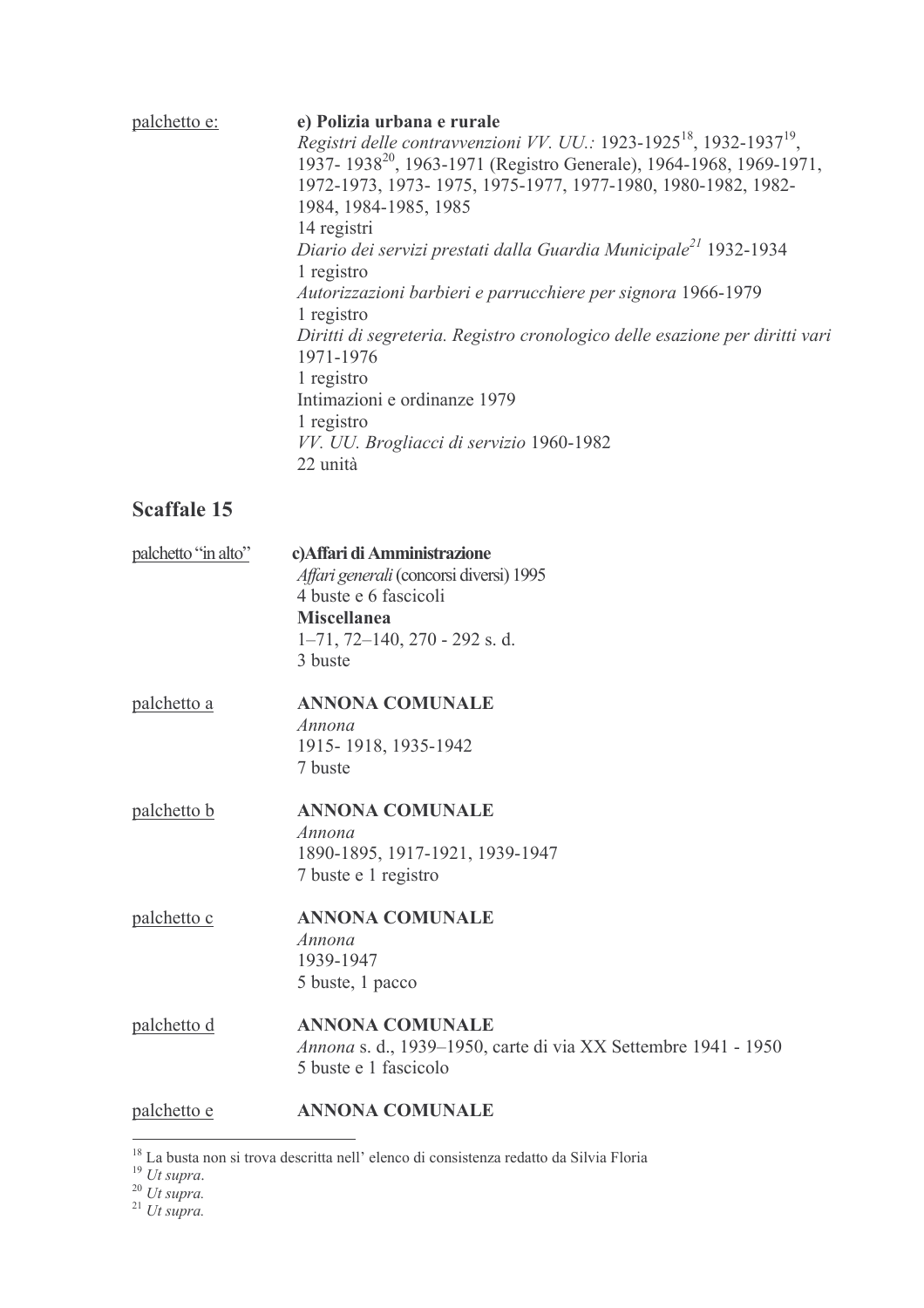Annona 1947-1948 6 buste

| palchetto "in alto": | <b>MOVIMENTO DELLA POPOLAZIONE</b>                |
|----------------------|---------------------------------------------------|
|                      | Emigrazioni                                       |
|                      | 1991;                                             |
|                      | 1 busta                                           |
|                      | Emigrazioni/Immigrazioni                          |
|                      |                                                   |
|                      | 1989 I; 1989 II                                   |
|                      | 2 buste                                           |
|                      | Immigrazioni                                      |
|                      | 1991                                              |
|                      | 1 busta                                           |
| <u>palchetto a:</u>  | o) Agricoltura, Industria, Commercio              |
|                      | Censimenti del bestiame 1876, 1881                |
|                      | 1 busta                                           |
|                      | <b>CENSIMENTI DELLA POPOLAZIONE</b>               |
|                      |                                                   |
|                      | Cat. XII Censimenti sez. 1-2 1881                 |
|                      | 1 busta                                           |
|                      | Cat. XII Censimenti sez. 3-7 1881                 |
|                      | 1 busta                                           |
|                      | schede di famiglia 1881                           |
|                      | 1 busta                                           |
|                      | Cat. XII Censimento. Atti già definiti 1981       |
|                      | 1 busta                                           |
|                      | Cat. XII Censimento. Riepiloghi 1981              |
|                      | 1 busta                                           |
|                      |                                                   |
|                      | Cat. XII Censimento. Dati finali 1991             |
|                      | 1 busta                                           |
|                      | Cat. XII Censimento. Circolari 1991               |
|                      | 1 fascicolo                                       |
|                      | <b>MOVIMENTO DELLA POPOLAZIONE</b>                |
|                      | Emigrazione                                       |
|                      | 1992                                              |
|                      | 1 busta                                           |
|                      | Immigrazione                                      |
|                      | 1992                                              |
|                      |                                                   |
|                      | 1 busta                                           |
| palchetto b:         | <b>ANNONA COMUNALE</b>                            |
|                      | 1921, 1939-1948, 1940-1947, 1941-1944, 1943, 1944 |
|                      | 6 buste                                           |
|                      | <b>CENSIMENTI DELLA POPOLAZIONE</b>               |
|                      |                                                   |
|                      | Cat. XII Censimento 1951                          |
|                      | 1 busta                                           |
| <u>palchetto c</u> : | <b>CENSIMENTI DELLA POPOLAZIONE</b>               |
|                      |                                                   |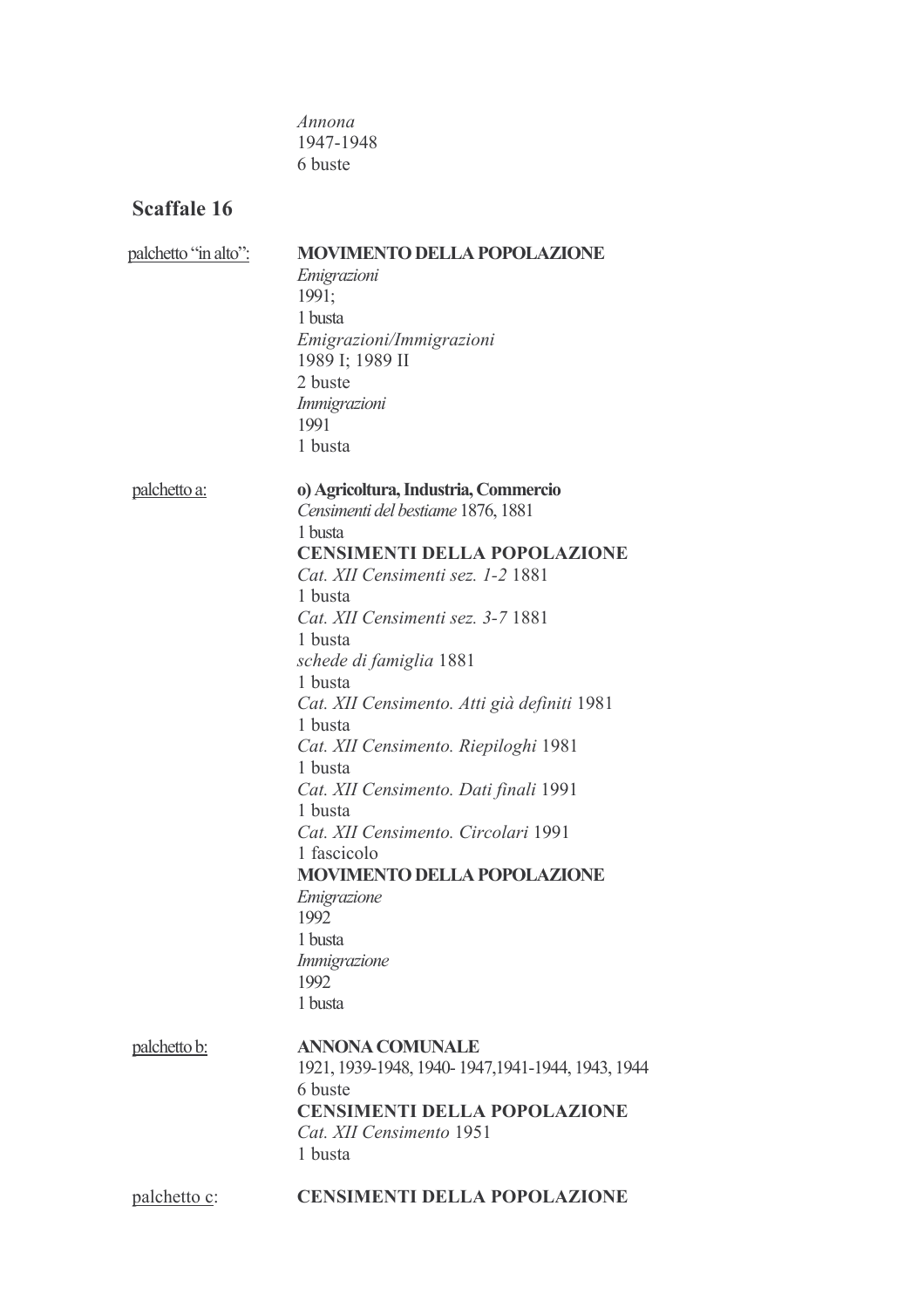Cat. XII Censimenti sez. B-5, C-6 1931 1 busta Cat. XII Censimenti sez. D-7.E-8-9-10 1931 1 busta Cat. XII Atti preparatori CAT. 12° 1931 1 busta Cat. XII Censimento 1901 1 busta Cat. XII Censimento straordinario 1-400 1909 1 busta Cat. XII Censimento Pulica, Samminiatello, S. Vito, Fibbiana 1901 1 busta Censimento 1971 1 busta **STATO CIVILE E ANAGRAFE** Registri della popolazione s. d. 1 registro palchetto d: **CENSIMENTI DELLA POPOLAZIONE** Cat. XII Censimento fogli di famiglia 1931 1 busta Cat. XII Censimento sez. 1 1931 1 busta Cat. XII Censimento 1951 1 busta o) Agricoltura, Industria, Commercio Atti Censimento industria comercio 1971 1 busta **CENSIMENTI DELLA POPOLAZIONE** Cat. XII Atti Censimento popolazione industria commercio 1971 1 busta Cat. XII Atti Censimento popolazione industria commercio 1971 1 busta **MOVIMENTO DELLA POPOLAZIONE** Registro delle immigrazioni accertate con il Censimento 1936 1 registro palchetto e: c) Affari di Amministrazione Revisione delle liste elettorali politiche e amministrative: Servizio elettorale: comunicazione nati 1925-1926 1 busta f) Sanità ed Igiene Schede individuali vaccinazione 1945-1950 1 busta D Affari di Leva militare Orfani di guerra 1945-1947 1 busta o) Agricoltura, Industria, Commercio Censimenti del bestiame? (Vitelli) s. d. 1 busta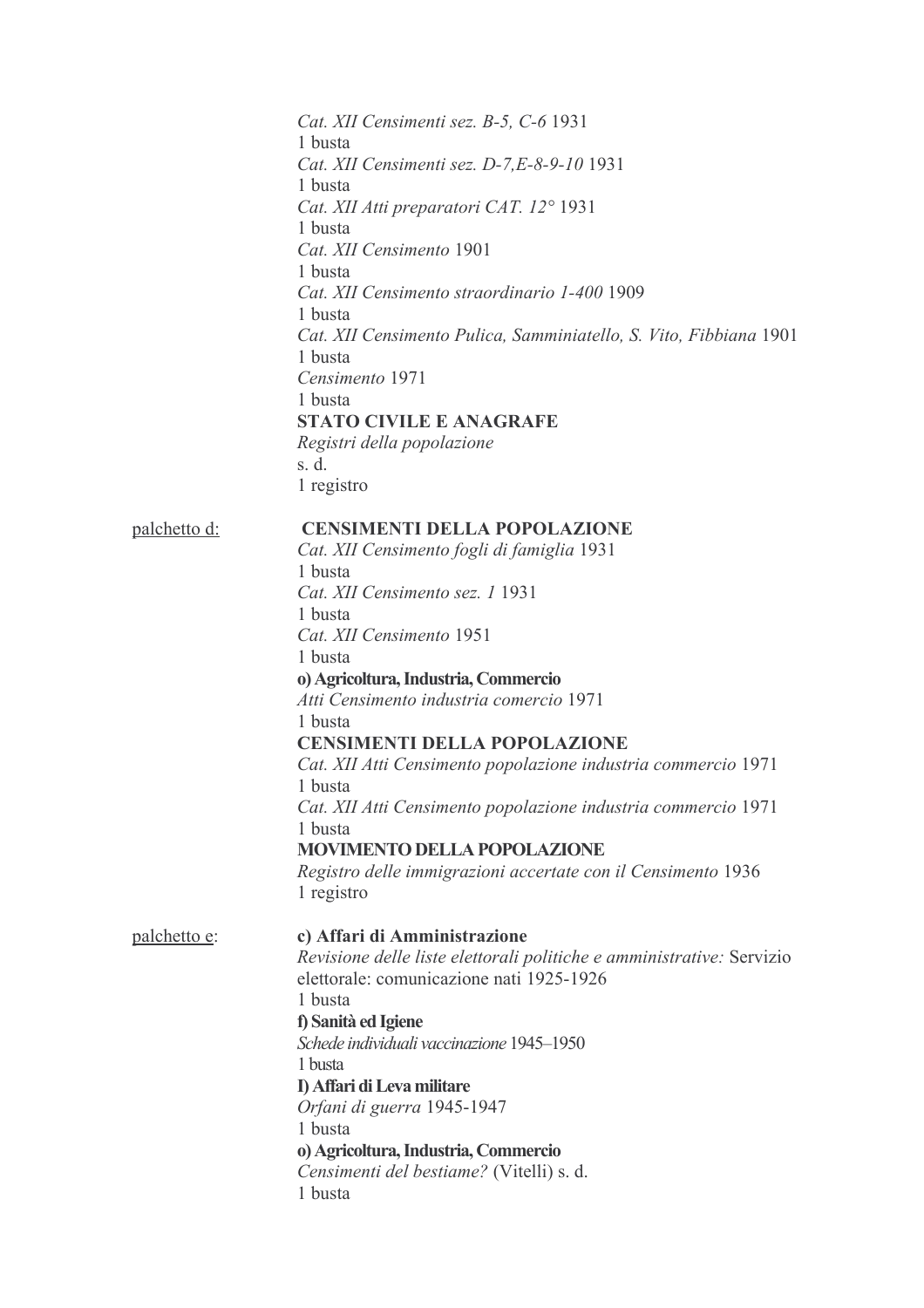p) Stato civile, censimenti, statistica, anagrafe Certificati medici di morte e nascita. Levatrici 1946-1952 1 busta s) Buste degli affari delle seguenti categorie: Categorie I-XV 1945-1960 1 busta **Miscellanea** permessi viaggio, carburanti assegnati "MASTER DISPATEN RECORD" 1945-1946 1 busta

## **Scaffale 17**

| palchetto "in alto": | <b>MOVIMENTO DELLA POPOLAZIONE</b><br>Registri di immigrazioni ed emigrazioni<br>1970-1982<br>12 registri<br>Emigrazioni/Immigrazioni<br>1989-1991<br>4 buste                                                                                                                                                                                                                                                                                                                       |
|----------------------|-------------------------------------------------------------------------------------------------------------------------------------------------------------------------------------------------------------------------------------------------------------------------------------------------------------------------------------------------------------------------------------------------------------------------------------------------------------------------------------|
| palchetto a:         | <b>CENSIMENTI DELLA POPOLAZIONE</b><br>Cat. XII schede di famiglia 1881<br>1 busta<br>Cat. XII Riepiloghi Censimento popolazione, industria e commercio<br>1981<br>1 busta<br>o) Agricoltura, Industria, Commercio<br>Atti Censimento industria commercio 1937-1940<br>1 busta<br>Censimento industria commercio 1937-1940<br>1 pacco<br><b>CENSIMENTI DELLA POPOLAZIONE</b><br>Cat. XII Censimento da 1100 a 1938 1931<br>1 busta<br>Cat. XII Censimento eliminati 1921<br>1 busta |
| palchetto b:         | <b>CENSIMENTI DELLA POPOLAZIONE</b><br>Cat. XII Censimento fogli di famiglia sez. A-2, A-3 1931<br>1 busta<br>Cat. XII Censimento sez. C-6, 1931<br>1 busta<br>Cat. XII Censimento sez. B-4, 1931<br>1 busta<br>Cat. XII Censimento sez. A-1, 1931<br>1 busta<br>Cat. XII Censimento fogli di famiglia sez. A-!6, 1931<br>1 busta                                                                                                                                                   |

#### palchetto c: **CENSIMENTI DELLA POPOLAZIONE**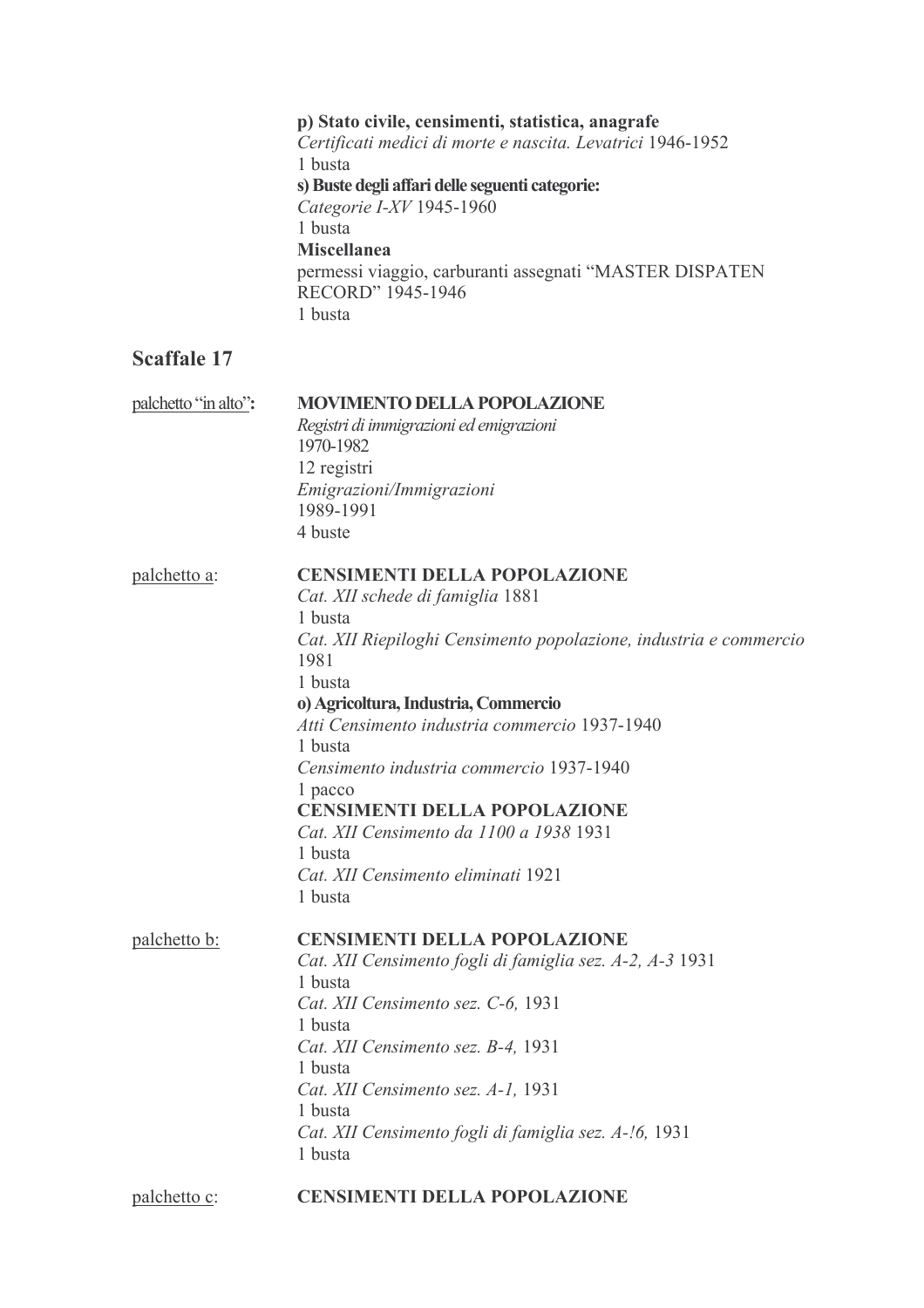Cat. XII Censimento fogli di famiglia 1936 1 busta Cat. XII Censimento fogli di famiglia 1936 1 busta Cat. XII Censimento fogli di famiglia 1936 1 busta Cat. XII Atti 1936 1 busta Cat. XII Materiali di corredo 1951, 1961, 1971 1 busta Cat. XII Censimento sez. 1-III 1971 1 busta Cat. XII Censimento sez. 1V-V 1971 1 busta Cat. XII Censimento sez. VII1-X 1971 1 busta Cat. XII Censimento sez. V1-VII 1971 1 busta palchetto d: **CENSIMENTI DELLA POPOLAZIONE** Cat. XII Censimento CP/1-CP/2 sez.1 1961 1 busta Cat. XII Materiale preparatorio 1951 1 busta Cat. XII Censimento sez. 8, 1951 1 busta Cat. XII Censimento sez. 5, 1951 1 busta Cat. XII Censimento sez. 4, 1951 1 busta Cat. XII Censimento sez. 3, 1951 1 busta Cat. XII Censimento sez. 2, 1951 1 busta Cat. XII Censimento sez. 1, 1951 1 busta Cat. XII Censimento sez. 6, 1951 1 busta palchetto e: o) Agricoltura, Industria, Commercio Materiale I Censimento generale agricoltura 1961 1 busta **CENSIMENTI DELLA POPOLAZIONE** Cat. XII Censimento CP/1-CP/2 sezz.2-3 1961 1 busta Cat. XII Censimento CP/1-CP/2 sezz.9-10 1961 1 busta Cat. XII Censimento CP/1-CP/2 sezz.4-5 1961 1 busta Cat. XII Censimento CP/1-CP/2 sez. 6 1961 1 busta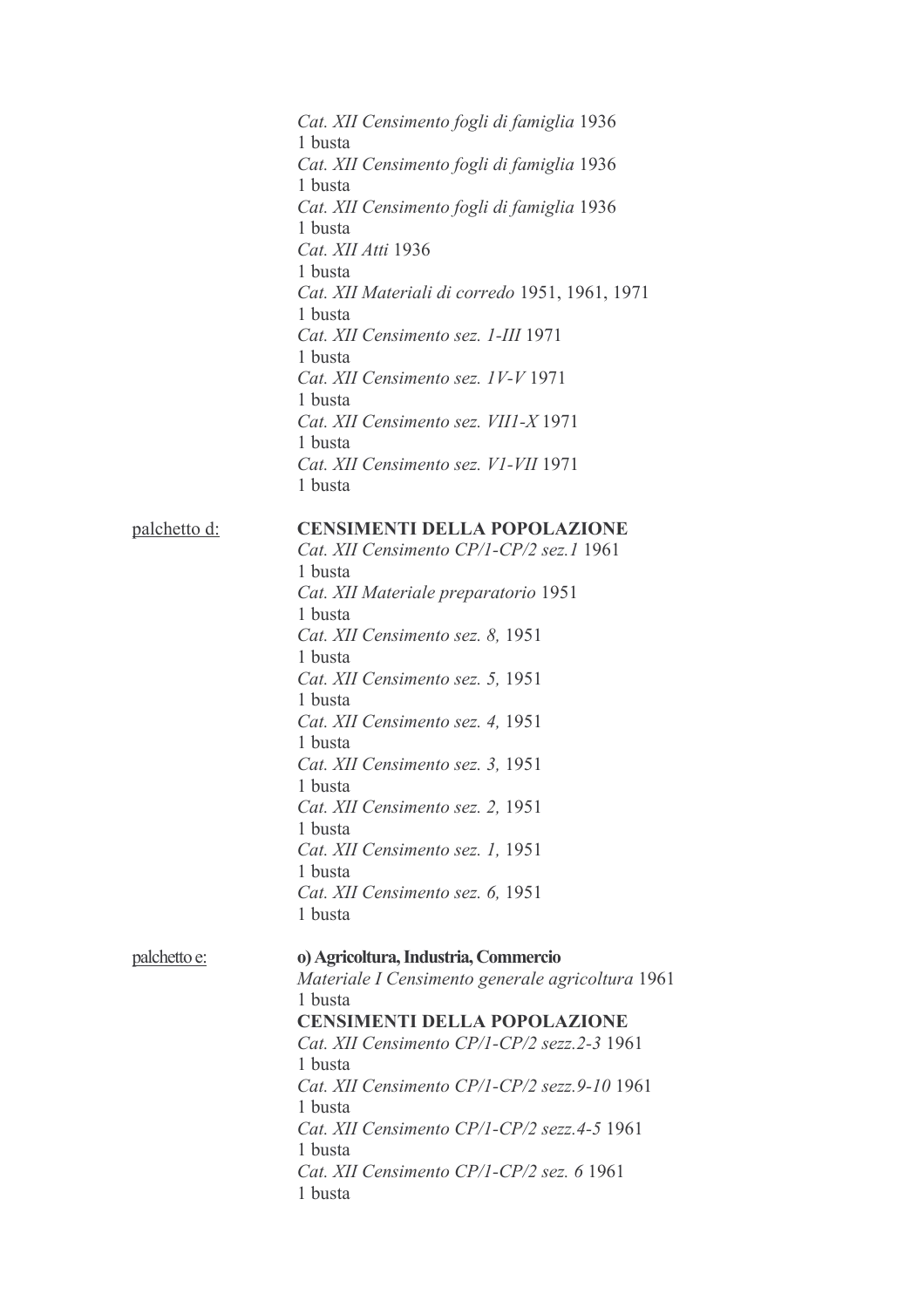Cat. XII Censimento CP/1-CP/2 sezz. 7-8 1961 1 busta

| palchetto "in alto" | <b>CENSIMENTI DELLA POPOLAZIONE</b><br>Cat. XII Censimento fogli di famiglia 1911<br>1 busta<br><b>MOVIMENTO DELLA POPOLAZIONE</b>                                    |  |
|---------------------|-----------------------------------------------------------------------------------------------------------------------------------------------------------------------|--|
|                     | Immigrazioni<br>1981<br>1 busta                                                                                                                                       |  |
|                     | Miscellanea?<br>Liste analitiche trasmissione 740 1974-1980<br>1 busta<br>g) Affari finanziari?                                                                       |  |
|                     | Atti relativi ad imposte e tasse<br>dichiarazioni imposte persone fisiche 1974-1978, 1982<br>8 elenchi e 1 fascicolo<br>dati fabbricati da redditi 1983<br>7 registri |  |
| palchetto a         | <b>MOVIMENTO DELLA POPOLAZIONE</b><br>Emigrazioni                                                                                                                     |  |
|                     | 1879-1899; 1900-1909                                                                                                                                                  |  |
|                     | 2 buste                                                                                                                                                               |  |
|                     | Emigrazioni/Immigrazioni<br>1910-1914                                                                                                                                 |  |
|                     | 1 busta                                                                                                                                                               |  |
|                     | Immigrazioni                                                                                                                                                          |  |
|                     | 1879-899; 1900-1909<br>2 buste                                                                                                                                        |  |
| palchetto b         | <b>MOVIMENTO DELLA POPOLAZIONE</b>                                                                                                                                    |  |
|                     | Emigrazioni:                                                                                                                                                          |  |
|                     | 1915-1924; 1925-1930<br>2 buste                                                                                                                                       |  |
|                     | Emigrazioni/Immigrazioni                                                                                                                                              |  |
|                     | 1931-1932 <sup>22</sup> ; 1931-1935 <sup>23</sup>                                                                                                                     |  |
|                     | 2 buste                                                                                                                                                               |  |
|                     | Immigrazioni                                                                                                                                                          |  |
|                     | 1915-1920; 1921-1924; 1925-1930<br>3 buste                                                                                                                            |  |
|                     |                                                                                                                                                                       |  |
| palchetto c         | <b>MOVIMENTO DELLA POPOLAZIONE</b>                                                                                                                                    |  |
|                     | <i>Emigrazioni:</i><br>1936-19409; 1941-1947                                                                                                                          |  |
|                     | 2 buste                                                                                                                                                               |  |
|                     |                                                                                                                                                                       |  |

<sup>&</sup>lt;sup>22</sup> L' elenco di consistenza redatto da Silvia Floria riporta come estremi cronologici della busta:"1931-1932".<br><sup>23</sup> L' elenco di consistenza redatto da Silvia Floria riporta come estemi cronologici della busta:"1932-193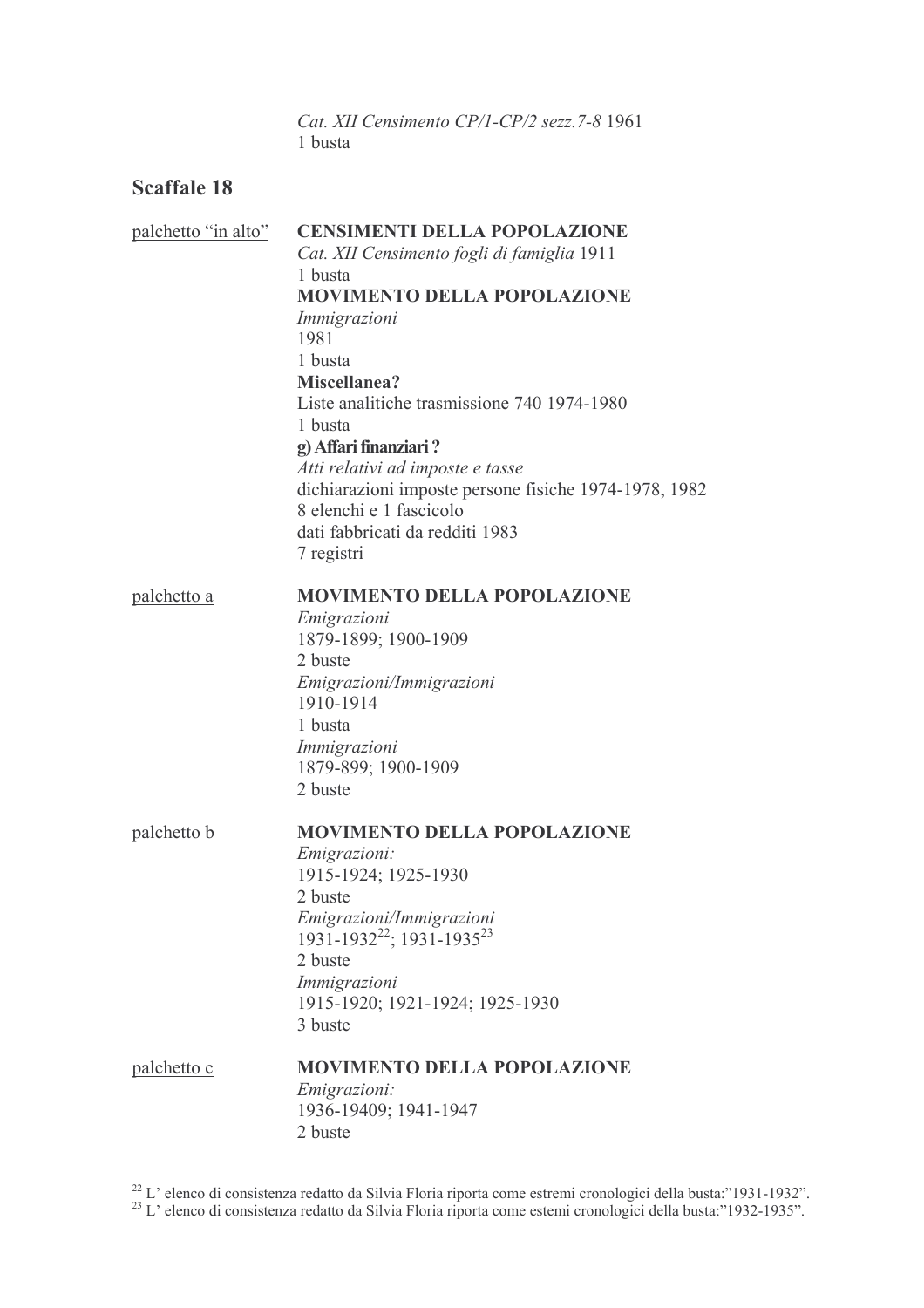Emigrazioni/Immigrazioni 1951-1953; 1956 2 buste Immigrazioni 1948-1950 1 busta

palchetto d **MOVIMENTO DELLA POPOLAZIONE** Emigrazioni/Immigrazioni 1958-1959; 1962 I trim.; 1962 III trim.; 1962 IV trim.; 1963; 1964 6 buste

#### palchetto e **MOVIMENTO DELLA POPOLAZIONE** Emigrazioni/Immigrazioni 1966

1 busta Immigrazioni 1936-1940 1 busta

## Scaffale 19<sup>24</sup>

palchetto "in alto" vuoto palchetto a c) Affari di Amministrazione Affari generali? (CAT. I) 1981-1982 2 buste s) Buste degli affari delle seguenti categorie: Catt. II- V, Catt. VI- IX, Catt. X-XI, Catt. X, XII- XIV 1981, Catt. II, III, Catt. IV. V 1982 6 buste palchetto b **ECA** Miscellanea: Delibere, Domande N. 6 1951-1955, Diversi, Atti, Verifiche di Cassa, Delibere N. 3 1960, Atti Vari, Delibere N. 1 1963, Delibere e Atti vari N. 11 1976 4 huste Mandati di entrata e uscita e documenti relativi ai consuntivi annuali N. 5 1958, N. 4 1960, N. 9 1962, N. 2 1963 4 buste Miscellanea s d 1 busta

<sup>&</sup>lt;sup>24</sup> Gli scaffali 19 e 20 sono stati ricostituiti nel corso di questo lavoro: per esigenze di spazio essi erano stati soppressi e il materiale documentario era stato posto su altri scaffali; ogni unità archivistica, in seguito alla soppressione dei suddetti scaffali, era stata contraddistinta da un'etichetta che ne indicava la precedente collazione e la posizione occupata sui palchetti dei suddetti scaffali. Nel ricostituire gli scaffali ho ricollocato le unità archivistiche così come indicato dalle summenzionate etichette: è evidente come non vi sia una netta divisione in fondi (Archivio Comunale, ECA, Congregazione di Carità, ONMI), né sia presente un'organizzazione in serie. Nell'elenco di consistenza di Silvia Floria dei fondi ECA, Congregazione di Carità, ONMI sono indicate la collocazione e la consistenza: qui si è cercato di enucleare sommariamente le serie dei summenzionati fondi; è evidente, quindi, come solo un lavoro analiticamente svolto potrà dare una descrizione più esaustiva e corretta di essi.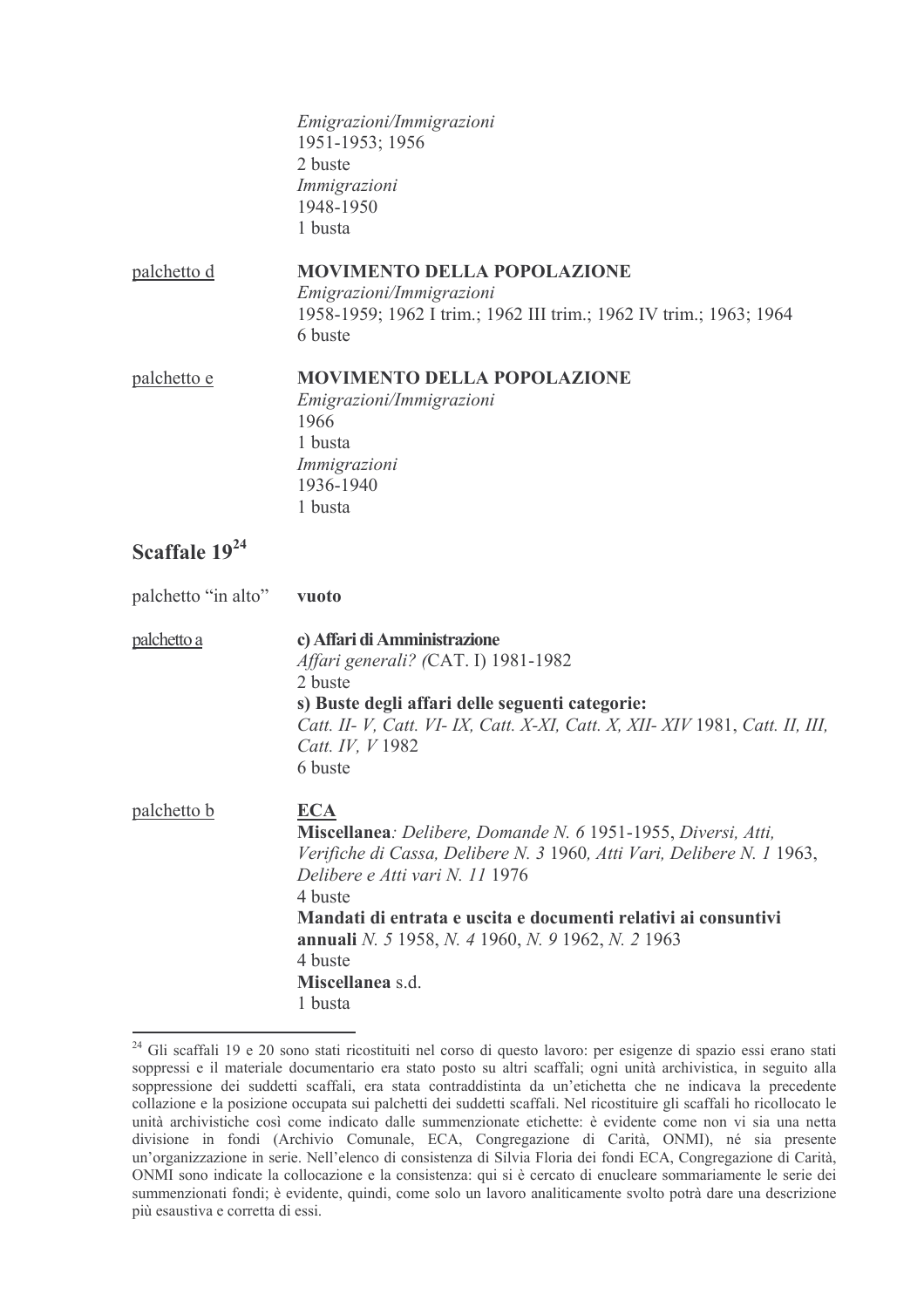|             | <b>Invalidi civili</b> : <i>Ciechi civili N. 12</i> 1971-1978<br>1 busta                                                                                                                                                                                                                                                                                                                                                                                                                                                                                                                                                                                                            |
|-------------|-------------------------------------------------------------------------------------------------------------------------------------------------------------------------------------------------------------------------------------------------------------------------------------------------------------------------------------------------------------------------------------------------------------------------------------------------------------------------------------------------------------------------------------------------------------------------------------------------------------------------------------------------------------------------------------|
| palchetto c | <b>ECA</b><br>Protocollo della Corrispondenza 1937-1938<br>1 registro<br>Atti deliberativi: N. 34 s. d., N. 29 Categoria 2° classe 5° fasc. 1 1969,<br>N. 24 Categoria 2°DELIBERE classe 5°fasc. 1 1970<br>3 buste<br>Mandati di entrata e uscita e documenti relativi ai consuntivi<br>annuali: N. 49 Mandati di entrata e di uscita 1938, N. 30 Conto<br>Consuntivo (bollettario entrate, registri mandati, mandati, registro<br>consuntivo, atti) 1949, N. 23 Mandati di entrata e di uscita 1951, N. 7<br>Conto Consuntivo (registri e mandati) 1959, N. 23 Mandati di entrata<br>e di uscita 1952, N. 41 1964, N. 25 Conto Consuntivo (registri e<br>mandati) 1968, N. 21 1971 |
|             | 8 buste<br>Varie: N. 63 Pratiche–Congregazione di Carità – Varie 1942 –1943,<br>N. 28 1968<br>2 buste                                                                                                                                                                                                                                                                                                                                                                                                                                                                                                                                                                               |
| palchetto d | <b>ECA</b><br><b>Atti deliberativi:</b> <i>N. 36</i> 1938, 1971, <i>N. 28</i> 1973<br>3 buste<br>Mandati di entrata e uscita e documenti relativi ai consuntivi<br><b>annuali</b> : <i>N. 22 Mandati di entrata e di uscita</i> 1944, <i>N. 27 Mandati di</i><br>entrata e di uscita 1945, N. 39 Mandati di entrata e di uscita, Registro<br>mastro 1947, N. 40 Conto Consuntivo 1957, N. 17 Conto Consuntivo<br>(registri e mandati) 1961, Conto Consuntivo (registri e mandati) 1970,<br>Conto Consuntivo (registri e mandati) 1972<br>6 buste<br>Miscellanea N. 33<br>1946<br>1 registro<br>Chiusura servizio N. 18<br>1977-1978                                                 |
| palchetto e | <b>ECA</b><br>Atti deliberativi: N. 44 1938-1955, N. 41 1961<br>2 buste<br>Mandati di entrata e uscita e documenti relativi ai consuntivi<br>annuali: N. 45 Mandati di entrata e di uscita 1940, N. 47 Mandati di<br>entrata e di uscita 1942, N. 48 Conto Consuntivo (registri mandati<br>uscita, mandati uscita) 1943, N. 35 Mandati di entrata e di uscita 1946<br>, N. 43 Conto Consuntivo 1950, N. 20 Conto Consuntivo (registri e<br>mandati) 1969, N. 70 Conto Consuntivo (registri e mandati) 1970<br>7 buste                                                                                                                                                               |

Scaffale  $20^{25}$ 

 $\overline{a}$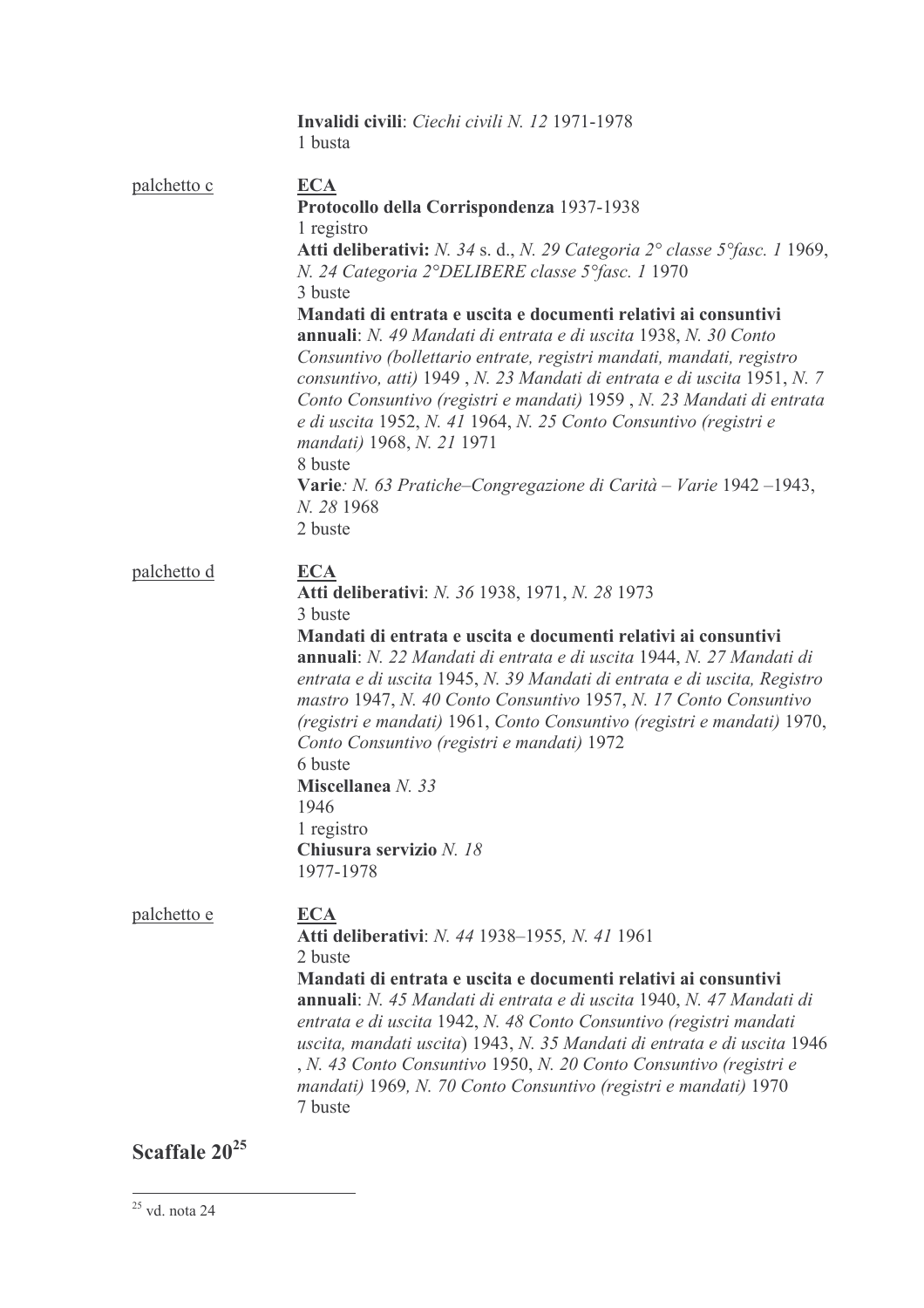| palchetto "in alto" | vuoto                                                                                                                                                                                                                                                                                                                                                                                                                                                                                                                                                                                                                                                                                                                                                                                                                                                                                                            |
|---------------------|------------------------------------------------------------------------------------------------------------------------------------------------------------------------------------------------------------------------------------------------------------------------------------------------------------------------------------------------------------------------------------------------------------------------------------------------------------------------------------------------------------------------------------------------------------------------------------------------------------------------------------------------------------------------------------------------------------------------------------------------------------------------------------------------------------------------------------------------------------------------------------------------------------------|
| <u>palchetto a</u>  | s) Buste degli affari delle seguenti categorie:<br>Catt. XIII, XIV, XV 1981, Catt. VIII, IX, X, Catt. XI, XII 1982<br>3 buste<br>$[ECA]$ ?<br>Atti deliberativi 1982<br>1 busta $26$<br>Invalidi civili: atti1982<br>1 busta                                                                                                                                                                                                                                                                                                                                                                                                                                                                                                                                                                                                                                                                                     |
| palchetto b         | g) Affari finanziari<br>Atti relativi ad imposte e tasse (contiene INVIM dichiarazioni e<br>rettifiche) 1973-s. d.<br>1 registro<br><b>ECA</b><br><b>Atti deliberativi:</b> <i>N. 57 Atti 1966, N. 59 Atti 1967</i><br>2 buste<br>Conto Consuntivo: N. 50 Mandati a entrata e Mastro, N. 51 Mandati a<br>uscita e Mastro 1938-1941, N. 42 rosso Mandati di riscossione $1950^{27}$<br>3 registri<br>Mandati di entrata e uscita e documenti relativi ai consuntivi<br>annuali: N. 52 Conto Consuntivo-Congregazione di Carità / Pii legati<br>1926, 1937, N. 53 Conto Consuntivo Mandati di entrata e di uscita<br>1954, N. 61 Conto Consuntivo 1955, N. 54 Conto Consuntivo 1956, N.<br>55 Conto Consuntivo Mandati di entrata e di uscita 1956, N. 58 Conto<br>Consuntivo 1967<br>6 buste<br>Alluvione del 4 Novembre N. 56 1966<br>1 busta<br>Rilevazioni statistiche e varie N. 60<br>1951 - 1966<br>1 busta |
| palchetto c         | <b>ECA</b><br>Atti deliberativi: N. 68 Atti 1972, N. 71 Atti 1974, N. 72 Atti e delibere<br>1975<br>3 buste<br>Mandati di entrata e uscita e documenti relativi ai consuntivi<br>annuali: N. 64 Conto Consuntivo 1948, N. 66 Reversali 1966<br>2 buste<br>Targhette e timbri N. 65 Montelupo<br>s. d.<br>1 busta<br>Alluvione del 4 Novembre: N. 67 Alluvione Rendiconto s.d.<br>1 busta<br>Invalidi civili: N. 68 Invalidi civili 1973-1974<br>1 busta                                                                                                                                                                                                                                                                                                                                                                                                                                                          |

<sup>&</sup>lt;sup>26</sup> ECA cessa la sua attività nel 1978: l'unità deve essere sottoposta a un esame più dettagliato.<br><sup>27</sup> Il registro fuori posto è stata collocato in data 23/04/04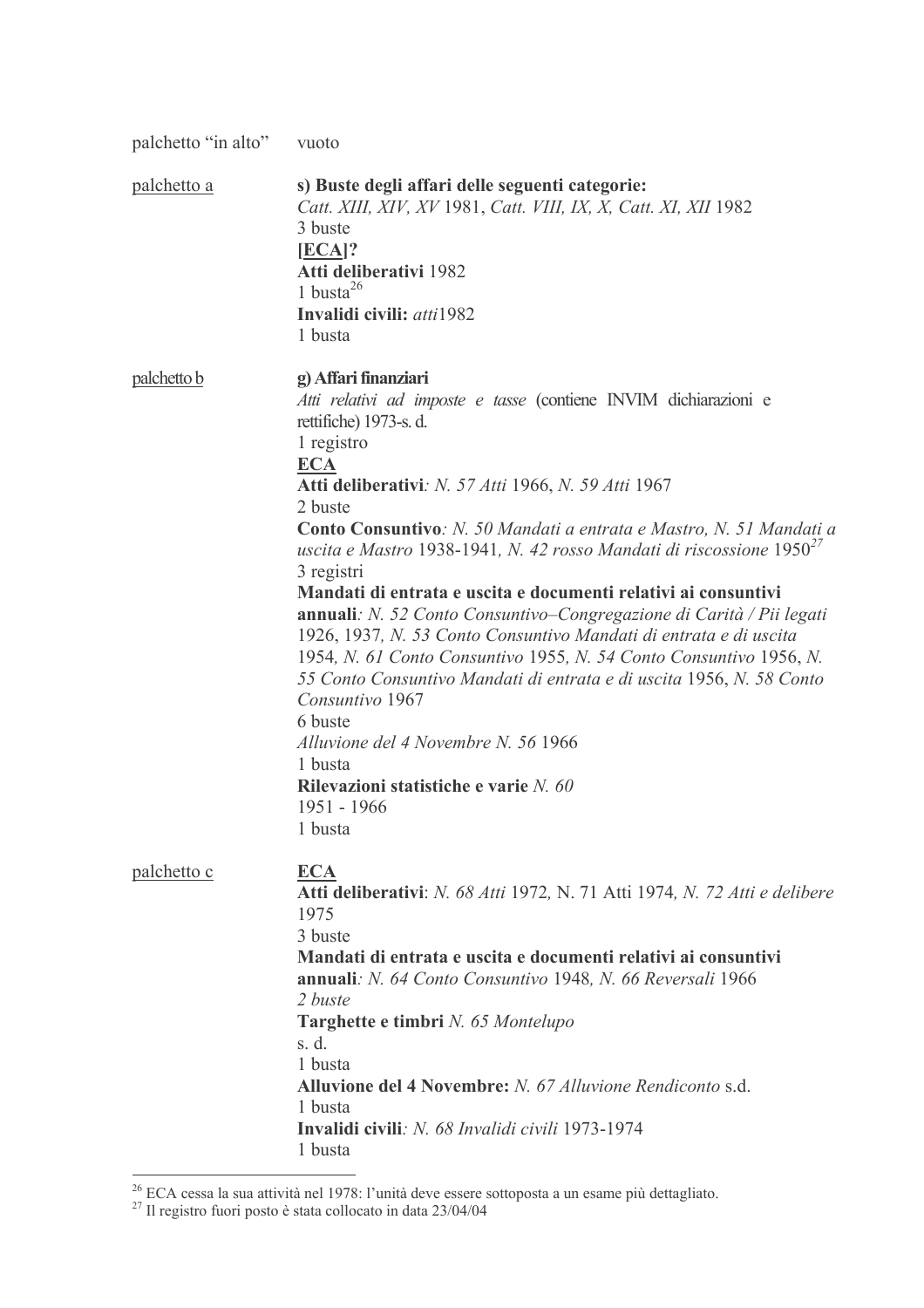|                    | Senza titolo 1962                                                                                                                                                                                                                                                                                                                                                                                                                                                                                                                                                                                                                                                                                                                                                                                                                                                                                                                   |
|--------------------|-------------------------------------------------------------------------------------------------------------------------------------------------------------------------------------------------------------------------------------------------------------------------------------------------------------------------------------------------------------------------------------------------------------------------------------------------------------------------------------------------------------------------------------------------------------------------------------------------------------------------------------------------------------------------------------------------------------------------------------------------------------------------------------------------------------------------------------------------------------------------------------------------------------------------------------|
|                    | 1 busta                                                                                                                                                                                                                                                                                                                                                                                                                                                                                                                                                                                                                                                                                                                                                                                                                                                                                                                             |
| palchetto d        | <b>CONGREGAZIONE DI CARITA'</b><br>Repertorio supplementare degli atti sottoposti a tassa di registro<br>1902-1930<br>1 registro <sup>28</sup><br>Mandati di entrata e uscita e documenti relativi ai consuntivi<br>annuali: Conti Consuntivi-Mandati 1916-1920, Mandati 1922-1926<br>2 buste<br>Conto Consuntivo-Bilanci: 1886-1937, Bilanci di Previsione 1892-<br>1907<br>2 buste<br><b>Sedute</b><br>1877-1906<br>1 busta<br>Legati atti diversi: Legati pii 1876-1900/Congregazione di Carità<br>1906-1910, Legati vari "doti" 1883-1909<br>2 buste<br>Legati pii: Conti Consuntivi 1892, 1895-1905, 1906 - 1911<br>2 buste<br>Legati pii: Conti Finanziari 1910-1921, 1913-1925<br>2 buste<br>Legati pii<br>1916<br>1 registro<br><b>ECA</b><br>Bilanci preventivi e Conti Consuntivi<br>N. 13 Bilanci di Previsione 1965-1979, N. 16 Bilanci preventivi<br>1942-1944, 1946-1954, 1956-1958, Conti Consuntivi Varie 1968-1973 |
| <u>palchetto e</u> | <b>ECA</b><br>Protocollo delle deliberazioni<br>1950-1964, 1955-1958, 1959-1977<br>3 registri<br>Bilanci preventivi e Conti Consuntivi<br>N. 15 Conto Consuntivo e Finanziario 1939, Conto Consuntivo 1974,<br>Conto Consuntivo 1975, Conto Consuntivo 1977<br>4 buste<br><b>Giornale cassa</b><br>1973<br>1 registro<br><b>ONMI</b><br>Protocollo della corrispondenza<br>1935-1942<br>1 registro                                                                                                                                                                                                                                                                                                                                                                                                                                                                                                                                  |

 $\frac{1}{28}$  Il registro fuori posto è stata collocato in data 23/04/04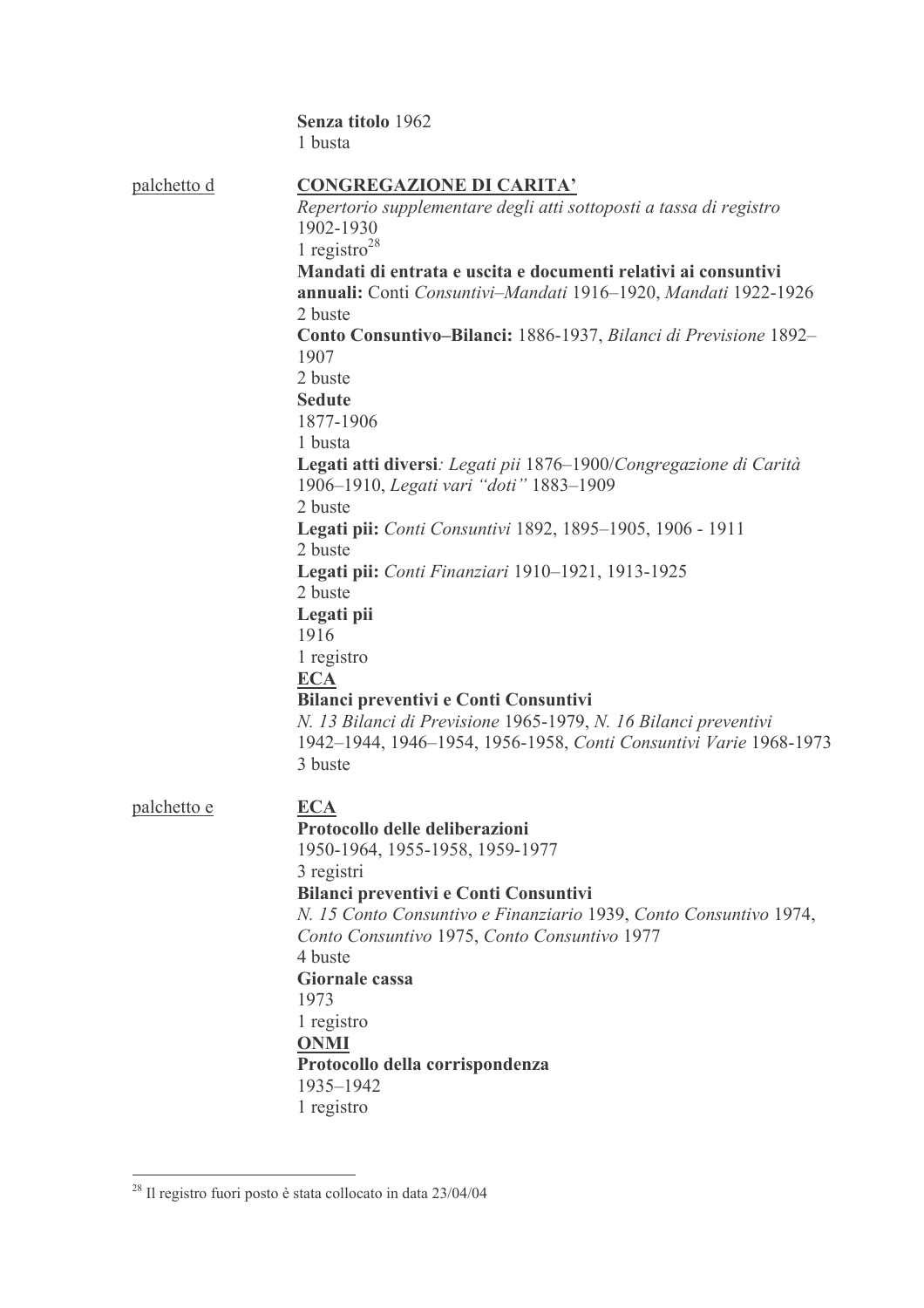#### [ONMI?] Miscellanea 1939 1 fascicolo

| palchetto "in alto": |       | vuoto                                                                                                                                                                                                                    |
|----------------------|-------|--------------------------------------------------------------------------------------------------------------------------------------------------------------------------------------------------------------------------|
| <u>palchetto a:</u>  |       | m) Affari di Pubblica Istruzione<br>buste contenenti fascicoli vari: Attività estive 1996-1997, Ufficio<br>scuola atti vari s.d.<br>2 buste<br><b>Miscellanea</b><br>Gara generi alimentari 1994-1995<br>Atti vari s. d. |
| palchetto b          | vuoto |                                                                                                                                                                                                                          |
| <u>palchetto c:</u>  | vuoto |                                                                                                                                                                                                                          |
| palchetto d:         | vuoto |                                                                                                                                                                                                                          |
| palchetto e:         | vuoto |                                                                                                                                                                                                                          |
| <b>Scaffale 22</b>   |       |                                                                                                                                                                                                                          |
| palchetto "in alto"  |       | vuoto                                                                                                                                                                                                                    |
| palchetto a          |       | n) Lavori Pubblici<br>buste contenenti fascicoli vari<br>s. d.<br>7 buste                                                                                                                                                |
| palchetto b          |       | n) Lavori Pubblici<br>buste contenenti fascicoli vari<br>s. d.<br>1 busta                                                                                                                                                |
| palchetto c          |       | n) Lavori Pubblici<br>buste contenenti fascicoli vari<br>s. d., 1956, 1959–1960, 1964, 1973-1974<br>7 buste                                                                                                              |
| palchetto d          |       | n) Lavori Pubblici<br>buste contenenti fascicoli vari<br>s. d., 1966, 1981, 1982, 1985<br>6 buste                                                                                                                        |
| palchetto e          |       | n) Lavori Pubblici<br>buste contenenti fascicoli vari                                                                                                                                                                    |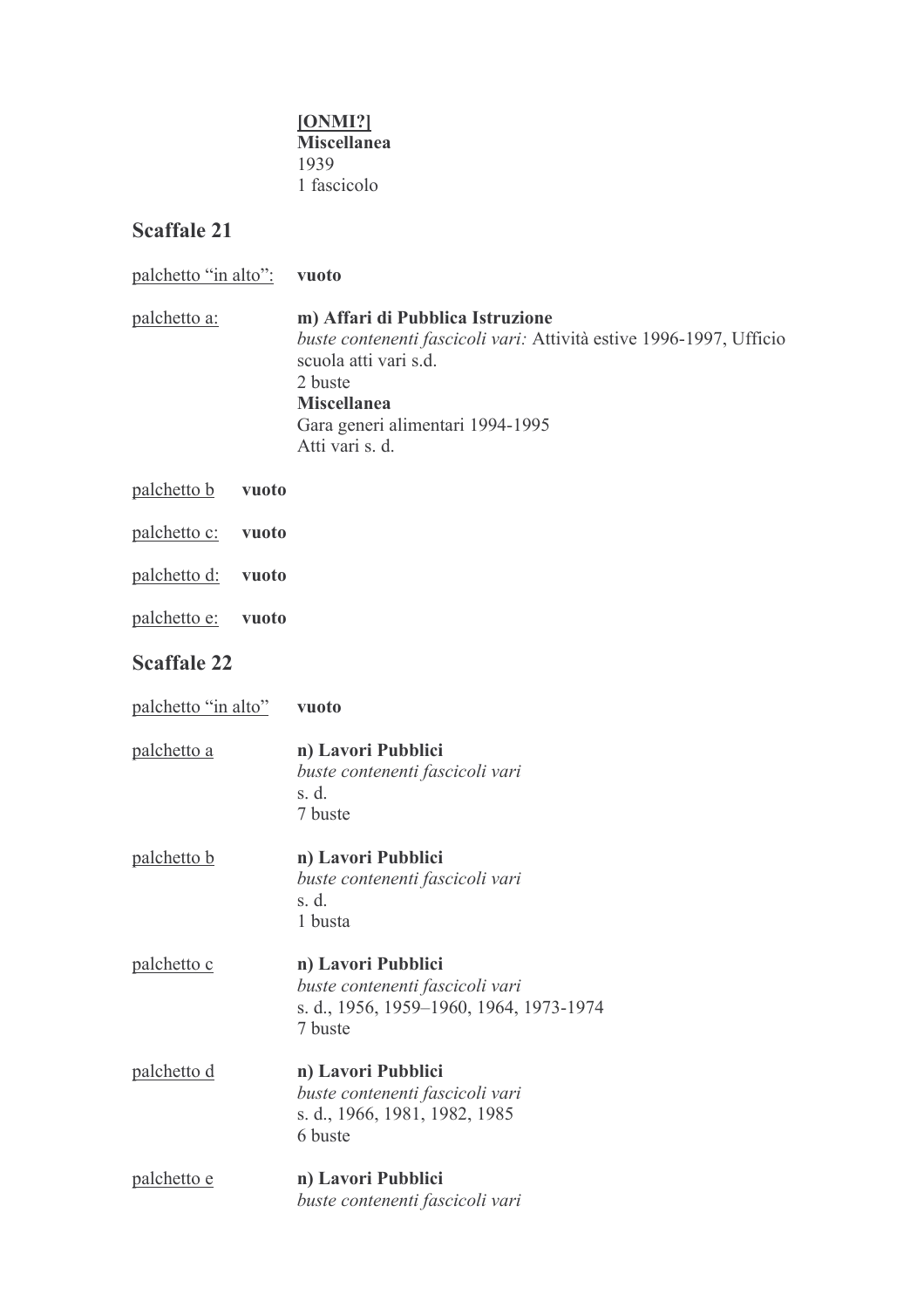s. d. 9 buste

## **Scaffale 23 soppresso**

### **Scaffale 24 soppresso**

- palchetto "in alto" vuoto n) Lavori Pubblici palchetto a buste contenenti fascicoli vari s. d., 1994, 1995, 1996 7 buste palchetto b n) Lavori Pubblici buste contenenti fascicoli vari s. d., 1960, 1996 7 buste palchetto c n) Lavori Pubblici buste contenenti fascicoli vari  $s. d.$ 6 buste palchetto d n) Lavori Pubblici buste contenenti fascicoli vari s. d., 1979-1984, 1995 6 buste palchetto e n) Lavori Pubblici buste contenenti fascicoli vari s. d., 1990, 1995, 1996, 1998, 1999 8 buste **Scaffale 26** palchetto "in alto" n) Lavori Pubblici buste contenenti fascicoli vari
	- s. d., 1988 3 buste
- palchetto a n) Lavori Pubblici buste contenenti fascicoli vari s. d., 1981, 1994 7 buste
- palchetto b n) Lavori Pubblici buste contenenti fascicoli vari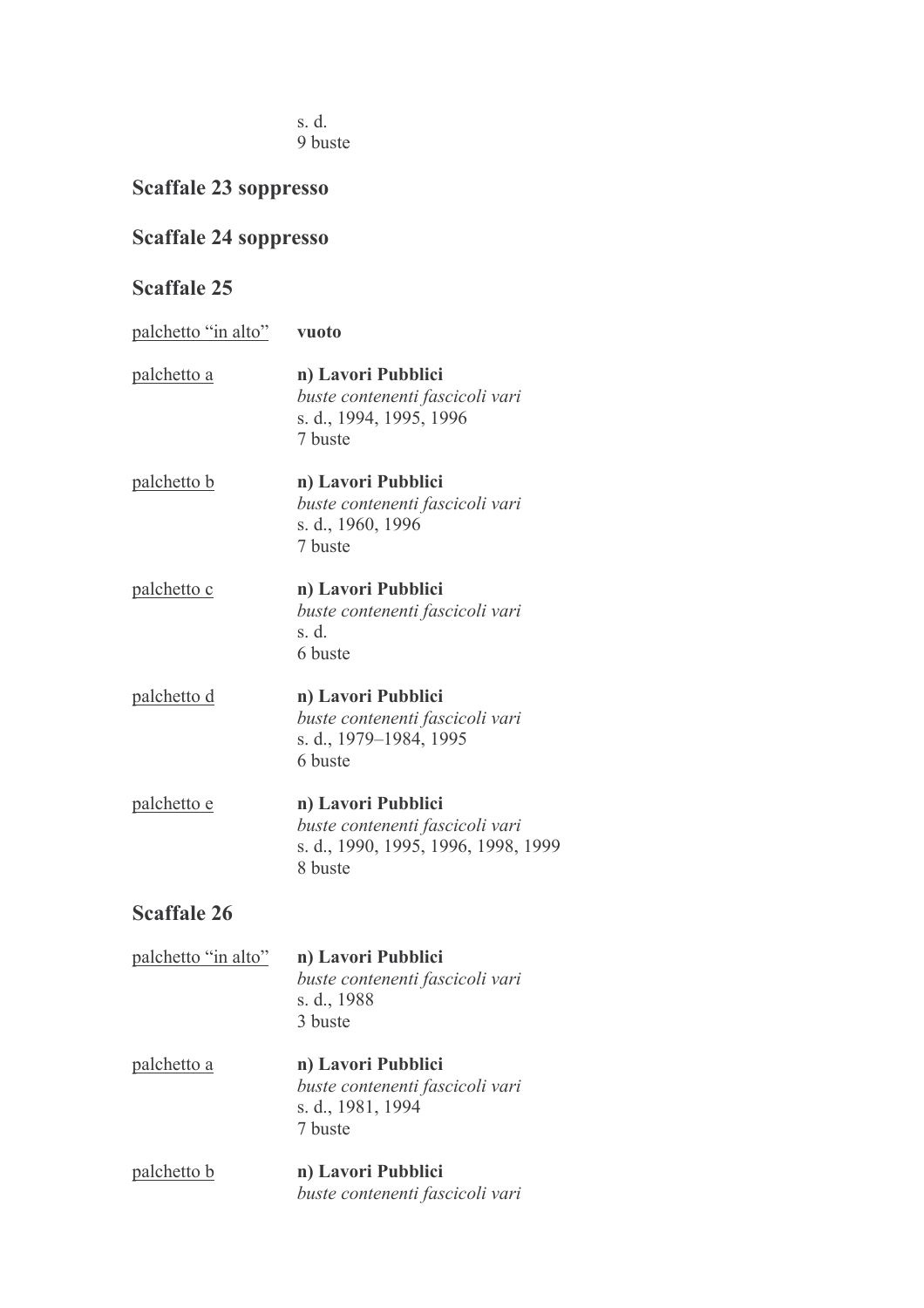|                     | s. d., 1960-1962, 1979, 1994<br>$10 \text{ burste}^{29}$                                                                                                                                                   |
|---------------------|------------------------------------------------------------------------------------------------------------------------------------------------------------------------------------------------------------|
| palchetto c         | n) Lavori Pubblici<br>Perizie<br>1997-1998<br>7 buste                                                                                                                                                      |
| palchetto d         | n) Lavori Pubblici<br>buste contenenti fascicoli vari<br>s. d.<br>3 buste                                                                                                                                  |
| palchetto e         | vuoto                                                                                                                                                                                                      |
| <b>Scaffale 27</b>  |                                                                                                                                                                                                            |
| palchetto "in alto" | n) Lavori Pubblici<br>Perizie<br>1989-1991<br>9 buste<br><b>Miscellanea</b><br>Materiale pubblicitario<br>1 scatola<br>b) Affari trattati dalla Giunta Municipale (atti deliberativi) 1991<br>1 busta $30$ |
| palchetto a         | n) Lavori Pubblici<br>buste contenenti fascicoli vari<br>s. d.<br>7 buste                                                                                                                                  |
| palchetto b         | n) Lavori Pubblici<br>buste contenenti fascicoli vari<br>s. d., 1960-1962, 1979, 1994<br>2 buste, 1 quaderno e 1 pacco <sup>31</sup>                                                                       |
| palchetto c         | n) Lavori Pubblici<br>Perizie<br>1997-1998<br>$6$ buste <sup>32</sup>                                                                                                                                      |
| palchetto d         | n) Lavori Pubblici                                                                                                                                                                                         |

<sup>&</sup>lt;sup>29</sup> Queste unità erano precedentemente conservate sullo scaffale 24, ora soppresso, come indicano le etichette

apposte su di esse<br>
<sup>30</sup> La busta si presenta senza data e senza titolo: al suo interno sono conservati 2 fascicoli " G. M. 281 del 1. 7.<br>
91" e " G. M. 282 del 1. 7. 91"

<sup>&</sup>lt;sup>31</sup> Queste unità erano precedentemente conservate sullo scaffale 23, ora soppresso, come indicano le etichette apposte su di esse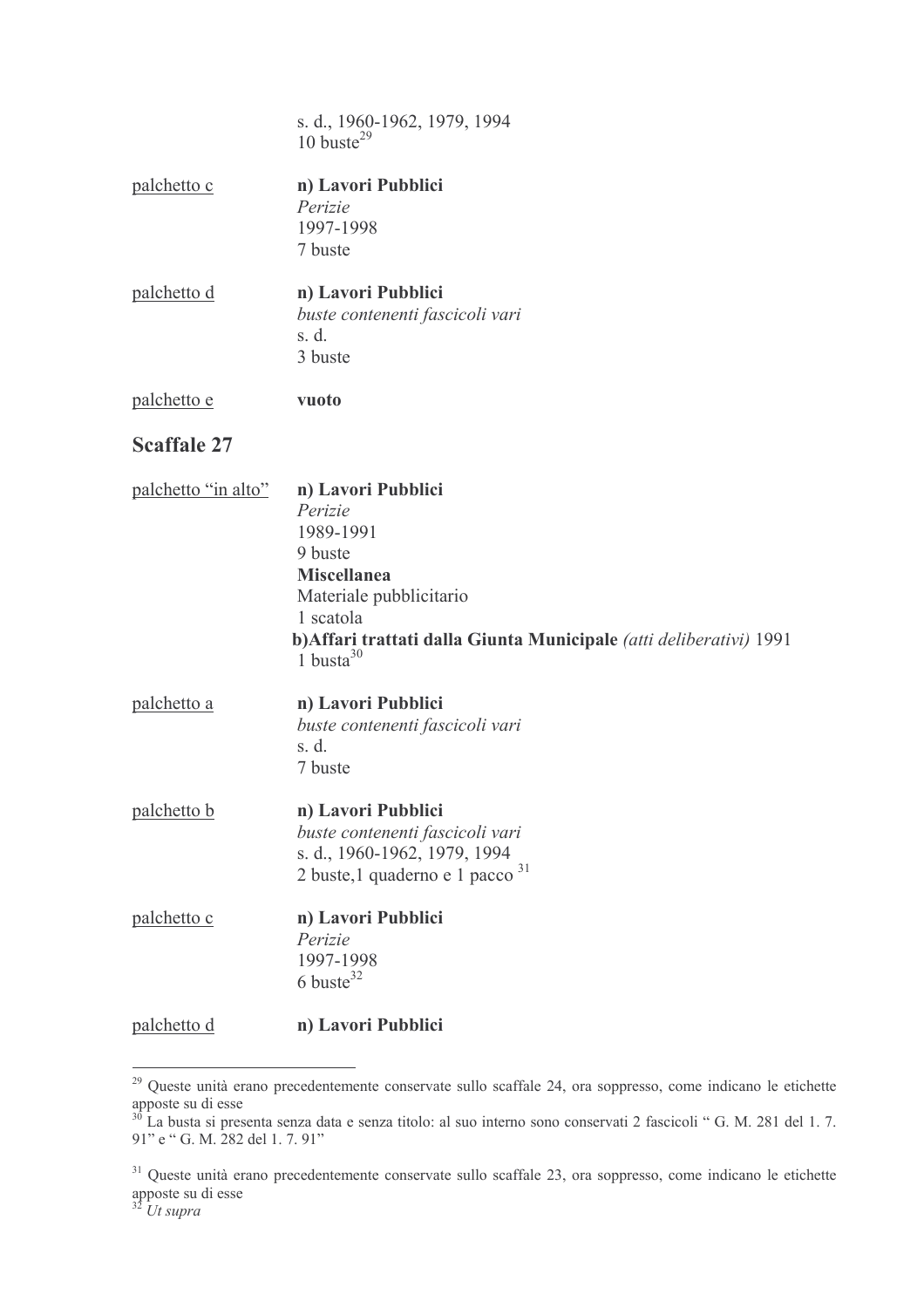buste contenenti fascicoli vari s. d., 1989<br>4 buste<sup>33</sup>

palchetto e n) Lavori Pubblici buste contenenti fascicoli vari s. d., 1974<br>7 buste<sup>34</sup>

| palchetto "in alto" | n) Lavori Pubblici                                                                    |
|---------------------|---------------------------------------------------------------------------------------|
|                     | Perizie                                                                               |
|                     | s. d.                                                                                 |
|                     | 1 busta                                                                               |
|                     | Mandati di entrata e uscita e documenti relativi ai consuntivi                        |
|                     | annuali                                                                               |
|                     | s. d.                                                                                 |
|                     | 1 busta                                                                               |
|                     | <b>Miscellanea</b>                                                                    |
|                     | senza titolo                                                                          |
|                     | s. d.                                                                                 |
|                     | 1 busta                                                                               |
|                     | Atti                                                                                  |
|                     | s. d.                                                                                 |
|                     | 4 buste                                                                               |
| palchetto a:        | s) Buste degli affari delle seguenti categorie:                                       |
|                     | Catt. I-XV 1873-1904, Catt. diverse 1930-1945, Catt. IV, V, VIII, XV                  |
|                     | 1943, Catt. I, V, IX-XI 1943-1945, Catt. I-IV, VI, X, XI 1944, Catt. IX,              |
|                     | XI, XII, XIV, XV 1944 <sup>35</sup> , Catt. I, IV, V 1945, Catt. II, VI, VIII, X, XIV |
|                     | $1945^{36}$                                                                           |
|                     | 8 buste                                                                               |
|                     | q) Oggetti diversi                                                                    |
|                     | 1990, 1991, 1992, 1993                                                                |
|                     | 11 fasc. sciolti                                                                      |
| palchetto b:        | s) Buste degli affari delle seguenti categorie:                                       |
|                     | Catt. I -XV 1953 <sup>37</sup> , Catt .I-IV, VI, XII 1956, Catt. I-IV 1958, Catt .I-V |
|                     | 1960, Catt. I-IV 1961, Catt. XII-XIV 1963, Catt. XIII-XV 1968                         |
|                     | 6 buste                                                                               |
|                     | g) Affari finanziari                                                                  |
|                     | Tesoreria Bolle di accompagnamento 1989-1995, ricevute tesoreria-                     |
|                     | documenti tesoreria anni vari                                                         |
|                     | 1 busta                                                                               |
|                     |                                                                                       |

<sup>&</sup>lt;sup>33</sup> Ut supra<br><sup>34</sup> Ut supra<br><sup>35</sup> La busta non risulta collocata su questo palchetto nell' elenco di consistenza di Silvia Floria<br><sup>36</sup> Ut supra<br><sup>37</sup> La busta non risulta collocata più su questo palchetto.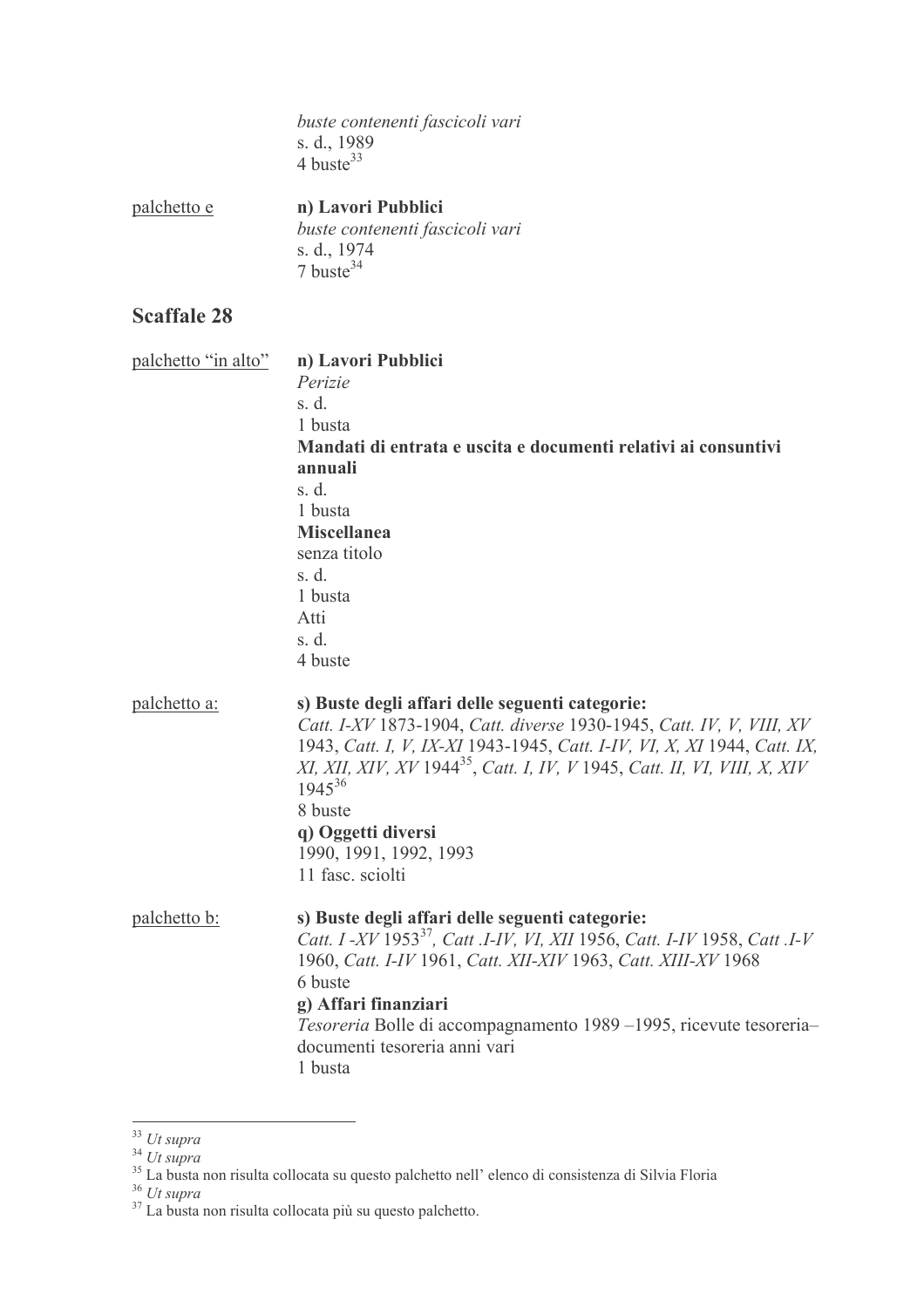| palchetto c  | s) Buste degli affari delle seguenti categorie:<br>Catt. IX-XI 1970, Catt. III, V-VI 1971, Catt. I - III 1972, Catt. X-XII,<br>XIV 1972, Catt. II - IV 1973, Catt. IX - X 1975<br>6 buste                             |
|--------------|-----------------------------------------------------------------------------------------------------------------------------------------------------------------------------------------------------------------------|
| palchetto d: | s) Buste degli affari delle seguenti categorie:<br>Catt. IX, XI-XIV 1935 <sup>38</sup> , Catt. IX, XI-XIV 1945,<br>1 busta                                                                                            |
| palchetto e  | Liste elettorali<br>Verbali Commissione elettorale comunale 1985-1989<br>2 buste<br><b>Miscellanea</b><br><i>nn.</i> 77-94 s.d.<br>1 busta<br>27 fascicoli sciolti di argomento diverso per anni diversi e 1 registro |

## **Scaffale 29**

| palchetto "in alto" | vuoto                                                                                                                                                                                                                                                                                                                                                                                                                            |
|---------------------|----------------------------------------------------------------------------------------------------------------------------------------------------------------------------------------------------------------------------------------------------------------------------------------------------------------------------------------------------------------------------------------------------------------------------------|
| <u>palchetto a</u>  | vuoto                                                                                                                                                                                                                                                                                                                                                                                                                            |
| palchetto b         | vuoto                                                                                                                                                                                                                                                                                                                                                                                                                            |
| <u>palchetto c</u>  | Cartine topografiche di Montelupo<br>2 unità                                                                                                                                                                                                                                                                                                                                                                                     |
| <u>palchetto d</u>  | m) Affari di Pubblica Istruzione<br>buste contenenti fascicoli vari: refezione scolastica 1993-1995<br>4 pacchi<br>p) Stato civile, censimenti, statistica, anagrafe<br>Stato civile e statistica:1943<br>Mandati di entrata e uscita e documenti relativi ai consuntivi<br>annuali<br>1946-1955, 1958, 1961-1963<br>1 pacco<br><b>Miscellanea</b><br>post 1931, 1977-1982, 1983, 1985, 1986, 1990-1992<br>3 pacco e 6 fascicoli |
| <u>palchetto e</u>  | r) Pubblica sicurezza<br>Foglio di via obbligatorio<br>1976-1985<br>12 libretti di matrici                                                                                                                                                                                                                                                                                                                                       |

 $\overline{a}$ 

 $\frac{1}{38}$  Ut supra.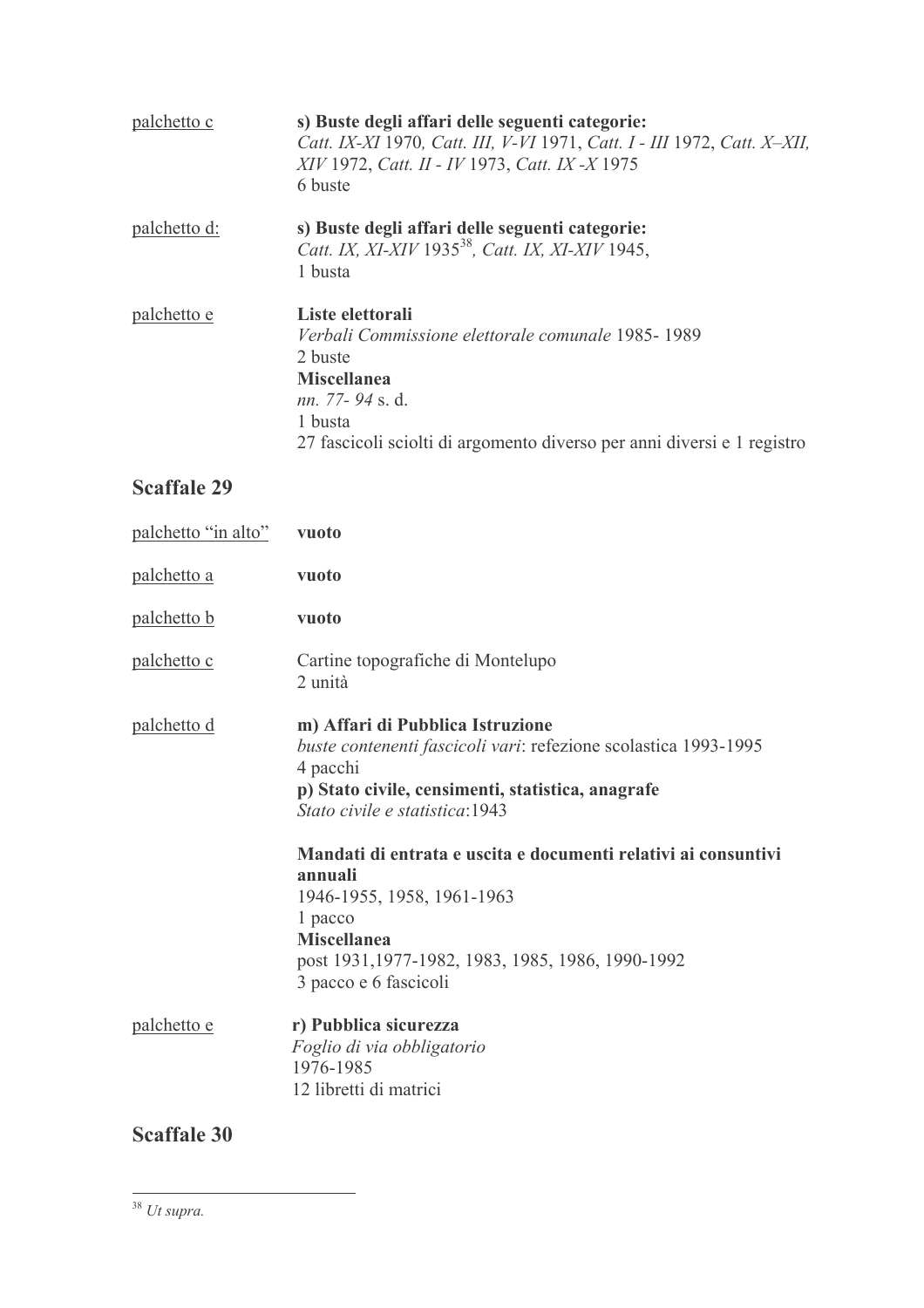| palchetto "in alto" | vuoto                                                                                                                                                                                                                                                                                                                                                                                                |
|---------------------|------------------------------------------------------------------------------------------------------------------------------------------------------------------------------------------------------------------------------------------------------------------------------------------------------------------------------------------------------------------------------------------------------|
| palchetto a         | p) Stato civile, censimenti, statistica, anagrafe<br>Cat. XII 1958<br>1 busta<br>d) Assistenza, Beneficenza, Opere Pie<br>Affari generali: Recupero spedalità, Notifiche ricoveri Ospedale don<br>Giuseppe Empoli 1947-1952, 1961, 1969, 1972<br>4 buste<br>c) Affari di Amministrazione<br>Revisione liste elettorali 1955 - 1956<br>1 busta<br>Atti relativi alle elezioni<br>1953-1957<br>1 busta |
| palchetto b         | h) Affari di governo<br>buste degli affari di governo 1940–1943, 1964, 1965, 1969, 1975<br>5 buste<br>I) Affari di Leva militare<br>buste contenenti fascicoli vari 1965<br>1 busta                                                                                                                                                                                                                  |
| palchetto c         | g) Affari finanziari<br>Atti relativi ad imposte e tasse 1865–1869, 1880–1905, 1888–1905<br>(tasse velocipedi e spiriti), 1891-1904 (dazio) 1931 (Denunzie di<br>fabbricati), 1962-1966 (atti Ufficio Tributi), 1971-1974 (inventari<br>schede Tasse e tributi)<br>7 buste<br>Imposte e tasse comunali<br>Buste contenenti i Ruoli delle Imposte Comunali 1926<br>1 busta                            |
| palchetto d         | g) Affari finanziari<br>Atti relativi ad imposte e tasse 1873, 1878, 1882-1906 (tasse comunali<br>revisione matricole), 1904–1908 (tasse comunali ricorsi), 1909–1911,<br>1914-1915 (tasse comunali ricorsi), 1969, 1970<br>6 buste<br>Imposte e tasse comunali<br>Buste contenenti i Ruoli delle Imposte Comunali 1916, 1925, 1965,<br>1968<br>4 buste                                              |
| palchetto e         | Mandati di entrata e uscita e documenti relativi ai consuntivi<br>annuali<br>1956, 1963<br>4 buste<br>g) Affari finanziari<br>Atti relativi ad imposte e tasse 1865-1874 (ricchezza mobile: leggi e<br>provvedimenti), 1867-1886 (commissione consorziale R. M.<br>riordinamento imposta fondiaria), 1946-1955 (imposte di consumo)<br>3 buste                                                       |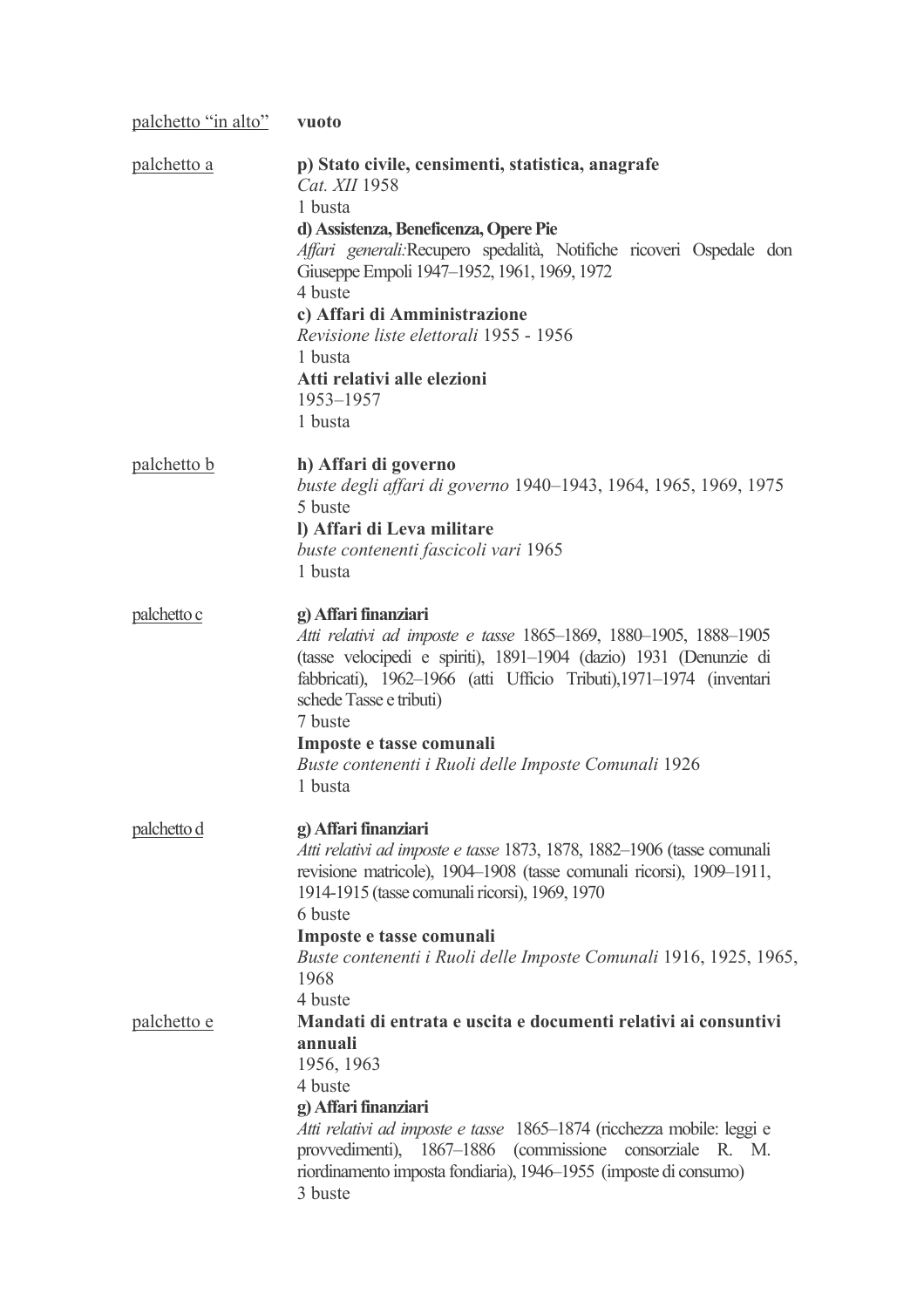#### Miscellanea

senza titolo1970 1 busta

| palchetto "in alto" | Matrici di buoni di pagamento 1983 - 1988<br>registri<br>Ruoli utenze acqua potabile 1964–1965, 1967, 1969, 1970, 1972 - 1974<br>10 buste                                                                                                                                                                                                                                                                                                                                                                                                                                                                                                                     |
|---------------------|---------------------------------------------------------------------------------------------------------------------------------------------------------------------------------------------------------------------------------------------------------------------------------------------------------------------------------------------------------------------------------------------------------------------------------------------------------------------------------------------------------------------------------------------------------------------------------------------------------------------------------------------------------------|
| palchetto a         | Libri Mastri e rep. delle assegnazioni, Giornali e registri dei<br>mandati<br>1921, 1922, 1931, 1933, 1942 1944, 1947, 1953, 1965, 1966, 1967,<br>1969, 1970, 1971,                                                                                                                                                                                                                                                                                                                                                                                                                                                                                           |
| palchetto b         | 15 registri<br>Libri Mastri e rep. delle assegnazioni, Giornali e registri dei<br>mandati<br>1920, 1939, 1951, 1952, 1958, 1959, 1961, 1966<br>8 registri<br>bollettari entrata 1943-1944, 1950<br>4 libretti di matrici<br>g) Affari finanziari?<br>Esattoria<br>Rubrica alfabetica Esattoria Comunale 1962-1964, fino 1978 (sic),<br>1980-1983, 1986                                                                                                                                                                                                                                                                                                        |
| palchetto c         | 19 rubriche e 1 busta contenente 3 rubriche<br><b>Spedalità</b><br>Registri di spedalità 1939<br>1 registro<br>f) Sanità ed Igiene<br>Atti sanitari 1948-60<br>2 registro e 1 facicolo sciolto<br>l) Affari di Leva militare<br>buste contenenti fascicoli vari 1878-1901, 1935-1940<br>2 buste<br>o) Agricoltura, Industria e Commercio<br>elenco produttori precettati per il vino 1920<br>1 registro<br><b>Miscellanea</b><br>1883-1902, 1926, 1927-1928, 1929, 1930-1934, 1935-1937, 1964, 1960-<br>1967, 1968-1969, 1970-1971, 1971, 1972, 1978, 1980-1981<br>24 unità con titoli diversi<br><b>ECA</b><br>Miscellanea 1937<br>1 registro<br><b>ONMI</b> |
|                     | Protocollo delle deliberazioni<br>s. d.                                                                                                                                                                                                                                                                                                                                                                                                                                                                                                                                                                                                                       |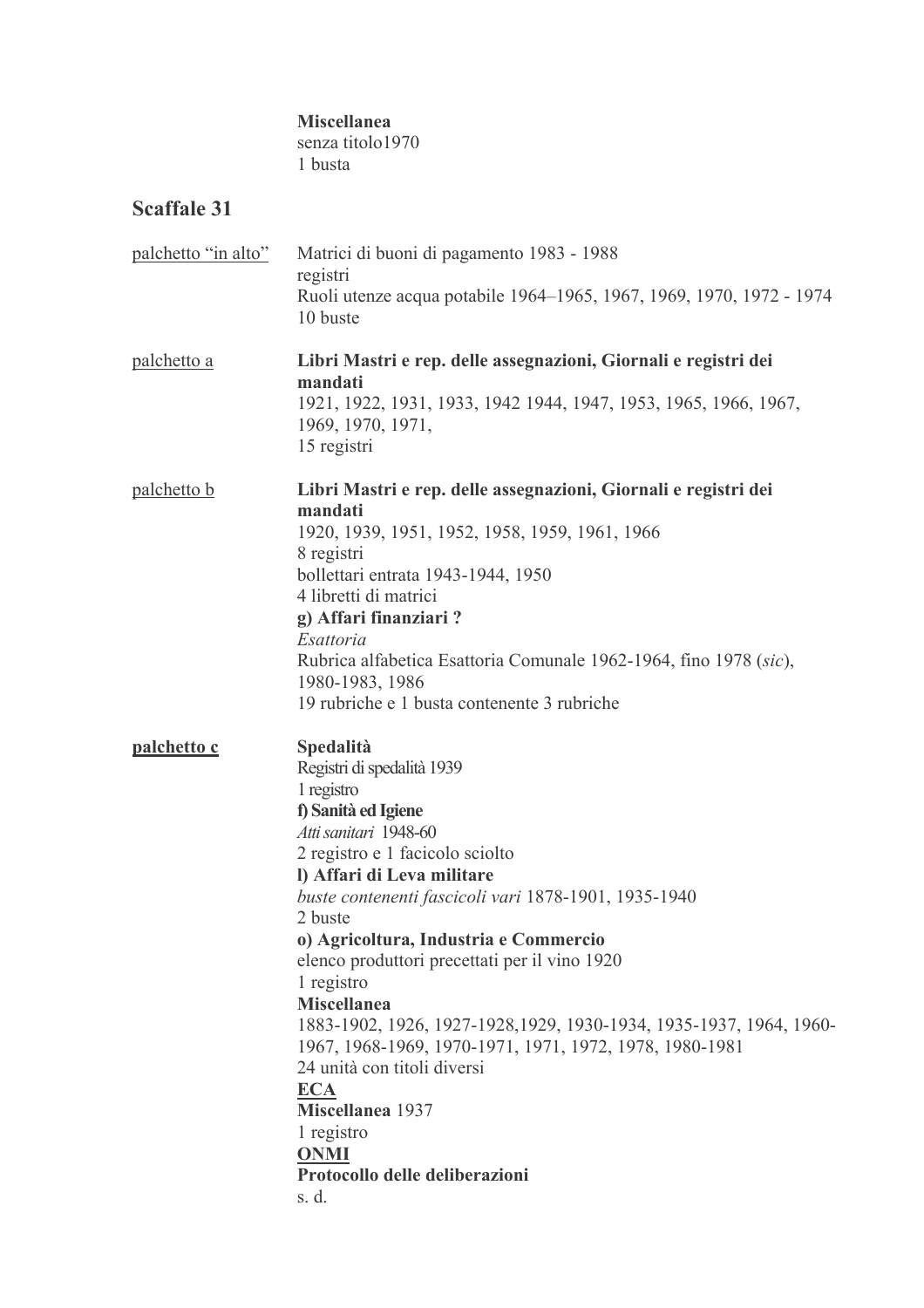1 registro Giornale cassa 1934, 1936-1937 2 registri

| palchetto d         | f) Sanità ed Igiene<br>permessi di seppellimento s. d., 1870-1871, 1873-1875<br>3 registri e 1 libretto di matrici<br><b>CENSIMENTI DELLA POPOLAZIONE</b><br>Censimento 1901<br>1 registro<br><b>GIUDICE CONCILIATORE</b><br>Udienze 1931-1940<br>1 registro<br>Imposte e tasse comunali<br>Buste contenenti i Ruoli delle Imposte Comunali 1887<br>1 busta<br>Liste elettorali<br>1884-1895<br>25 registri e quaderni e numerosi inserti<br><b>Miscellanea</b><br>1867, 1898-1908, 1908-1926, 1927-1929, 1933-1942, 1933-1946,<br>1935-1941, 1940-1943, 1944-1945, 1951-1953, 1948-1955, 1949-<br>1950, 1950-1951, 1956-1974, post 1959, 1968-1971, 1969-1970,<br>16 unità con titoli diversi |
|---------------------|------------------------------------------------------------------------------------------------------------------------------------------------------------------------------------------------------------------------------------------------------------------------------------------------------------------------------------------------------------------------------------------------------------------------------------------------------------------------------------------------------------------------------------------------------------------------------------------------------------------------------------------------------------------------------------------------|
| palchetto e         | I) Affari di Leva militare<br>registro di leva 1867<br>1 registro<br>Imposte e tasse comunali<br>Tassa di famiglia 1890-1893<br>3 registri<br>Ruoli delle Imposte Comunali 1927, 1929, 1930, 1934<br>5 registri<br>Esenzioni (tasse?) 1968-1970<br>3 registri<br>Liste elettorali<br>s. d., 1929-1938, 1945, 1960-1966<br>3 registri e 5 pacchi<br>Libri Mastri e rep. delle assegnazioni, Giornali e registri dei<br>mandati<br>1964<br>1 registro                                                                                                                                                                                                                                            |
| <b>Scaffale 32</b>  |                                                                                                                                                                                                                                                                                                                                                                                                                                                                                                                                                                                                                                                                                                |
| palchetto "in alto" | Ruoli utenze acqua potabile 1974, 1976-1980                                                                                                                                                                                                                                                                                                                                                                                                                                                                                                                                                                                                                                                    |

10 buste

palchetto a g) Affari finanziari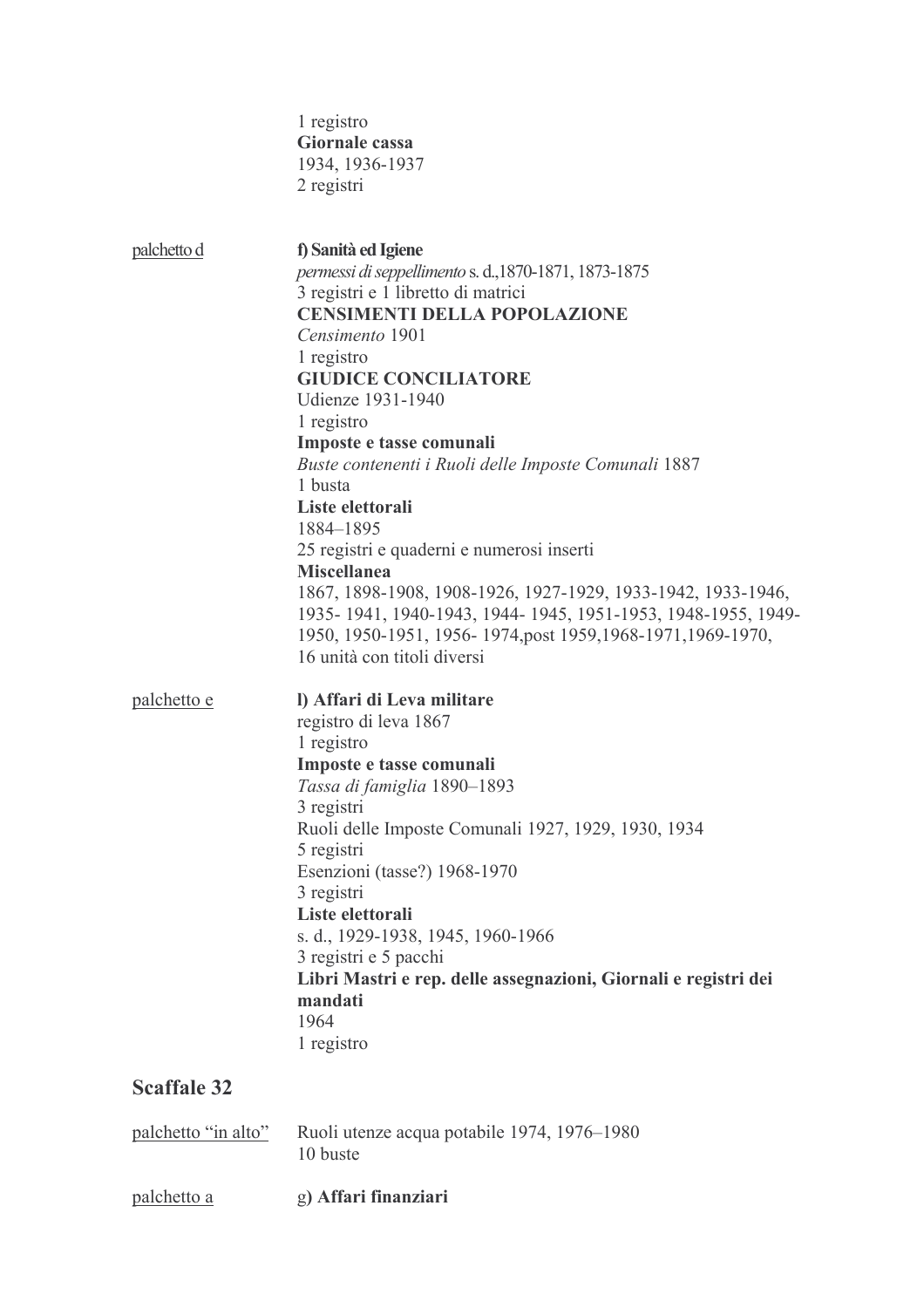|                                   | Atti relativi ad imposte e tasse 1971, 1972<br>2 buste<br><b>BILANCIO PREVENTIVO</b><br><b>CONTO CONSUNTIVO</b><br>1874-1879, 1888-1892<br>2 buste contenti registri e fascicoli                                                                                                                                                                                                                                                                                                                                                                                                                                |
|-----------------------------------|-----------------------------------------------------------------------------------------------------------------------------------------------------------------------------------------------------------------------------------------------------------------------------------------------------------------------------------------------------------------------------------------------------------------------------------------------------------------------------------------------------------------------------------------------------------------------------------------------------------------|
| palchetto b                       | Liste elettorali<br>1896-1898, 1896-1899, 1899, 1902-1903, 1904-1906, 1906-1910, 1913,<br>1914-1917, 1947, 1948, 1949<br>18 registri e 4 buste conteneti registri, 1 pacco<br><b>Miscellanea</b><br>Verbali di distruzione carte i identità 1968-1984<br>1 busta                                                                                                                                                                                                                                                                                                                                                |
| <u>palchetto c</u>                | Liste elettorali<br>1862, 1870-1882, 1888-1891, 1897, 1900, 1901-1905, 1907, 1909,<br>1919, 1919-1920, 1925-1928, 1927-1930, 1933, 1945-1947, 1960-1966,<br>47 registri e 3 pacchi di registri                                                                                                                                                                                                                                                                                                                                                                                                                  |
| palchetto d                       | documenti da ricollocare in Archivio preunitario<br>1 pacco<br>I) Affari di Leva militare<br>ruoli militari 1943-1946<br>2 registri 3 fascicoli<br>n) Lavori Pubblici<br>buste contenenti fascicoli vari 1923-1959<br>1 fascicolo<br>q) Oggetti diversi<br>Carteggio s.d.<br>1 unità<br>s) Buste degli affari delle seguenti categorie:<br>$Cat.IX - X$ 1963-1964<br>1 unità<br>Imposte e tasse comunali<br>Tassa sulle vetture e sui domestici 1867<br>1 pacco<br>Mandati di entrata e uscita e documenti relativi ai consuntivi<br>annuali:<br>s.d.<br>1 pacco<br><b>Miscellanea</b><br>1 fascicolo, 4 pacchi |
| palchetto e                       | <b>Miscellanea</b><br>anni diversi<br>8 pacchi                                                                                                                                                                                                                                                                                                                                                                                                                                                                                                                                                                  |
| davanti a nel<br>classificatore a |                                                                                                                                                                                                                                                                                                                                                                                                                                                                                                                                                                                                                 |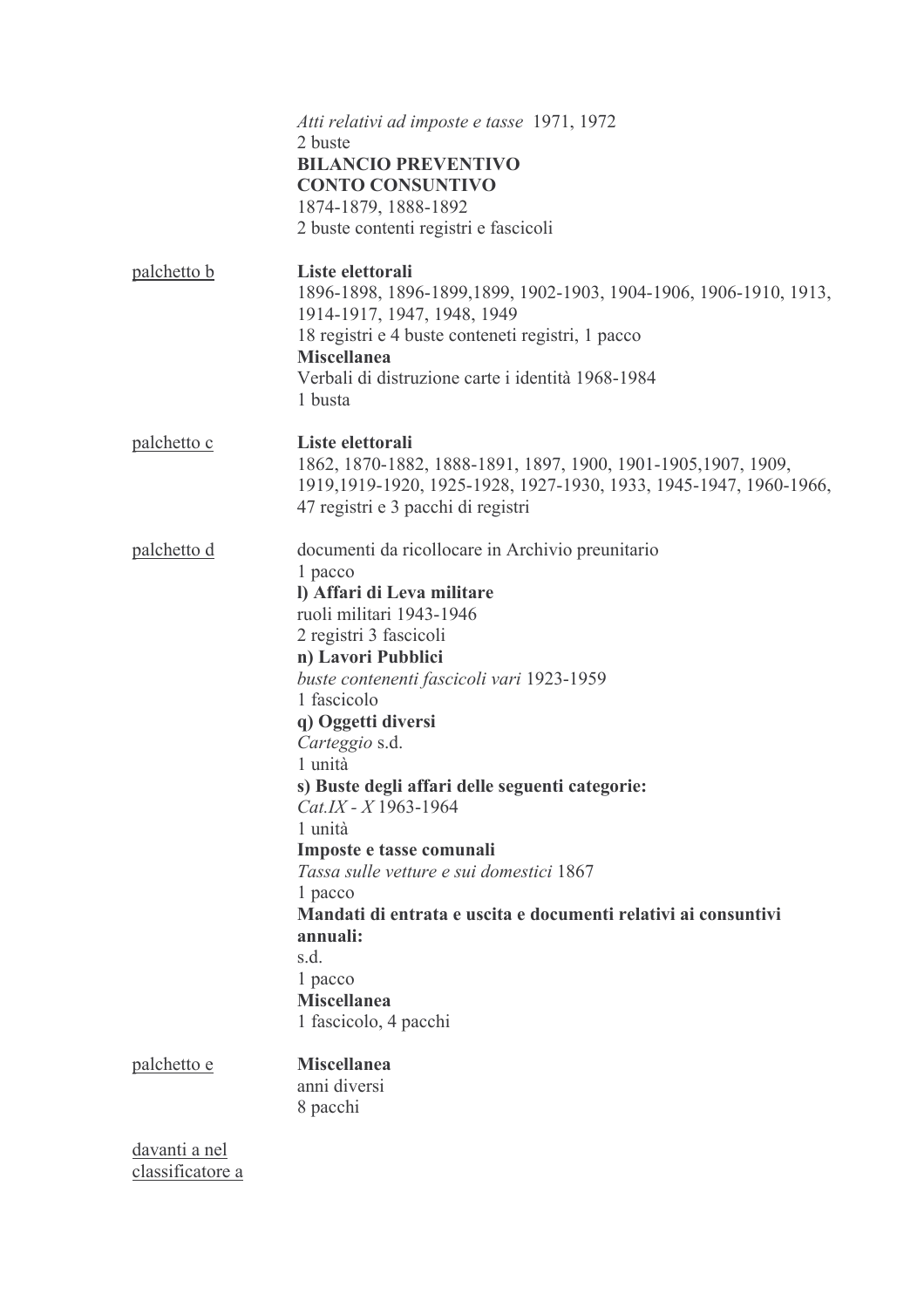#### cartelle sospese Mandati di entrata e uscita e documenti relativi ai consuntivi annuali? schede contabilità impegni reversali e mandati Comune 1979-1982 schede contabilità mandati e reversali Consorzi 1979

## **Scaffale 33**

| palchetto "in alto" | Ruoli utenze acqua potabile 1980–1983<br>10 buste |
|---------------------|---------------------------------------------------|
| palchetto a         | Atti relativi alle elezioni                       |
|                     | 1866–1895                                         |
|                     | 10 buste                                          |
| <u>palchetto b</u>  | Atti relativi alle elezioni                       |
|                     | 1874-1904                                         |
|                     | 10 buste                                          |
| palchetto c         | Atti relativi alle elezioni                       |
|                     | 1906-1919                                         |
|                     | 9 buste                                           |
| palchettod          | Atti relativi alle elezioni                       |
|                     | 1920-1946                                         |
|                     | 8 buste                                           |
| palchetto e         | Atti relativi alle elezioni                       |
|                     | 1946–1963                                         |
|                     | 8 buste                                           |

## **Scaffale 34**

palchetto "in alto"

| palchetto a        | Atti relativi alle elezioni<br>1963, 1964, 1966<br>8 buste  |
|--------------------|-------------------------------------------------------------|
| palchetto b        | Atti relativi alle elezioni<br>1968, 1970<br>7 buste        |
| <u>palchetto c</u> | Atti relativi alle elezioni<br>1972, 1974, 1975<br>8 buste  |
| palchetto d        | Atti relativi alle elezioni<br>s. d., 1975, 1976<br>9 buste |
| palchetto e        | Atti relativi alle elezioni                                 |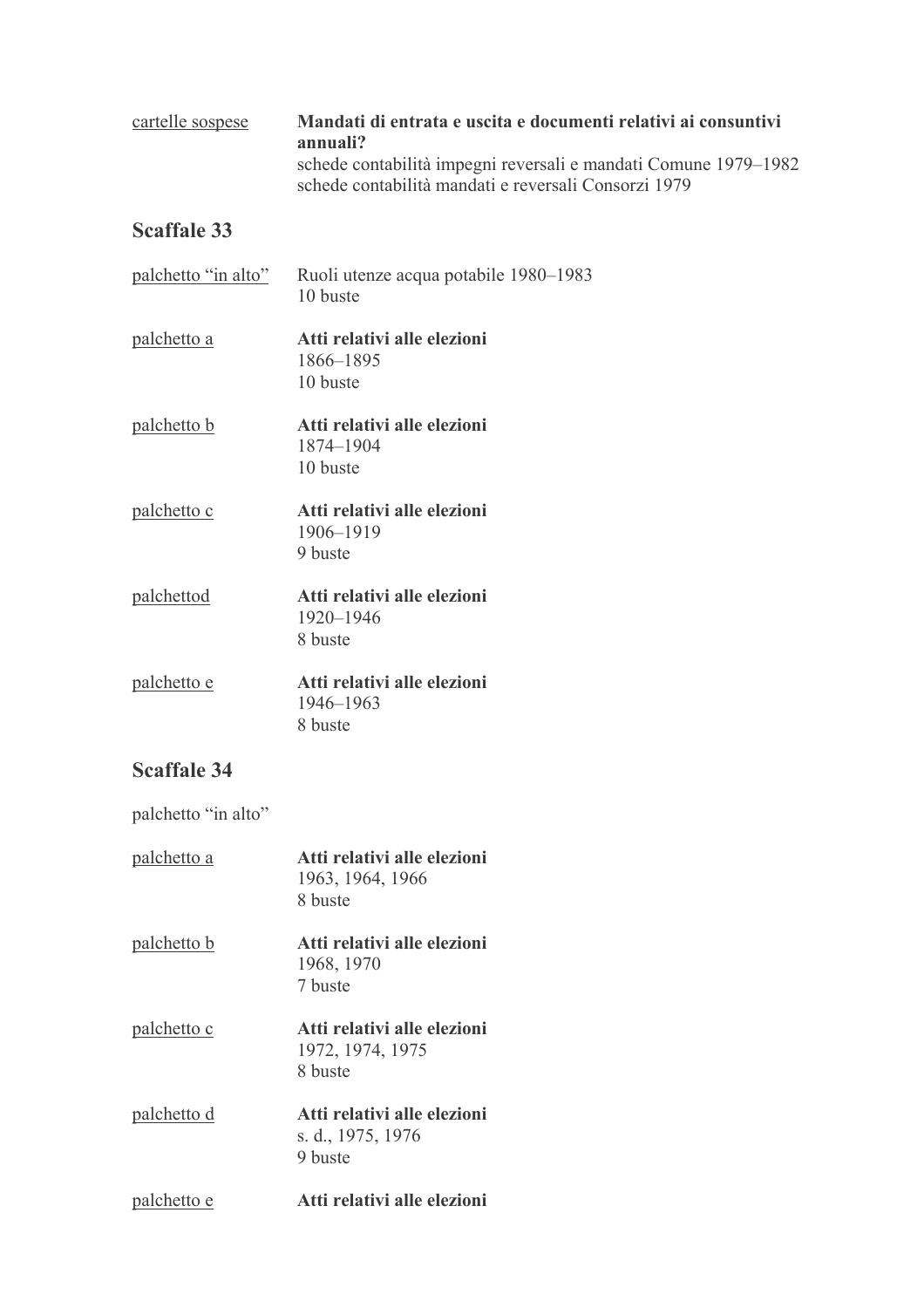1976, 1978, 1979 8 buste

davanti a, sul tavolo **o**)Agricoltura, Industria e Commercio Libretti di lavoro s. d., nati 1915 12 cassette $39$ 

#### Scaffale 35

- palchetto "in alto" Atti relativi alle elezioni 1979, 1980, 1981, 1983 6 buste
- palchetto a Atti relativi alle elezioni 1980-1985, 1987 13 buste
- palchetto b Atti relativi alle elezioni 1987, 1989, 1990 12 buste
- palchetto c Atti relativi alle elezioni 1985, 1990, 1991, 1992 8 buste, 4 fascicoli
- Atti relativi alle elezioni palchetto d 1989-1997 8 buste
- palchetto e Liste elettorali Verbali Commissione elettorale mandamentale e comunale 1948 - 1977 11 registri e 2 buste Agricoltura, Industria e Commercio Registri di associazioni di categoria e operaie e ditte s. d. (fine XIX sec. inizio XX sec.) 3 registri e 1 busta Disoccupazione e sussidi 1922-1934, 1931-1934, 1934 - 1950 3 registri **Miscellanea** Associazione nazionale famiglie caduti di guerra Docc. diversi s. d 1 husta

| palchetto "in alto": vuoto |                                                      |
|----------------------------|------------------------------------------------------|
| palchetto a:               | Protocolli Delibere del Consiglio Comunale 1975-1979 |

<sup>&</sup>lt;sup>39</sup> I libretti di lavoro sono conservati all'interno delle casette in ordine alfabetico.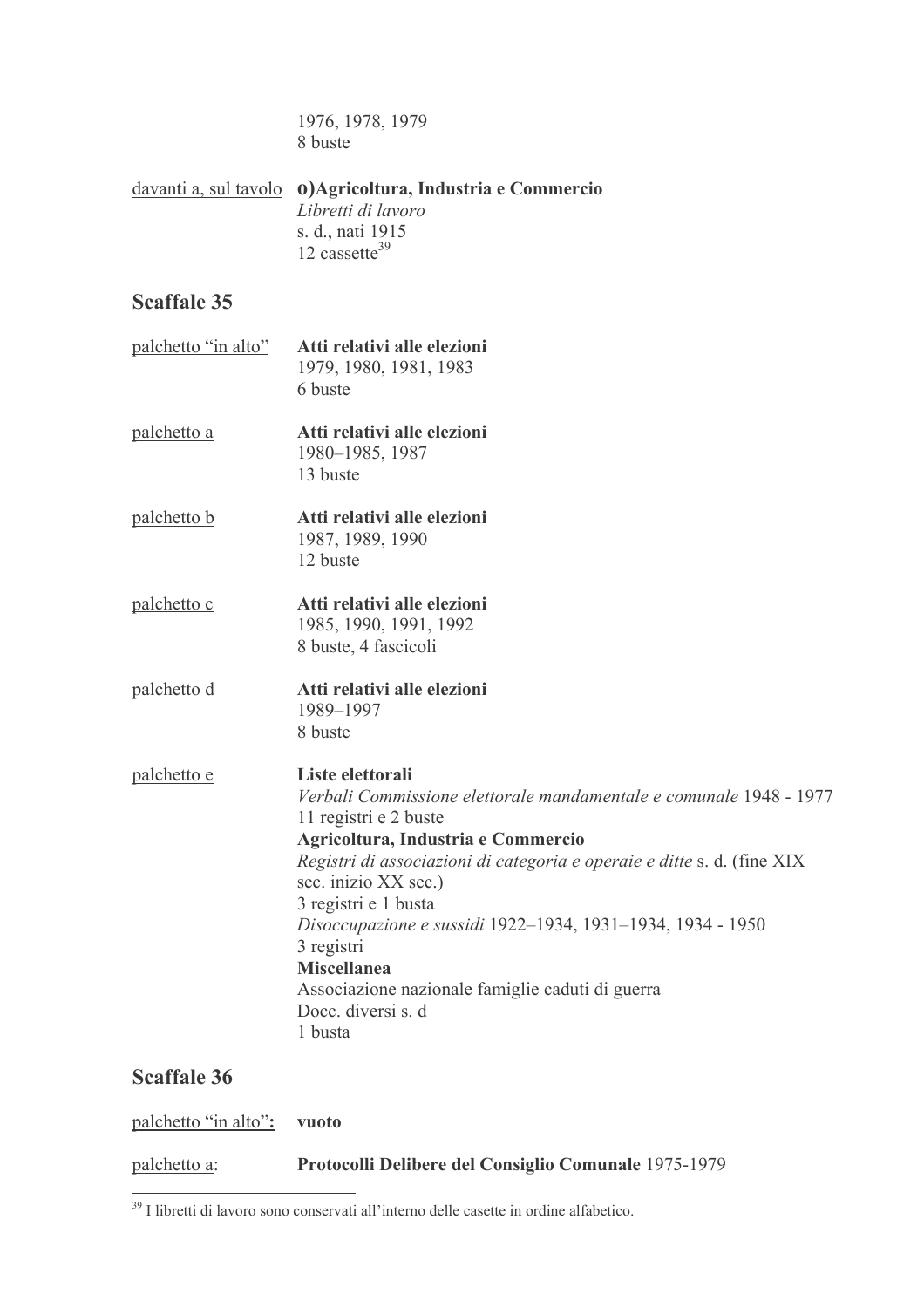|                      | 10 registri<br>a) Affari trattati dal Consiglio Comunale (atti deliberativi) 1981-1982<br>3 buste                                                                                                                                                                                                                                                                                                                                                                                                                                                                                                               |
|----------------------|-----------------------------------------------------------------------------------------------------------------------------------------------------------------------------------------------------------------------------------------------------------------------------------------------------------------------------------------------------------------------------------------------------------------------------------------------------------------------------------------------------------------------------------------------------------------------------------------------------------------|
| <u>palchetto b:</u>  | a) Affari trattati dal Consiglio Comunale (atti deliberativi) 1983-1986<br>7 buste                                                                                                                                                                                                                                                                                                                                                                                                                                                                                                                              |
| palchetto c:         | a) Affari trattati dal Consiglio Comunale (atti deliberativi) 1986-1989<br>6 buste                                                                                                                                                                                                                                                                                                                                                                                                                                                                                                                              |
| <u>palchetto d:</u>  | a) Affari trattati dal Consiglio Comunale (atti deliberativi) 1989-1993<br>5 buste                                                                                                                                                                                                                                                                                                                                                                                                                                                                                                                              |
| palchetto e:         | Libri Mastri e rep. delle assegnazioni, Giornali e registri dei<br>mandati<br>Registro dei mandati di entrata / di uscita e Libro mastro 1911, 1912,<br>1913; Registro generale di contabilità 1938, 1943, 1947, 1946, 1949;<br>Giornale e Mastro della contabilità 1960, 1962,1964<br>20 registri<br><b>Miscellanea</b><br>Procedimenti per ingiunzione<br>1966 - 1968<br>1 registro<br><b>CONSORZIO ACQUEDOTTO MONTELUPO-CAPRAIA E</b><br>$LIMITE^{40}$<br><b>Conto Consuntivo 1965</b><br>1 registro<br>Libri Mastri 1963<br>1 registro<br>Giornale di cassa 1965, 1966, 1968, 1971–1972, 1973<br>5 registri |
| <b>Scaffale 37</b>   |                                                                                                                                                                                                                                                                                                                                                                                                                                                                                                                                                                                                                 |
| palchetto "in alto": | vuoto                                                                                                                                                                                                                                                                                                                                                                                                                                                                                                                                                                                                           |
| palchetto a:         | a) Affari trattati dal Consiglio Comunale (atti deliberativi) 1994-1998<br>6 buste                                                                                                                                                                                                                                                                                                                                                                                                                                                                                                                              |

a) Affari trattati dal Consiglio Comunale (atti deliberativi) 1999-2002 palchetto b:  $\overline{5}$  buste

Deliberazioni della Giunta Municipale e Consiglio Comunale palchetto c: pubblicate all'Albo Pretorio 1982-1983 1 registro Protocolli Delibere della Giunta Municipale 1975-1976 5 registri

<sup>&</sup>lt;sup>40</sup> I registri attinenti al Consorzio si presentano legati insieme.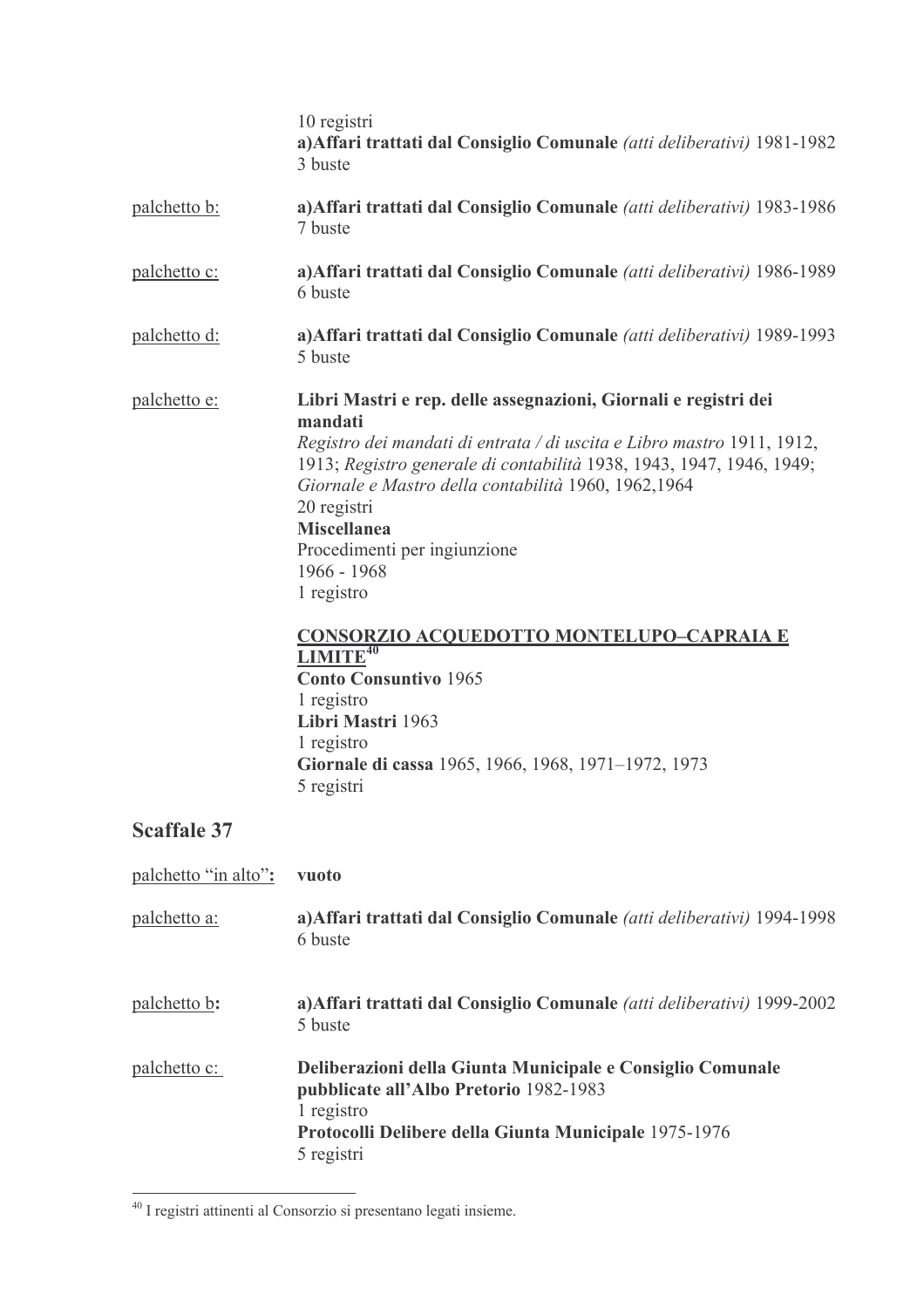|              | Minute dei verbali di adunanza della Giunta Municipale 1974-1990<br>4 registri                                                                                                                                                                                                                                                                                                                                                                                                                                                                                                                                                                                                                                                                                                                                                                                                  |
|--------------|---------------------------------------------------------------------------------------------------------------------------------------------------------------------------------------------------------------------------------------------------------------------------------------------------------------------------------------------------------------------------------------------------------------------------------------------------------------------------------------------------------------------------------------------------------------------------------------------------------------------------------------------------------------------------------------------------------------------------------------------------------------------------------------------------------------------------------------------------------------------------------|
| palchetto d: | Protocolli Delibere della Giunta Municipale 1976-1981<br>18 registri                                                                                                                                                                                                                                                                                                                                                                                                                                                                                                                                                                                                                                                                                                                                                                                                            |
| palchetto e: | Libri Mastri e rep. delle assegnazioni, Giornali e registri dei<br>mandati<br>Mastro 1890–1893; Registro dei mandati di entrata / di uscita e Libro<br>mastro 1899, 1900, 1901, 1902, 1917, 1918, 1919, 1920, 1921, 1922,<br>1927, 1928, 1929, 1934, 1935, 1936, 1938; Registro generale di<br>contabilità 1938, 1943, 1947, 1946, 1949, - Giornale e Mastro della<br>contabilità 1957<br>32 registri<br>Protocolli della corrispondenza<br>Riservato 1921-1926, 1932-1937, 1938-1946, 1949 - 1946<br>4 registri<br>g) Affari finanziari<br>Atti relativi ad imposte e tasse: Esazione diritti vari<br>1944-1946<br>1 registro<br>n) Lavori Pubblici<br>Verbali della commissione edilizia<br>1933-1947<br>1 registro<br>Spedalità<br>Registri di spedalità 1927–1940, 1941–1947, 1956–1957, 1958, 1959,<br>1960, 1961, 1962, 1963, 1964, 1965, 1966, 1967, 1968<br>14 registri |

| palchetto "in alto": | vuoto                                                                                                                                                                  |
|----------------------|------------------------------------------------------------------------------------------------------------------------------------------------------------------------|
| palchetto a:         | b) Affari trattati dalla Giunta Municipale (atti deliberativi) 1981-1982<br>6 buste                                                                                    |
| palchetto b:         | b) Affari trattati dalla Giunta Municipale (atti deliberativi) 1983-1985<br>7 buste                                                                                    |
| palchetto c:         | b) Affari trattati dalla Giunta Municipale (atti deliberativi) 1985-1987<br>7 buste                                                                                    |
| palchetto d:         | b) Affari trattati dalla Giunta Municipale (atti deliberativi) 1987-1988<br>6 buste                                                                                    |
| palchetto e:         | Libri Mastri e rep. delle assegnazioni, Giornali e registri dei<br>mandati<br>Libro mastro 1926, 1927, 1928; Giornale e Mastro della contabilità<br>1955<br>4 registri |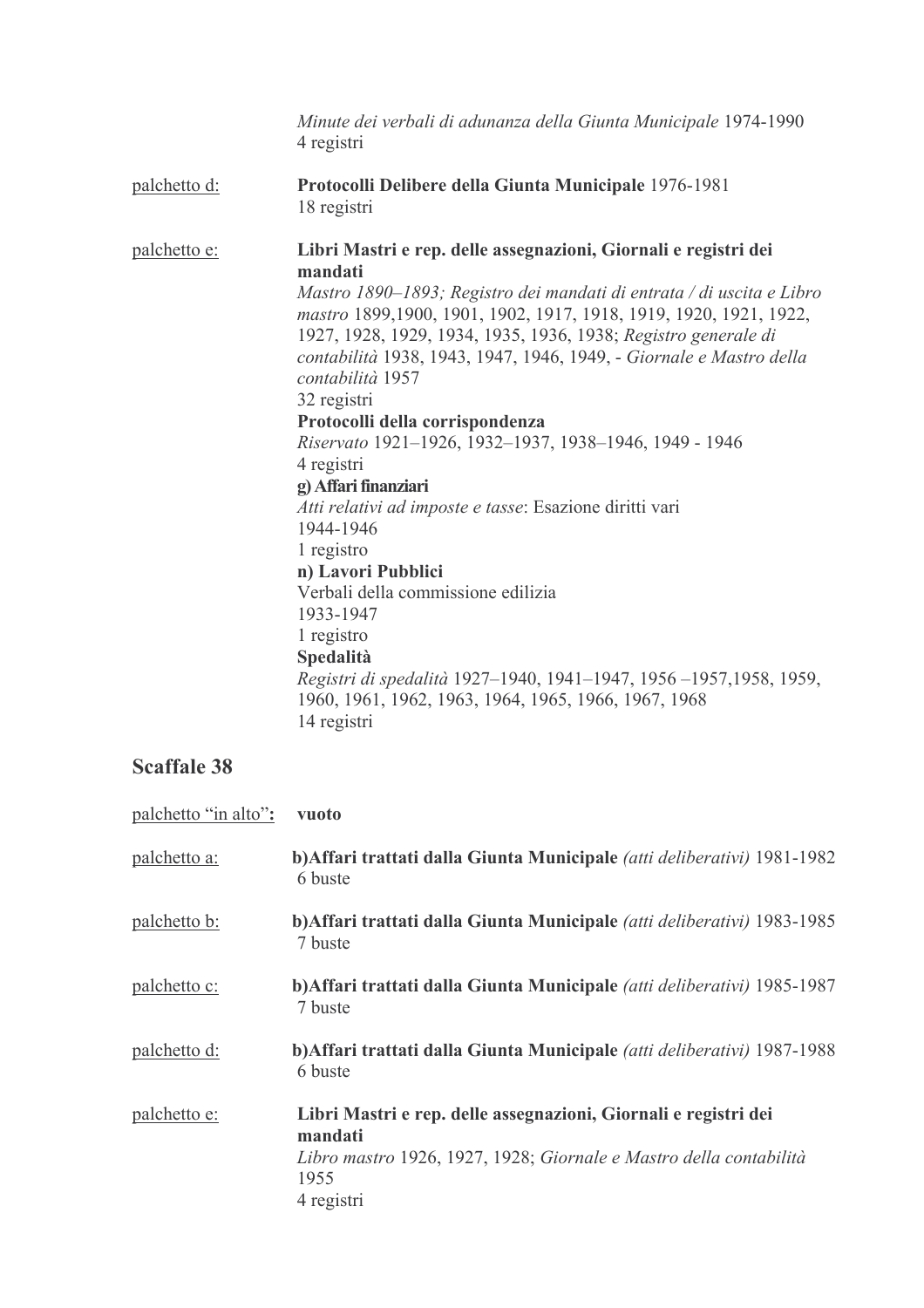## g) Affari finanziari

Atti relativi ad imposte e tasse: Tasse? s. d. 1891? 1 registro o) Agricoltura, Industria e Commercio<br>Schede di denunce vini 1969 1 busta s) Buste degli affari delle seguenti categorie:<br> $Cat.III - IV$  1978 1 busta

| palchetto "in alto" | vuoto                                                                                                                                                                                                                                                                         |
|---------------------|-------------------------------------------------------------------------------------------------------------------------------------------------------------------------------------------------------------------------------------------------------------------------------|
| palchetto a:        | b) Affari trattati dalla Giunta Municipale (atti deliberativi)<br>1989 - 1990                                                                                                                                                                                                 |
|                     | 6 buste                                                                                                                                                                                                                                                                       |
| <u>palchetto b:</u> | Protocolli della corrispondenza 1910 - 1914                                                                                                                                                                                                                                   |
|                     | 5 registri                                                                                                                                                                                                                                                                    |
|                     | Libri Mastri e rep. delle assegnazioni, Giornali e registri dei                                                                                                                                                                                                               |
|                     | mandati                                                                                                                                                                                                                                                                       |
|                     | Libro mastro 1923, 1924, 1925, 1932, 1935, 1936, 1937, 1940;<br>Registro dei mandati di entrata / di uscita e Libro mastro 1923, 1924,<br>1925, 1926, 1930, 1931, 1933; Giornale e Mastro della contabilità<br>1954, 1961, 1962, 1963,<br>25 registri                         |
|                     | Liste elettorali                                                                                                                                                                                                                                                              |
|                     | Elenco primo proposte di iscrizione nella lista politica                                                                                                                                                                                                                      |
|                     | 1928                                                                                                                                                                                                                                                                          |
|                     | 1 registro<br>Registro di deliberazioni della Commissione Elettorale Comunale<br>1954-1957<br>1 registro                                                                                                                                                                      |
|                     |                                                                                                                                                                                                                                                                               |
| palchetto c         | Libri Mastri e rep. delle assegnazioni, Giornali e registri dei<br>mandati                                                                                                                                                                                                    |
|                     | Libro mastro s. d., 1930; Registro dei mandati di entrata / di uscita e<br>Libro mastro 1871, 1872, 1873, 1874, 1875, 1876, 1877, 1878, 1879,<br>1880, 1881, 1882, 1883, 1884, 1885, 1891, 1892, 1893, 1894, 1895,<br>1896, 1897, 1903, 904, 1905, 1906, 1907;<br>31 registri |
| palchetto d         | <b>ASSOCIAZIONE INTERCOMUNALE</b><br>Materiale per l'Assemblea<br>s. d.<br>4 buste                                                                                                                                                                                            |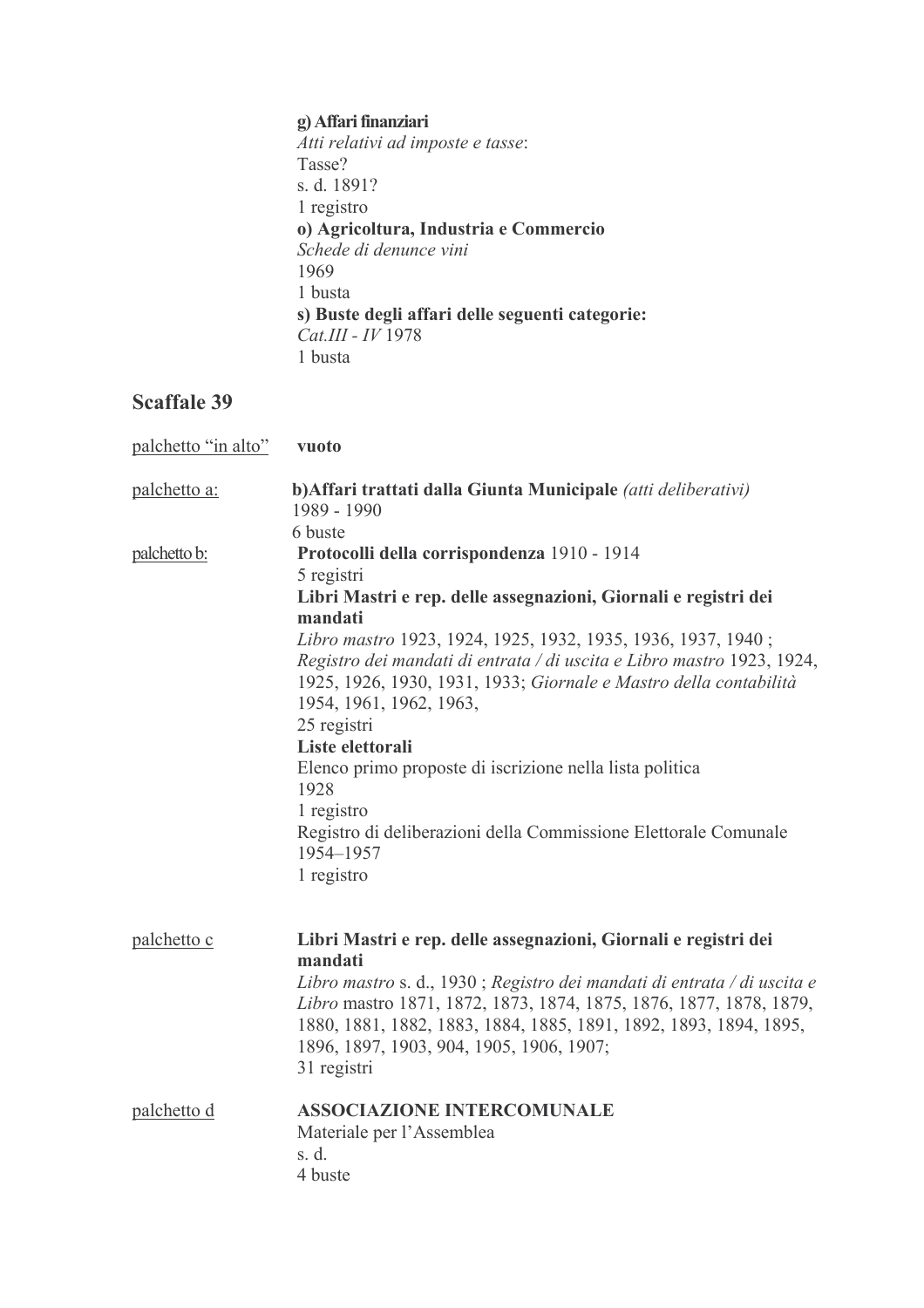| palchetto e | <b>Miscellanea</b><br>Toponomastica<br>Aggiornamenti fino al 1961<br>1 busta<br>f) Sanità ed Igiene<br>Atti sanitari 1966<br>1 busta<br>m) Affari di Pubblica Istruzione<br>buste contenenti fascicoli vari (Cat. IX) 1965<br>1 busta<br>s) Buste degli affari delle seguenti categorie:<br>Catt. VII-VIII 1966<br>1 busta<br><b>GIUDICE CONCILIATORE</b><br>Atti vari 1919–1935 |
|-------------|----------------------------------------------------------------------------------------------------------------------------------------------------------------------------------------------------------------------------------------------------------------------------------------------------------------------------------------------------------------------------------|
|             | 1 busta                                                                                                                                                                                                                                                                                                                                                                          |

| palchetto "in alto" | g) Affari finanziari<br><i>Esattoria</i> Bollettari di riscossione dell'Ufficiale esattoriale Franco<br>Cinotti<br>1963-1975<br>1 pacco<br>Tesoreria 6 Bollettari di riscossione del servizio di tesoreria della Banca<br>Popolare dell'Etruria e Lazio–Ente: Comune di Montelupo 1990<br>(con lettera di consegna dei bollettari datata 28/03/1991)<br>1 pacco<br><b>Miscellanea</b><br>Registro delle dichiarazioni dell'Ufficio delle Imposte di consumo del<br>Comune di Montelupo 1966–1972<br>1 pacco $41$<br>Registro delle dichiarazioni dei generi introdotti per tentata vendita<br>dell'Ufficio Imposte di consumo del Comune di Montelupo<br>1969-1972<br>1 pacco <sup>42</sup><br>Bollettario del servizio acqua potabile del Comune di Montelupo 1963<br>1 registro |
|---------------------|-----------------------------------------------------------------------------------------------------------------------------------------------------------------------------------------------------------------------------------------------------------------------------------------------------------------------------------------------------------------------------------------------------------------------------------------------------------------------------------------------------------------------------------------------------------------------------------------------------------------------------------------------------------------------------------------------------------------------------------------------------------------------------------|
| palchetto a:        | c) Affari di Amministrazione<br>Affari di amministrazione CAT. I 1964, 1970<br>2 buste<br>d) Assistenza, Beneficenza, Opere Pie<br>Affari generali: Spedalità ricoveri Ospedale di S. Maria Nova /<br>Ospedali vari notifiche di ricovero 1966<br>1 busta<br>e) Polizia urbana e rurale                                                                                                                                                                                                                                                                                                                                                                                                                                                                                           |

<sup>&</sup>lt;sup>41</sup> I registri sono conservati suddivisi in beni di consumo e, all'interno della prima suddivisione, sono riuniti in ordine cronologico.<br><sup>42</sup> *Ut supra*.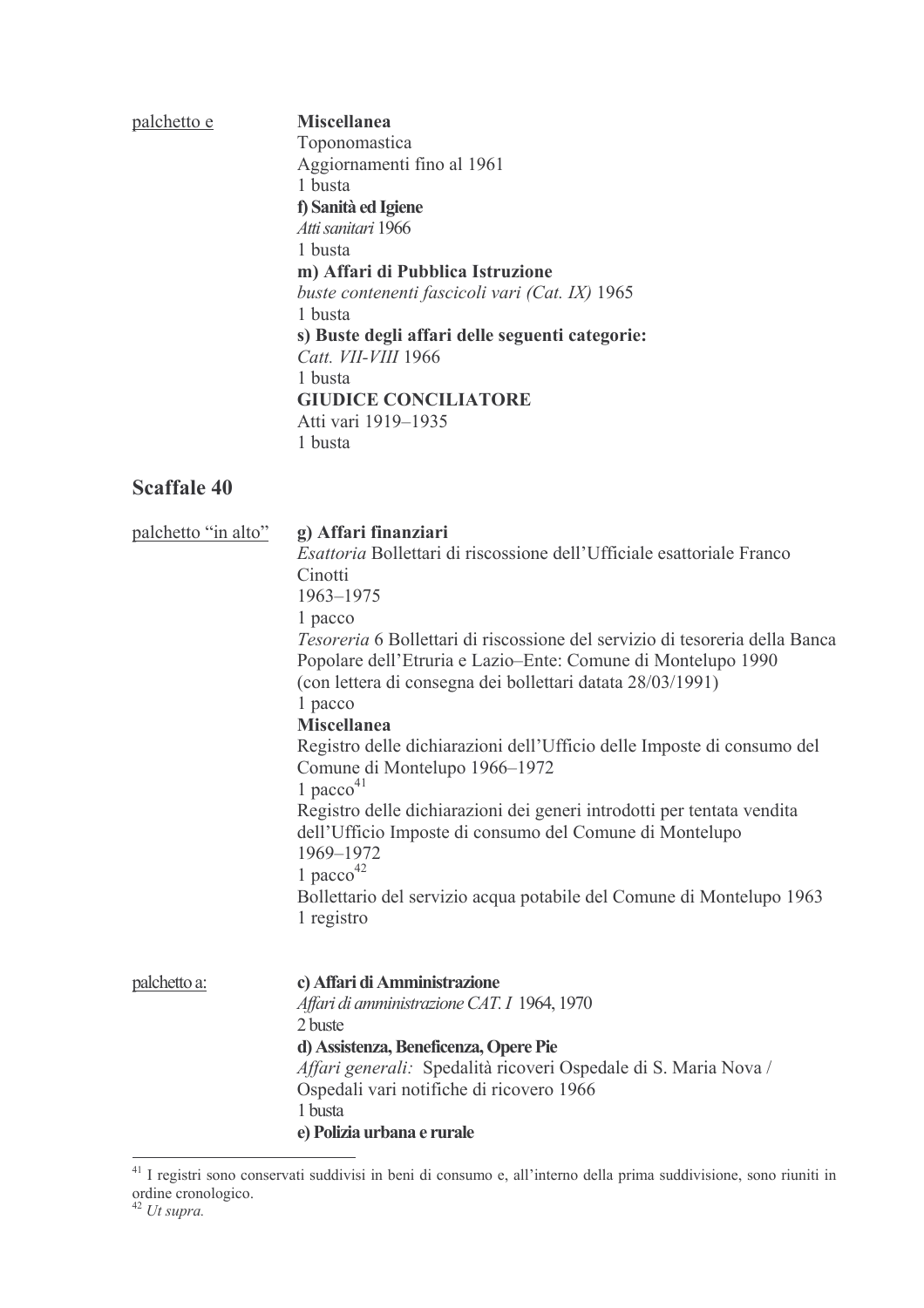|             | Verbali contravvenzioni al codice stradale 1970-1971<br>1 busta                                                                               |
|-------------|-----------------------------------------------------------------------------------------------------------------------------------------------|
|             | n) Lavori Pubblici                                                                                                                            |
|             | buste contenenti fascicoli vari<br>1968                                                                                                       |
|             | 1 busta                                                                                                                                       |
|             | r) Pubblica sicurezza<br>Carteggio (Cat. XV classe 1°) 1969                                                                                   |
|             | 1 busta                                                                                                                                       |
|             | s) Buste degli affari delle seguenti categorie:                                                                                               |
|             | Catt. I-V 1940, Catt. IX-X 1963, Cat. III e [Cat.XI] licenze<br>[venditori] fissi e ambulanti 1968                                            |
|             | 3 buste                                                                                                                                       |
| palchetto b | c) Affari di Amministrazione                                                                                                                  |
|             | Carteggio riservato 1921 - 1940<br>1 busta                                                                                                    |
|             | Imposte e tasse comunali                                                                                                                      |
|             | Buste contenenti i Ruoli delle Imposte Comunali 1927, 1930<br>2 buste                                                                         |
| palchetto c | Imposte e tasse comunali                                                                                                                      |
|             | Ruoli delle Imposte Comunali 1920-1922, 1928, 1948-1950<br>3 buste                                                                            |
|             | Libri Mastri e rep. delle assegnazioni, Giornali e registri dei<br>mandati                                                                    |
|             | Registro dei mandati di entrata / di uscita e Libro mastro 1886, 1887,<br>1888, 1889, 1890, 1908, 1909, 1910, 1914, 1915; 1916<br>23 registri |
|             |                                                                                                                                               |
| palchetto d | g) Affari finanziari<br>Atti relativi ad imposte e tasse 1889-1894, 1906-1909 (quote                                                          |
|             | inesigibili), 1891-1903 (ricorsi tasse), 1915-1920 (ricorsi tasse), 1931<br>(imposta costruzioni denunzie fabbricati)                         |
|             | 4 buste                                                                                                                                       |
|             | Imposte e tasse comunali<br>Ruoli delle Imposte Comunali 1913-1914, 1915, 1934                                                                |
|             | 3 buste<br>I) Affari di Leva militare                                                                                                         |
|             | buste contenenti fascicoli vari 1889 - 1906/1909-1926 (ruoli matricolari                                                                      |
|             | ed elenchi)<br>1 busta                                                                                                                        |
| palchetto e | <b>CONGREGAZIONE DI CARITA'</b>                                                                                                               |
|             | <b>Conto Consuntivo-Bilanci?</b>                                                                                                              |
|             | 1925 - 1929                                                                                                                                   |
|             | 1 busta<br>f) Sanità ed Igiene                                                                                                                |
|             | Trasporto salme fuori Comune 1956 - 1958                                                                                                      |
|             | 7 buste<br>g) Affari finanziari                                                                                                               |
|             |                                                                                                                                               |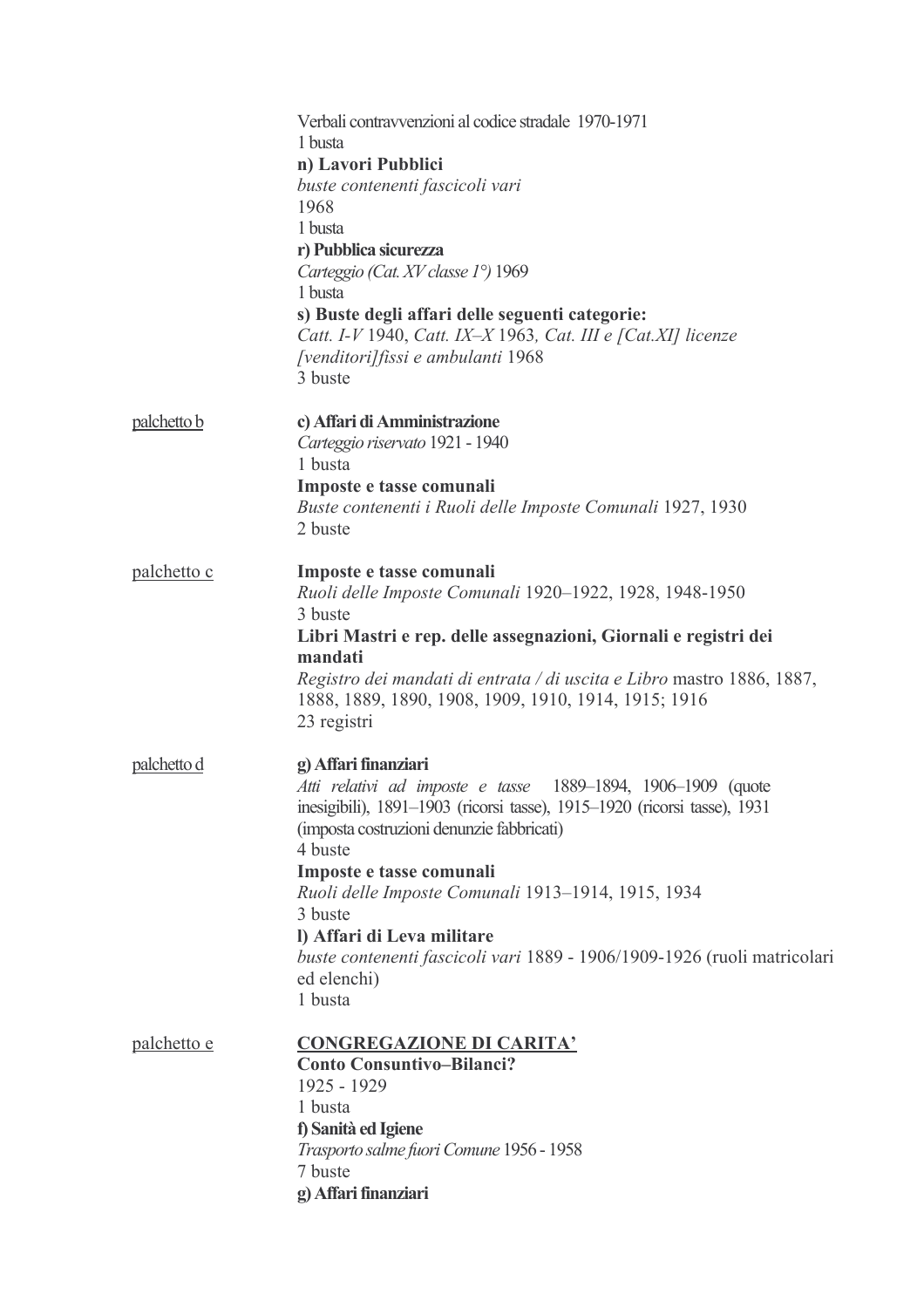Fatture 1952 - 1957 1 busta Imposte e tasse comunali Ruoli delle Imposte Comunali 1932, 1935 2 buste s) Buste degli affari delle seguenti categorie:<br>Cat.I-XV 1952-1958, Cat. XI, XIII, XIV, XV 1970 2 buste

| palchetto "in alto" | vuoto                                                                                                                                                                                                                                                                                                                                                                                                                                                                                |
|---------------------|--------------------------------------------------------------------------------------------------------------------------------------------------------------------------------------------------------------------------------------------------------------------------------------------------------------------------------------------------------------------------------------------------------------------------------------------------------------------------------------|
| palchetto a         | g) Affari finanziari<br>Atti relativi ad imposte e tasse 1946-1947 (ricorsi imposte comunali),<br>1964–1970 (inventari schede), 1972 e precedenti (imposte cancellate dal<br>ruolo), 1973 e precedenti (sgravi esattore), 1974 (varie), 1979–1981<br>(ricorsi tasse)<br>6 buste<br>Imposte e tasse comunali<br>1973, Ruoli delle Imposte Comunali 1972<br>2 buste<br>m) Affari di Pubblica Istruzione<br>buste contenenti fascicoli vari (Cat. IX) 1959<br>1 busta                   |
| palchetto b         | c) Affari di Amministrazione<br>Affari generali (concorso a un posto di cantoniere) 1959<br>1 busta<br>Imposte e tasse comunali<br>Ruoli delle Imposte Comunali 1908-1912, 1917, 1918, 1919, 1920-<br>1921, 1922, 1929, 1970, 1974<br>9 buste<br>I) Affari di Leva militare<br>buste contenenti fascicoli vari 1914-1916 (richiami congedi)<br>1 busta                                                                                                                               |
| <u>palchetto c</u>  | g) Affari finanziari<br>Atti relativi ad imposte e tasse 1905-1912 (dazio consumo), 1946-1948<br>(imposta bestiame denunzie), 1959-1964,<br>6 buste<br>Imposte e tasse comunali<br>Ruoli delle Imposte Comunali 1972<br>1 busta<br>I) Affari di Leva militare<br>buste contenenti fascicoli vari 1869-1879, 1899 (ruoli matricolari ed<br>elenchi)<br>1 busta<br>o) Agricoltura, Industria e Commercio<br>Carteggio generale 1976–1978 (denuncia uve giacenze; circolari e<br>varia) |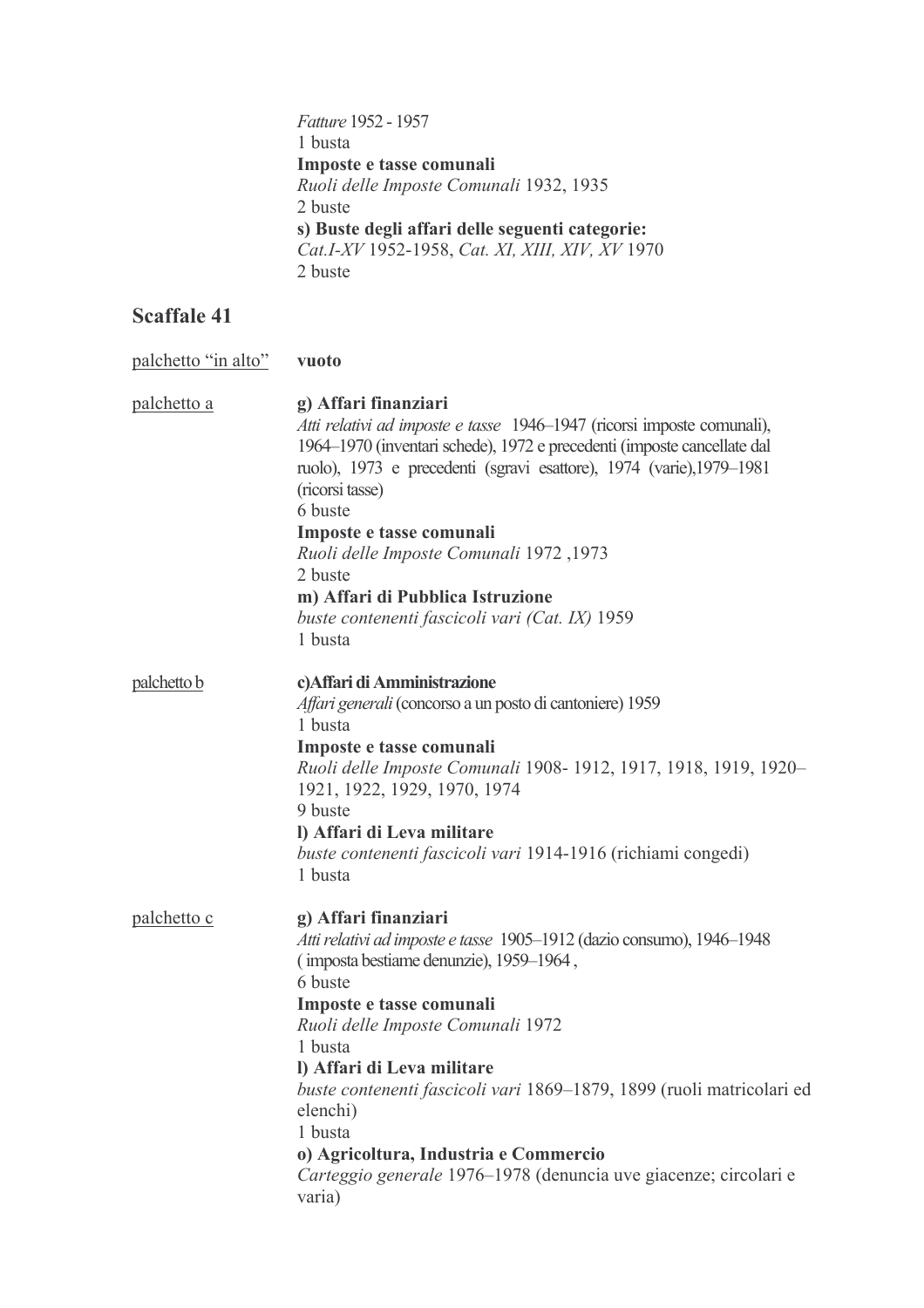|                    | 1 busta<br><b>ECA</b><br>Mandati di entrata e uscita e documenti relativi ai consuntivi<br><b>annuali:</b> Mandati di entrata e di uscita 1941<br>1 busta                                                                                                                                                                                                                                                                                                             |
|--------------------|-----------------------------------------------------------------------------------------------------------------------------------------------------------------------------------------------------------------------------------------------------------------------------------------------------------------------------------------------------------------------------------------------------------------------------------------------------------------------|
| palchetto d        | g) Affari finanziari<br>Atti relativi ad imposte e tasse 1959, 1962-1964, 1960-1971, 1968<br>2 buste<br>l) Affari di Leva militare<br>buste contenenti fascicoli vari 1935-1937, 1941 (sussidi militari)<br>2 buste<br>o) Agricoltura, Industria e Commercio<br>Carteggio generale 1968<br>1 busta<br>p) Stato civile, censimenti, statistica, anagrafe<br>Stato civile e statistica: 1956-1959 (parti)<br>1 busta                                                    |
| <u>palchetto e</u> | <b>ECA</b><br>Miscellanea (atti vari) 1937 - 1950<br>1 busta<br>a) Affari di Amministrazione:<br>Affari generali 1975, 1976 (contiene concorso a netturbino, a capo<br>cantoniere)<br>1 busta<br>g) Affari finanziari<br>Atti relativi ad imposte e tasse 1886 - 1895 (dazio consumo<br>1 busta<br>Imposte e tasse comunali<br>Ruoli delle Imposte Comunali 1872 - 1884<br>1 busta<br>s) Buste degli affari delle seguenti categorie:<br>Catt. III-IV 1976<br>1 busta |

palchetto "in alto"

vuoto

palchetto a g) Affari finanziari Atti relativi ad imposte e tasse 1920-1922 (imposte vino), 1932-1935 (denunzie bestiame), 1939 (denunzie redditi), 1949-1962 (mutui, acquisto terreni), 1963 e seguenti (eliminati da schedario tributi) 5 buste Imposte e tasse comunali Ruoli delle Imposte Comunali 1971 1 busta s) Buste degli affari delle seguenti categorie: Catt. IV-V 1967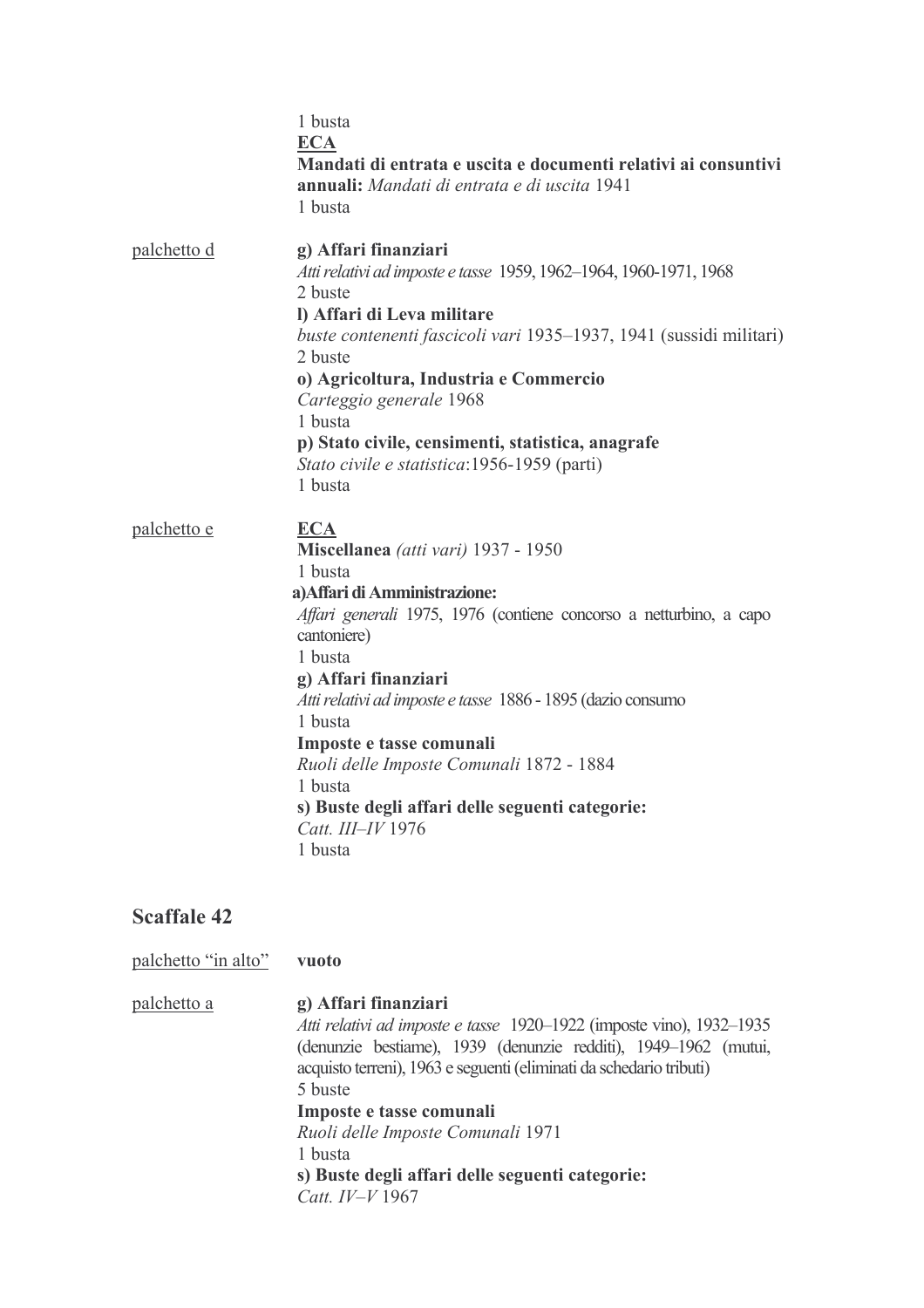1 busta

| palchetto b         | b) Affari trattati dalla Giunta Municipale (atti deliberativi)<br>1990-1991<br>6 buste                                                                                                                                                                                                                                                                                                                                                  |
|---------------------|-----------------------------------------------------------------------------------------------------------------------------------------------------------------------------------------------------------------------------------------------------------------------------------------------------------------------------------------------------------------------------------------------------------------------------------------|
| palchetto c         | b) Affari trattati dalla Giunta Municipale (atti deliberativi)<br>1992-1993<br>6 buste                                                                                                                                                                                                                                                                                                                                                  |
| palchetto d         | b) Affari trattati dalla Giunta Municipale (atti deliberativi)<br>1993-1994<br>6 buste                                                                                                                                                                                                                                                                                                                                                  |
| palchetto e         | b) Affari trattati dalla Giunta Municipale (atti deliberativi)<br>1994-1995<br>6 buste                                                                                                                                                                                                                                                                                                                                                  |
| <b>Scaffale 43</b>  |                                                                                                                                                                                                                                                                                                                                                                                                                                         |
| palchetto "in alto" | vuoto                                                                                                                                                                                                                                                                                                                                                                                                                                   |
| palchetto a         | g) Affari finanziari<br>Atti relativi ad imposte e tasse 1895-1922 (dazio), 1906-1911, 1908-<br>1912 (quote inesigibili), 1907–1910, 1920–1922 (imposta vino), 1932–<br>1945 (tariffe e regolamenti)<br>5 buste<br>o) Agricoltura, Industria e Commercio<br>Carteggio generale 1972–1975 (denuncia uve giacenze; circolari<br>varia)<br>1 busta<br>Imposte e tasse comunali<br>Ruoli delle Imposte Comunali 1931, 1966, 1967<br>3 buste |
| palchetto b         | b) Affari trattati dalla Giunta Municipale (atti deliberativi)<br>1995-1996<br>6 buste                                                                                                                                                                                                                                                                                                                                                  |
| palchetto c         | b) Affari trattati dalla Giunta Municipale (atti deliberativi)<br>1996-1997<br>5 buste                                                                                                                                                                                                                                                                                                                                                  |
| <u>palchetto d</u>  | b) Affari trattati dalla Giunta Municipale (atti deliberativi)<br>1998-1999<br>5 buste                                                                                                                                                                                                                                                                                                                                                  |
| palchetto e         | b) Affari trattati dalla Giunta Municipale (atti deliberativi)<br>1999-2002<br>4 buste                                                                                                                                                                                                                                                                                                                                                  |

 $\rm e$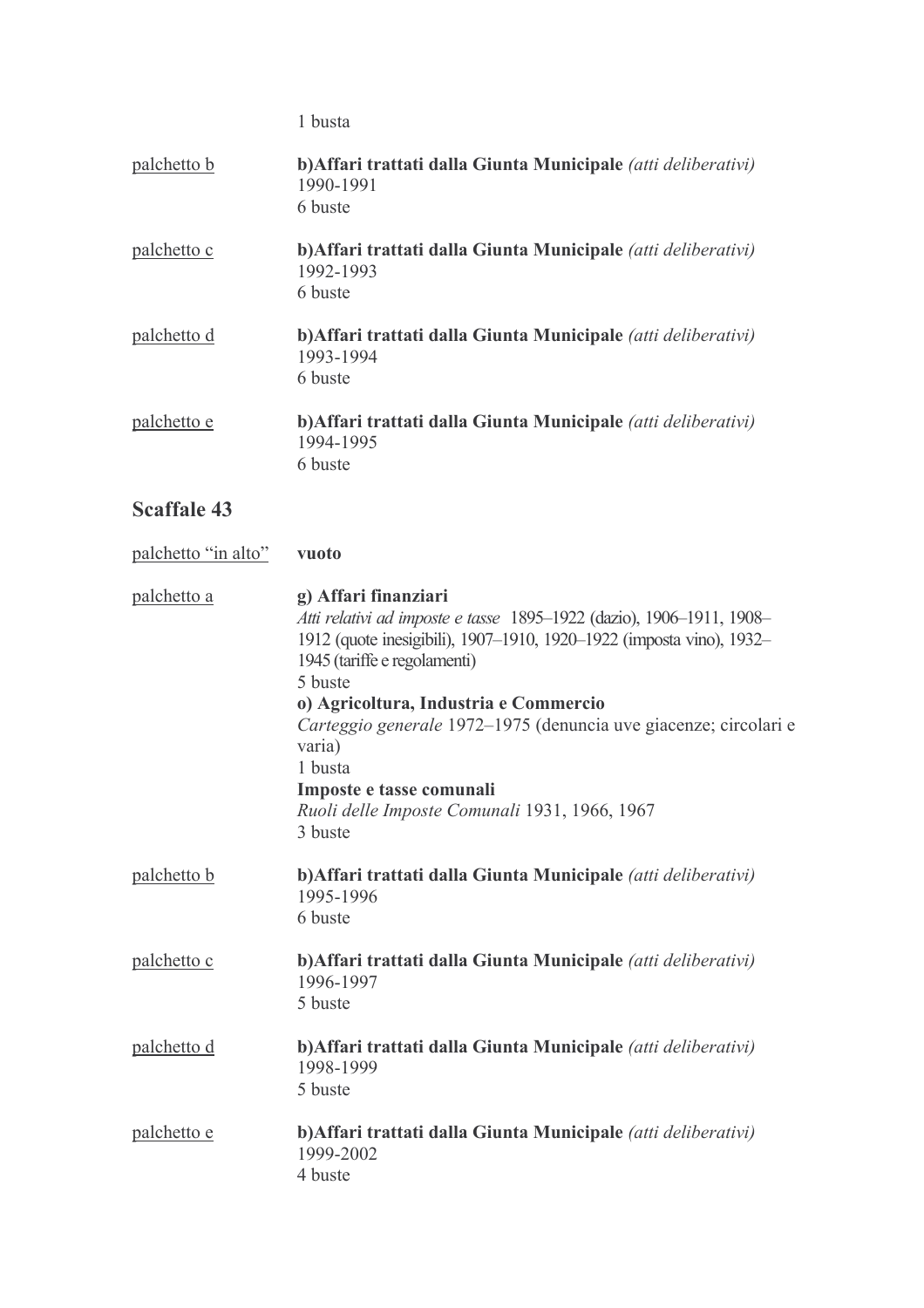| palchetto "in alto" | vuoto                                                                                                                                                                                                                                                                                                                                                                                                                                                                                                                                            |
|---------------------|--------------------------------------------------------------------------------------------------------------------------------------------------------------------------------------------------------------------------------------------------------------------------------------------------------------------------------------------------------------------------------------------------------------------------------------------------------------------------------------------------------------------------------------------------|
| palchetto a         | a) Affari di Amministrazione:<br>Affari generali 1969<br>1 busta<br>d) Assistenza, Beneficenza, Opere Pie<br>Affari generali: Colonie 1969<br>1 busta<br>g) Affari finanziari<br>Atti relativi ad imposte e tasse 1968 (eliminati) 1971<br>2 buste<br>m) Affari di Pubblica Istruzione<br>buste contenenti fascicoli vari 1961-1963<br>1 busta<br>s) Buste degli affari delle seguenti categorie:<br>Catt. I-II, VI-XV 1949, Catt. IX, XV Licenze commercio e ambulanti,<br>PP. SS. 1949-1951 <sup>43</sup> , <i>Catt. X-XIV</i> 1971<br>2 buste |
| palchetto b         | vuoto                                                                                                                                                                                                                                                                                                                                                                                                                                                                                                                                            |
| palchetto c         | vuoto                                                                                                                                                                                                                                                                                                                                                                                                                                                                                                                                            |
| palchetto d         | vuoto                                                                                                                                                                                                                                                                                                                                                                                                                                                                                                                                            |
| palchetto e         | vuoto                                                                                                                                                                                                                                                                                                                                                                                                                                                                                                                                            |
| <b>Scaffale 45</b>  |                                                                                                                                                                                                                                                                                                                                                                                                                                                                                                                                                  |
| palchetto "in alto" | vuoto                                                                                                                                                                                                                                                                                                                                                                                                                                                                                                                                            |
| <u>palchetto a:</u> | d) Assistenza, Beneficenza, Opere Pie<br>Affari generali: Spedalità 1951, 1971<br>2 buste<br>r) Pubblica sicurezza<br>Carteggio 1963<br>1 busta<br>s) Buste degli affari delle seguenti categorie:<br>Catt. XIII-XV<br>2 buste<br>Imposte e tasse comunali<br>Ruoli delle Imposte Comunali 1933, 1970-1973<br>4 buste<br><b>Miscellanea</b><br>ZANUSSI Carico e scarico 1970<br>1 busta                                                                                                                                                          |

<sup>43</sup> Sull'elenco redatto da Silvia Floria non risulta indicata la collocazione di questa unità.

 $\sim$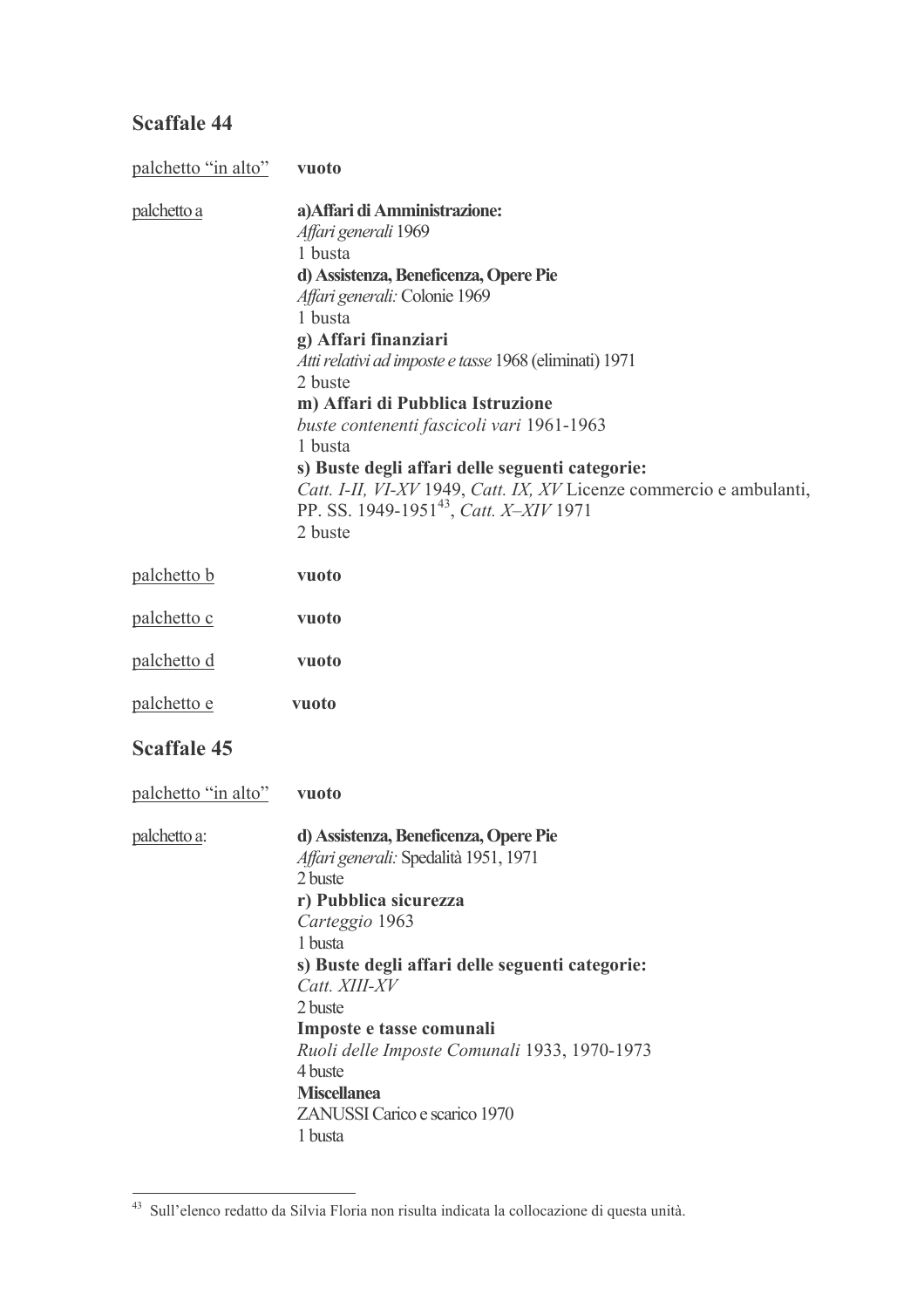| <u>palchetto b</u>  | vuoto                                                                                                                                                                                                                                                                                                                                                                                           |
|---------------------|-------------------------------------------------------------------------------------------------------------------------------------------------------------------------------------------------------------------------------------------------------------------------------------------------------------------------------------------------------------------------------------------------|
| palchetto c         | Libri Mastri e rep. delle assegnazioni, Giornali e registri dei<br>mandati<br>Registro delle assegnazioni-consuntivo 1928<br>1 registro                                                                                                                                                                                                                                                         |
| <u>palchetto d</u>  | Imposte e tasse comunali<br>Ruoli Ditte delle Imposte Comunali 1957-1958<br>6 registri<br><b>Miscellanea</b><br>Impegni crediti e debiti<br>s. d.<br>1 registro                                                                                                                                                                                                                                 |
| <u>palchetto e</u>  | Imposte e tasse comunali<br>Ruoli Ditte delle Imposte Comunali 1956-1958 (<br>5 registri<br>s) Buste degli affari delle seguenti categorie:<br>Catt. X-XI 1979<br>1 busta<br>Mandati di entrata e uscita e documenti relativi ai consuntivi<br>annuali<br>1978<br>1 busta<br><b>Miscellanea</b><br>Leggi abrogate in Archivio: L. R. 10/79, L. R. 74/85, D. L. da 88 in poi<br>s. d.<br>1 busta |
| <b>Scaffale 46</b>  |                                                                                                                                                                                                                                                                                                                                                                                                 |
| palchetto "in alto" | vuoto                                                                                                                                                                                                                                                                                                                                                                                           |
| <u>palchetto a</u>  | Mandati di entrata e uscita e documenti relativi ai consuntivi<br>annuali<br>1950, 1951, 1952<br>7 buste                                                                                                                                                                                                                                                                                        |
| nalchetto b         | Mandati di entrata e uscita e documenti relativi ai consuntivi                                                                                                                                                                                                                                                                                                                                  |

- ata e uscita e documenti relativi ai consuntiv ł annuali 1952, 1953, 1954 7 buste
- Mandati di entrata e uscita e documenti relativi ai consuntivi palchetto c annuali 1955, 1956, 1960 7 buste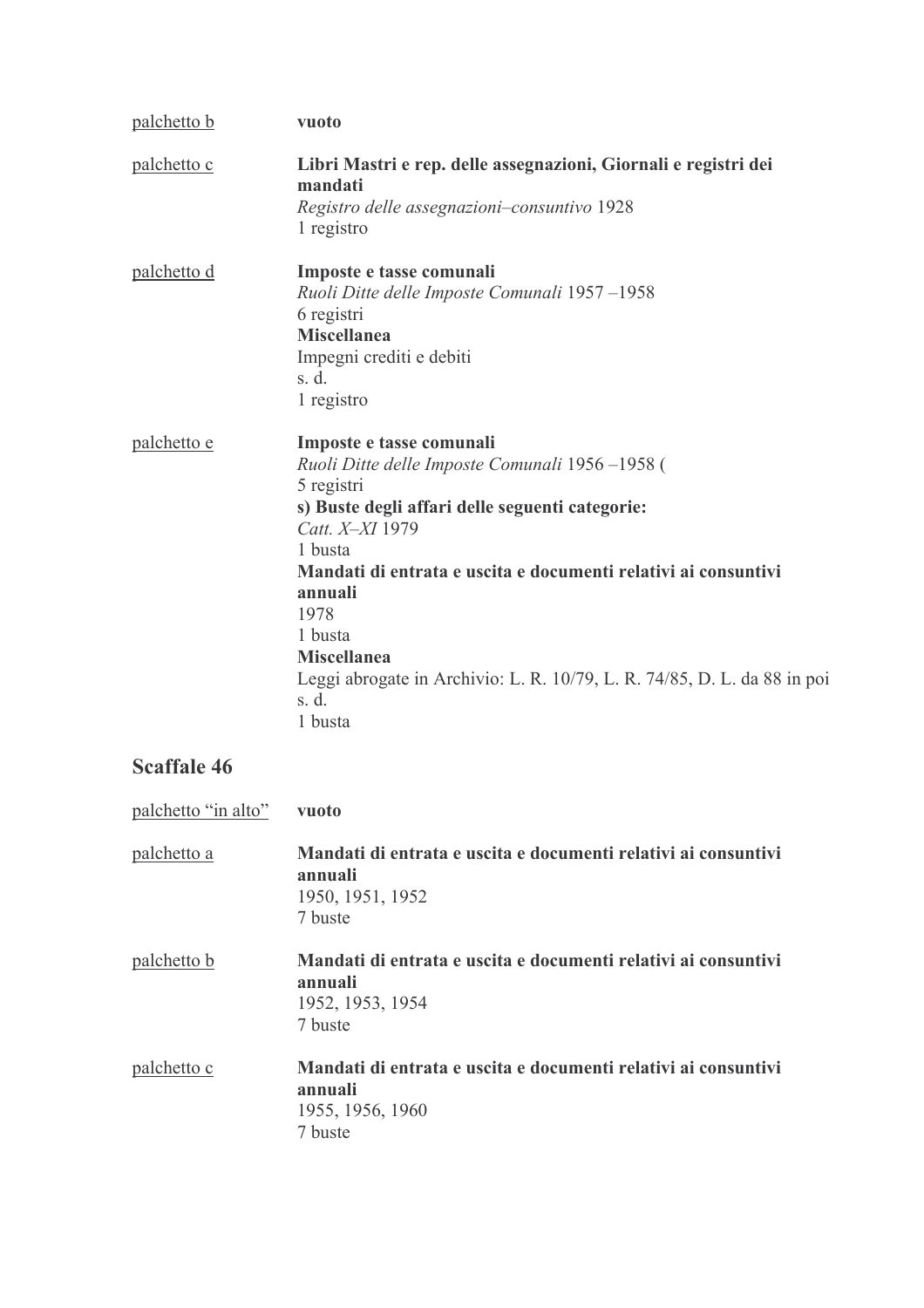| palchetto d | Mandati di entrata e uscita e documenti relativi ai consuntivi<br>annuali<br>1956, 1957<br>8 buste |
|-------------|----------------------------------------------------------------------------------------------------|
| palchetto e | Mandati di entrata e uscita e documenti relativi ai consuntivi<br>annuali<br>1957, 1958<br>6 buste |

| palchetto "in alto" | vuoto                                                                                                                                                                                      |
|---------------------|--------------------------------------------------------------------------------------------------------------------------------------------------------------------------------------------|
| <u>palchetto a</u>  | Mandati di entrata e uscita e documenti relativi ai consuntivi<br>annuali<br>1959, 1960<br>7 buste                                                                                         |
| palchetto b         | s) Buste degli affari delle seguenti categorie:<br>Catt.X-XIV, tutte 1955<br>1 busta<br>Mandati di entrata e uscita e documenti relativi ai consuntivi<br>annuali<br>1960, 1961<br>5 buste |
| palchetto c         | Mandati di entrata e uscita e documenti relativi ai consuntivi<br>annuali<br>1961, 1962<br>7 buste                                                                                         |
| palchetto d         | Mandati di entrata e uscita e documenti relativi ai consuntivi<br>annuali<br>1962, 1963<br>6 buste                                                                                         |
| palchetto e         | Mandati di entrata e uscita e documenti relativi ai consuntivi<br>annuali<br>1963, 1964, 1988<br>7 buste                                                                                   |
| <b>Scaffale 48</b>  |                                                                                                                                                                                            |
| palchetto "in alto" | vuoto                                                                                                                                                                                      |

palchetto a Mandati di entrata e uscita e documenti relativi ai consuntivi annuali 1964, 1965  $7 \text{ burst}$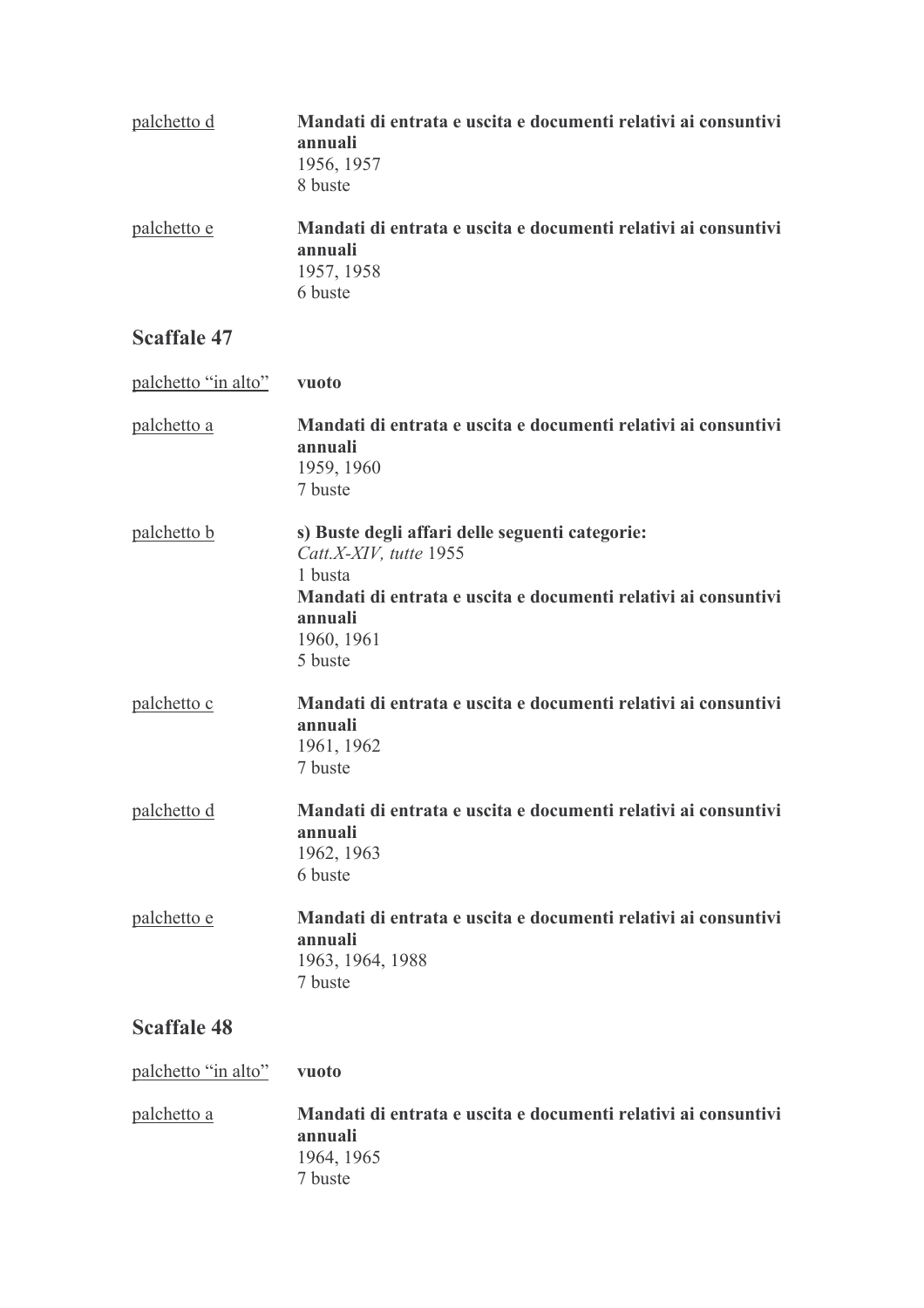| palchetto b         | Mandati di entrata e uscita e documenti relativi ai consuntivi<br>annuali<br>1965, 1966<br>7 buste                                       |
|---------------------|------------------------------------------------------------------------------------------------------------------------------------------|
| palchetto c         | Mandati di entrata e uscita e documenti relativi ai consuntivi<br>annuali<br>1966, 1967<br>6 buste                                       |
| <u>palchetto d</u>  | Mandati di entrata e uscita e documenti relativi ai consuntivi<br>annuali<br>1967, 1968<br>6 buste                                       |
| palchetto e         | Mandati di entrata e uscita e documenti relativi ai consuntivi<br>annuali<br>1968, 1969<br>6 buste                                       |
| <b>Scaffale 49</b>  |                                                                                                                                          |
| palchetto "in alto" | I) Affari di Leva militare<br>libretti di sussidi ai militari richiamati 1940-1943: allegati del<br>carteggio<br>1 scatola <sup>44</sup> |
| palchetto a         | Mandati di entrata e uscita e documenti relativi ai consuntivi<br>annuali<br>1969, 1970<br>7 buste                                       |
| palchetto b         | Mandati di entrata e uscita e documenti relativi ai consuntivi<br>annuali<br>1971, 1972<br>6 buste                                       |
| palchetto c         | Mandati di entrata e uscita e documenti relativi ai consuntivi<br>annuali<br>1972<br>7 buste                                             |
| palchetto d         | Mandati di entrata e uscita e documenti relativi ai consuntivi<br>annuali<br>1973<br>7 buste                                             |

<u>and a strong state</u>

<sup>&</sup>lt;sup>44</sup> I libretti sono conservati in ordine alfabetico e su di essi vi è rimando a "RUOLI; CAT. VIII FILZE".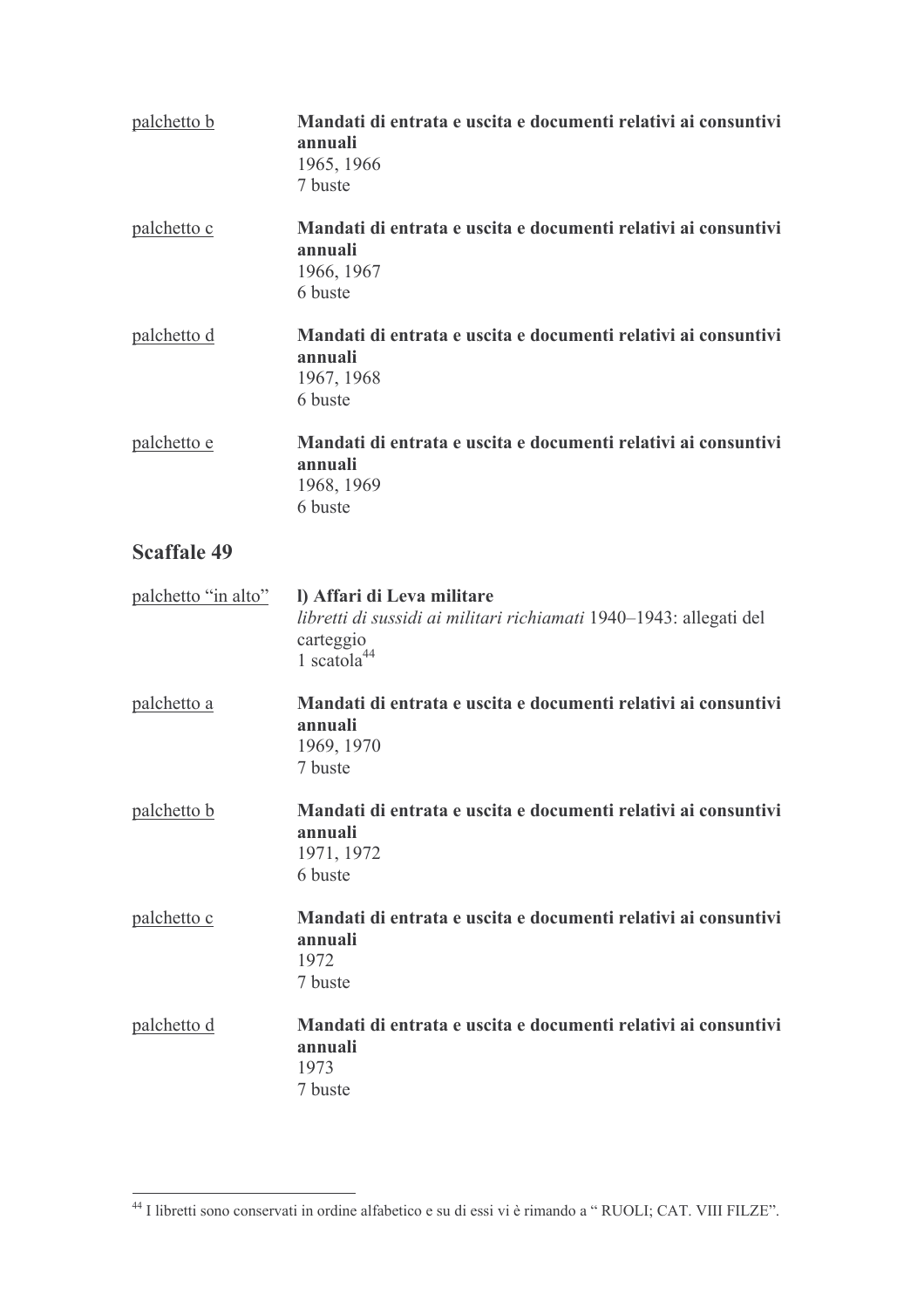| palchetto e | Mandati di entrata e uscita e documenti relativi ai consuntivi<br>annuali |
|-------------|---------------------------------------------------------------------------|
|             | 1973, 1974                                                                |
|             | 6 buste                                                                   |

| palchetto "in alto" | vuoto                                                                                                                                                                       |
|---------------------|-----------------------------------------------------------------------------------------------------------------------------------------------------------------------------|
| palchetto a         | g) Affari finanziari<br>Atti finanziari diversi: Catasto<br>1965<br>1 busta<br>Mandati di entrata e uscita e documenti relativi ai consuntivi<br>annuali<br>1974<br>3 buste |
| palchetto b         | Mandati di entrata e uscita e documenti relativi ai consuntivi<br>annuali<br>1975<br>4 buste                                                                                |
| palchetto c         | Mandati di entrata e uscita e documenti relativi ai consuntivi<br>annuali<br>1975, 1976<br>6 buste                                                                          |
| palchetto d         | Mandati di entrata e uscita e documenti relativi ai consuntivi<br>annuali<br>1976<br>6 buste                                                                                |
| palchetto e         | Mandati di entrata e uscita e documenti relativi ai consuntivi<br>annuali<br>1977<br>5 buste                                                                                |
| <b>Scaffale 51</b>  |                                                                                                                                                                             |
| palchetto "in alto" | vuoto                                                                                                                                                                       |
| palchetto a         | Mandati di entrata e uscita e documenti relativi ai consuntivi<br>annuali<br>1867–1868, 1869–1870, 1871, 1872, 1873, 1874, 1875<br>7 buste                                  |
| palchetto b         | Mandati di entrata e uscita e documenti relativi ai consuntivi                                                                                                              |

annuali

1876, 1877, 1878, 1879, 1880, 1881, 1881-1891, 1882 8 buste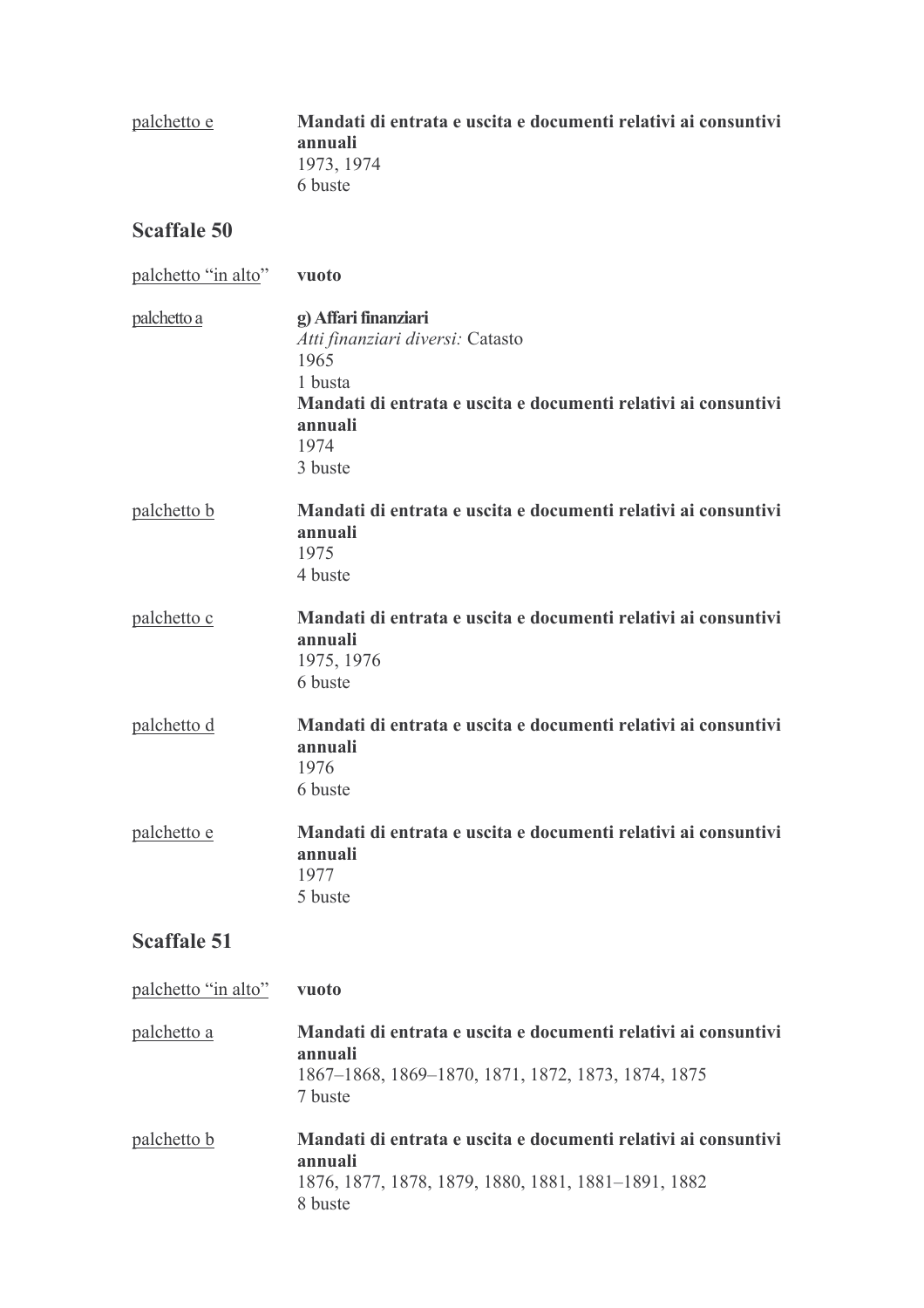| palchetto c         | Mandati di entrata e uscita e documenti relativi ai consuntivi<br>annuali<br>1883, 1884, 1885, 1886, 1887, 1888, 1889, s. d.: 1890?<br>8 buste                                                      |
|---------------------|-----------------------------------------------------------------------------------------------------------------------------------------------------------------------------------------------------|
| <u>palchetto d</u>  | Mandati di entrata e uscita e documenti relativi ai consuntivi<br>annuali<br>1891, 1892, 1892-1902, 1893, 1894, 1895<br>6 buste                                                                     |
| palchetto e         | Mandati di entrata e uscita e documenti relativi ai consuntivi<br>annuali<br>1896, 1897, 1898, 1899, 1900<br>5 buste                                                                                |
| <b>Scaffale 52</b>  |                                                                                                                                                                                                     |
| palchetto "in alto" | r) Pubblica sicurezza<br>Libretti MOD. 8 Libertà vigilata da O.P.G. a Sindaco del Comune di<br>Montelupo s. d. (anni '80?) e docc. diversi<br>1 scatola                                             |
| palchetto a         | Mandati di entrata e uscita e documenti relativi ai consuntivi<br>annuali<br>1901, 1902, 1903, 1904, 1905, 1906<br>6 buste                                                                          |
| palchetto b         | s) Buste degli affari delle seguenti categorie:<br>Cat. XIV, Cat. XV<br>1957<br>1 busta<br>Mandati di entrata e uscita e documenti relativi ai consuntivi<br>annuali<br>1905, 1906, 1907<br>5 buste |
| palchetto c         | Mandati di entrata e uscita e documenti relativi ai consuntivi<br>annuali<br>1908, 1909, 1910<br>6 buste                                                                                            |
| <u>palchetto d</u>  | Mandati di entrata e uscita e documenti relativi ai consuntivi<br>annuali<br>1910, 1911, 1912<br>6 buste                                                                                            |
| palchetto e         | Mandati di entrata e uscita e documenti relativi ai consuntivi<br>annuali<br>1912, 1913, 1914<br>6 buste                                                                                            |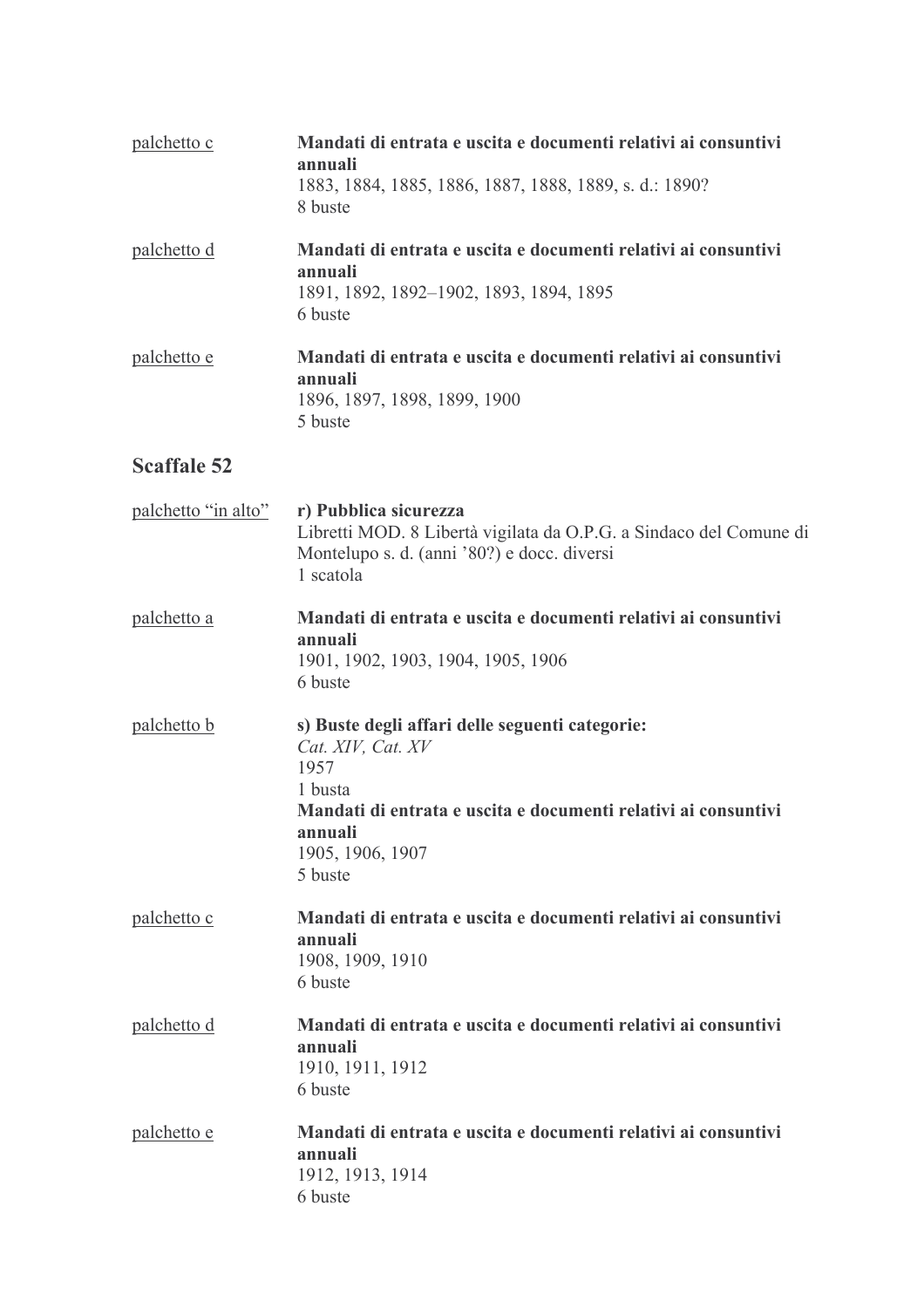| palchetto "in alto" | e) Polizia urbana e rurale<br>Affari generali<br>Bollettari processi verbali infrazioni al Codice della Strada 1987-1989<br>1 scatola<br>d) Assistenza, Beneficenza, Opere Pie<br>Affari generali: Spedalità<br>s.d.<br>1 scatola<br>m) Affari di Pubblica Istruzione<br>buste contenenti fascicoli vari refezione scolastica s.d. (anni '90?)<br>1 scatola |
|---------------------|-------------------------------------------------------------------------------------------------------------------------------------------------------------------------------------------------------------------------------------------------------------------------------------------------------------------------------------------------------------|
| palchetto a         | Mandati di entrata e uscita e documenti relativi ai consuntivi<br>annuali<br>1915, 1916, 1917<br>8 buste                                                                                                                                                                                                                                                    |
| palchetto b         | Mandati di entrata e uscita e documenti relativi ai consuntivi<br>annuali<br>1917, 1918, 1919, 1920<br>7 buste                                                                                                                                                                                                                                              |
| palchetto c         | Mandati di entrata e uscita e documenti relativi ai consuntivi<br>annuali<br>1920, 1921, 1922<br>6 buste                                                                                                                                                                                                                                                    |
| palchetto d         | Mandati di entrata e uscita e documenti relativi ai consuntivi<br>annuali<br>1923, 1924, 1925<br>6 buste                                                                                                                                                                                                                                                    |
| <u>palchetto e</u>  | Mandati di entrata e uscita e documenti relativi ai consuntivi<br>annuali<br>1926, 1927, 1928<br>6 buste                                                                                                                                                                                                                                                    |
| <b>Scaffale 54</b>  |                                                                                                                                                                                                                                                                                                                                                             |
| palchetto "in alto" | Libri Mastri e rep. delle assegnazioni, Giornali e registri dei<br>mandati<br>Registro di giornale mandati / di riversali 1985-1986<br>1 scatola con 5 registri                                                                                                                                                                                             |
| <u>palchetto a</u>  | Mandati di entrata e uscita e documenti relativi ai consuntivi<br>annuali<br>1928, 1929, 1930                                                                                                                                                                                                                                                               |

7 buste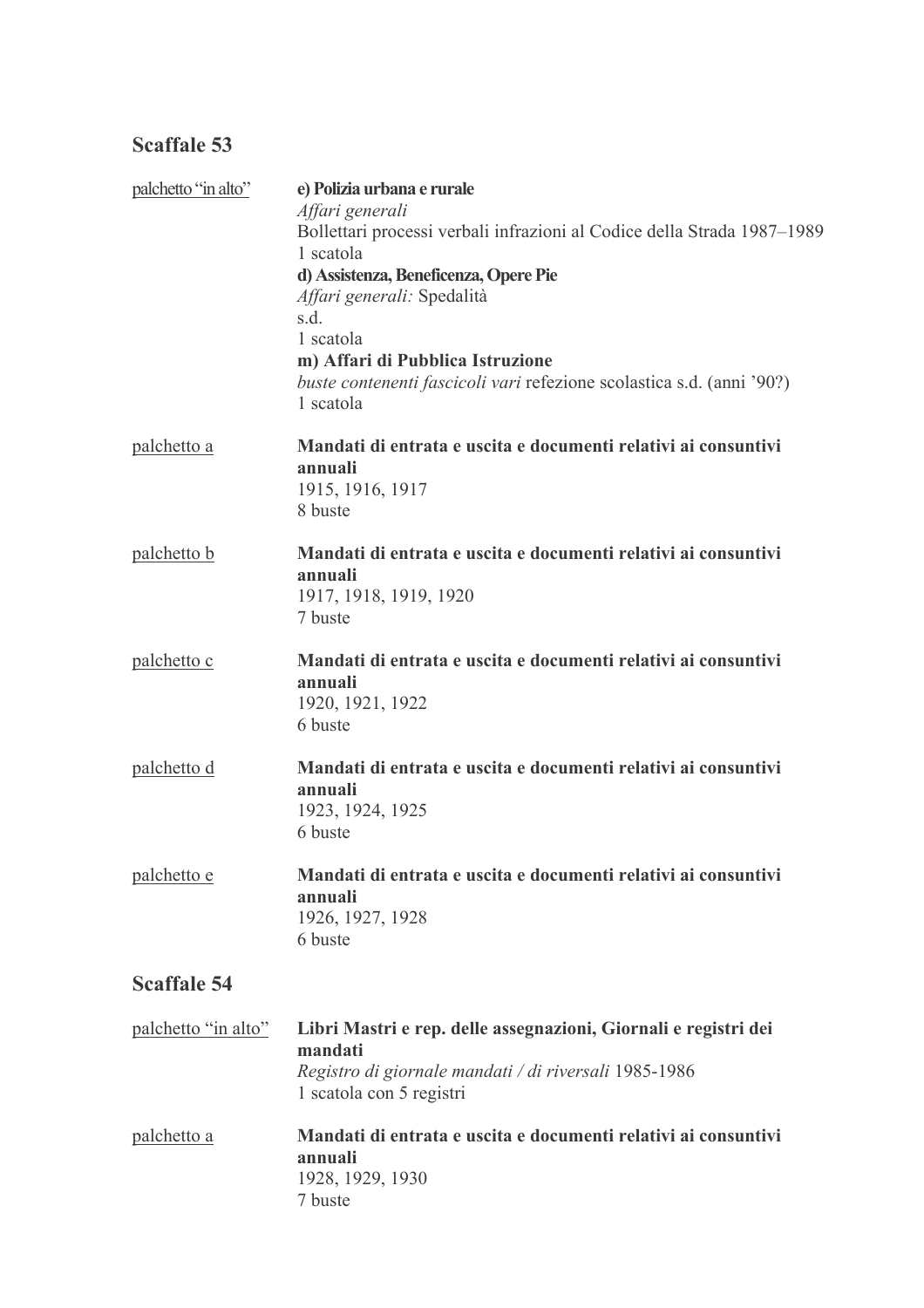| palchetto b | Mandati di entrata e uscita e documenti relativi ai consuntivi<br>annuali<br>1930, 1931, 1932<br>7 buste |
|-------------|----------------------------------------------------------------------------------------------------------|
| palchetto c | Mandati di entrata e uscita e documenti relativi ai consuntivi<br>annuali<br>1932, 1933, 1934<br>6 buste |
| palchetto d | Mandati di entrata e uscita e documenti relativi ai consuntivi<br>annuali<br>1934, 1935, 1936<br>6 buste |
| palchetto e | Mandati di entrata e uscita e documenti relativi ai consuntivi<br>annuali<br>1936, 1937, 1938<br>6 buste |

| palchetto "in alto" | vuoto                                                                                                          |
|---------------------|----------------------------------------------------------------------------------------------------------------|
| <u>palchetto a</u>  | Mandati di entrata e uscita e documenti relativi ai consuntivi<br>annuali<br>1938, 1939, 1940<br>7 buste       |
| <u>palchetto b</u>  | Mandati di entrata e uscita e documenti relativi ai consuntivi<br>annuali<br>1940, 1941, 1942, 1943<br>7 buste |
| palchetto c         | Mandati di entrata e uscita e documenti relativi ai consuntivi<br>annuali<br>1943, 1944, 1945<br>9 buste       |
| palchetto d         | Mandati di entrata e uscita e documenti relativi ai consuntivi<br>annuali<br>1946, 1947<br>6 buste             |
| palchetto e         | Mandati di entrata e uscita e documenti relativi ai consuntivi<br>annuali<br>1948, 1949, 1950<br>7 buste       |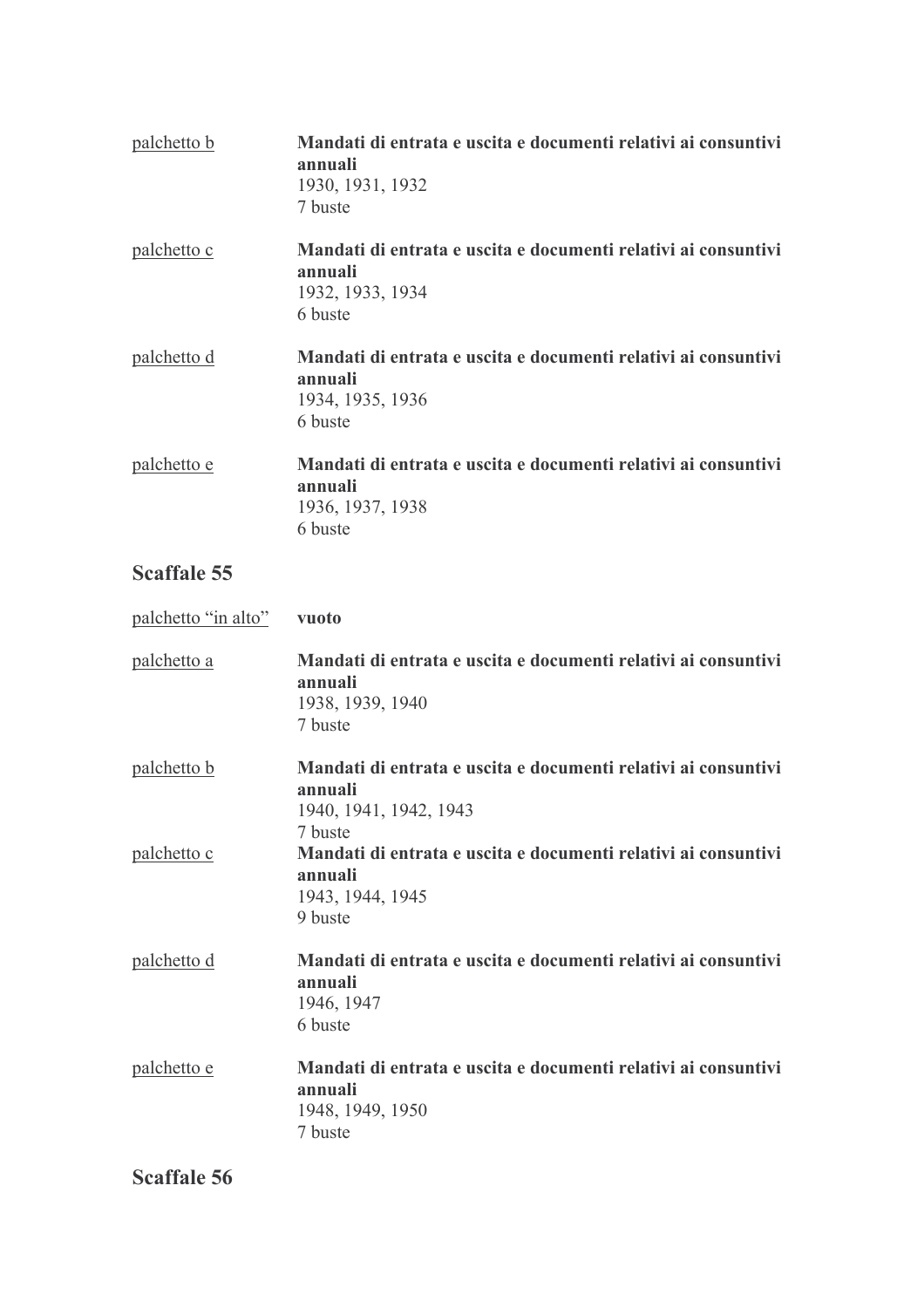| palchetto "in alto" | g) Affari finanziari<br>Esattoria: Cartelle comunali 1962<br>8 pacchi<br>Mandati di entrata e uscita e documenti relativi ai consuntivi<br>annuali<br>allegati diversi contabilità elenchi fatture 1982-1986<br>1 pacco<br>Libri Mastri e rep. delle assegnazioni, Giornali e registri dei<br>mandati<br>Mastro di mandati / di reversali 1983, Giornale di mandati / di<br>reversali 1982-1984<br>2 pacchi                                                                                                  |
|---------------------|--------------------------------------------------------------------------------------------------------------------------------------------------------------------------------------------------------------------------------------------------------------------------------------------------------------------------------------------------------------------------------------------------------------------------------------------------------------------------------------------------------------|
| palchetto a:        | c) Affari di Amministrazione<br><i>Affari generali</i> 1965, 1966 (concorso vigile urbano)<br>2 buste<br>Economato 192<br>1 busta<br>h) Affari di governo<br>buste degli affari di governo 1966, 1975<br>2 buste<br>o) Agricoltura, Industria e Commercio<br>Carteggio generale 1969<br>1 busta<br>p) Stato civile, censimenti, statistica, anagrafe<br><i>Stato civile e statistica</i> :1949-1954 (parti n <sup>o</sup> pr. 1892), 1965, 1967<br>3 buste<br>r) Pubblica sicurezza<br>Varie 1965<br>1 busta |
| palchetto b         | d) Assistenza, Beneficenza, Opere Pie (cat. II)<br>Affari generali: Spedalità 1952, 1953 - 1954<br>2 buste<br>s) Buste degli affari delle seguenti categorie:<br>Catt. I-XV 1952, Catt. VI- IX, 1971, Catt. X-XII 1973<br>3 buste<br><b>MOVIMENTO DELLA POPOLAZIONE</b><br>Emigrazioni/Immigrazioni<br>1967<br>1 busta<br>Mandati di entrata e uscita e documenti relativi ai consuntivi<br>annuali<br>allegati diversi contabilità<br>1956-1961<br>1 busta                                                  |
| palchetto c:        | Affari di Amministrazione:<br>Economato 1954<br>1 busta<br>d) Assistenza, Beneficenza, Opere Pie (cat. II)                                                                                                                                                                                                                                                                                                                                                                                                   |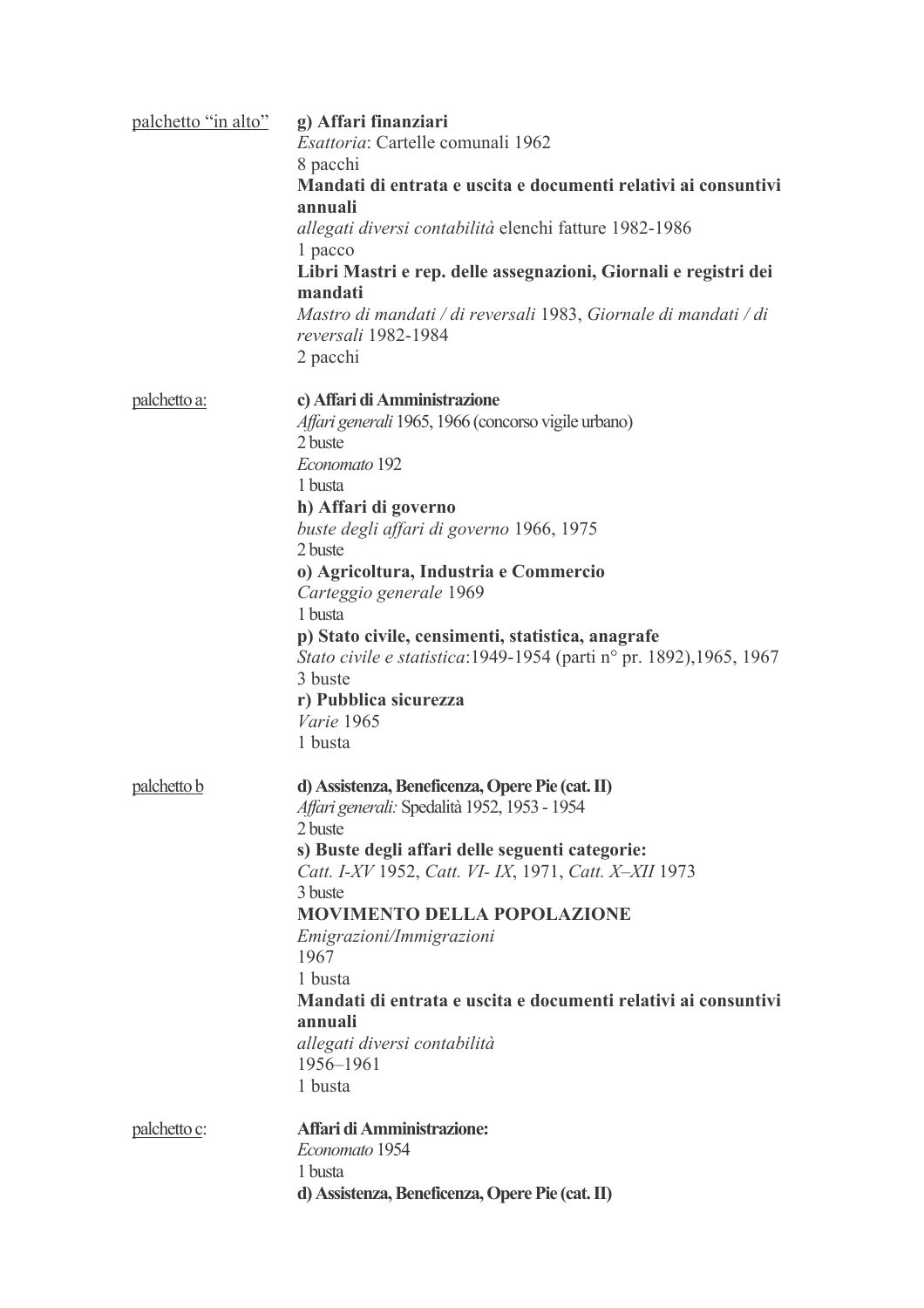|              | Affari generali: Spedalità ricoveri 1904–1936, 1963, 1966<br>3 buste                                         |
|--------------|--------------------------------------------------------------------------------------------------------------|
|              | e) Polizia urbana e rurale (cat. III)<br>Affari generali 1962                                                |
|              | 1 busta                                                                                                      |
|              | s) Buste degli affari delle seguenti categorie:<br>Catt. IV-XII 1951, Catt. VII-VIII 1962, Catt. XI-XII 1963 |
|              | 3 buste                                                                                                      |
| palchetto d: | c) Affari di Amministrazione                                                                                 |
|              | Economato 1960                                                                                               |
|              | 1 busta                                                                                                      |
|              | d) Assistenza, Beneficenza, Opere Pie                                                                        |
|              | Affari generali: Spedalità 1939, 1946-1960, 1953-1954 <sup>45</sup> , 1960                                   |
|              | 3 buste                                                                                                      |
|              | I) Affari di Leva militare                                                                                   |
|              | buste contenenti fascicoli vari 1975                                                                         |
|              | 1 busta                                                                                                      |
|              | m) Affari di Pubblica Istruzione                                                                             |
|              | buste contenenti fascicoli vari: Giochi della Gioventù 1972, scuola                                          |
|              | materna 1973                                                                                                 |
|              | 2 buste                                                                                                      |
|              | s) Buste degli affari delle seguenti categorie:                                                              |
|              | Catt. VIII - IX 1960, Catt. X-XI 1961, Catt. VII-VIII 1969                                                   |
|              | 3 buste                                                                                                      |
|              | Atti relativi alle elezioni                                                                                  |
|              |                                                                                                              |
|              | 1975                                                                                                         |
|              | 1 busta                                                                                                      |
|              | <b>Miscellanea</b>                                                                                           |
|              | R <sup>o</sup> Ufficio Interprovinciale dell'Alimentazione 1935–1939                                         |
|              | 1 busta                                                                                                      |
| palchetto e: | d) Assistenza, Beneficenza, Opere Pie                                                                        |
|              | Affari generali: Spedalità 1957 <sup>46</sup> , 1962                                                         |
|              | 1 busta                                                                                                      |
|              | n) Lavori Pubblici                                                                                           |
|              |                                                                                                              |
|              | buste contenenti fascicoli vari: 1961–1963 (illuminazione pubblica),                                         |
|              | 1962 (acqua potabile),                                                                                       |
|              | 1 busta e 1 fascicolo                                                                                        |
|              | o) Agricoltura, Industria e Commercio                                                                        |
|              | Carteggio generale 1967-1968 (lavoratori agricoli)                                                           |
|              | 1 fascicolo                                                                                                  |
|              | s) Buste degli affari delle seguenti categorie:                                                              |
|              | Catt. VIII - IX 1961, Catt. II-III 1966, Catt. IV-V 1967                                                     |
|              | 3 buste                                                                                                      |
|              | <b>MOVIMENTO DELLA POPOLAZIONE</b>                                                                           |
|              | Immigrazioni                                                                                                 |
|              | 1941-1947                                                                                                    |
|              | 1 busta                                                                                                      |

<sup>45</sup> La busta descritta nell'elenco di consistenza redatto da Silvia Floria non è conservata su questo palchetto.<br>46 La busta descritta nell'elenco di consistenza redatto da Silvia Floria non è conservata su questo palchetto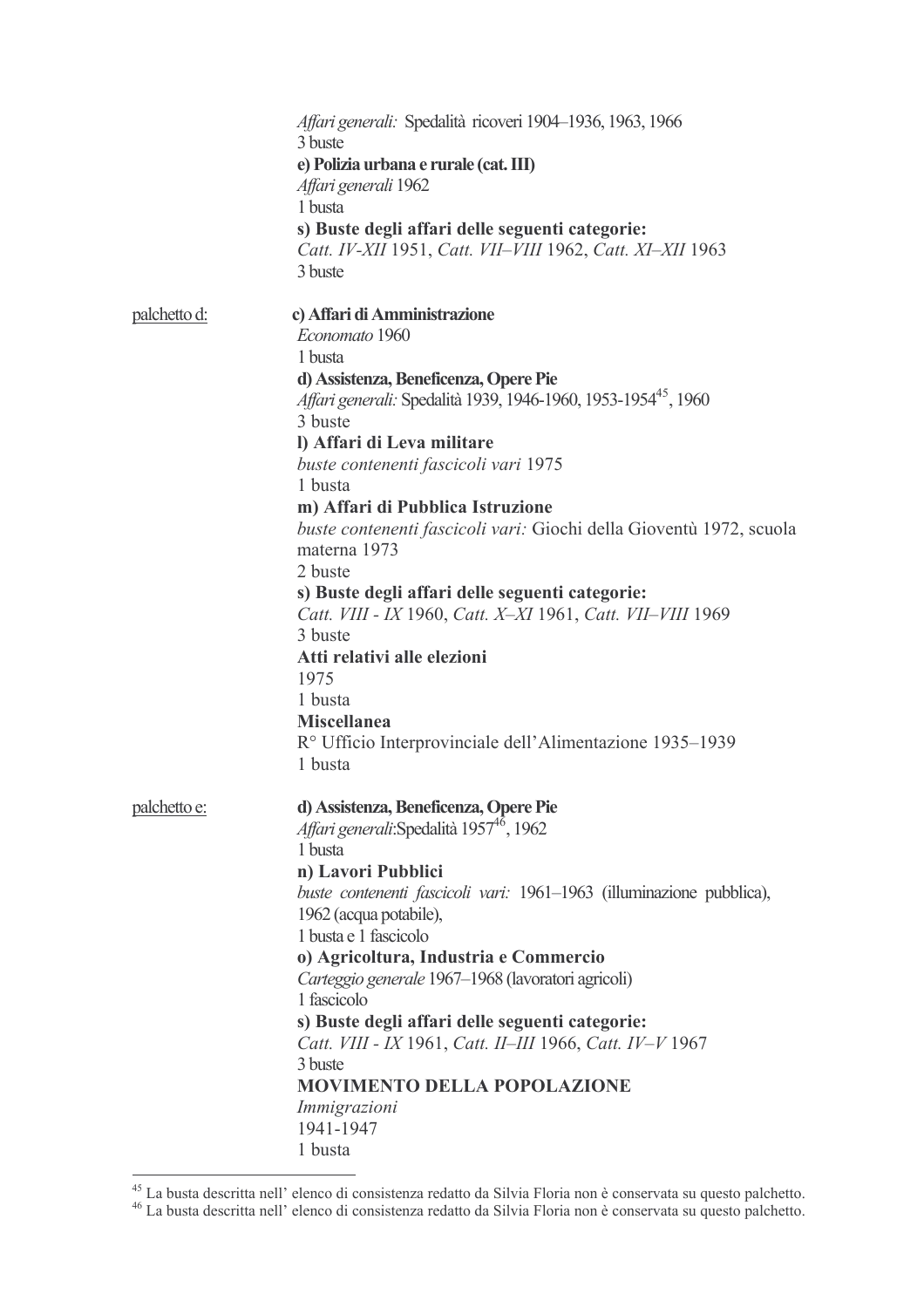#### **Miscellanea**

Blocchi MOD. Vari finiti e copie atti notori e dichiarazioni sostitutive 1961 1 busta Rendiconti 1893-95-97 1 busta

| palchetto "in alto"<br>Libri Mastri e rep. delle assegnazioni, Giornali e registri dei |                                                                              |
|----------------------------------------------------------------------------------------|------------------------------------------------------------------------------|
|                                                                                        | mandati                                                                      |
|                                                                                        | Mastro mandati 1981, 1982, Partitario 1982, 1983                             |
|                                                                                        | 4 pacchi                                                                     |
|                                                                                        | <b>Miscellanea</b>                                                           |
|                                                                                        | MOD. 56 T1984, 1985, 1986                                                    |
|                                                                                        | 1 pacco                                                                      |
|                                                                                        | Ordinativi quietanze tesoreria 1984 - 1985                                   |
|                                                                                        | 1 pacco                                                                      |
| <u>palchetto a</u>                                                                     | c) Affari di Amministrazione:                                                |
|                                                                                        | Affari generali 1969                                                         |
|                                                                                        | 1 busta                                                                      |
|                                                                                        | Rilevazioni statistiche elettori 1959 - 1979                                 |
|                                                                                        | 1 busta                                                                      |
|                                                                                        | e) Polizia urbana e rurale                                                   |
|                                                                                        | Affari generali: corrispondenza 1966, verbali contravvenzioni 1968 -<br>1969 |
|                                                                                        | 2 buste                                                                      |
|                                                                                        | g) Affari finanziari                                                         |
|                                                                                        | Atti finanziari diversi 1956–1961 (lavori a trattativa privata), 1965        |
|                                                                                        | 2 buste                                                                      |
|                                                                                        | p) Stato civile, censimenti, statistica, anagrafe                            |
|                                                                                        | Stato civile e statistica 1975                                               |
|                                                                                        | 1 busta                                                                      |
|                                                                                        | p bis) Esteri                                                                |
|                                                                                        | senza titolo 1975                                                            |
|                                                                                        | 1 busta                                                                      |
|                                                                                        | s) Buste degli affari delle seguenti categorie:                              |
|                                                                                        | Catt. II-IV 1971                                                             |
|                                                                                        | 1 busta                                                                      |
|                                                                                        | Atti relativi alle elezioni                                                  |
|                                                                                        | 1976 (comizi propaganda spese)                                               |
|                                                                                        | 8 buste                                                                      |
|                                                                                        | m) Affari di Pubblica Istruzione                                             |
|                                                                                        | buste contenenti fascicoli vari                                              |
|                                                                                        | Giochi della Gioventù 1971                                                   |
|                                                                                        | 1 busta                                                                      |
|                                                                                        | <b>Miscellanea</b>                                                           |
|                                                                                        | Medicina del lavoro 1977                                                     |
|                                                                                        | 1 busta                                                                      |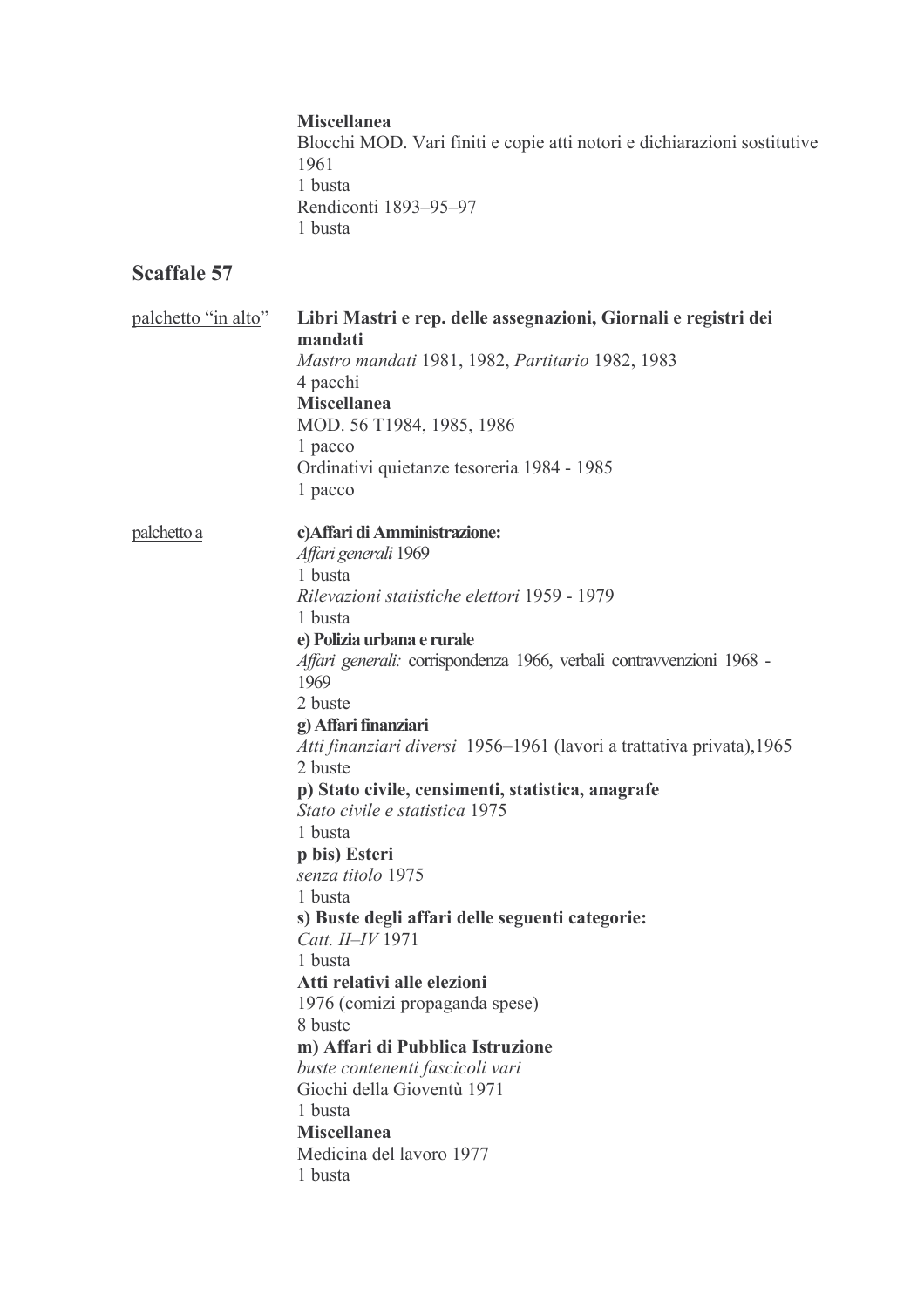| palchetto b         | d) Assistenza, Beneficenza, Opere Pie<br>Affari generali: Atti 1958<br>1 busta<br>o) Agricoltura, Industria e Commercio<br>Carteggio generale 1975<br>1 busta<br>s) Buste degli affari delle seguenti categorie:<br>Catt. V-VII 1961, Catt. XI-XIII 1962, Catt. I-III 1971<br>3 buste<br><b>Miscellanea</b><br>Miscellanea posta non protocollata 1950<br>1 busta<br>ISTAT 1947-1974<br>1 busta                                                                                                                                                                                                      |
|---------------------|------------------------------------------------------------------------------------------------------------------------------------------------------------------------------------------------------------------------------------------------------------------------------------------------------------------------------------------------------------------------------------------------------------------------------------------------------------------------------------------------------------------------------------------------------------------------------------------------------|
| <u>palchetto c:</u> | c) Affari di Amministrazione<br>Revisione liste elettorali politiche ed amministrative 1951-1954<br>1 busta<br>Affari generali 1963<br>1 busta<br>d) Assistenza, Beneficenza, Opere Pie<br>Affari generali: Spedalità ricoveri 1956, 1964<br>2 buste<br>I) Affari di Leva militare<br>buste contenenti fascicoli vari 1900–1908 leva classi 1880-1888<br>1 busta<br>s) Buste degli affari delle seguenti categorie:<br>Catt.I, IV, V, VI, VIII, IX 1955, Catt. XIII–XV 1959, Catt. IX–X 1962<br>3 buste                                                                                              |
| palchetto d         | c) Affari di Amministrazione<br>Affari generali (reca sul dorso "CAT. I") 1965<br>1 busta<br>Revisione liste elettorali politiche ed amministrative 1974<br>1 busta<br>d) Assistenza, Beneficenza, Opere Pie<br>Affari generali: Spedalità recuperi 1953-1954<br>1 busta<br>f) Sanità ed Igiene<br>Igiene 1973–1980 (macellazione)<br>1 busta<br>g) Affari finanziari<br>Atti relativi a imposte 1973 (INVIM), 1952-1976 (Commissione<br>Comunale Imposte)<br>1 busta<br>h) Affari di governo<br>buste degli affari di governo 1974<br>1 busta<br>r) Pubblica sicurezza<br>Carteggio 1970<br>1 busta |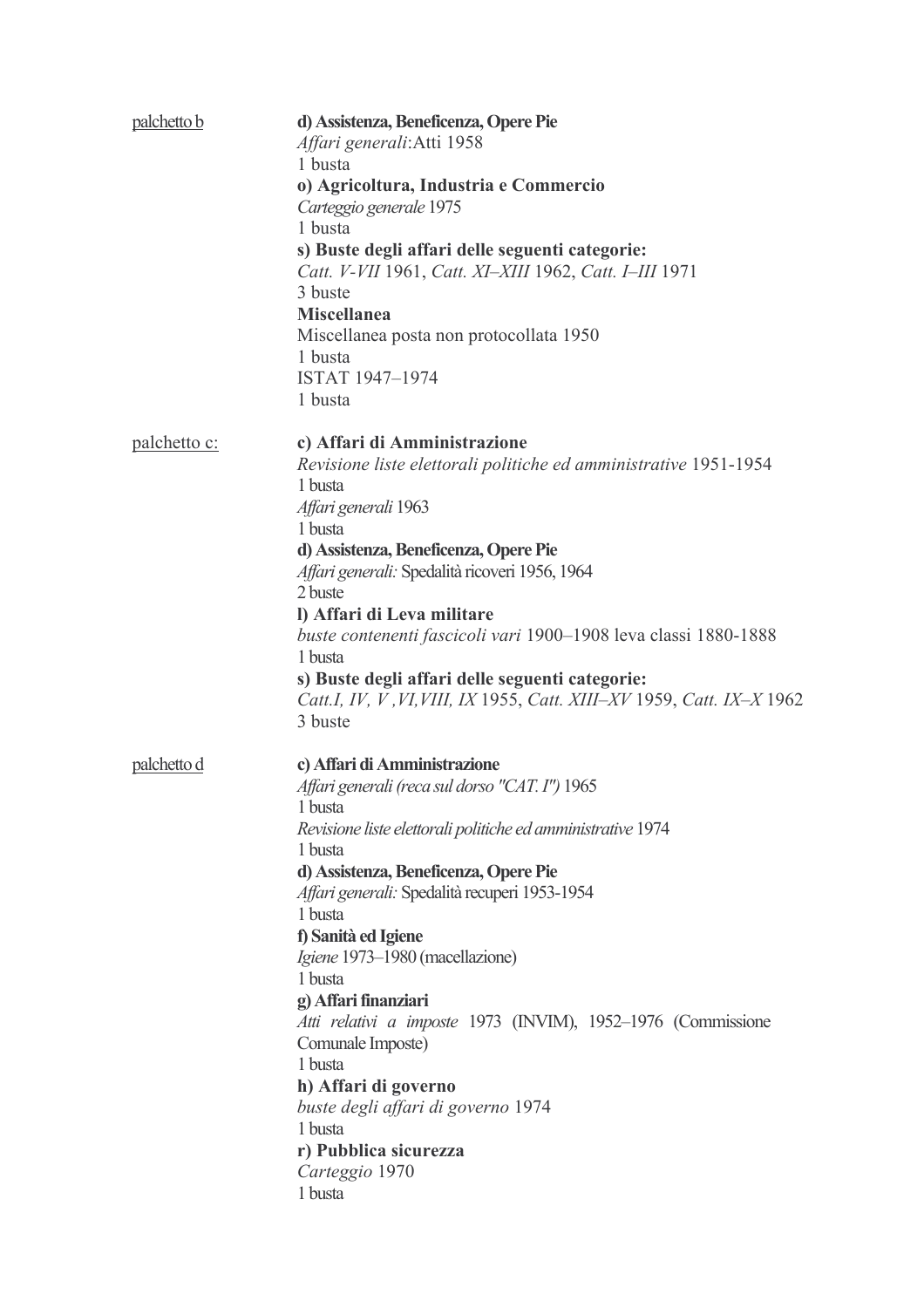|                     | s) Buste degli affari delle seguenti categorie:<br>Catt. I, II, VII, VIII 1947<br>1 busta                                                                                                                                                                                                                                                                                                                                                                                                                                                                                                                                                                                                                                                                                                                                                                  |
|---------------------|------------------------------------------------------------------------------------------------------------------------------------------------------------------------------------------------------------------------------------------------------------------------------------------------------------------------------------------------------------------------------------------------------------------------------------------------------------------------------------------------------------------------------------------------------------------------------------------------------------------------------------------------------------------------------------------------------------------------------------------------------------------------------------------------------------------------------------------------------------|
| palchetto e         | d) Assistenza, Beneficenza, Opere Pie<br>Affari generali: Spedalità 1957, 1965, 1972, 1973<br>4 buste<br>h) Affari di governo<br>buste degli affari di governo 1977<br>1 busta<br>s) Buste degli affari delle seguenti categorie:<br>Catt. IX-X 1953, Catt. VI-XII 1959<br>2 buste<br>m) Affari di Pubblica Istruzione<br>buste contenenti fascicoli vari<br>Corsi di nuoto e ginnastica 1973-1974<br>1 busta                                                                                                                                                                                                                                                                                                                                                                                                                                              |
| <b>Scaffale 58</b>  |                                                                                                                                                                                                                                                                                                                                                                                                                                                                                                                                                                                                                                                                                                                                                                                                                                                            |
| palchetto "in alto" | g) Affari finanziari<br>Schede di rendiconto s. d.<br>4 scatole                                                                                                                                                                                                                                                                                                                                                                                                                                                                                                                                                                                                                                                                                                                                                                                            |
| <u>palchetto a</u>  | c) Affari di Amministrazione<br>Affari generali 1974 atti notori<br>1 busta<br>d) Assistenza, Beneficenza, Opere Pie<br>Affari generali: Spedalità 1957-1958, Spedalità recuperi 1957-1958<br>2 buste<br>f) Sanità ed Igiene<br>Atti sanitari 1972 ufficio igiene atti<br>1 busta<br>g) Affari finanziari<br>Atti finanziari diversi 1966<br>1 busta<br>h) Affari di governo<br>buste degli affari di governo 1969, 1970 (Foglio annunci legali)<br>2 buste<br>l) Affari di Leva militare<br>buste contenenti fascicoli vari congedo 1970, 1971, 1972<br>1 busta<br>m) Affari di Pubblica Istruzione<br>buste contenenti fascicoli vari s. d. schede personali medico scolastiche<br>scuola media, 1972–1973 concessione buoni libro<br>2 buste<br>s) Buste degli affari delle seguenti categorie:<br>Catt. XII-XIII 1969<br>1 busta<br><b>Miscellanea</b> |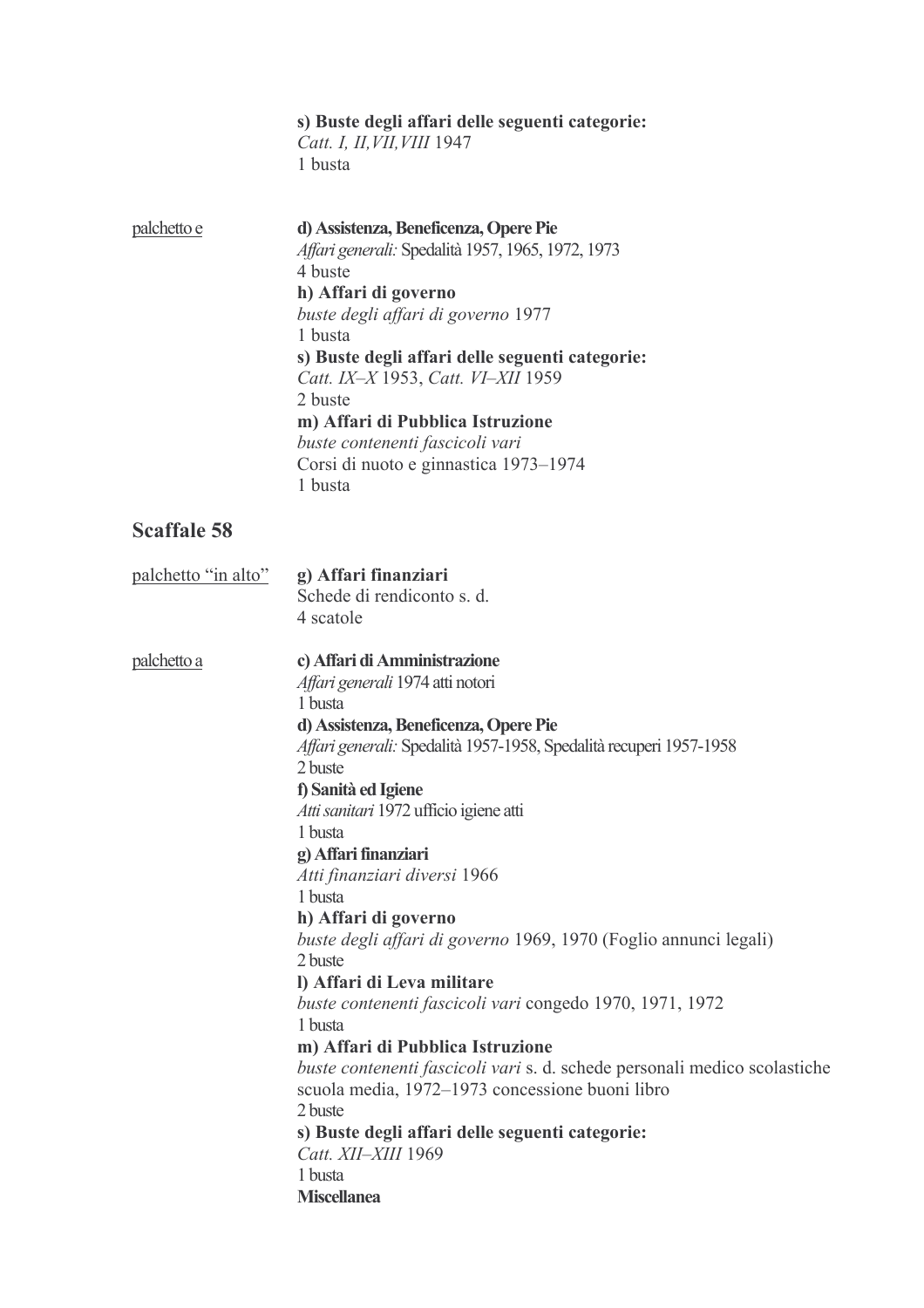|                    | Atti I e II ciclo rilevazione forze lavoro e consumi famiglie 1971<br>1 busta |
|--------------------|-------------------------------------------------------------------------------|
| palchetto b        | c) Affari di Amministrazione<br>Affari generali 1973, 1977 atti notori        |
|                    | 2 buste                                                                       |
|                    | d) Assistenza, Beneficenza, Opere Pie                                         |
|                    | Affari generali: Domande per la formazione dell'elenco dei poveri             |
|                    | 1947-1949, Colonie 1972                                                       |
|                    | 2 buste                                                                       |
|                    | f) Sanità ed Igiene                                                           |
|                    | Atti sanitari 1978 ufficio igiene atti<br>1 busta                             |
|                    | I) Affari di Leva militare                                                    |
|                    | buste contenenti fascicoli vari congedo 1954-1956                             |
|                    | 1 busta                                                                       |
|                    | m) Affari di Pubblica Istruzione                                              |
|                    | buste contenenti fascicoli vari scuola materna refezione 1972–1976<br>1 busta |
|                    | r) Pubblica sicurezza                                                         |
|                    | Carteggio: domande rilascio c. di i.1974<br>1 busta                           |
|                    | s) Buste degli affari delle seguenti categorie:                               |
|                    | Catt. Tutte 1953                                                              |
|                    | 1 busta                                                                       |
| palchetto c        | c) Affari di Amministrazione<br>Economato1958-1959                            |
|                    | 1 busta                                                                       |
|                    | d) Assistenza, Beneficenza, Opere Pie                                         |
|                    | Affari generali: Colonie 1964, 1966, 1968                                     |
|                    | 3 buste                                                                       |
|                    | e) Polizia urbana e rurale                                                    |
|                    | Affari generali: contiene verbali contravvenzioni 1974-1975                   |
|                    | 1 busta                                                                       |
|                    | f) Sanità ed Igiene<br>Atti sanitari 1975                                     |
|                    | 1 busta                                                                       |
|                    | s) Buste degli affari delle seguenti categorie:                               |
|                    | Catt. I-XV 1948, Catt. IX-XI 1957                                             |
|                    | 2 buste                                                                       |
|                    | <b>CONSORZIO PIANIFICAZIONE COMPRENSORIO 1970-1979</b>                        |
|                    | 1busta                                                                        |
|                    |                                                                               |
| <u>palchetto d</u> | c) Affari di Amministrazione<br>Economato 1957-1959                           |
|                    | 1 busta                                                                       |
|                    | d) Assistenza, Beneficenza, Opere Pie                                         |
|                    | Affari generali: Recuperi di Spedalità 1955-1956                              |
|                    | 1 busta                                                                       |
|                    | e) Polizia urbana e rurale                                                    |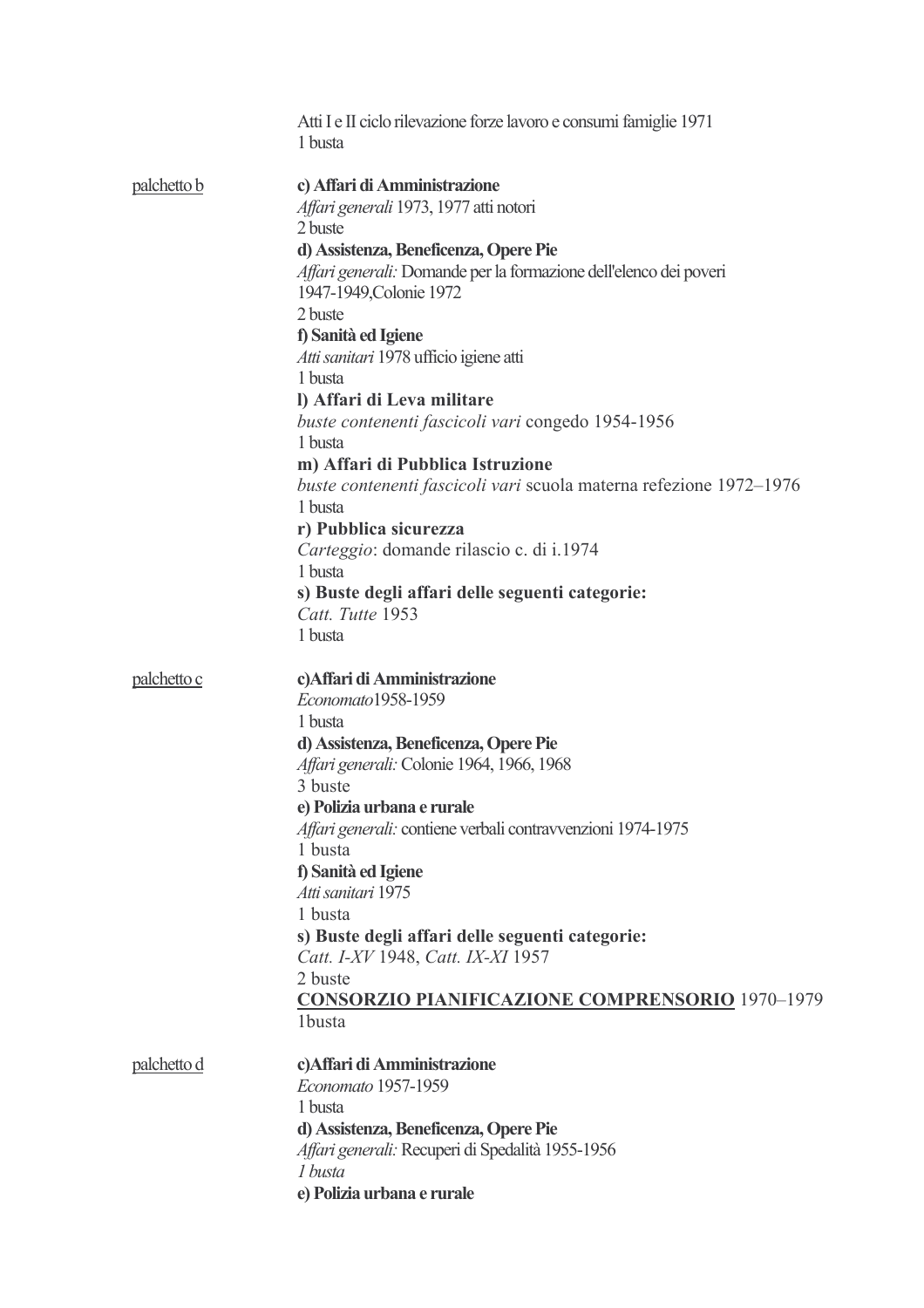|                     | Affari generali: contiene verbali contravvenzioni 1964<br>1 busta<br>g) Affari finanziari<br>Atti finanziari diversi 1963<br>1 busta<br>o) Agricoltura, Industria e Commercio<br>Carteggio generale fiera 1967<br>1 busta<br>s) Buste degli affari delle seguenti categorie:<br>Catt. VI, VII, XII, 1954-1957, Catt. V-VIII 1958, Catt. Tutte 1973<br>3 buste                                                                                                                                                                                                              |
|---------------------|----------------------------------------------------------------------------------------------------------------------------------------------------------------------------------------------------------------------------------------------------------------------------------------------------------------------------------------------------------------------------------------------------------------------------------------------------------------------------------------------------------------------------------------------------------------------------|
| palchetto e         | d) Assistenza, Beneficenza, Opere Pie<br>Affari generali: Spedalità 1971<br>1 busta<br>e) Polizia urbana e rurale<br>Affari generali: contiene verbali contravvenzioni 1972<br>1 busta<br>g) Affari finanziari<br>Atti finanziari diversi 1965<br>1 busta<br>m) Affari di Pubblica Istruzione<br>buste contenenti fascicoli vari scuola materna refezione, schede e<br>bollettini sanitari 1977<br>1 busta<br>s) Buste degli affari delle seguenti categorie:<br>Catt. V - VI 1962<br>1 busta<br><b>STATO CIVILE E ANAGRAFE</b><br>Schede individuali: femmine/2 1936-1961 |
| <b>Scaffale 59</b>  |                                                                                                                                                                                                                                                                                                                                                                                                                                                                                                                                                                            |
| palchetto "in alto" | vuoto                                                                                                                                                                                                                                                                                                                                                                                                                                                                                                                                                                      |
| palchetto a         | d) Assistenza, Beneficenza, Opere Pie<br>Affari generali: Spedalità 1961, Assistenza anziani 1981<br>2 buste<br>m) Affari di Pubblica Istruzione<br>buste contenenti fascicoli vari Uso impianti sportivi 1982–1985, 1986-<br>1987<br>2 buste<br><b>Miscellanea</b><br>Atti senza ulteriore specifica nel titolo s. d.<br>1 busta<br>tessere libera circolazione 1984<br>1 busta                                                                                                                                                                                           |
| palchetto b         | c) Affari di Amministrazione<br>Affari generali 1966<br>1 busta                                                                                                                                                                                                                                                                                                                                                                                                                                                                                                            |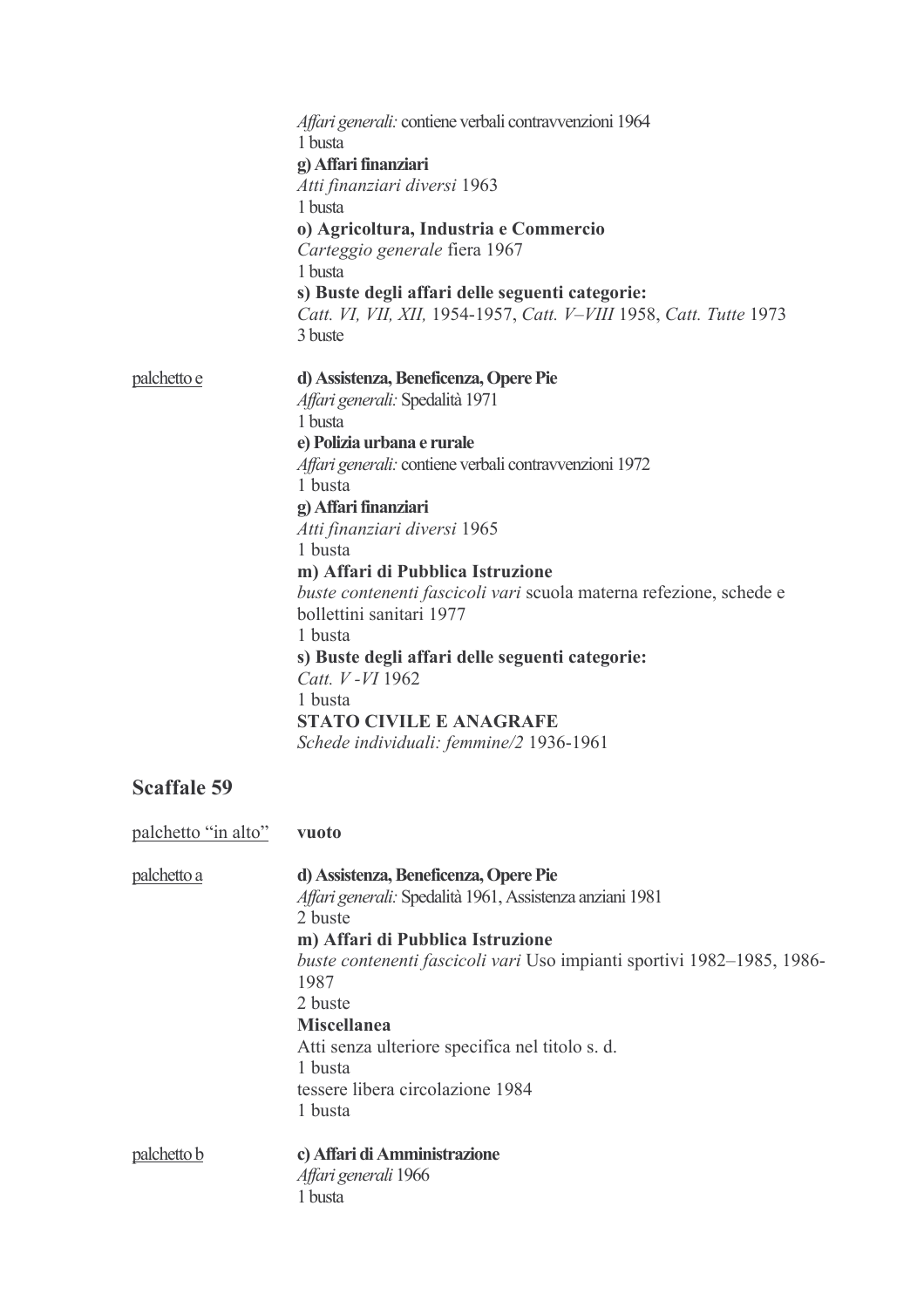|              | d) Assistenza, Beneficenza, Opere Pie<br>Affari generali: Colonie 1973<br>1 busta<br>e) Polizia urbana e rurale<br>Affari generali: contiene incidenti stradali 1964-1971<br>1 busta<br>s) Buste degli affari delle seguenti categorie:<br>Catt. II-III 1964<br>1 busta<br>r) Pubblica sicurezza<br>Carteggio:<br>Alluvione denunzie danni, registri atti vari 1966<br>1 busta<br>h) Affari di governo<br>buste degli affari di governo Servizio elettorale circolare della<br>Prefettura s. d.<br>1 busta                                                                                                                         |
|--------------|------------------------------------------------------------------------------------------------------------------------------------------------------------------------------------------------------------------------------------------------------------------------------------------------------------------------------------------------------------------------------------------------------------------------------------------------------------------------------------------------------------------------------------------------------------------------------------------------------------------------------------|
| palchetto c: | c) Affari di Amministrazione<br>Affari generali 1974<br>1 busta<br>m) Affari di Pubblica Istruzione<br>buste contenenti fascicoli vari 1978<br>1 busta<br>p) Stato civile, censimenti, statistica, anagrafe<br>Stato civile e statistica: 1953-1956 (certificati delle levatrici), 1953-1956<br>(certificati medici: atti di morte?)<br>2 buste<br>s) Buste degli affari delle seguenti categorie:<br>Catt. III-IV 1967, Catt. XIII-XV 1973<br>2 buste<br>Libri Mastri e rep. delle assegnazioni, Giornali e registri dei<br>mandatı<br>Giornale e Mastro della contabilità s. d., 1941, 191959, 1965, 1967,<br>1970<br>6 registri |
| palchetto d: | d) Assistenza, Beneficenza, Opere Pie<br>Affari generali: anche Spedalità 1954, 1964<br>2 buste<br>g) Affari finanziari<br>Atti finanziari diversi 1977<br>1 busta<br>p) Stato civile, censimenti, statistica, anagrafe<br>Stato civile e statistica 1978<br>1 busta<br>s) Buste degli affari delle seguenti categorie:<br>Catt. Tutte 1970-1971, Catt. VIII-IX 1974<br>2 buste<br><b>Miscellanea</b><br>Atti senza ulteriore specifica nel titolo 1982                                                                                                                                                                            |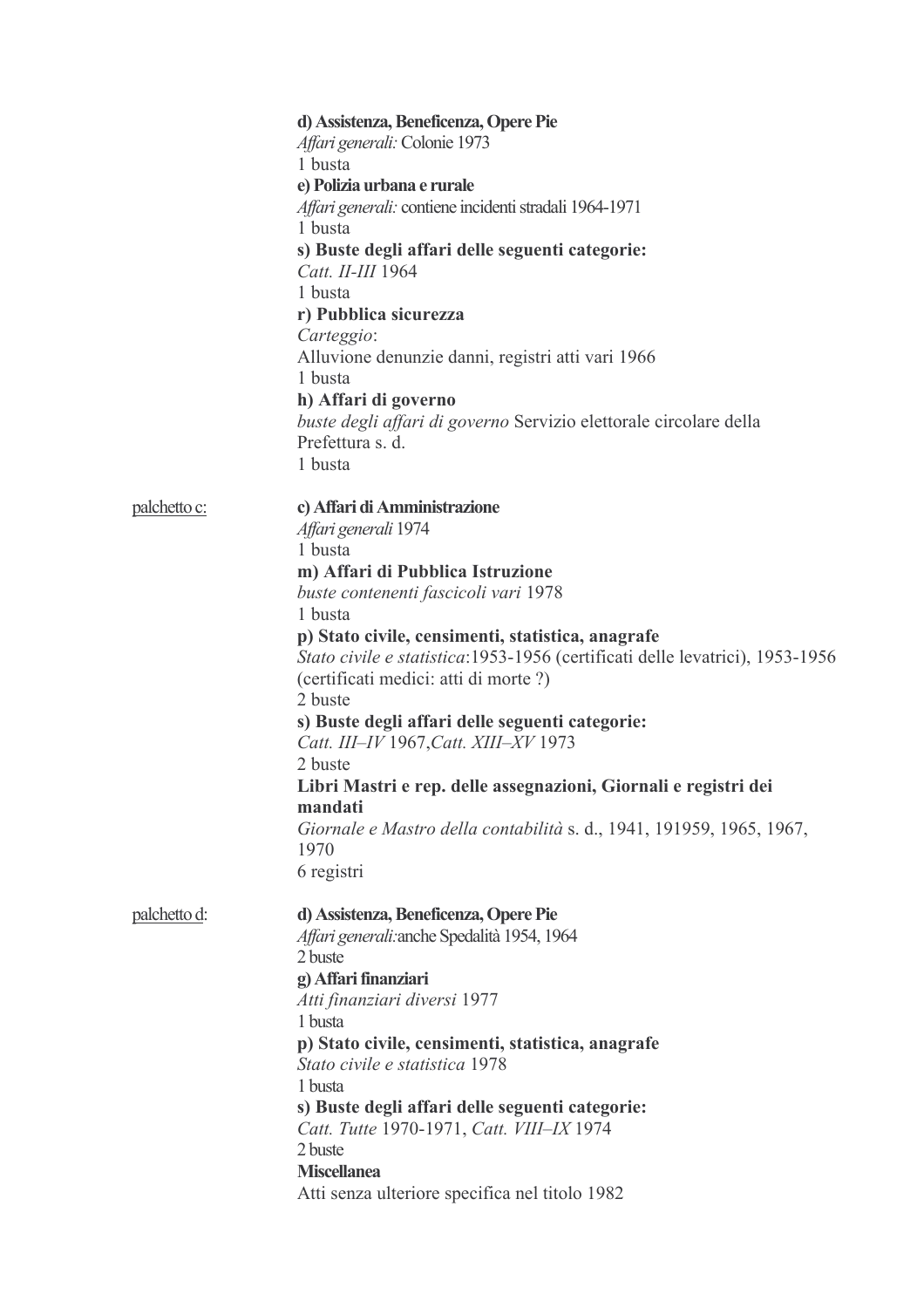1 busta n) Lavori Pubblici buste contenenti fascicoli vari: Denunzie costruzioni materiali GESCAL 1967-1972 1 busta palchetto e d) Assistenza, Beneficenza, Opere Pie Affari generali: Spedalità 1973 1 busta s) Buste degli affari delle seguenti categorie: Catt. VII, XI, XIV, XV 1956, Catt. I-V 1959, Catt. IX-X 1964, Catt. XIII.-XV 1978 4 buste **Miscellanea** senza titolo s. d. 1busta

| palchetto "in alto" | <b>Miscellanea</b>      |
|---------------------|-------------------------|
|                     | Delibere PUBLISER s. d. |
|                     | 1 pacco                 |

| palchetto a        | <b>STATO CIVILE E ANAGRAFE</b>                                     |
|--------------------|--------------------------------------------------------------------|
|                    | Registri degli atti di cittadinanza 1896-1930                      |
|                    | 35 registri $47$                                                   |
|                    | Pesi e misure                                                      |
|                    | 1866-1904                                                          |
|                    | 2 buste                                                            |
|                    | 1959-1978                                                          |
|                    | 12 registri e pacchi di documenti                                  |
| <u>palchetto b</u> | Imposte e tasse comunali                                           |
|                    | Tassa di famiglia 1869-1903                                        |
|                    | 42 registri                                                        |
|                    | Tassa sulle vetture e sui domestici 1868–1906                      |
|                    | 33 registri                                                        |
|                    | Tassa sui cani 1870-1906                                           |
|                    | 3 registri e 1 busta contenente registri                           |
| palchetto c        | Libri Mastri e rep. delle assegnazioni, Giornali e registri dei    |
|                    | mandati                                                            |
|                    | Giornale Cassa 1889, 1900, 1905, 1907, 1926, 1955–1973, 1975–1978, |
|                    | 1982-1985, 1988-1990                                               |
|                    | 38 registri                                                        |
|                    | <b>Miscellanea</b>                                                 |

 $47$  I registri non sono conservati in rigoroso ordine cronologico.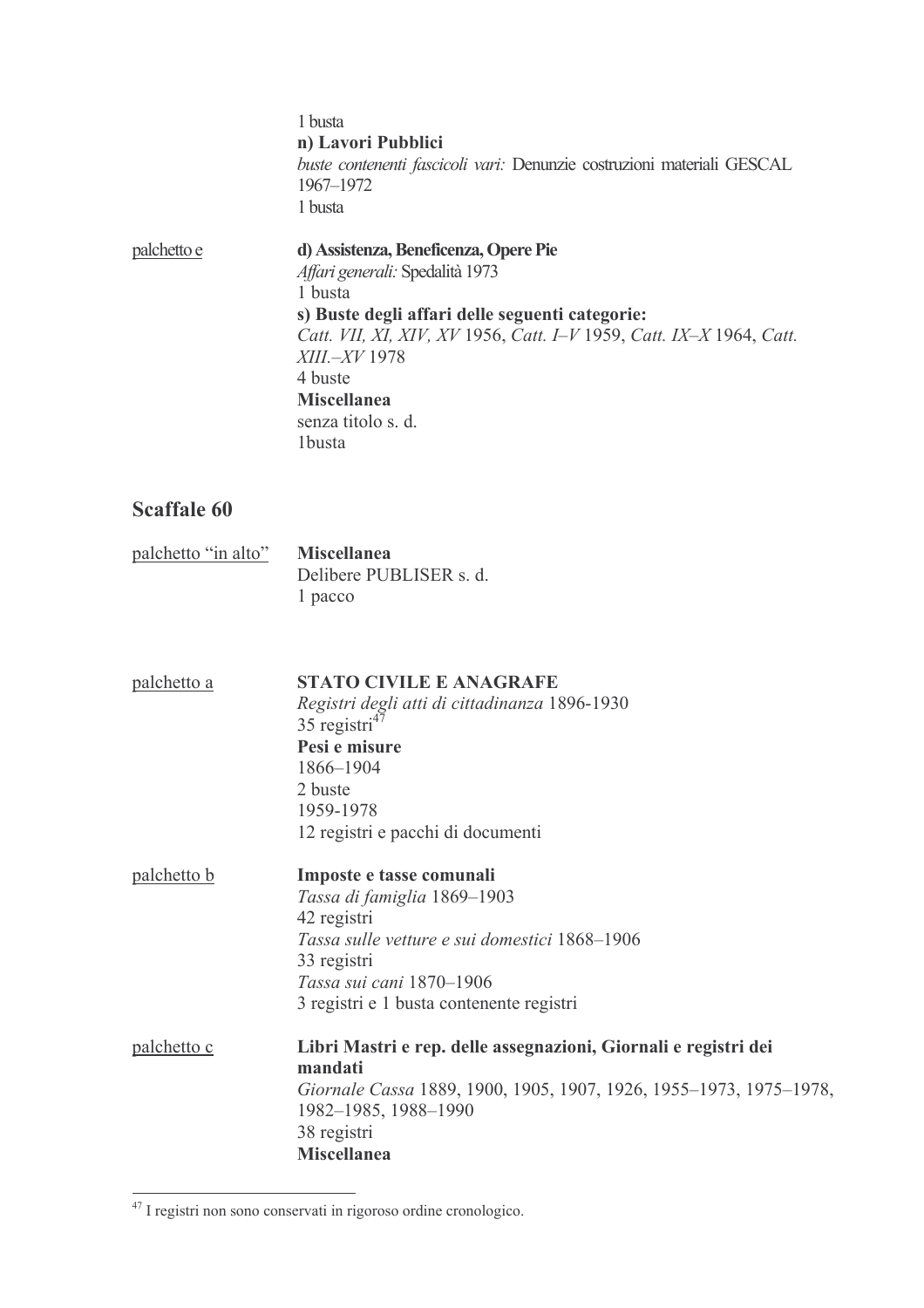|                     | Carico depositi<br>5 registri<br>Proventi di cancelleria<br>2 registri non compilati                                                                                                                                                                                                                                                                                                                                                                                                                                                                                  |
|---------------------|-----------------------------------------------------------------------------------------------------------------------------------------------------------------------------------------------------------------------------------------------------------------------------------------------------------------------------------------------------------------------------------------------------------------------------------------------------------------------------------------------------------------------------------------------------------------------|
| <u>palchetto d</u>  | Imposte e tasse comunali<br>registri dei ruoli plurimi delle imposte comunali s. d., 1958, 1960,<br>1962-1963<br>49 registri e 2 pacchi contenenti registri<br>buste conteneti i ruoli delle imposte comunali 1964<br>1 busta                                                                                                                                                                                                                                                                                                                                         |
| palchetto e         | Imposte e tasse comunali<br>registri dei ruoli plurimi delle imposte comunali e buste conteneti i ruoli<br>delle imposte comunali 1955-1963<br>56 unità tra registri e buste                                                                                                                                                                                                                                                                                                                                                                                          |
| <b>Scaffale 61</b>  |                                                                                                                                                                                                                                                                                                                                                                                                                                                                                                                                                                       |
| palchetto "in alto" | d) Assistenza, Beneficenza, Opere Pie<br>Affari generali: Assistenza anziani? s. d.<br>1 scatola                                                                                                                                                                                                                                                                                                                                                                                                                                                                      |
| palchetto a         | c) Affari di Amministrazione<br>Affari generali 1975<br>1 busta<br>r) Pubblica sicurezza<br>libretti libertà vigilata 1976<br>1 busta<br>s) Buste degli affari delle seguenti categorie:<br>Catt. XI-XIII 1976, Catt. V-VI 1978<br>2 buste<br><b>MOVIMENTO DELLA POPOLAZIONE</b><br>Emigrazione/Immigrazione<br>1960, 1977 I; 1977 II<br>3 buste<br><b>Miscellanea</b><br>Elenchi legge 575/65 antimafia 1986 - 1987<br>1 busta<br>h) Affari di governo?<br>Servizio elettorale estratti precedenti penali 1946<br>1 busta<br>Atti ufficio elettorale 1972<br>1 busta |
| palchetto b         | c) Affari di Amministrazione<br>Affari generali 1975–1979 (regioni, sindaci, sindacati varie), 1976<br>2 buste<br>d) Assistenza, Beneficenza, Opere Pie<br>Affari generali: 1975, Assistenza anziani 1975<br>2 buste                                                                                                                                                                                                                                                                                                                                                  |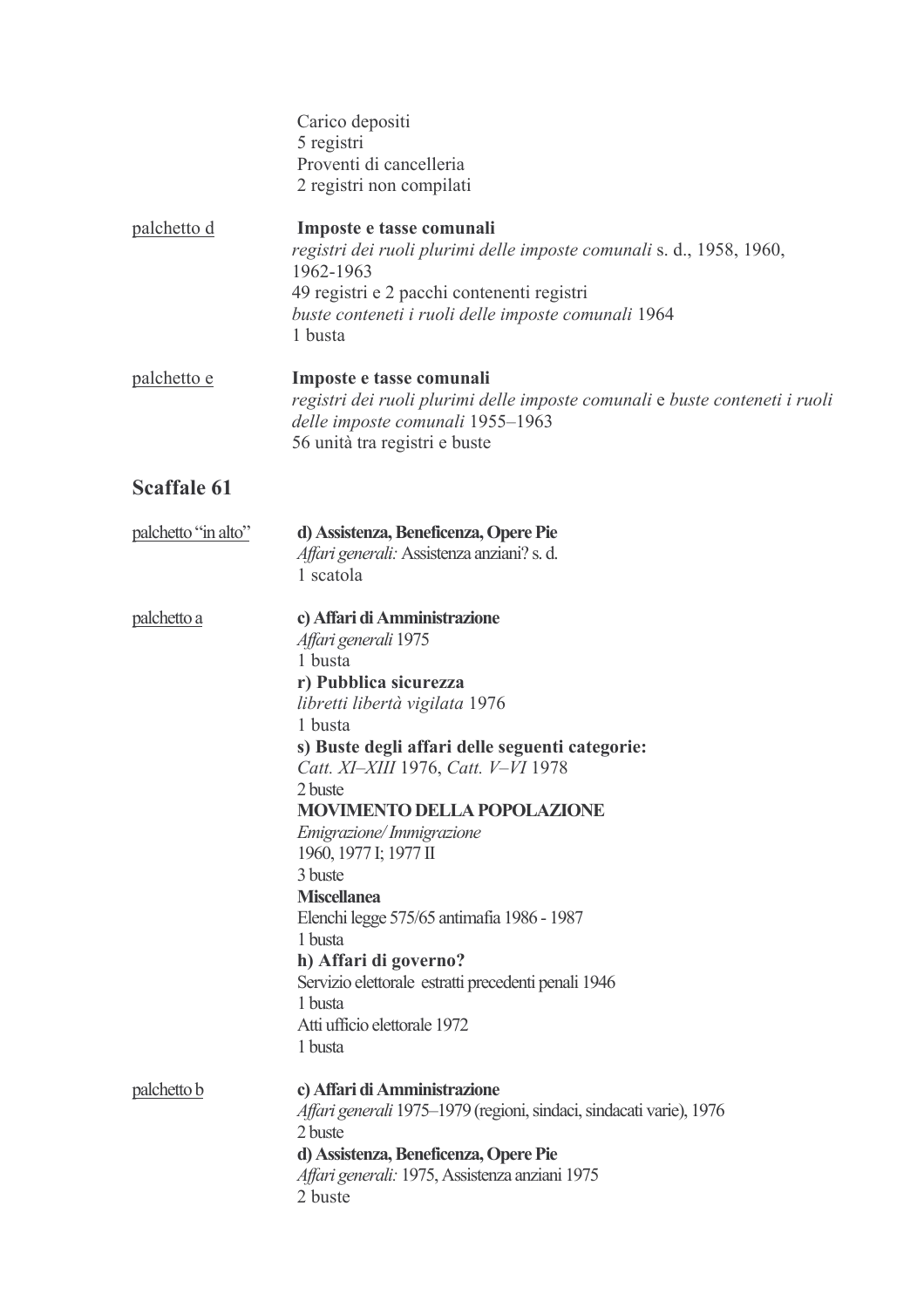|                    | e) Polizia urbana e rurale o Pubblica sicurezza?<br>Affari generali 1950–1977 (atti detenuti incidenti), 1975<br>2 buste<br>s) Buste degli affari delle seguenti categorie:<br>Catt. XI-XII, Catt. XIII-XV 1967, Catt. IX-X 1976<br>3 buste                                                                                                                                                                                                                                                                                                |
|--------------------|--------------------------------------------------------------------------------------------------------------------------------------------------------------------------------------------------------------------------------------------------------------------------------------------------------------------------------------------------------------------------------------------------------------------------------------------------------------------------------------------------------------------------------------------|
| <u>palchetto c</u> | c) Affari di Amministrazione<br>1968, Affari generali 1967<br>2 buste<br>d) Assistenza, Beneficenza, Opere Pie<br>Affari generali: Congregazioni varie 1882-1910<br>1 busta<br>e) Polizia urbana e rurale<br>Affari generali 1965–1967 (intimazioni, ordinanze)<br>2 buste<br>g) Affari finanziari<br>Atti finanziari diversi 1893 - 1895<br>1 busta<br>o) Agricoltura, Industria e Commercio<br>Carteggio generale 1966–1967 (denuncia uve produzione vino)<br>1 busta<br><b>Miscellanea</b><br>Carte varie da scegliere s. d.<br>1 busta |
| palchetto d        | g) Affari finanziari<br>Atti finanziari diversi 1973<br>1 busta<br>h) Affari di governo<br>buste degli affari di governo 1970<br>1 busta<br>m) Affari di Pubblica Istruzione<br>buste contenenti fascicoli vari atti biblioteca comunale 1969–1973,<br>concessione buoni libro 1973<br>2 buste<br>r) Pubblica sicurezza<br>Carteggio 1974<br>1 busta<br>s) Buste degli affari delle seguenti categorie:<br>Catt. VII-VIII 1970, Catt. VIII-IX 1973<br>2 buste                                                                              |
| <u>palchetto e</u> | c) Affari di Amministrazione<br>Revisione liste elettorali politiche ed amministrative 1975-1976<br>1 busta<br>f) Sanità ed Igiene<br>Atti sanitari 1977<br>1 busta<br>g) Affari finanziari                                                                                                                                                                                                                                                                                                                                                |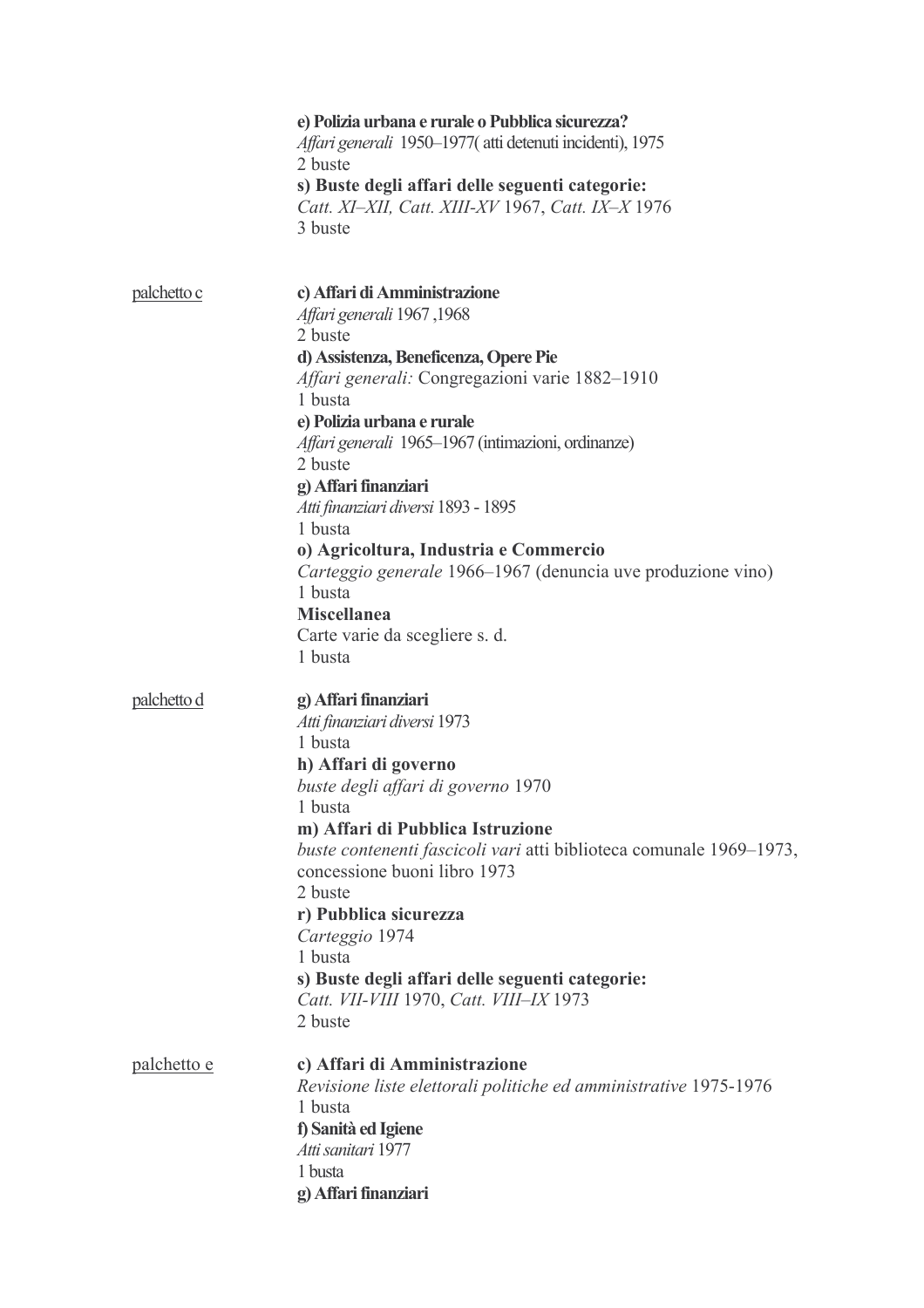| <b>Scaffale 62</b>  | Atti finanziari diversi 1975<br>1 busta<br>i) Affari di Grazia, Giustizia e Culto<br>buste degli affari generali 1974 e precedenti giudici popolari<br>1 busta<br>l) Affari di Leva militare<br>buste contenenti fascicoli vari 1975<br>1 busta<br>m) Affari di Pubblica Istruzione<br>buste contenenti fascicoli vari 1974 concessione buoni libro<br>1 busta<br>s) Buste degli affari delle seguenti categorie:<br>Catt. X-XI 1974, Catt. II-III 1977<br>2 buste                                                                                                                            |
|---------------------|-----------------------------------------------------------------------------------------------------------------------------------------------------------------------------------------------------------------------------------------------------------------------------------------------------------------------------------------------------------------------------------------------------------------------------------------------------------------------------------------------------------------------------------------------------------------------------------------------|
| palchetto "in alto" | m) Affari di Pubblica Istruzione<br>buste contenenti fascicoli vari attività psico-motoria 1984–1986,<br>refezione scolastica matrici libretti s. d.<br>1 scatola<br>c) Affari di Amministrazione<br>Regolamenti e affari del personale dipendenti cartoline 1985-1987<br>4 scatole                                                                                                                                                                                                                                                                                                           |
| <u>palchetto a:</u> | c) Affari di Amministrazione<br>Affari generali 1977<br>1 busta<br>i) Affari di Grazia, Giustizia e Culto<br>buste degli affari generali 1957<br>1 busta<br>o) Agricoltura, Industria e Commercio<br>Carteggio generale 1944<br>1 busta<br>p) Stato civile, censimenti, statistica, anagrafe<br>Stato civile e statistica 1961–1962 certificati medici e levatrici<br>1 busta<br>s) Buste degli affari delle seguenti categorie:<br>Catt. II-IV 1974, Catt. VII-VIII 1978<br>2 buste<br><b>MOVIMENTO DELLA POPOLAZIONE</b><br>Emigrazioni/Immigrazioni<br>1954-1955; 1962 II trim.<br>2 buste |
| palchetto b         | g) Affari finanziari<br>Atti relativi ad imposte e tasse 1957-1959<br>1 busta<br>f) Sanità ed Igiene<br>Atti sanitari 1977<br>1 busta<br>s) Buste degli affari delle seguenti categorie:                                                                                                                                                                                                                                                                                                                                                                                                      |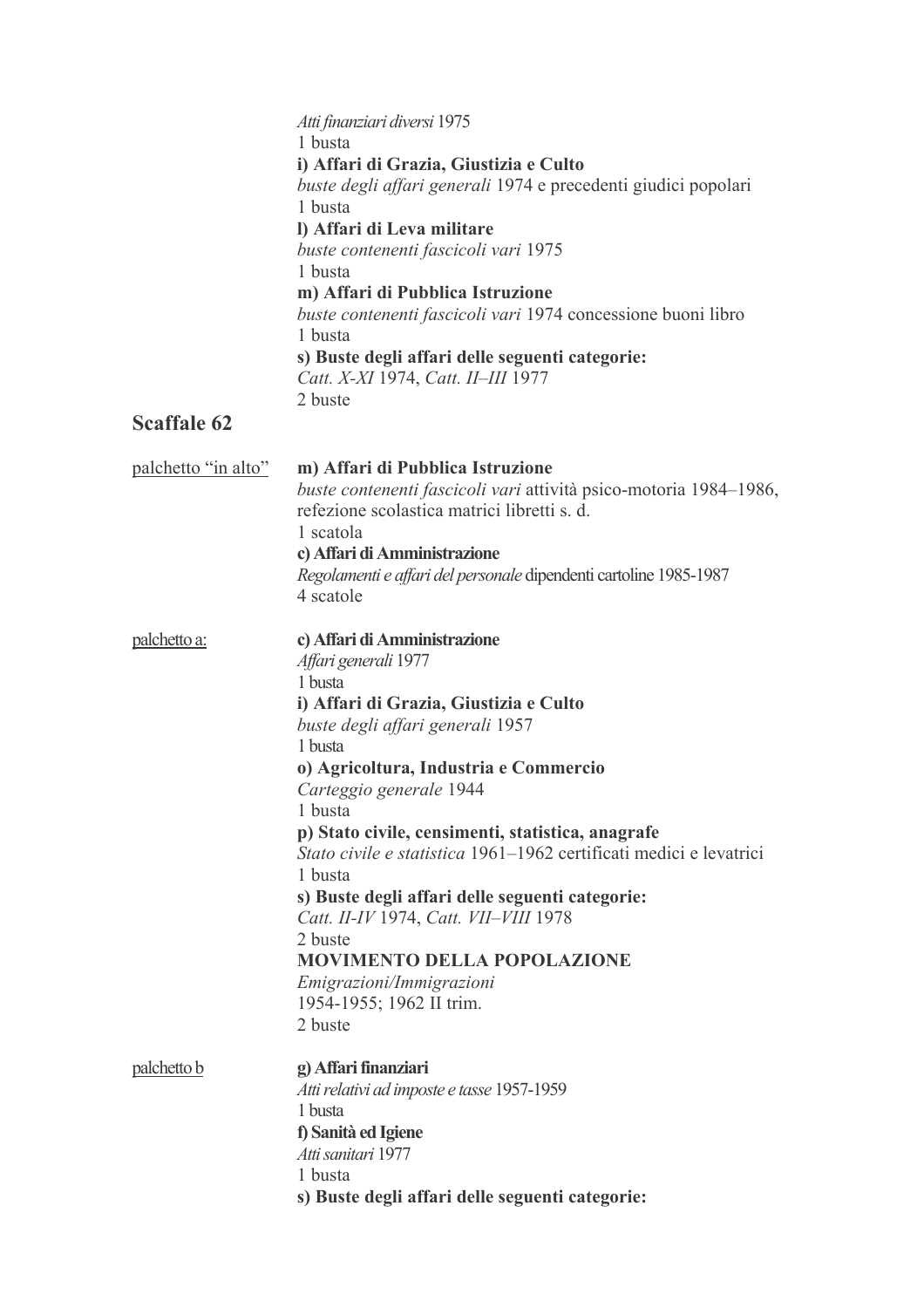|                    | Catt. VII-IX 1968, Catt. V-VIII 1976<br>2 buste<br><b>MOVIMENTO DELLA POPOLAZIONE</b><br>Emigrazioni/Immigrazioni<br>1961, 1962<br>2 buste                                                                                                                                                                                                                                                                                                                                                                                                                                |
|--------------------|---------------------------------------------------------------------------------------------------------------------------------------------------------------------------------------------------------------------------------------------------------------------------------------------------------------------------------------------------------------------------------------------------------------------------------------------------------------------------------------------------------------------------------------------------------------------------|
| palchetto c:       | c) Affari di Amministrazione<br>Affari generali 1961<br>1 busta<br>p) Stato civile, censimenti, statistica, anagrafe<br>Stato civile e statistica: 1947-1975 (statistica)<br>1 busta<br>r) Pubblica sicurezza<br>Carteggio 1960<br>1 busta<br>s) Buste degli affari delle seguenti categorie:<br>Catt. III-VI, IX-XII, XIV 1947, Catt. V-VI 1968, Catt. VI-IX 1972<br>3 buste                                                                                                                                                                                             |
| <u>palchetto d</u> | o) Agricoltura, Industria e Commercio<br>Carteggio generale 1967<br>1 busta<br>s) Buste degli affari delle seguenti categorie:<br>Catt. XIV-XV 1962, Catt. VII-VIII 1964, Catt. II-IV 1965, Catt. VII-<br>VIII 1967, Catt. III–IV 1970, Catt. XII–XV 1979<br>6 buste<br>d) Assistenza, Beneficenza, Opere Pie<br>Affari generali: Case di riposo 1979-1981<br>1 busta<br>n) Lavori Pubblici<br>buste contenenti fascicoli vari<br>p) Stato civile, censimenti, statistica, anagrafe<br>Cat 12 ufficio stato civile, anagrafe, elettorale annotazioni 1964-1965<br>1 busta |
| palchetto e        | d) Assistenza, Beneficenza, Opere Pie<br>Affari generali: Spedalità 1978<br>1 busta<br>g) Affari finanziari<br>Atti finanziari diversi decreto approvazione conto consuntivo 1938,<br>1951-1959<br>1 busta<br>m) Affari di Pubblica Istruzione<br>buste contenenti fascicoli vari 1977<br>1 busta<br>r) Pubblica sicurezza<br>Carteggio 1977<br>1 busta<br>s) Buste degli affari delle seguenti categorie:<br>Catt. VII-VIII 1977                                                                                                                                         |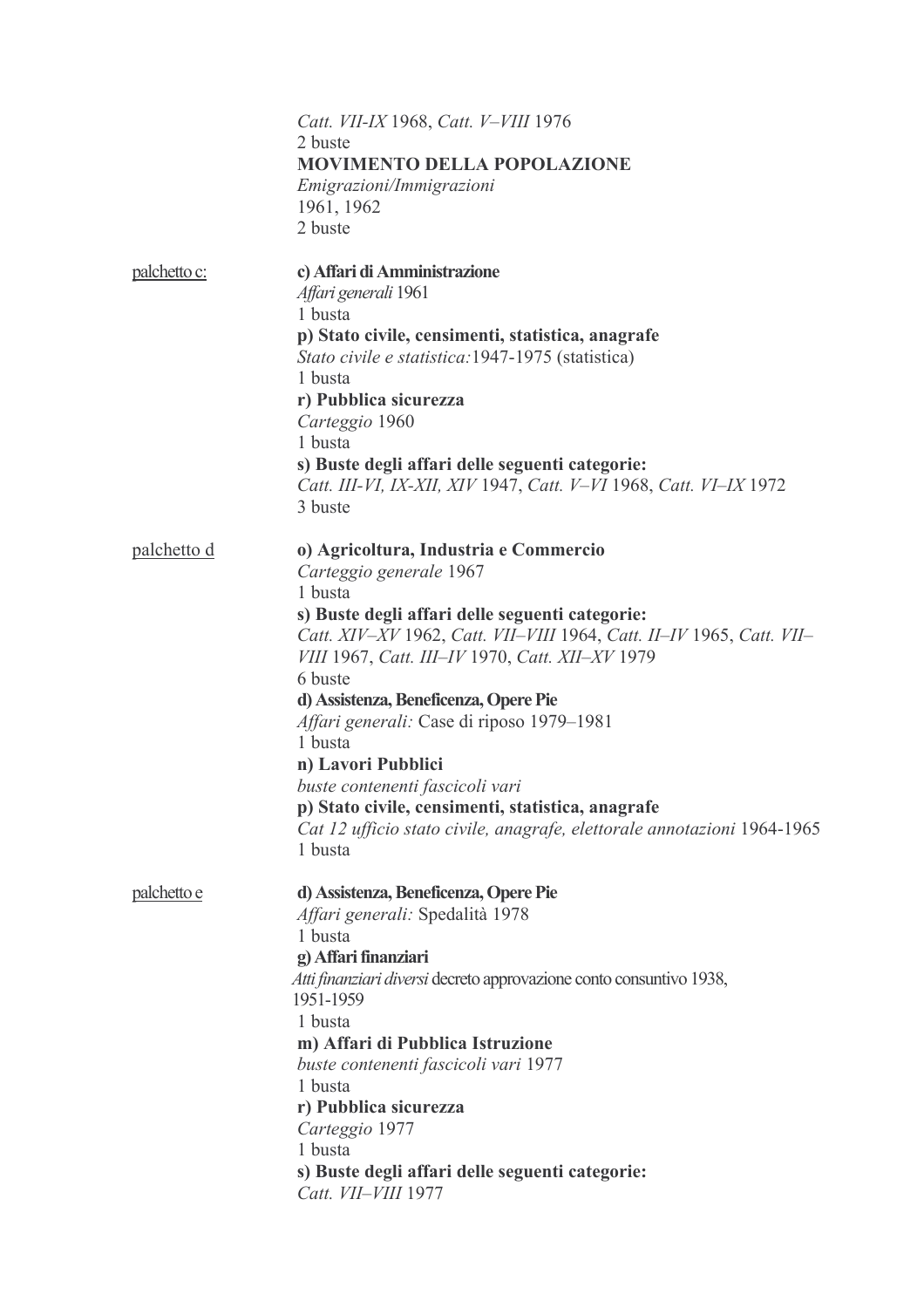#### 1 busta **CENSIMENTI DELLA POPOLAZIONE** Cat. XII Censimento 1951 1 busta **STATO CIVILE E ANAGRAFE** Registri della popolazione: fogli di famiglia disposti in ordine progressivo  $1921 - 1931$ 1 registro inchiavardato **BILANCIO PREVENTIVO CONTO CONSUNTIVO** 1912-1917, 1935-1939, 1891, 1912-1916, 1919, 1936-1939 23 registri

| palchetto "in alto" | c) Affari di Amministrazione<br>Regolamenti e affari del personale dipendenti ferie 1982, stipendi<br>tabulati 1986, cartoline 1988-1991<br>4 scatole e 2 buste                                                                                                                                                                                                                                                                                                                                                                                                                                                                                                                                                                                                                                                                                                                                                     |
|---------------------|---------------------------------------------------------------------------------------------------------------------------------------------------------------------------------------------------------------------------------------------------------------------------------------------------------------------------------------------------------------------------------------------------------------------------------------------------------------------------------------------------------------------------------------------------------------------------------------------------------------------------------------------------------------------------------------------------------------------------------------------------------------------------------------------------------------------------------------------------------------------------------------------------------------------|
| palchetto a:        | c) Affari di Amministrazione<br>Affari generali 1966<br>1 busta<br>Economato 1961<br>1 busta<br>d) Assistenza, Beneficenza, Opere Pie<br>Affari generali: Spedalità 1959-1960, Colonie 1974<br>2 buste<br>e) Polizia urbana e rurale<br>Affari generali: contiene verbali, ordinanze, intimazioni 1949 - 1963<br>1 busta<br>g) Affari finanziari<br>Atti finanziari diversi 1957<br>1 busta<br>l) Affari di Leva militare<br>buste contenenti fascicoli vari leva dei nati 1935–1937, 1955-1957<br>1 busta<br>s) Buste degli affari delle seguenti categorie:<br>Catt. XI-XII 1966<br>1 busta<br>n) Lavori Pubblici<br>buste contenenti fascicoli vari contratti vendita loculi-allacciamenti<br>acquedotti 1958 e succ., acqua potabile 1961<br>2 buste<br>Mandati di entrata e uscita e documenti relativi ai consuntivi<br>annuali<br>allegati diversi contabilità<br>1962-1964<br>1 busta<br><b>Miscellanea</b> |
|                     |                                                                                                                                                                                                                                                                                                                                                                                                                                                                                                                                                                                                                                                                                                                                                                                                                                                                                                                     |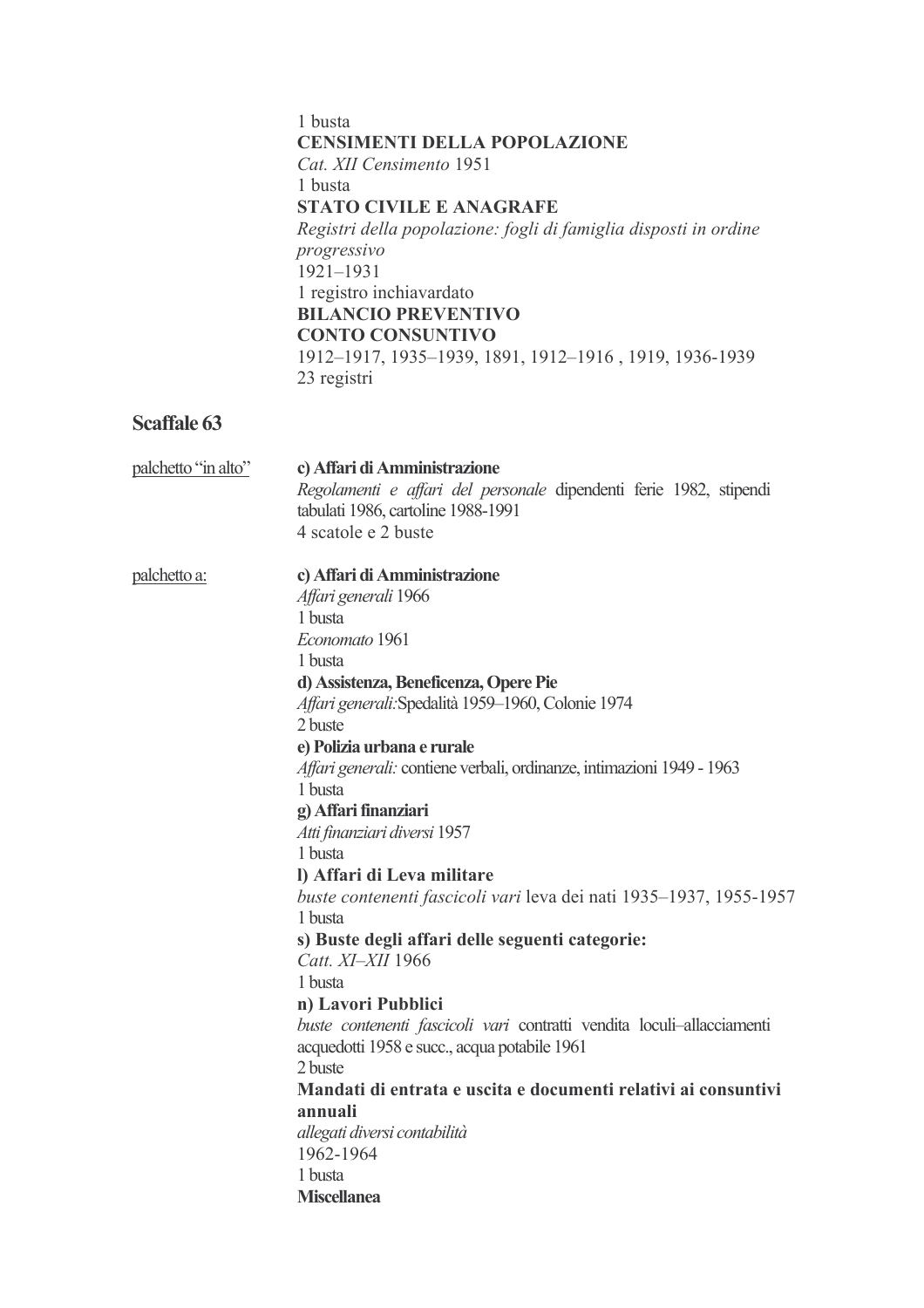|                    | Spese anche ENEL 1973                                                                                 |
|--------------------|-------------------------------------------------------------------------------------------------------|
|                    | 1 busta                                                                                               |
| <u>palchetto b</u> | c) Affari di Amministrazione                                                                          |
|                    | Affari generali 1967, 1978                                                                            |
|                    | 2 buste                                                                                               |
|                    | f) Sanità ed Igiene                                                                                   |
|                    | Atti sanitari trasporto salme 1962-1964, 1971                                                         |
|                    | 2 buste                                                                                               |
|                    | m) Affari di Pubblica Istruzione<br>buste contenenti fascicoli vari refezione scuola materna1978-1979 |
|                    | 1 busta                                                                                               |
|                    | p) Stato civile, censimenti, statistica, anagrafe                                                     |
|                    | Stato civile e statistica copie certificati medici e levatrici certificati di                         |
|                    | seppellimento 1963                                                                                    |
|                    | 1 busta                                                                                               |
|                    | s) Buste degli affari delle seguenti categorie:<br>Catt. XVI-XV 1974                                  |
|                    | 1 busta                                                                                               |
|                    | Imposte e tasse comunali                                                                              |
|                    | Buste contenenti i Ruoli delle Imposte Comunali 1923                                                  |
|                    | 1 busta                                                                                               |
| palchetto c        | d) Assistenza, Beneficenza, Opere Pie                                                                 |
|                    | Affari generali: Colonie 1962                                                                         |
|                    | 1 busta                                                                                               |
|                    | g) Affari finanziari                                                                                  |
|                    | Atti finanziari diversi formazione bilanci comunali preventivi 1909-1921                              |
|                    | 1 busta                                                                                               |
|                    | s) Buste degli affari delle seguenti categorie:<br>Catt. X-XIV 1960, Catt. XII-XIII 1974              |
|                    | 2 buste                                                                                               |
|                    | <b>STATO CIVILE E ANAGRAFE</b>                                                                        |
|                    | Registri della popolazione: fogli di famiglia disposti in ordine                                      |
|                    | progressivo $n^{\circ}1067 - 1414$                                                                    |
|                    | 1936-1961                                                                                             |
|                    | 1 registro inchiavardato                                                                              |
|                    | Registri della popolazione: fogli di famiglia contenuti nelle cartelle di<br>casa                     |
|                    | 1936-1961                                                                                             |
|                    | 1 registro inchiavardato                                                                              |
|                    | <b>BILANCIO PREVENTIVO</b>                                                                            |
|                    | <b>CONTO CONSUNTIVO</b>                                                                               |
|                    | 1880–1883, 1908, 1911-1921                                                                            |
|                    | 1 registro e 2 buste contenenti registri                                                              |
| <u>palchetto d</u> | f) Sanità ed Igiene                                                                                   |
|                    | Atti sanitari 1978                                                                                    |
|                    | 1 busta                                                                                               |
|                    | s) Buste degli affari delle seguenti categorie:                                                       |
|                    | Catt. X-XI, Catt. III-XV 1980                                                                         |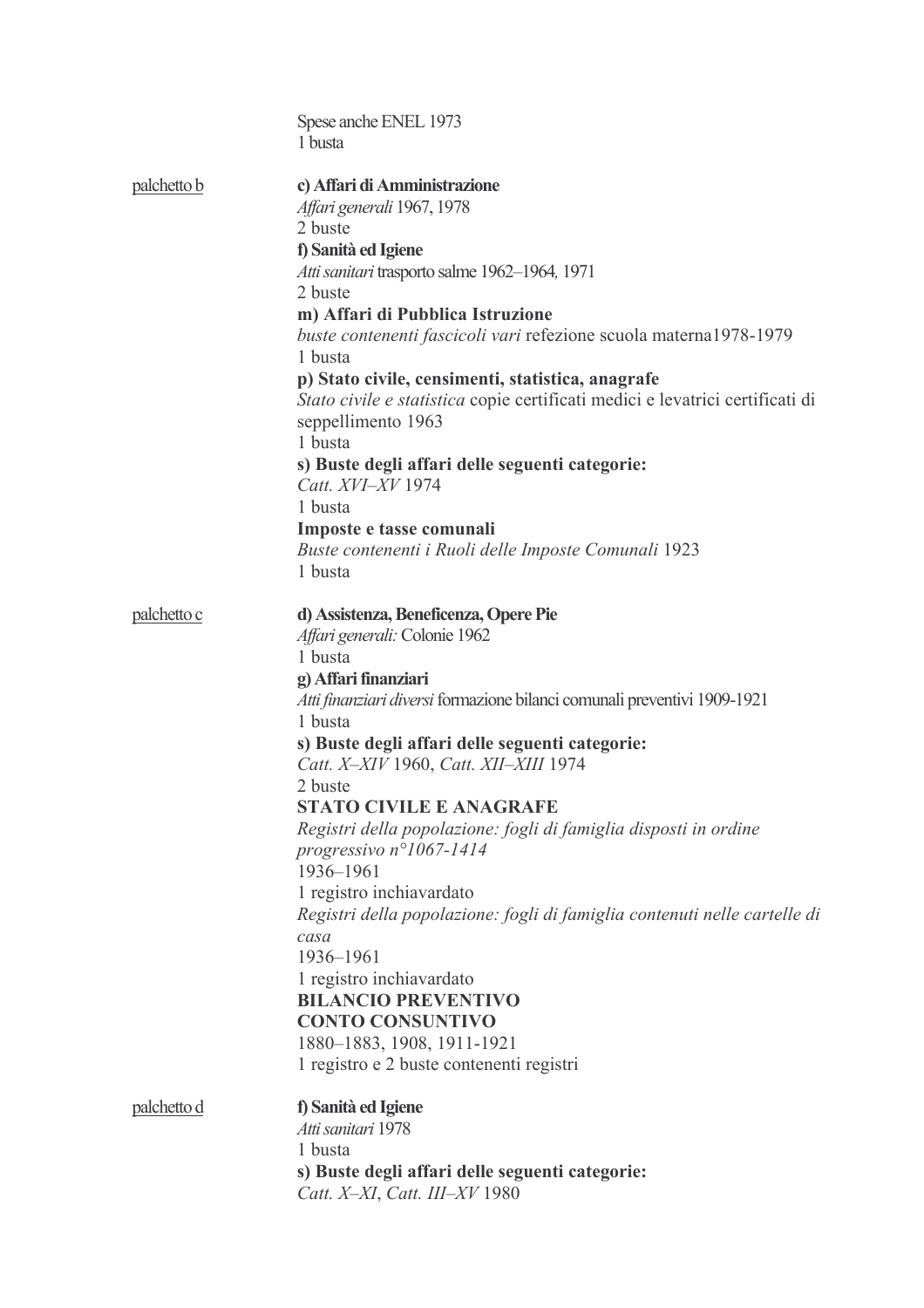5 buste

| palchetto e | d) Assistenza, Beneficenza, Opere Pie                         |
|-------------|---------------------------------------------------------------|
|             | Affari generali: Spedalità 1956-1974, Assistenza anziani 1983 |
|             | 3 buste                                                       |
|             | f) Sanità ed Igiene                                           |
|             | Atti sanitari rinnovo libretti sanitari1977                   |
|             | 1 busta                                                       |
|             | <b>OMNI</b>                                                   |
|             | Comitato Comunale 1945–1979                                   |
|             | 1 busta                                                       |
|             | <b>Miscellanea</b>                                            |
|             | Ex Ass. caduti di guerra assistenza affetti tbc s. d.         |
|             | 1 busta                                                       |
|             | Ex AMNIL medici necroscopi s. d.                              |
|             | 1 busta                                                       |
|             | Assistenza farmaceutica coltivatori diretti 1973–1977         |
|             | 2 buste                                                       |
|             |                                                               |

| palchetto "in alto" | vuoto                                                             |
|---------------------|-------------------------------------------------------------------|
| palchetto a:        | c) Affari di Amministrazione                                      |
|                     | Circolari varie 1947-1948                                         |
|                     | 1 busta                                                           |
|                     | d) Assistenza, Beneficenza, Opere Pie                             |
|                     | Affari generali: anche Spedalità recuperi 1959–1960, colonie 1963 |
|                     | 2 buste                                                           |
|                     | e) Polizia urbana e rurale                                        |
|                     | Affari generali 1957                                              |
|                     | 1 busta                                                           |
|                     | f) Sanità ed Igiene                                               |
|                     | Atti sanitari 1957                                                |
|                     | 1 busta                                                           |
|                     | m) Affari di Pubblica Istruzione                                  |
|                     | buste contenenti fascicoli vari scuola materna fatture liquidate  |
|                     | 1971-1972                                                         |
|                     | 1 busta                                                           |
|                     | o) Agricoltura, Industria e Commercio                             |
|                     | Carteggio generale 1947-1955                                      |
|                     | 1 busta                                                           |
|                     | r) Pubblica sicurezza                                             |
|                     | Carteggio 1975                                                    |
|                     | 1 busta                                                           |
|                     | s) Buste degli affari delle seguenti categorie:                   |
|                     | Catt. VI-VII 1973                                                 |
|                     | 1 busta                                                           |
| palchetto b:        | c) Affari di Amministrazione                                      |
|                     | Previdenza sociale 1952-1961                                      |
|                     |                                                                   |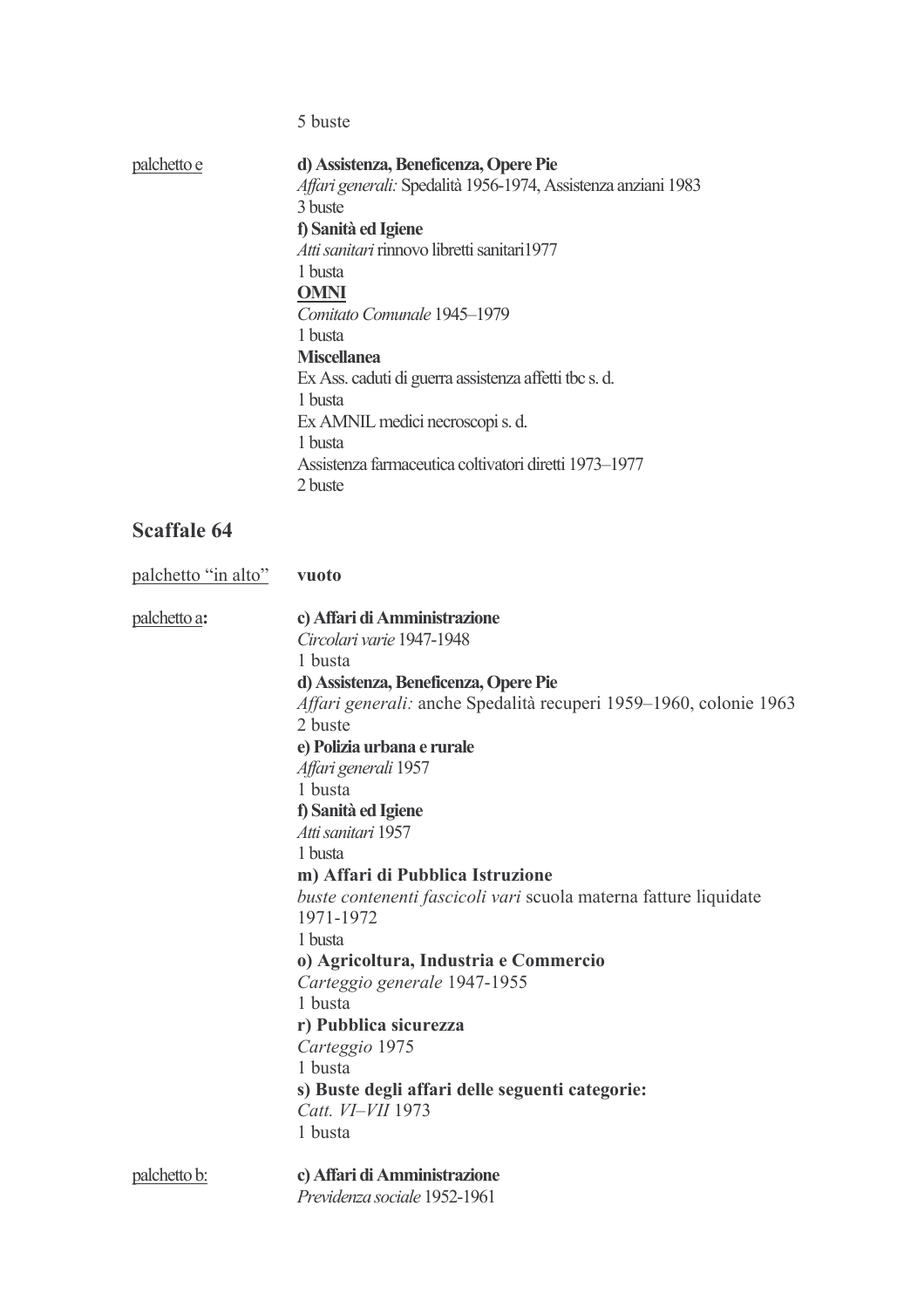|                    | 1 busta<br>d) Assistenza, Beneficenza, Opere Pie<br>Affari generali: colonie 1975<br>1 busta<br>e) Polizia urbana e rurale<br>Affari generali verbali contravvenzioni 1972<br>1 busta<br>h) Affari di governo<br>buste degli affari di governo Foglio annunci legali 1965<br>1 busta<br>r) Pubblica sicurezza<br>Carteggio 1975<br>1 busta<br>s) Buste degli affari delle seguenti categorie:<br>Catt. XII-XV 1961, Catt. II-IV 1963, Catt. XI-XIII 1964                                                                                                                                                                                                                                                                                                                                                                  |
|--------------------|---------------------------------------------------------------------------------------------------------------------------------------------------------------------------------------------------------------------------------------------------------------------------------------------------------------------------------------------------------------------------------------------------------------------------------------------------------------------------------------------------------------------------------------------------------------------------------------------------------------------------------------------------------------------------------------------------------------------------------------------------------------------------------------------------------------------------|
|                    | 3 buste                                                                                                                                                                                                                                                                                                                                                                                                                                                                                                                                                                                                                                                                                                                                                                                                                   |
| palchetto c :      | d) Assistenza, Beneficenza, Opere Pie<br>Affari generali: anche Spedalità 1951-1979, 1965<br>2 buste<br>f) Sanità ed Igiene<br>Atti sanitari vaccinazioni rosolia 1976-1977<br>1 busta<br>c) Affari di amministrazione<br>buste degli affari di governo Servizio elettorale 1977<br>1 busta<br>p) Stato civile, censimenti, statistica, anagrafe<br>1957<br>1 busta<br>s) Buste degli affari delle seguenti categorie:<br>Catt. VII-VIII 1963<br>1 busta<br><b>STATO CIVILE E ANAGRAFE</b><br>Registri della popolazione: fogli di famiglia disposti in ordine<br>progressivo nº 502-1066<br>1936-1961<br>1 registro inchiavardato<br>Schede individuali: maschi/2 1936-1961<br>1 registro inchiavardato<br>n) Lavori Pubblici<br>buste contenenti fascicoli vari: COOP. Edificatrice COOPER PESA<br>1975-1980<br>1 busta |
| <u>palchetto d</u> | s) Buste degli affari delle seguenti categorie:<br>Catt. X-XII 1965, Catt. II-IV 1968, Catt. V-VII 1974, Catt. I-II 1980<br>4 buste<br><b>BILANCIO PREVENTIVO</b><br><b>CONTO CONSUNTIVO</b><br>1866-1871, 1898-1900<br>2 buste contenenti registri?                                                                                                                                                                                                                                                                                                                                                                                                                                                                                                                                                                      |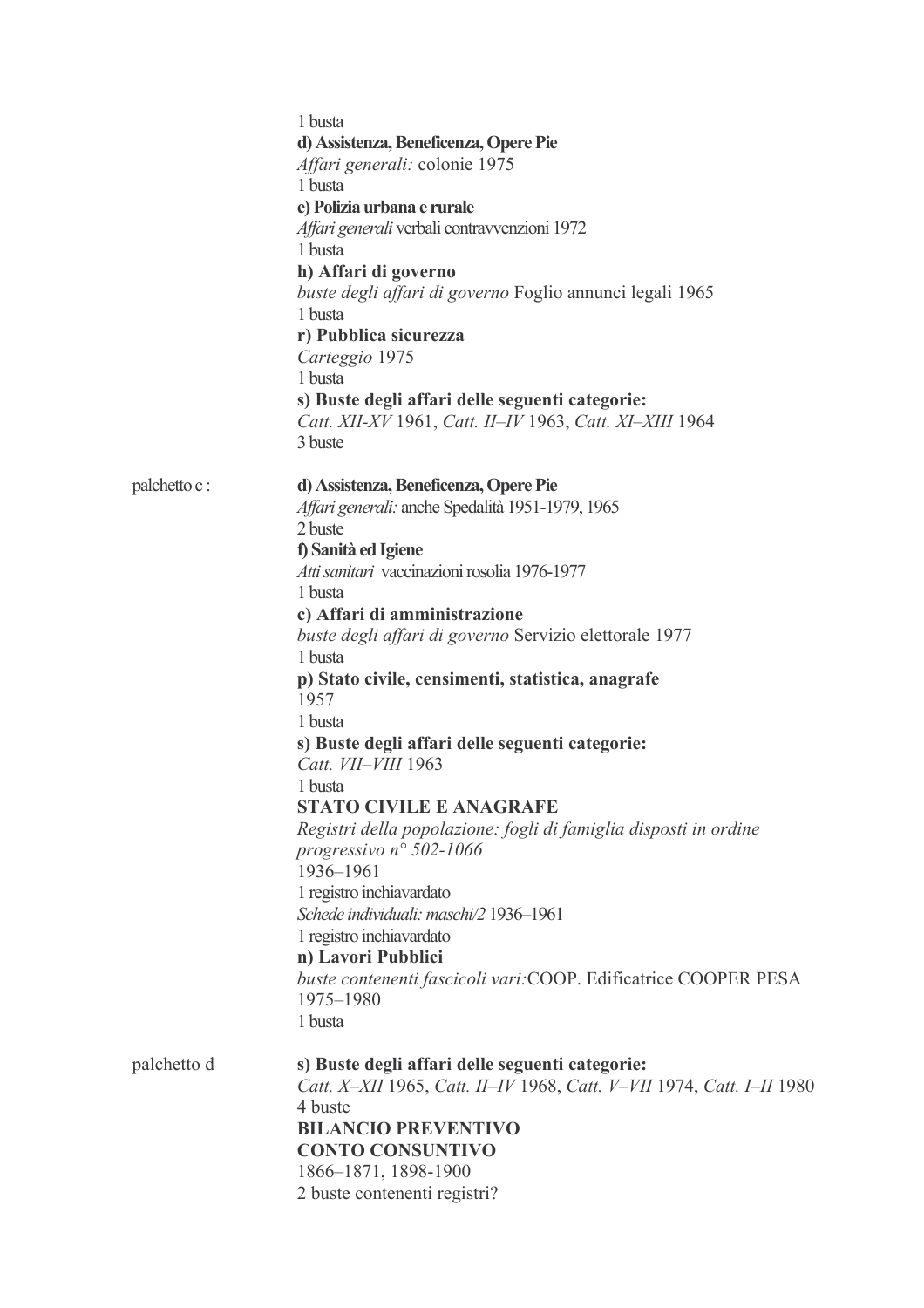| palchetto e         | d) Assistenza, Beneficenza, Opere Pie<br>Affari generali assistenza 1972–1981, Istituti/Case di riposo minori e<br>anziani 1973–1979, 1982, 1984–1987, soggiorni estivi 1980, 1982,<br>Invalidi civili domande, decreti e deleghe 1984-1985<br>9 buste<br>f) Sanità ed Igiene<br>Atti sanitari 1964-1979<br>2 buste                                                                                                                                                                                                                                                                                 |
|---------------------|-----------------------------------------------------------------------------------------------------------------------------------------------------------------------------------------------------------------------------------------------------------------------------------------------------------------------------------------------------------------------------------------------------------------------------------------------------------------------------------------------------------------------------------------------------------------------------------------------------|
| <b>Scaffale 65</b>  |                                                                                                                                                                                                                                                                                                                                                                                                                                                                                                                                                                                                     |
| palchetto "in alto" | h) Affari di governo?<br>Consiglio Regionale<br>1 scatola                                                                                                                                                                                                                                                                                                                                                                                                                                                                                                                                           |
| palchetto a         | c) Affari di Amministrazione<br>Deliberazioni 1968-1973<br>1 busta<br>d) Assistenza, Beneficenza, Opere Pie<br>Affari generali colonie 1965, 1971<br>2 buste<br>e) Polizia urbana e rurale<br>Affari generali verbali contravvenzioni 1971<br>1 busta<br>h) Affari di governo<br>buste degli affari di governo 1966, 1967<br>2 buste<br>n) Lavori Pubblici<br>buste contenenti fascicoli vari 1952-1970<br>1 busta<br>o) Agricoltura, Industria, Commercio<br>Censimenti generale dell'Agricoltura 1971<br>1 busta<br>s) Buste degli affari delle seguenti categorie:<br>Catt. IX-X 1967<br>1 busta |
| palchetto b         | d) Assistenza, Beneficenza, Opere Pie<br>Affari generali 1976, colonie 1970, 1978<br>3 buste<br>f) Sanità ed Igiene<br>Atti sanitari 1965, 1973, ricette mediche coltivatori diretti 1973-1975<br>3 buste<br>s) Buste degli affari delle seguenti categorie:<br>Catt. VI-XII 1951, Catt. XIII-XV 1966, Catt. IV-V 1972<br>3 buste                                                                                                                                                                                                                                                                   |
| palchetto c         | d) Assistenza, Beneficenza, Opere Pie<br>Affari generali Spedalità 1960, 1963, 1970, 1975-1979<br>7 buste                                                                                                                                                                                                                                                                                                                                                                                                                                                                                           |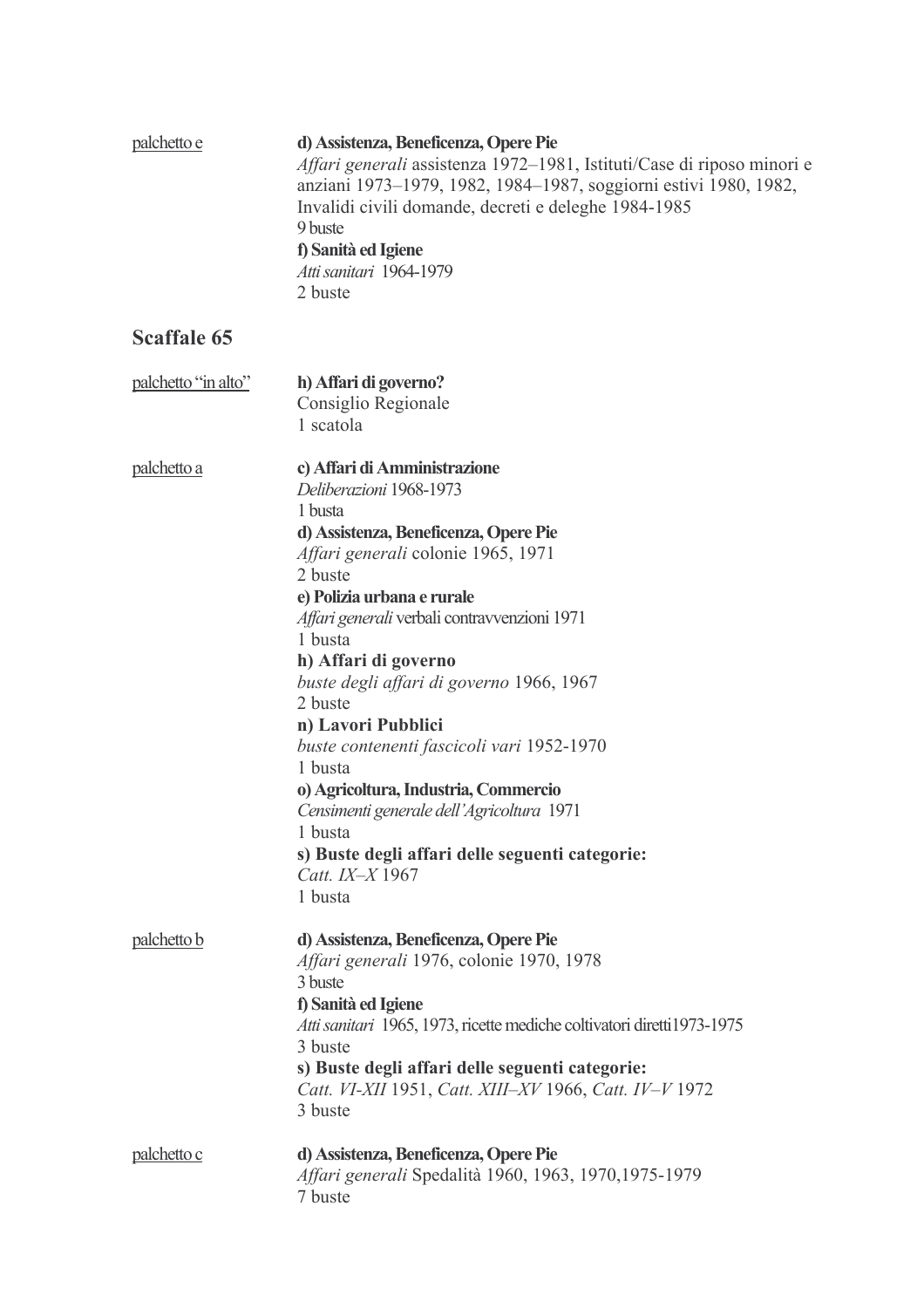|                     | i) Affari di Grazia, Giustizia e Culto<br>buste degli affari generali 1975<br>1 busta<br>m) Affari di Pubblica Istruzione<br>buste contenenti fascicoli vari corsi di ginnastica e nuoto 1973<br>1 busta                                                                                                                                                                                                                                                                                                       |
|---------------------|----------------------------------------------------------------------------------------------------------------------------------------------------------------------------------------------------------------------------------------------------------------------------------------------------------------------------------------------------------------------------------------------------------------------------------------------------------------------------------------------------------------|
| palchetto d         | d) Assistenza, Beneficenza, Opere Pie<br>Affari generali Spedalità 1962, 1965, anni diversi<br>3 buste<br>e) Polizia urbana e rurale<br>Affari generali 1960-1964<br>1 busta<br>f) Sanità ed Igiene<br>Atti sanitari 1974-1975<br>1 busta<br>Funzionamento USL 1985?<br>1 registro<br>m) Affari di Pubblica Istruzione<br>buste contenenti fascicoli vari Giochi Gioventù 1970, 1973<br>2 buste<br>o) Agricoltura, Industria e Commercio<br>Carteggio generale 1967–1968 (denuncia produzione vini)<br>1 busta |
| palchetto e         | d) Assistenza, Beneficenza, Opere Pie<br>Affari generali 1977–1979, 1986–1988<br>6 buste<br>f) Sanità ed Igiene<br>Atti sanitari 1973-1981<br>5 buste                                                                                                                                                                                                                                                                                                                                                          |
| <b>Scaffale 66</b>  |                                                                                                                                                                                                                                                                                                                                                                                                                                                                                                                |
| palchetto "in alto" | g) Affari finanziari<br>Tesoreria ricevute 1990<br>1 scatola                                                                                                                                                                                                                                                                                                                                                                                                                                                   |
| palchetto a         | h) Affari di governo<br>buste degli affari di governo 1966<br>1 busta<br>Mandati di entrata e uscita e documenti relativi ai consuntivi<br>annuali<br>1976, 1977, 1978<br>6 buste                                                                                                                                                                                                                                                                                                                              |
| <u>palchetto b</u>  | Mandati di entrata e uscita e documenti relativi ai consuntivi<br>annuali<br>1981, 1982<br>6 buste                                                                                                                                                                                                                                                                                                                                                                                                             |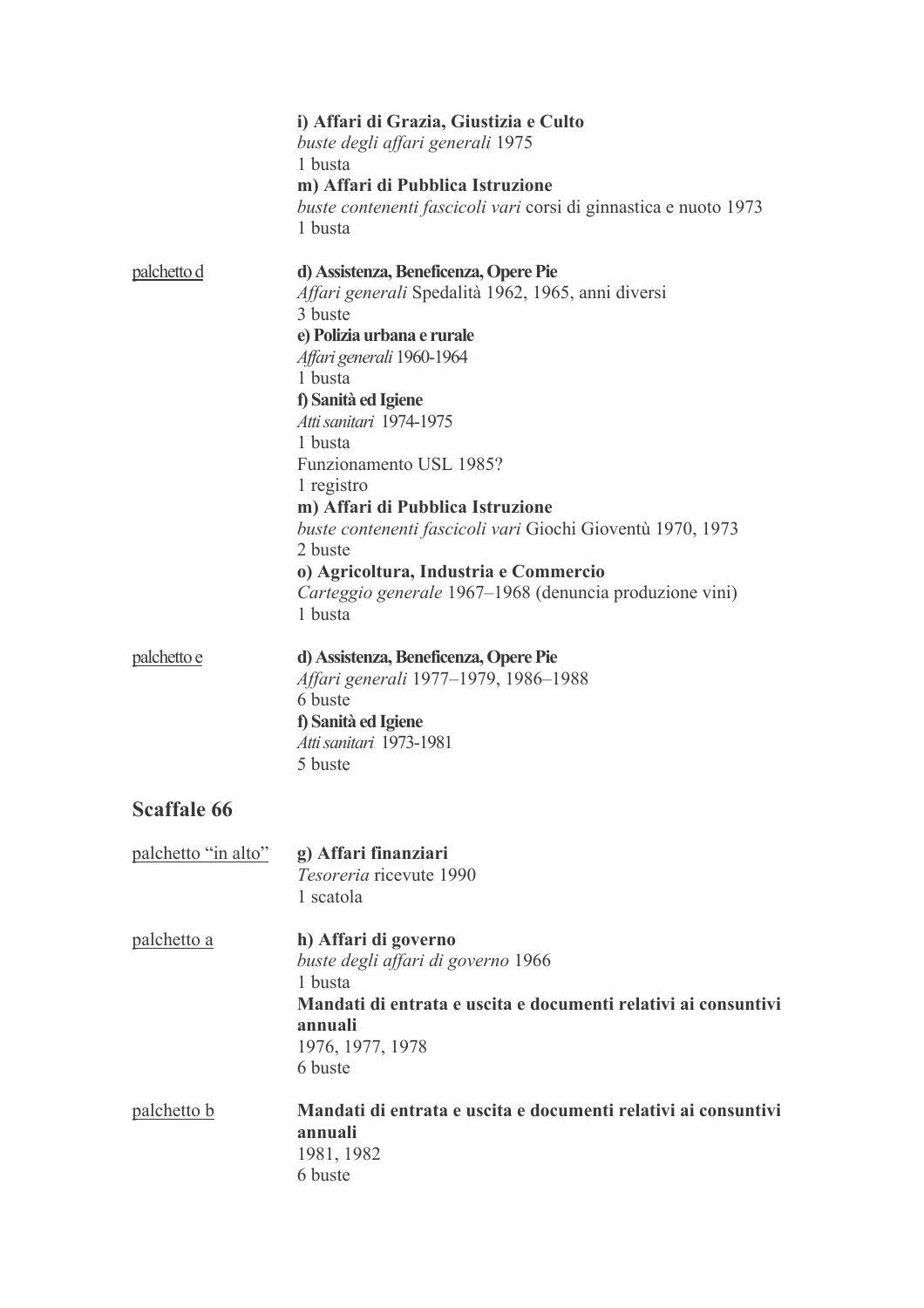| palchetto c         | Mandati di entrata e uscita e documenti relativi ai consuntivi<br>annuali<br>1985-1986<br>5 buste<br>Libri Mastri e rep. delle assegnazioni, Giornali e registri dei<br>mandati<br>Giornale Cassa 1986<br>1 registro<br>g) Affari finanziari<br>Tesoreria 1986<br>1 busta<br>Ragioneria 1984<br>1 busta |
|---------------------|---------------------------------------------------------------------------------------------------------------------------------------------------------------------------------------------------------------------------------------------------------------------------------------------------------|
| palchetto d         | d) Assistenza, Beneficenza, Opere Pie<br>Affari generali Assistenza minori / Centro handicappati / Centro ed.<br>motoria 1979-1980<br>1 busta<br>Mandati di entrata e uscita e documenti relativi ai consuntivi<br>annuali<br>1986<br>6 buste                                                           |
| palchetto e         | Mandati di entrata e uscita e documenti relativi ai consuntivi<br>annuali<br>1988<br>6 buste                                                                                                                                                                                                            |
| <b>Scaffale 67</b>  |                                                                                                                                                                                                                                                                                                         |
| palchetto "in alto" | c) Affari di Amministrazione?<br>Circolari servizi elettorali<br>1952-1956<br>1 busta<br>Mandati di entrata e uscita e documenti relativi ai consuntivi<br>annuali<br>1973, 1974<br>2 pacchi<br>allegati diversi contabilità<br>1972 1 pacco, 1974? 1 scatola (s. d., senza titolo est.)                |
| palchetto a         | Mandati di entrata e uscita e documenti relativi ai consuntivi<br>annuali<br>1978-1979<br>7 buste                                                                                                                                                                                                       |
| palchetto b         | Mandati di entrata e uscita e documenti relativi ai consuntivi<br>annuali<br>1982<br>6 buste                                                                                                                                                                                                            |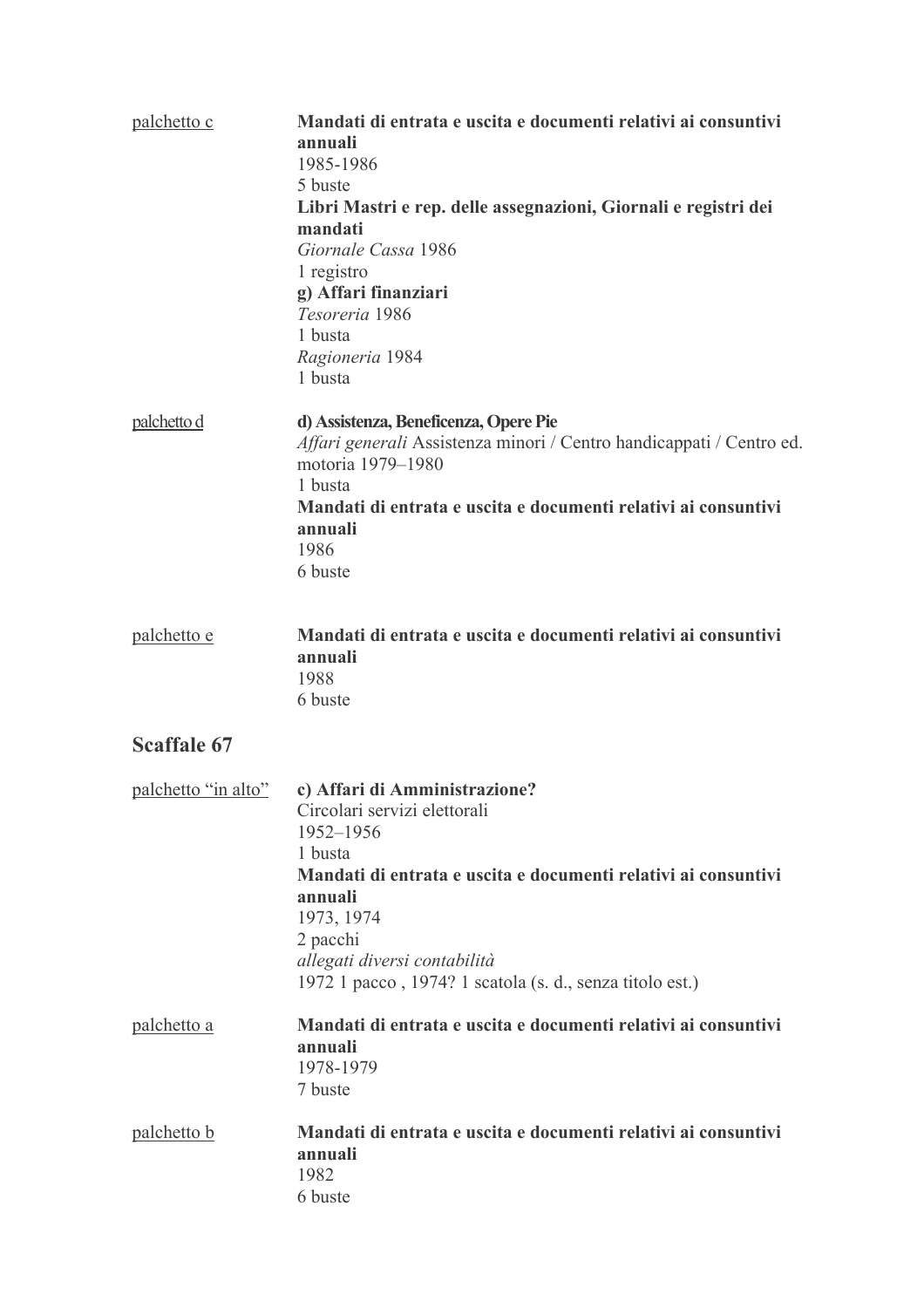| palchetto c         | Mandati di entrata e uscita e documenti relativi ai consuntivi<br>annuali<br>1984<br>7 buste                                                                                                                    |
|---------------------|-----------------------------------------------------------------------------------------------------------------------------------------------------------------------------------------------------------------|
| palchetto d         | Mandati di entrata e uscita e documenti relativi ai consuntivi<br>annuali<br>s. d., 1986<br>5 buste                                                                                                             |
| palchetto e         | Mandati di entrata e uscita e documenti relativi ai consuntivi<br>annuali<br>1988<br>6 buste<br>Libri Mastri e rep. delle assegnazioni, Giornali e registri dei<br>mandati<br>Giornale Cassa 1988<br>1 registro |
| <b>Scaffale 68</b>  |                                                                                                                                                                                                                 |
| palchetto "in alto" | Mandati di entrata e uscita e documenti relativi ai consuntivi<br>annuali<br>allegati diversi contabilità<br>1971 1 pacco, 1977 2 buste, 1978<br>1 scatola                                                      |
| palchetto a         | Mandati di entrata e uscita e documenti relativi ai consuntivi<br>annuali<br>1979-1980<br>7 buste                                                                                                               |
| palchetto b         | Mandati di entrata e uscita e documenti relativi ai consuntivi<br>annuali<br>1982-1983<br>6 buste                                                                                                               |
| palchetto c         | Mandati di entrata e uscita e documenti relativi ai consuntivi<br>annuali<br>1984-1985, 1989<br>8 buste                                                                                                         |
| palchetto d         | Mandati di entrata e uscita e documenti relativi ai consuntivi<br>annuali<br>1986, 1987<br>6 buste                                                                                                              |
| palchetto e         | Mandati di entrata e uscita e documenti relativi ai consuntivi<br>annuali<br>1988-1989                                                                                                                          |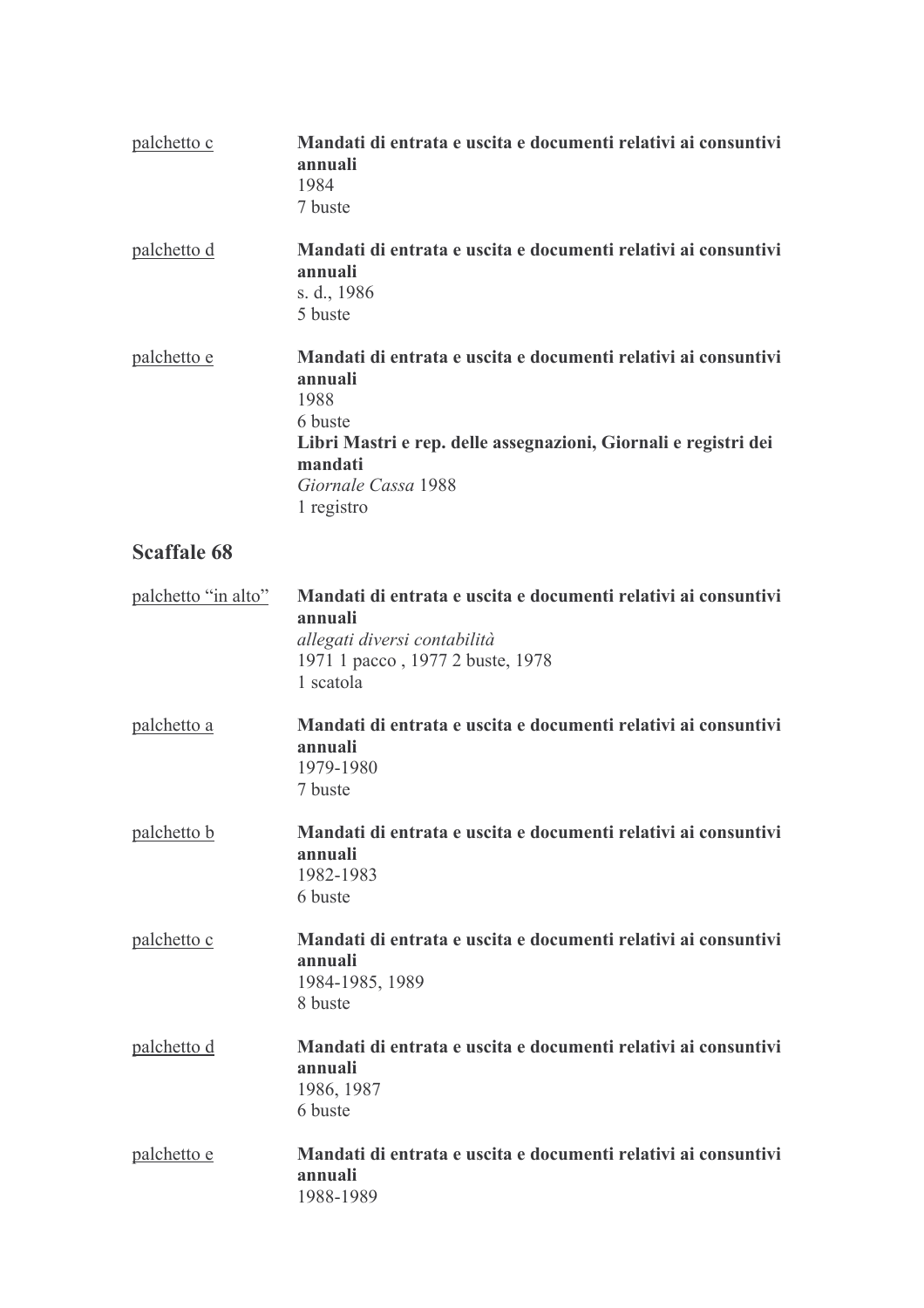#### 5 buste

## **Scaffale 69**

| palchetto "in alto" | f) Sanità ed Igiene                                                                                        |  |
|---------------------|------------------------------------------------------------------------------------------------------------|--|
|                     | Atti sanitari Ticket 1989, 1990-1991                                                                       |  |
|                     | 1 fascicolo, 1 pacco                                                                                       |  |
|                     | m) Affari di Pubblica Istruzione<br>buste contenenti fascicoli vari documenti. relativi a scuola 1985-1986 |  |
|                     | 1 scatola                                                                                                  |  |
|                     | p) Stato civile, censimenti, statistica, anagrafe                                                          |  |
|                     | Certificati medici di morte 1986                                                                           |  |
|                     | 1 scatola                                                                                                  |  |
|                     | g) Affari finanziari                                                                                       |  |
|                     | Atti relativi a imposte e tasse?Liquidazioni tributi                                                       |  |
|                     | 1965                                                                                                       |  |
|                     | 1 fasc.                                                                                                    |  |
| palchetto a         | Mandati di entrata e uscita e documenti relativi ai consuntivi<br>annuali                                  |  |
|                     | 1980                                                                                                       |  |
|                     | 6 buste                                                                                                    |  |
| palchetto b         | Mandati di entrata e uscita e documenti relativi ai consuntivi                                             |  |
|                     | annuali                                                                                                    |  |
|                     | 1983                                                                                                       |  |
|                     | 6 buste                                                                                                    |  |
| palchetto c         | Mandati di entrata e uscita e documenti relativi ai consuntivi                                             |  |
|                     | annuali<br>1985                                                                                            |  |
|                     | 6 buste                                                                                                    |  |
|                     |                                                                                                            |  |
| palchetto d         | Mandati di entrata e uscita e documenti relativi ai consuntivi                                             |  |
|                     | annuali                                                                                                    |  |
|                     | 1987                                                                                                       |  |
|                     | 7 buste                                                                                                    |  |
| palchetto e         | Mandati di entrata e uscita e documenti relativi ai consuntivi                                             |  |
|                     | annuali                                                                                                    |  |
|                     | 1989                                                                                                       |  |
|                     | 6 buste                                                                                                    |  |
| <b>Scaffale 70</b>  |                                                                                                            |  |
|                     | palchetto "in alto" Mandati di entrata e uscita e documenti relativi ai consuntivi                         |  |

scita e documenti relativi ai con annuali allegati diversi contabilità<br>1972 2 pacchi , 1977 2 scatole, 1978 1 foglio sciolto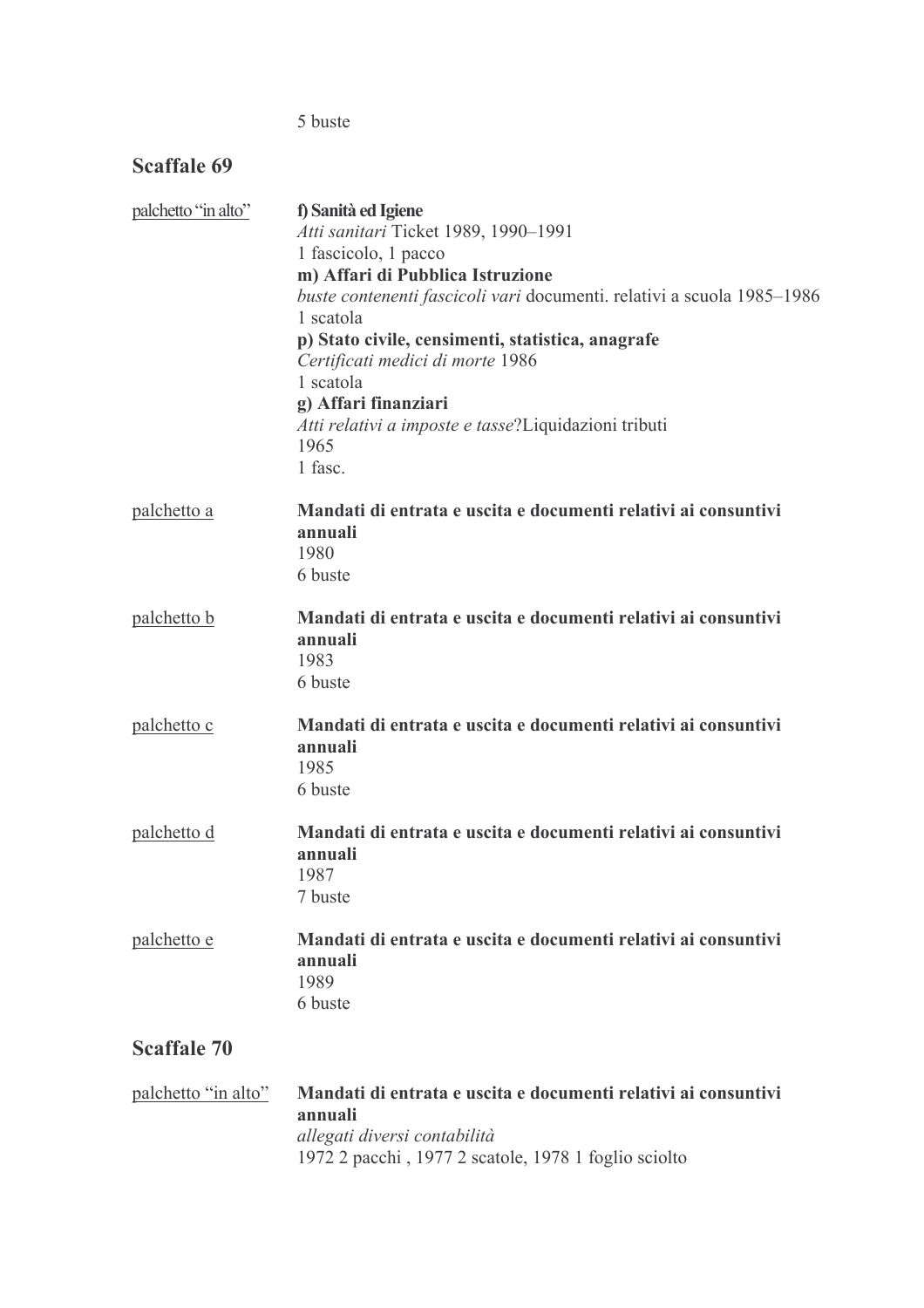| <u>palchetto a</u> | Mandati di entrata e uscita e documenti relativi ai consuntivi<br>annuali<br>1981<br>6 buste<br><b>Miscellanea</b><br>Bollettari<br>1981<br>1 registro                                                                                                         |
|--------------------|----------------------------------------------------------------------------------------------------------------------------------------------------------------------------------------------------------------------------------------------------------------|
| palchetto b        | Mandati di entrata e uscita e documenti relativi ai consuntivi<br>annuali<br>1983<br>8 buste<br>g) Affari finanziari<br>Tesoreria Versamenti effettuati dal Tesoriere 1983<br>1 busta<br><b>Miscellanea</b><br>Elenchi leggi antimafia<br>1984-1985<br>1 busta |
| palchetto c        | Mandati di entrata e uscita e documenti relativi ai consuntivi<br>annuali<br>1985<br>7 buste                                                                                                                                                                   |
| palchetto d        | Mandati di entrata e uscita e documenti relativi ai consuntivi<br>annuali<br>s. d, 1987<br>7 buste<br>g) Affari finanziari<br>Tesoreria 1987<br>1 busta                                                                                                        |
| <u>palchetto e</u> | Mandati di entrata e uscita e documenti relativi ai consuntivi<br>annuali<br>1989<br>6 buste<br>docc. da allegare al Conto Consuntivo<br>1989<br>1 fasc.<br>mandati di riscossione<br>1989<br>1 pacco                                                          |
| <b>Scaffale 71</b> |                                                                                                                                                                                                                                                                |

palchetto "in alto" vuoto

| palchetto a | <b>BILANCIO PREVENTIVO</b> |
|-------------|----------------------------|
|             | <b>CONTO CONSUNTIVO</b>    |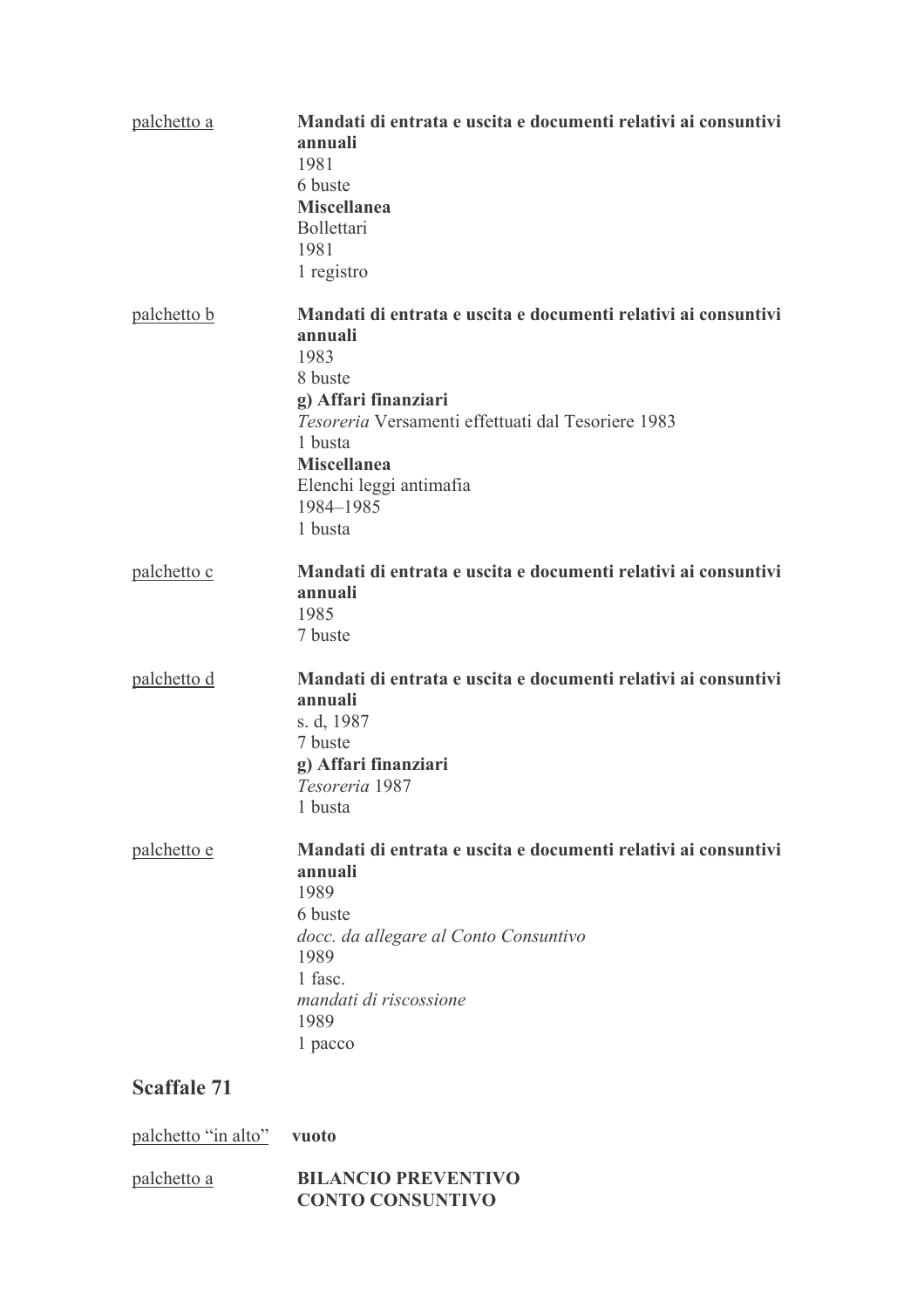1905-1958 59 registri <sup>48</sup> **STATO CIVILE E ANAGRAFE** palchetto b Registri degli atti di matrimonio 1881-1920, 1930  $39$  registri<sup>49</sup> Registri degli atti di cittadinanza 1869-1895  $29$  registri<sup>50</sup> Mandati di entrata e uscita e documenti relativi ai consuntivi palchetto c

- annuali 1991, 1993 8 buste palchetto d Mandati di entrata e uscita e documenti relativi ai consuntivi
	- annuali 1996 9 buste
	- palchetto e Mandati di entrata e uscita e documenti relativi ai consuntivi annuali 1990 5 buste

| palchetto "in alto" | I servizi elettorali, rivista<br>anni diversi<br>1 scatola<br>Lo stato civile<br>anni diversi<br>1 scatola<br>r) Pubblica sicurezza<br>O. P. G. Libretti libertà provvisoria ospedale psichiatrico 1983<br>1 scatola |
|---------------------|----------------------------------------------------------------------------------------------------------------------------------------------------------------------------------------------------------------------|
| palchetto a         | <b>BILANCIO PREVENTIVO</b><br><b>CONTO CONSUNTIVO</b><br>1884–1887 1 busta di 8 registri, 1902–1961 44 registri <sup>51</sup>                                                                                        |
| palchetto b         | <b>CENSIMENTI DELLA POPOLAZIONE</b><br>Cat. XII Censimenti: Atti 1981<br>1 busta                                                                                                                                     |

<sup>&</sup>lt;sup>48</sup> I registri non sono suddivisi in 2 serie distinte (essi risultano conservati legati tutti insieme) e non si susseguono in rigoroso ordine cronologico<br><sup>49</sup> I registri non si susseguono in rigoroso ordine cronologico<br><sup>50</sup> *Ut supra*<br><sup>51</sup> I registri non sono suddivisi in 2 serie distinte (essi risultano conservati legati tutti ins

susseguono in rigoroso ordine cronologico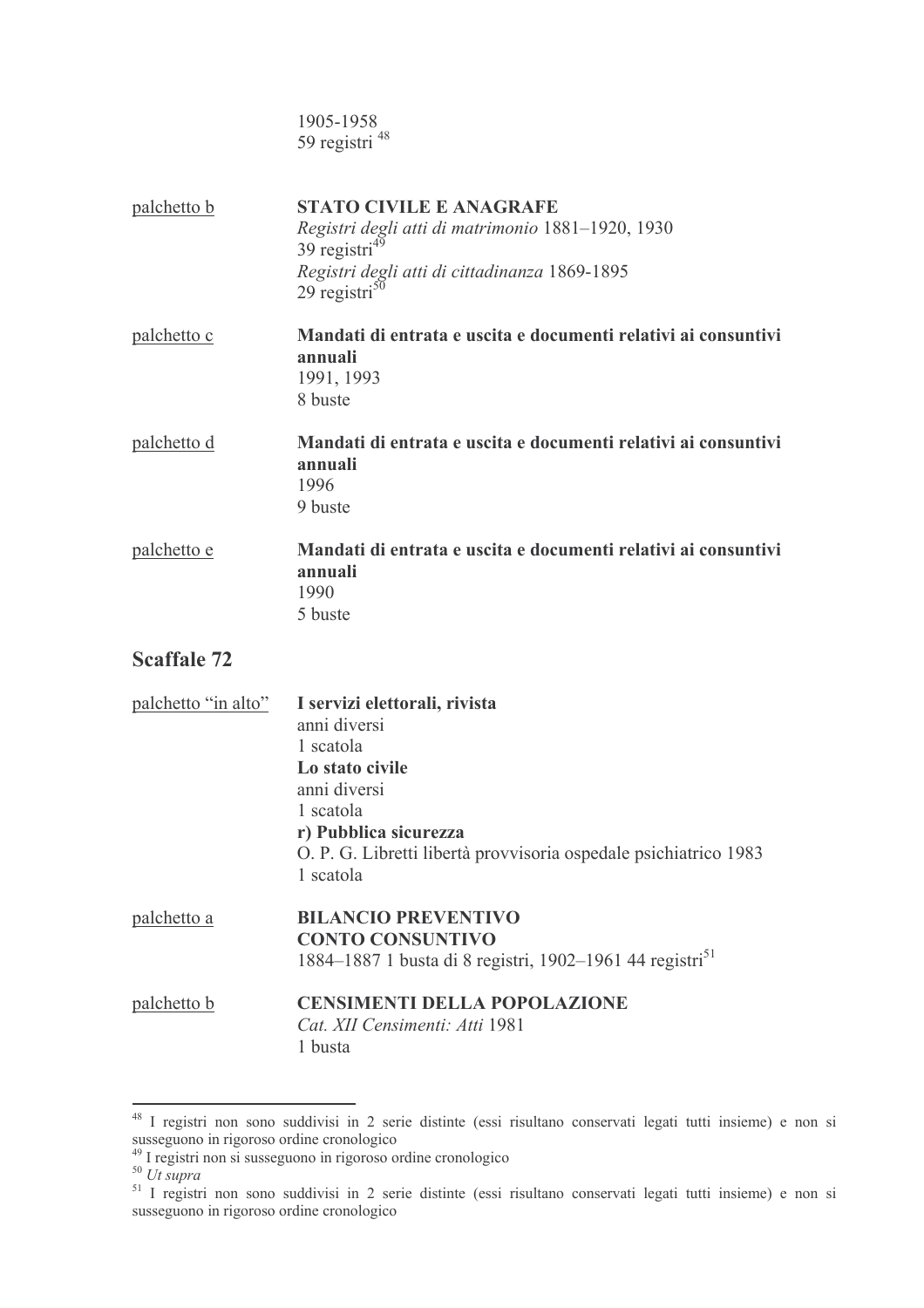|                     | Fogli di famiglia eliminati dal n. 401 al n. 799<br>1 busta<br>1981?<br><b>STATO CIVILE E ANAGRAFE</b><br>Schede individuali: femmine/1<br>1936-1951<br>1 busta                                                                                                                                                               |
|---------------------|-------------------------------------------------------------------------------------------------------------------------------------------------------------------------------------------------------------------------------------------------------------------------------------------------------------------------------|
| palchetto c         | Mandati di entrata e uscita e documenti relativi ai consuntivi<br>annuali<br>1991, 1994, 1996<br>9 buste                                                                                                                                                                                                                      |
| palchetto d         | Mandati di entrata e uscita e documenti relativi ai consuntivi<br>annuali<br>1995, 1996<br>8 buste                                                                                                                                                                                                                            |
| palchetto e         | Mandati di entrata e uscita e documenti relativi ai consuntivi<br>annuali<br>1990<br>6 buste                                                                                                                                                                                                                                  |
| <b>Scaffale 73</b>  |                                                                                                                                                                                                                                                                                                                               |
| palchetto "in alto" | r) Pubblica sicurezza<br>O. P. G. Libretti libertà provvisoria ospedale psichiatrico 1974, 1980–<br>1982, 1987, 1989-1990<br>3 scatole                                                                                                                                                                                        |
| palchetto a         | d) Assistenza, Beneficenza, Opere Pie<br>Affari generali: Spedalità 1962-1974<br>1 busta<br><b>BILANCIO PREVENTIVO</b><br><b>CONTO CONSUNTIVO</b><br>1948-1981<br>24 registri <sup>52</sup><br>Mandati di entrata e uscita e documenti relativi ai consuntivi<br>annuali<br>allegati diversi contabilità 1992-1993<br>1 busta |
| palchetto b         | <b>MOVIMENTO DELLA POPOLAZIONE</b><br>Rifacimento dell'anagrafe con l'elaboratore 1983<br>5 buste <sup>53</sup><br><b>STATO CIVILE E ANAGRAFE</b><br>Schede individuali: maschi/l<br>1936-1961                                                                                                                                |

 $\frac{52}{1}$  I registri non sono suddivisi in 2 serie distinte (essi risultano conservati legati tutti insieme) e non si susseguono in rigoroso ordine cronologico<br>
<sup>53</sup> Risulta 1 unità in più rispetto all'elenco di consiste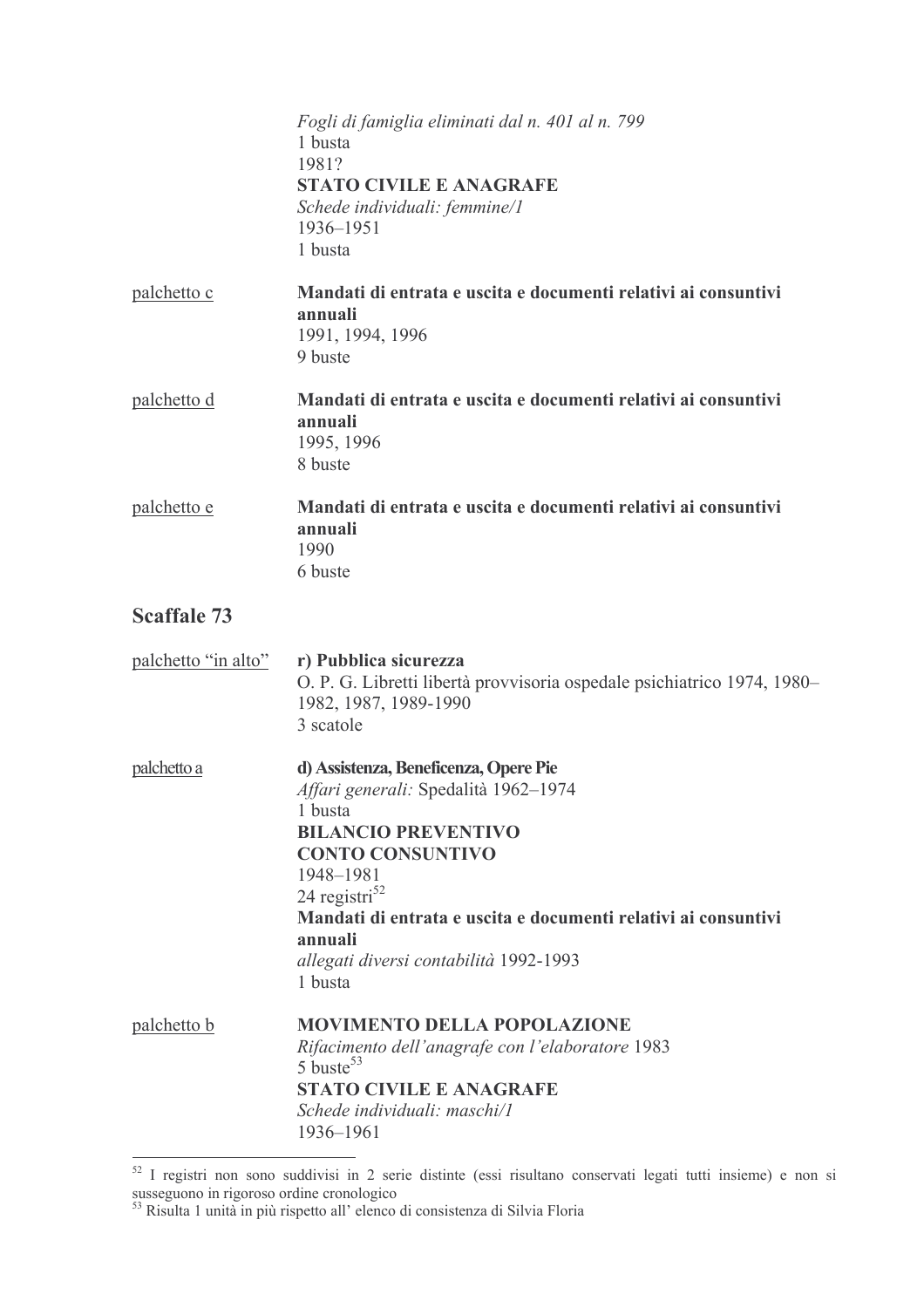1 busta

| palchetto c         | Mandati di entrata e uscita e documenti relativi ai consuntivi<br>annuali<br>1994<br>8 buste                                                                                                                                                                                                                                |
|---------------------|-----------------------------------------------------------------------------------------------------------------------------------------------------------------------------------------------------------------------------------------------------------------------------------------------------------------------------|
| palchetto d         | Mandati di entrata e uscita e documenti relativi ai consuntivi<br>annuali<br>1995, 1996<br>8 buste                                                                                                                                                                                                                          |
| palchetto e         | Mandati di entrata e uscita e documenti relativi ai consuntivi<br>annuali<br>1990, 1996<br>8 buste                                                                                                                                                                                                                          |
| <b>Scaffale 74</b>  |                                                                                                                                                                                                                                                                                                                             |
| palchetto "in alto" | r) Pubblica sicurezza?<br>O. P. G. Libretti libertà provvisoria ospedale psichiatrico s. d.<br>1 scatola<br>c) Affari di Amministrazione<br>Regolamenti e affari del personale dipendenti cartoline s. d.<br>1 scatola                                                                                                      |
| palchetto a         | <b>BILANCIO PREVENTIVO</b><br>1973, 1979–1980, 1990, 1993<br>10 registri<br><b>CONTO CONSUNTIVO</b><br>1964-1974, 1987, 1991-1992, 1994-1995<br>12 registri<br><b>VERBALI DI CHIUSURA ESERCIZIO FINANZIARIO</b><br>1965, 1973-1974, 1977<br>4 registri<br><b>REGISTRO DEI MANDATI E GIORNALI</b><br>1973-1982<br>5 registri |
| palchetto b         | <b>MOVIMENTO DELLA POPOLAZIONE</b><br>Rifacimento dell'anagrafe con l'elaboratore 1983<br>7 buste                                                                                                                                                                                                                           |
| palchetto c         | Mandati di entrata e uscita e documenti relativi ai consuntivi<br>annuali<br>1994<br>9 buste                                                                                                                                                                                                                                |
| palchetto d         | Mandati di entrata e uscita e documenti relativi ai consuntivi<br>annuali<br>1992, 1995                                                                                                                                                                                                                                     |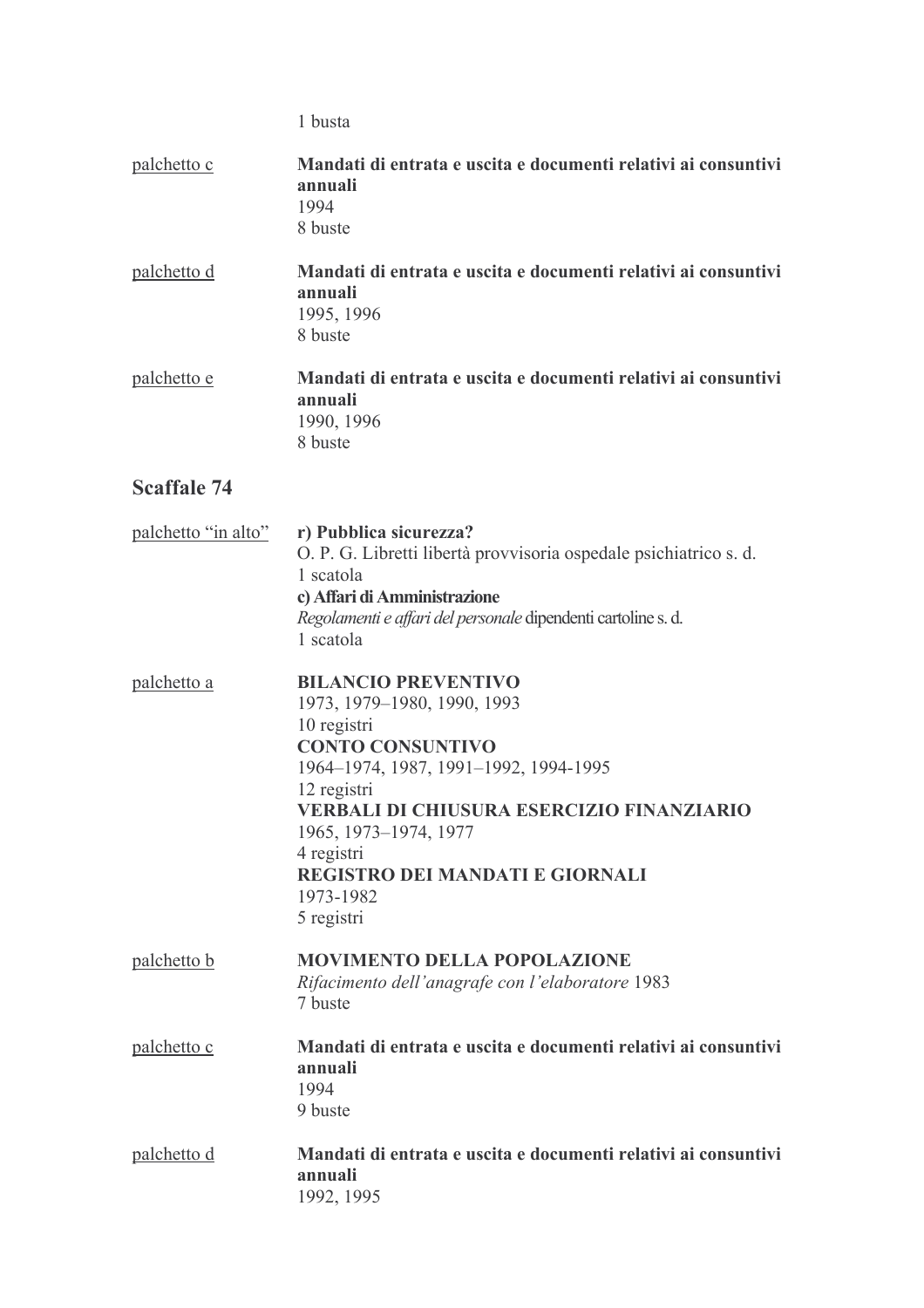8 buste

palchetto e Mandati di entrata e uscita e documenti relativi ai consuntivi annuali 1990, 1991 7 buste

## **Scaffale 75**

| palchetto "in alto" vuoto |                                                                                                                                                                                                                                                                                                                                                                                                                                                                                                      |
|---------------------------|------------------------------------------------------------------------------------------------------------------------------------------------------------------------------------------------------------------------------------------------------------------------------------------------------------------------------------------------------------------------------------------------------------------------------------------------------------------------------------------------------|
| palchetto a               | <b>BILANCIO PREVENTIVO</b><br>1966-1978<br>33 registri<br><b>CONTO CONSUNTIVO</b><br>1960–1963, 1976, 1978<br>7 registri<br><b>VERBALI DI CHIUSURA ESERCIZIO FINANZIARIO</b><br>1966-1977<br>14 registri                                                                                                                                                                                                                                                                                             |
| <u>palchetto b</u>        | <b>STATO CIVILE E ANAGRAFE</b><br>Registri della popolazione: fogli di famiglia disposti in ordine<br>progressivo $n^{\circ}$ <i>l</i> -501<br>1936-1961<br>1 registro inchiavardato<br>Registri della popolazione: fogli di famiglia disposti in ordine<br>progressivo: eliminati<br>1936-1961<br>1 registro inchiavardato<br>Registri della popolazione: fogli di famiglia contenuti nelle cartelle di<br>casa<br>1936-1961<br>9 registri inchiavardati<br>fogli di famiglia<br>s. d.<br>12 pacchi |
| palchetto c               | Mandati di entrata e uscita e documenti relativi ai consuntivi<br>annuali<br>1994<br>7 buste                                                                                                                                                                                                                                                                                                                                                                                                         |
| palchetto d               | Mandati di entrata e uscita e documenti relativi ai consuntivi<br>annuali<br>1992<br>10 buste                                                                                                                                                                                                                                                                                                                                                                                                        |
| palchetto e               | Mandati di entrata e uscita e documenti relativi ai consuntivi<br>annuali                                                                                                                                                                                                                                                                                                                                                                                                                            |

1991, 1995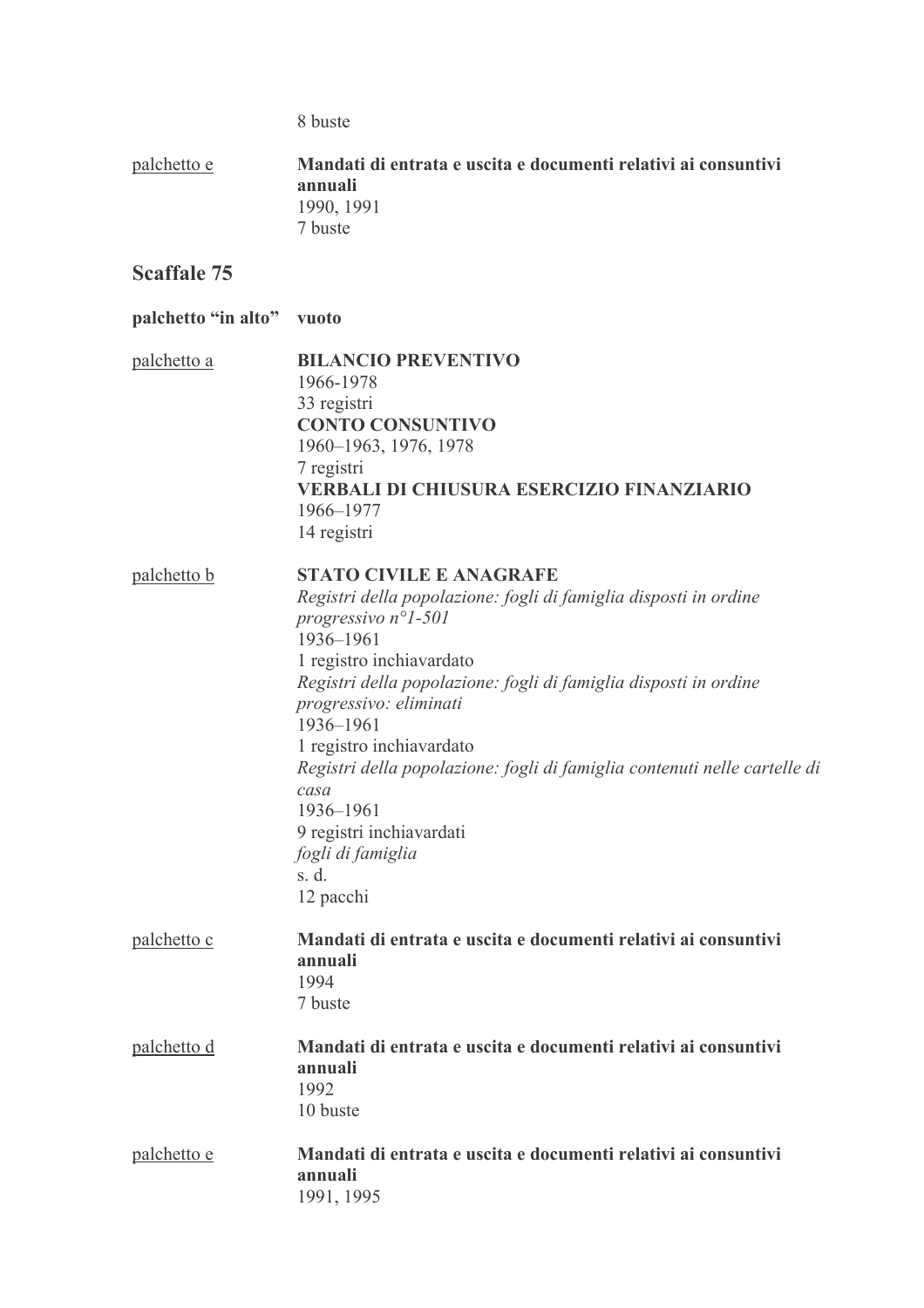## 6 buste

## Scaffale 76

| palchetto "in alto" | <b>Montelupo Informa</b><br>1988-1989                                     |
|---------------------|---------------------------------------------------------------------------|
|                     | 2 buste                                                                   |
|                     | <b>Miscellanea</b>                                                        |
|                     | Corrispondenza varia organi elettivi fine 1990 (sic)                      |
|                     | 1 busta                                                                   |
|                     | Archiviazione rassegna stampa al 31/7/1991 uff. organi elettivi           |
|                     | 1 busta                                                                   |
|                     | Documenti e studi piano commerciale uff. organi elettivi s.d.             |
|                     | 1 busta                                                                   |
|                     | Atti miscellanea segr. Organi elettivi 1987-1989                          |
|                     | 1 busta                                                                   |
|                     | fino 1990 $(sic)$<br>1 busta                                              |
|                     |                                                                           |
| <u>palchetto a</u>  | e) Polizia urbana e rurale                                                |
|                     | Affari generali 1967-1984                                                 |
|                     | 9 buste                                                                   |
| palchetto b         | <b>MOVIMENTO DELLA POPOLAZIONE</b>                                        |
|                     | Emigrazioni/Immigrazioni                                                  |
|                     | 1969 I sem.; 1969 II sem.; 1970 I sem.; 1970 II sem.; 1971 1 genn.-31     |
|                     | ago; 1971 1sett. 31 dic.; 1972 1genn. -31 ago; 1972 1sett. -31 dic.; 1990 |
|                     | 8 buste                                                                   |
| palchetto c         | c) Affari di Amministrazione                                              |
|                     | Regolamenti e affari del personale dipendenti (stipendi)1989-1992         |
|                     | 4 buste                                                                   |
| palchetto d         | c) Affari di Amministrazione                                              |
|                     | Regolamenti e affari del personale dipendenti (cedolini, cedoloni,        |
|                     | schedoni per stipendi) 1981-1983                                          |
|                     | 4 buste                                                                   |
| palchetto e         | c) Affari di Amministrazione:                                             |
|                     | Affari generali (concorsi diversi) 1974, 1977, 1979, 1980-1983, 1986,     |
|                     | 1988                                                                      |
|                     | 13 buste                                                                  |
|                     | Regolamenti e affari del personale dipendenti stipendi 1980               |
|                     | 1 busta                                                                   |
| <b>Scaffale 77</b>  |                                                                           |
|                     |                                                                           |

| palchetto "in alto" | f) Sanità ed Igiene     |
|---------------------|-------------------------|
|                     | <i>esumazioni</i> s. d. |
|                     | 1 scatola               |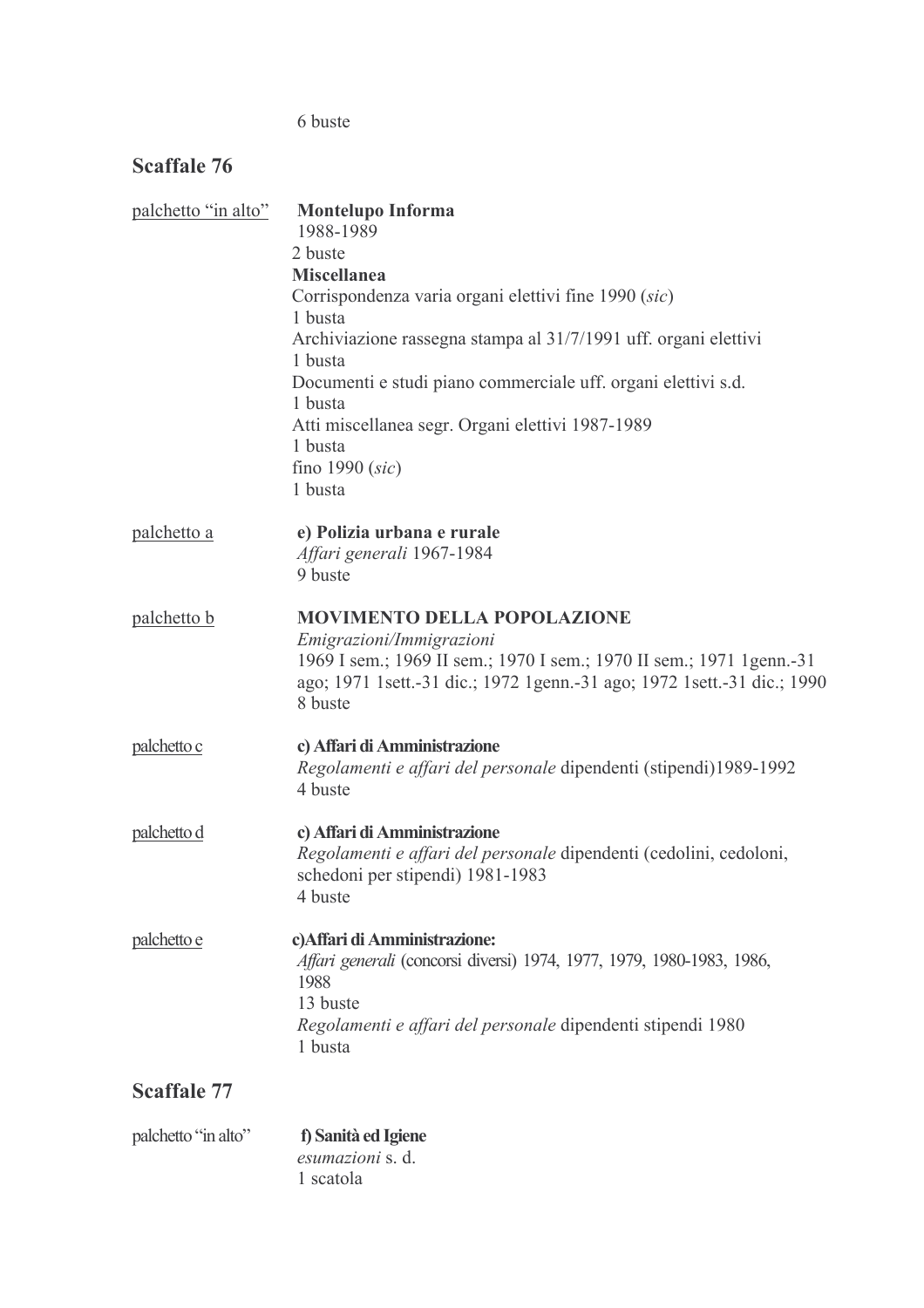|                     | <b>Miscellanea</b><br>ricevute varie s. d, n. 22206 varie s.d.<br>2 scatole                                                                                                                                                                                                                                                                                                                                                             |
|---------------------|-----------------------------------------------------------------------------------------------------------------------------------------------------------------------------------------------------------------------------------------------------------------------------------------------------------------------------------------------------------------------------------------------------------------------------------------|
| palchetto a         | m) Affari di Pubblica Istruzione<br>buste contenenti fascicoli vari 1982-1985<br>2 buste<br>o) Agricoltura, Industria e Commercio<br>Carteggio generale 1985<br>3 buste<br><b>Miscellanea</b><br>ex ENAOILI s.d.<br>2 buste                                                                                                                                                                                                             |
| palchetto b         | <b>MOVIMENTO DELLA POPOLAZIONE</b><br>Emigrazioni/Immigrazioni<br>1973 I sem.; 1973 II sem.; 1979; 1980; 1981<br>7 buste                                                                                                                                                                                                                                                                                                                |
| palchetto c         | c) Affari di Amministrazione<br>Regolamenti e affari del personale 1978<br>1 busta<br>g) Affari finanziari?<br>Atti finanziari diversi 1980-1984, 1981-1985<br>2 buste<br>Imposte e tasse comunali<br>Buste contenenti i Ruoli delle Imposte Comunali 1982-1987<br>2 buste<br><b>Miscellanea</b><br>atti dell'ufficio di Fabio Casini 1983-1985, 1987, antimafia 1983-1989,<br>varie s.d., verbali verifiche cassa 1947-1980<br>6 buste |
| palchetto d         | c) Affari di Amministrazione<br>Affari generali (concorsi diversi) 1992<br>1 busta<br>Regolamenti e affari del personale dipendenti cedolini, cedoloni,<br>schedoni per stipendi 1984, 1986-1987,<br>4 buste                                                                                                                                                                                                                            |
| palchetto e         | c) Affari di Amministrazione<br>Affari generali (concorsi diversi) s. d., 1981, 1985, 1987-1989<br>7 buste                                                                                                                                                                                                                                                                                                                              |
| <b>Scaffale 78</b>  |                                                                                                                                                                                                                                                                                                                                                                                                                                         |
| palchetto "in alto" | f) Sanità ed Igiene<br>cimiteri s. d., 1976-1983<br>4 buste<br>r) Pubblica sicurezza<br>Libertà vigilata da O.P.G. 1989-1991                                                                                                                                                                                                                                                                                                            |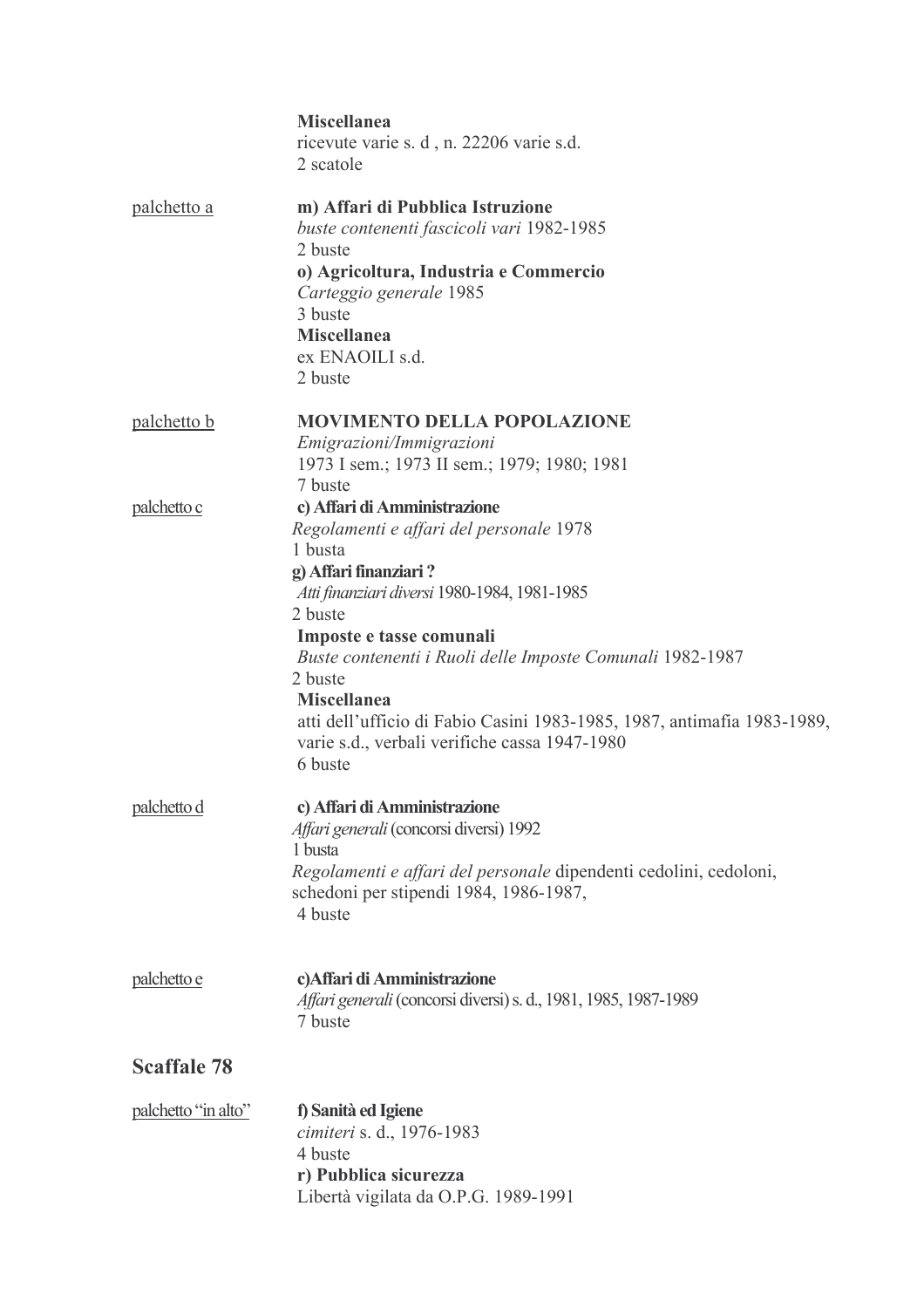2 scatole

| palchetto a        | d) Assistenza, Beneficenza, Opere Pie<br>Affari generali assistenza terremoto in Irpinia 1980-1981<br>o) Agricoltura, Industria e Commercio<br>Carteggio generale 1976-1980, 1984, 1986-1989<br>5 buste<br><b>ASSOCIAZIONE INTERCOMUNALE</b><br>Materiale per l'Assemblea<br>1988<br>1 busta<br>Imposte e tasse comunali<br>Buste contenenti i Ruoli delle Imposte Comunali s. d.<br>1 busta<br><b>Miscellanea</b><br>Zona artigianale 1975-76<br>1 busta |
|--------------------|-----------------------------------------------------------------------------------------------------------------------------------------------------------------------------------------------------------------------------------------------------------------------------------------------------------------------------------------------------------------------------------------------------------------------------------------------------------|
| palchetto b        | <b>MOVIMENTO DELLA POPOLAZIONE</b><br>Emigrazioni/Immigrazioni<br>1982 I sem.; 1982 II sem.; 1983 I sem.; 1983 Iisem.; 1984 I sem.; 1984<br>II sem.; 1985<br>8 buste                                                                                                                                                                                                                                                                                      |
| palchetto c        | s) Buste degli affari delle seguenti categorie<br>Catt. Diverse 1982<br>1 busta<br>Imposte e tasse comunali<br>Buste contenenti i Ruoli delle Imposte Comunali 1977-1983<br>3 buste<br><b>Miscellanea</b><br>atti ufficio Fabio Casini 1986, atti ufficio tributi 1977-1982, atti albo<br>pretorio 1982-1983<br>4 buste                                                                                                                                   |
| palchetto d        | c) Affari di Amministrazione<br>Affari generali (concorsi diversi) 1984–1985, 1990<br>4 buste<br>m) Affari di Pubblica Istruzione<br>buste contenenti fascicoli vari 1979-1980, 1982-1985<br>4 buste                                                                                                                                                                                                                                                      |
| palchetto e        | c) Affari di Amministrazione<br>Affari generali (concorsi diversi) 1966, 1969, 1976, 1978, 1982, 1986,<br>1989<br>11 buste                                                                                                                                                                                                                                                                                                                                |
| <b>Scaffale 79</b> |                                                                                                                                                                                                                                                                                                                                                                                                                                                           |
|                    |                                                                                                                                                                                                                                                                                                                                                                                                                                                           |

| palchetto "in alto" | <b>Miscellanea</b> |
|---------------------|--------------------|
|                     | fotografie diverse |
|                     | 1 pacco            |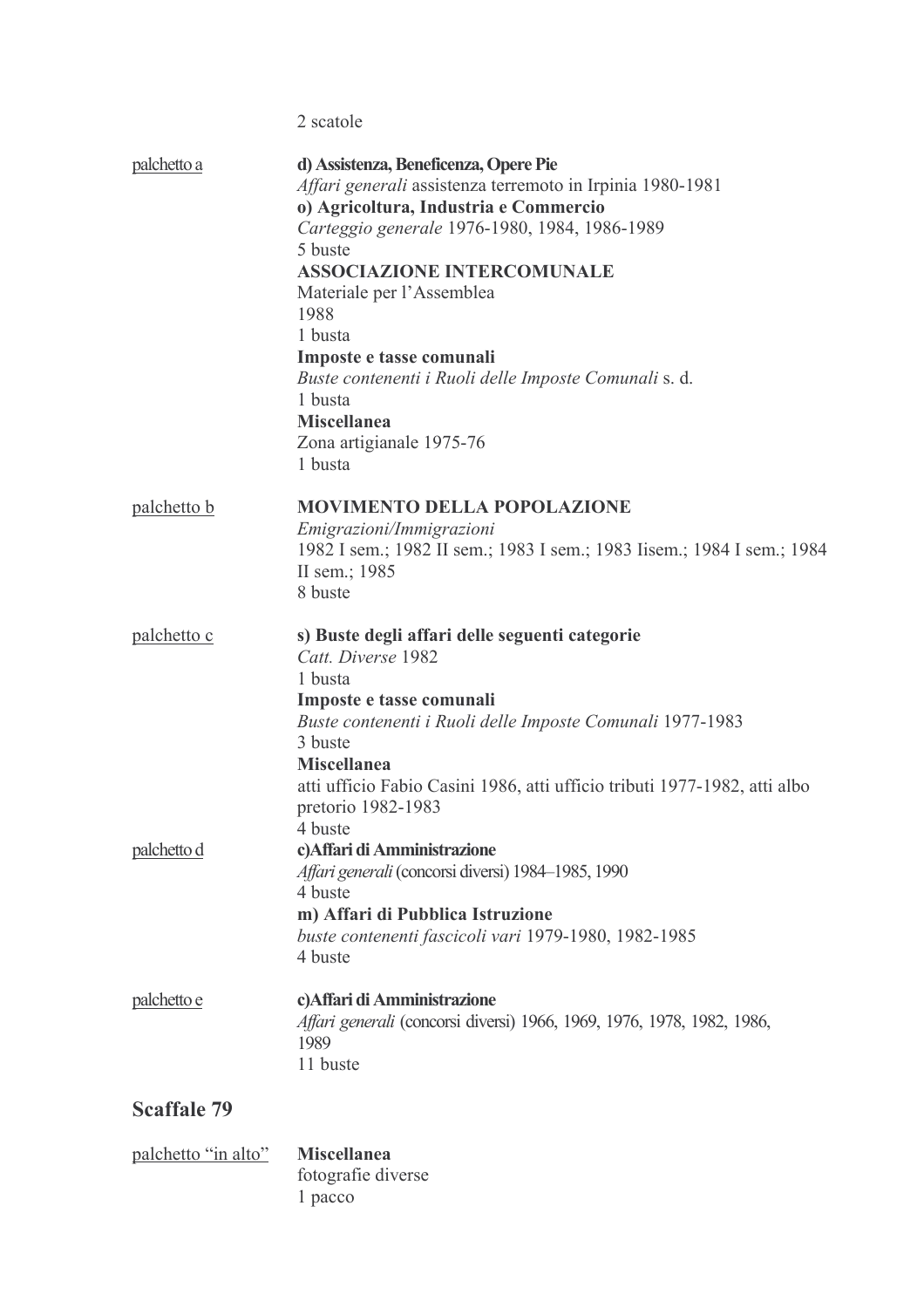| palchetto a:        | c) Affari di Amministrazione<br>Previdenza sociale 1950-1962<br>1 busta<br>s) Buste degli affari delle seguenti categorie<br>Catt. I-III, IV-VI 1979<br>2 buste<br><b>Miscellanea</b><br>Atti 1979-1980, 1981, 1984-1986<br>3 buste                                                                                                                                                                                       |
|---------------------|---------------------------------------------------------------------------------------------------------------------------------------------------------------------------------------------------------------------------------------------------------------------------------------------------------------------------------------------------------------------------------------------------------------------------|
| palchetto b         | f) Sanità ed Igiene<br><i>atti sanitari</i> (ostetrica Muriella Irene)<br>1975-1976<br>1 busta<br>s) Buste degli affari delle seguenti categorie<br>Catt. VII-VIII 1979<br>2 buste<br><b>MOVIMENTO DELLA POPOLAZIONE</b><br>Emigrazioni/Immigrazioni<br>1986 I, 1986 II, 1987 I, 1987 II, 1988 I, 1988 II, 1989<br>7 buste<br><b>Miscellanea</b><br>Assistenza farmaceutica commercianti e artigiani 1984-1986<br>1 busta |
| palchetto c         | s) Buste degli affari delle seguenti categorie<br>Catt. I-III, IV-VI 1979<br>2 buste<br><b>Miscellanea</b><br>atti da sistemare s. d., 1982<br>3 buste                                                                                                                                                                                                                                                                    |
| palchetto d         | a) Affari di Amministrazione<br>Affari generali (concorsi diversi) s. d., 1986, 1987, 1988, 1990,<br>6 buste                                                                                                                                                                                                                                                                                                              |
| palchetto e         | a) Affari di Amministrazione<br>Affari generali (concorsi diversi) 1980, 1981, 1982, 1985, 1986, 1987,<br>1988<br>10 buste e 3 fascicoli                                                                                                                                                                                                                                                                                  |
| <b>Scaffale 80</b>  |                                                                                                                                                                                                                                                                                                                                                                                                                           |
| palchetto "in alto" | r) Pubblica sicurezza<br>Libertà vigilata O.P.G. 1986<br>1 scatola                                                                                                                                                                                                                                                                                                                                                        |
| palchetto a         | <b>Miscellanea</b><br>Atti 1982, atti archivio s.d, senza titolo 1982-1983<br>5 buste                                                                                                                                                                                                                                                                                                                                     |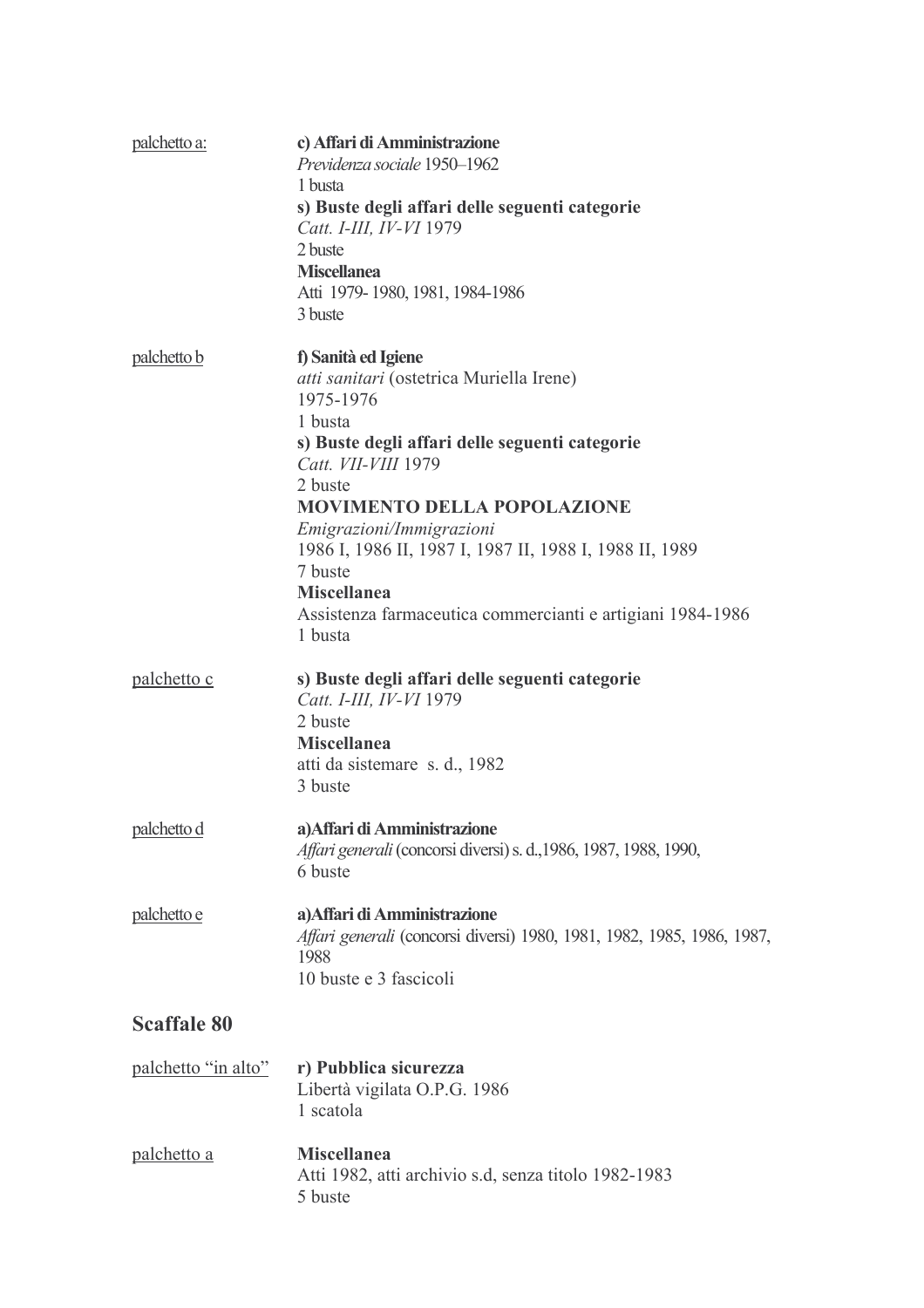| palchetto b         | m) Affari di Pubblica Istruzione<br>buste contenenti fascicoli vari: inaugurazione museo atti 1983, 1989<br>2 buste<br>o) Agricoltura, Industria, Commercio<br>Censimento generale agricoltura (III) 1982<br>1 busta<br><b>Miscellanea</b><br>segreteria organi elettivi: rassegna stampa s.d. e miscellanea 1994-1995,<br>miscellanea 1991-1994, Guerrini per archiviare anni diversi<br>4 buste                                                                                                                                                                                                                                                                       |
|---------------------|-------------------------------------------------------------------------------------------------------------------------------------------------------------------------------------------------------------------------------------------------------------------------------------------------------------------------------------------------------------------------------------------------------------------------------------------------------------------------------------------------------------------------------------------------------------------------------------------------------------------------------------------------------------------------|
| palchetto c         | o) Agricoltura, Industria e Commercio<br>Carteggio generale s. d., 1973, 1976-1977, 1982, 1984<br>6 buste<br>s) Buste degli affari delle seguenti categorie<br>Catt. VIII-IX 1973-1976, Catt. XII-XIV 1977<br>2 buste                                                                                                                                                                                                                                                                                                                                                                                                                                                   |
| palchetto d         | c) Affari di amministrazione<br>servizio elettorale s. d., 1980, 1982, 1984<br>4 fascicoli<br>d) Assistenza, Beneficenza, Opere Pie<br>Affari generali: contributi assistenziali 1982-1983, 1988-1991, soggiorni<br>estivi 1988-1992<br>3 buste<br>h) Affari di governo<br>buste degli affari di governo: atti vari referendum 1978<br>1 busta<br>m) Affari di Pubblica Istruzione<br>buste contenenti fascicoli vari s. d.<br>2 buste<br>p) Stato civile, censimenti, statistica, anagrafe o Liste elettorali?<br>Scadenziario degli elettori emigrati all'estero e cancellati da anagrafe<br>s.d.<br>1 busta<br><b>Miscellanea</b><br>ex ENAOILI 1981-1982<br>1 busta |
| palchetto e         | a) Affari di Amministrazione<br>Affari generali (concorsi diversi) 1976, 1987<br>7 buste                                                                                                                                                                                                                                                                                                                                                                                                                                                                                                                                                                                |
| <b>Scaffale 81</b>  |                                                                                                                                                                                                                                                                                                                                                                                                                                                                                                                                                                                                                                                                         |
| palchetto "in alto" | o) Agricoltura, Industria e Commercio<br>tesserini caccia 1979-1981<br>1 scatola<br><b>Miscellanea</b><br>Manutenzioni s. d.                                                                                                                                                                                                                                                                                                                                                                                                                                                                                                                                            |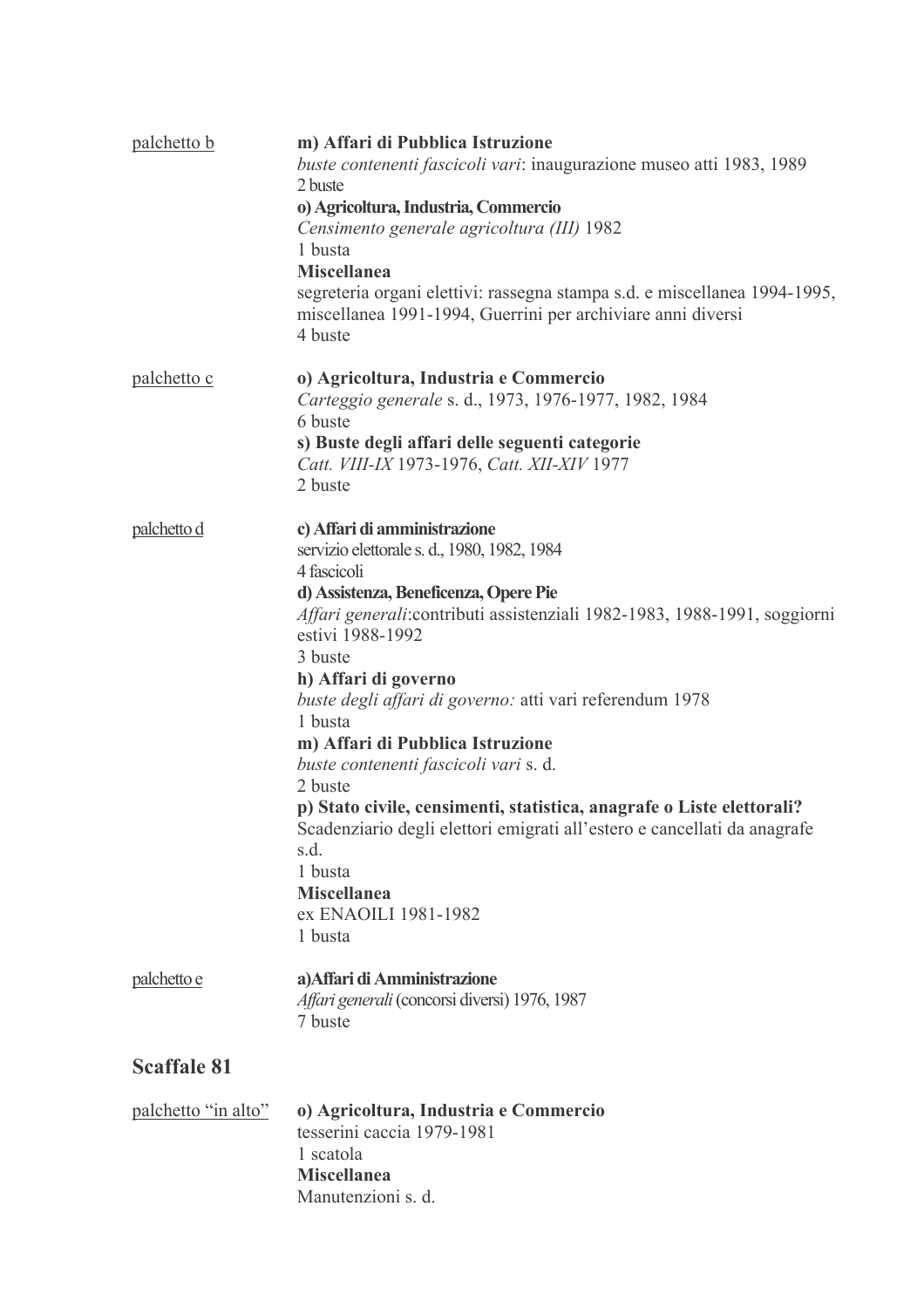|                     | 2 buste                                                                                                                                                                                                                                         |
|---------------------|-------------------------------------------------------------------------------------------------------------------------------------------------------------------------------------------------------------------------------------------------|
| palchetto a         | a) Affari di Amministrazione<br>Affari generali 1983<br>1 busta<br>s) Buste degli affari delle seguenti categorie<br>Catt. II-V, Catt. VI-IX, Catt. X-XII, Catt. XIII-XV 1983<br>4 buste<br><b>GIUDICE CONCILIATORE</b><br>1904-1916<br>1 busta |
| palchetto b         | <b>GIUDICE CONCILIATORE</b><br>s. d., 1881-1898, 1905<br>$3$ buste <sup>54</sup><br>Enciclopedia Il Conciliatore 1899-1910<br>14 volumi                                                                                                         |
| <u>palchetto c:</u> | r) Pubblica sicurezza<br>Carteggio: 1946-1947 (porto d'armi) <sup>55</sup><br>1 busta<br><b>GIUDICE CONCILIATORE</b><br>1893-1907<br>6 registri<br><b>CONSORZIO ACQUEDOTTO</b><br>s. d., 1958-1967<br>5 buste                                   |
| <u>palchetto d</u>  | <b>CONSORZIO ACQUEDOTTO</b><br>s. d., 1958-1978, 1983-1986<br>10 registri e 7 buste                                                                                                                                                             |
| <u>palchetto e</u>  | <b>CONSORZIO ACQUEDOTTO</b><br>1959-1972, 1979<br>10 buste e 1 libretto di matrici                                                                                                                                                              |
| <b>Scaffale 82</b>  |                                                                                                                                                                                                                                                 |
| palchetto "in alto" | <b>Miscellanea</b><br>s. d.<br>2 scatole                                                                                                                                                                                                        |
| palchetto a         | <b>GIUDICE CONCILIATORE</b><br>22 registri, 3 buste e 2 fascicoli <sup>56</sup><br>1866-1937, 1940, 1942, 1947<br>Enciclopedia Il Conciliatore 1893-1897<br>5 volumi                                                                            |

Le unità archivistiche non sono conservate in rigoroso ordine cronologico.<br>  $55$  La busta non risulta collocata più su questo palchetto.<br>  $56$  Le unità archivistiche non sono conservate in rigoroso ordine cronologico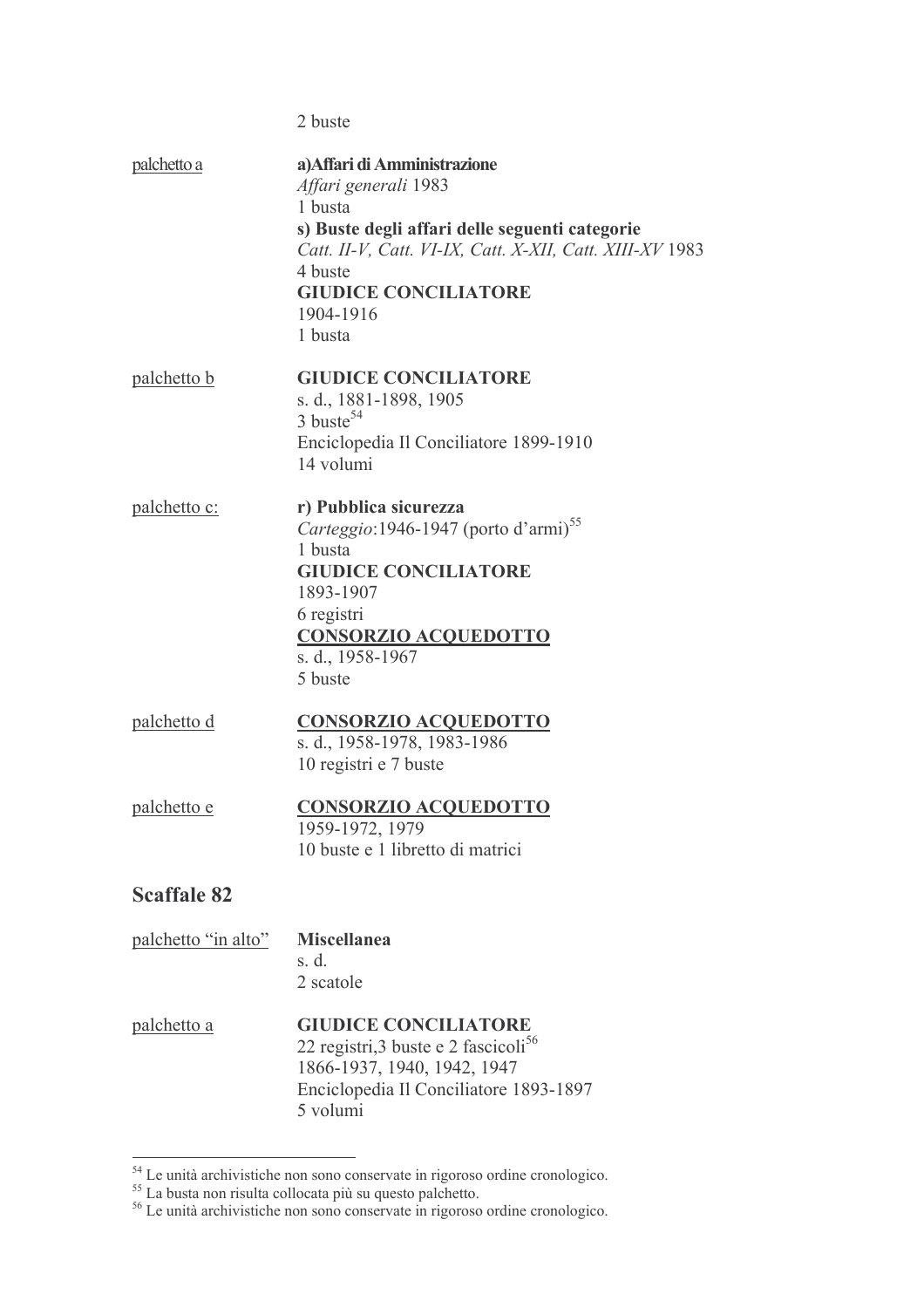| palchetto b         | i) Affari di Grazia, Giustizia e Culto<br>buste degli affari generali: elenchi giudici popolari 1985<br>1 busta<br><b>GIUDICE CONCILIATORE</b><br>s. d., 1923-1926, 1932-1939, 1979<br>$3 \text{ burste}^{57}$<br><b>MESSO COMUNALE</b><br>Atti 1982-1986<br>2 buste<br><b>Bollettino ufficiale</b> dal n. 27 1983<br>1 busta |
|---------------------|-------------------------------------------------------------------------------------------------------------------------------------------------------------------------------------------------------------------------------------------------------------------------------------------------------------------------------|
| palchetto c         | <b>GIUDICE CONCILIATORE</b><br>1866-1869, 1875-1896, 1902-1910, 1913-1914, 1918-1926, 1938,<br>1940-1942, 1957, 1966-1969, 1972-1973, 1980, 1985, 1991<br>36 registri e 2 buste <sup>58</sup>                                                                                                                                 |
| palchetto d         | o) Agricoltura, Industria e Commercio<br>Miscellanea s.d.<br>1 busta<br><b>MESSO COMUNALE</b><br>1940-1943, 1965-1975<br>4 registri<br>Dichiarazione redditi Comune/Consorzio<br>1981-1987<br>6 buste                                                                                                                         |
| palchetto e         | <b>CONSORZIO VETERINARIO</b><br>s. d., 1976-1979<br>5 registri e 4 buste                                                                                                                                                                                                                                                      |
| <b>Scaffale 83</b>  |                                                                                                                                                                                                                                                                                                                               |
| palchetto "in alto" | g) Affari finanziari<br>Tesoreria Bollettari tesoreria s. d.<br>1 scatola<br>f) Sanità ed Igiene<br>Atti sanitari Esenzioni [sanitarie?] s. d.<br>1 scatola                                                                                                                                                                   |
| palchetto a         | d) Assistenza, Beneficenza, Opere Pie<br>Affari generali: soggiorno anziani 1986-1987<br>1 busta<br>m) Affari di Pubblica Istruzione<br>buste contenenti fascicoli vari 1979-1984<br>3 buste<br><b>Miscellanea</b>                                                                                                            |

 $rac{57}{100}$  Le unità archivistiche non sono conservate in rigoroso ordine cronologico.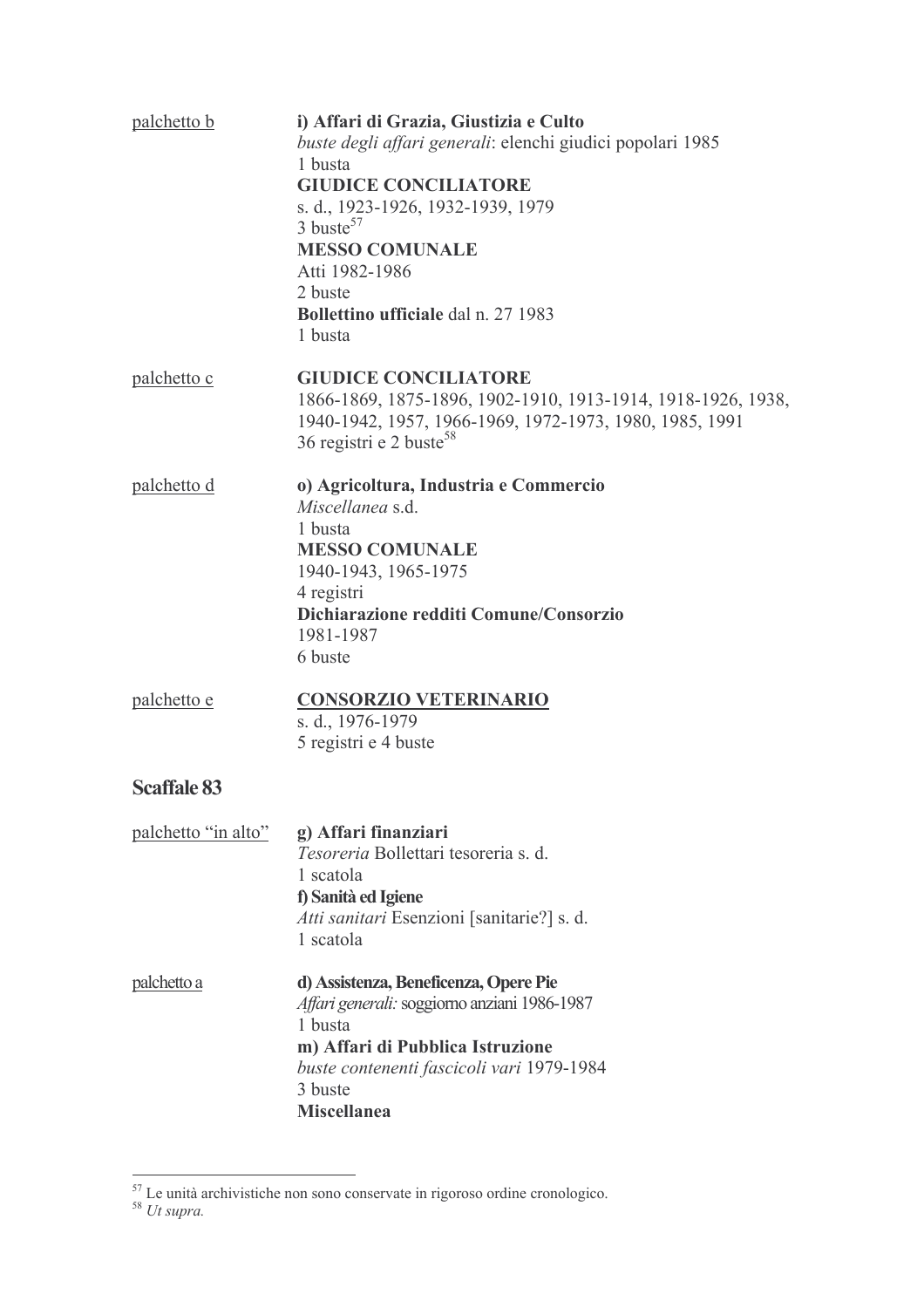|                     | Palio 1990-1993, Cinema-Teatro bilanci 1982-1989, contributi L. R.<br>53/81 1987-1989<br>3 buste                                                                                                                                                                                                                                                                                                                                                                                                                                                                                                                                                                                                                                                                         |
|---------------------|--------------------------------------------------------------------------------------------------------------------------------------------------------------------------------------------------------------------------------------------------------------------------------------------------------------------------------------------------------------------------------------------------------------------------------------------------------------------------------------------------------------------------------------------------------------------------------------------------------------------------------------------------------------------------------------------------------------------------------------------------------------------------|
| palchetto b         | n) Lavori Pubblici<br>buste contenenti fascicoli vari s. d., 2001<br>5 buste                                                                                                                                                                                                                                                                                                                                                                                                                                                                                                                                                                                                                                                                                             |
| <u>palchetto c</u>  | n) Lavori Pubblici<br>buste contenenti fascicoli vari s. d.<br>7 buste                                                                                                                                                                                                                                                                                                                                                                                                                                                                                                                                                                                                                                                                                                   |
| <u>palchetto d:</u> | d) Assistenza, Beneficenza, Opere Pie<br>Affari generali: Spedalità 1955<br>1 busta<br>Leggi e decreti<br>1862-1879<br>13 registri <sup>59</sup><br><b>Miscellanea</b><br>Carte di identità s. d., atti 1993<br>2 buste<br><b>STATO CIVILE E ANAGRAFE</b><br>Registri delle Carte di Identità<br>1927-1929; 1930-1933; 1934; 1936-1937; 1939-1945;<br>1964-167; 1967-1975; 1975-1979; 1979-1980; 1981-1982<br>10 registri<br>Registri dichiarazioni anagrafiche<br>1958-1962<br>Registri iscrizioni anagrafiche<br>1954<br>Registri dei diritti di stato civile<br>1942-1943<br>Registri dei parti<br>1934<br>Registri del movimento della popolazione<br>1927-1935<br>Registri di stati di famiglia<br>1905, 1911, 196, 1918, 1929, 1931, 1932–1933, 1933<br>8 registri |
| palchetto e         | f) Sanità ed Igiene<br>cimiteri 1982-1983?<br>1 scatola contenete registri<br><b>STATO CIVILE E ANAGRAFE</b><br>schede di iscrizione nagrafica s.d.<br>2 scatole                                                                                                                                                                                                                                                                                                                                                                                                                                                                                                                                                                                                         |

**Scaffale 84** 

 $rac{1}{2}$ <br><sup>59</sup> Le unità archivistiche non sono conservate in rigoroso ordine cronologico.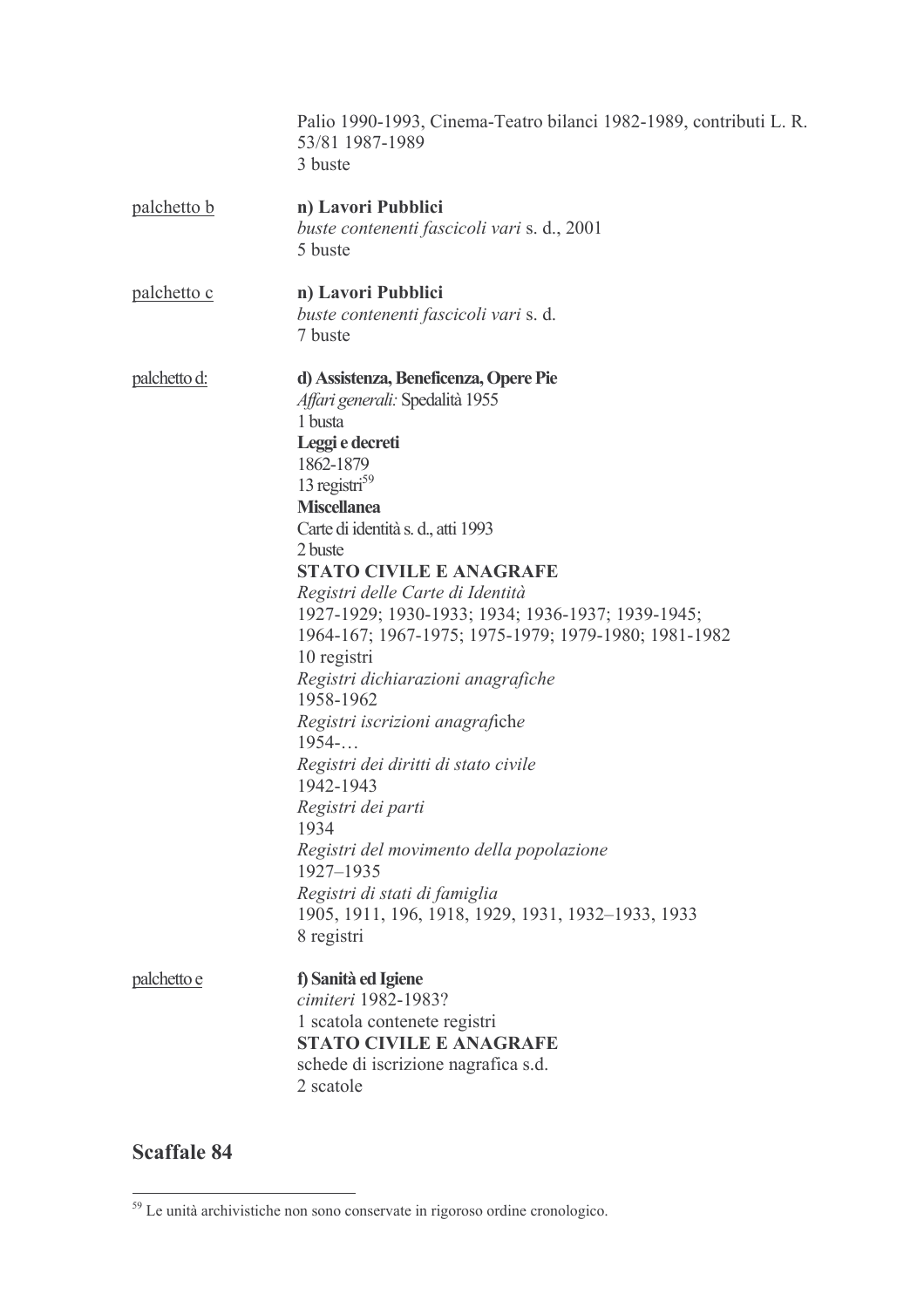| palchetto "in alto" | c) Affari di Amministrazione<br>Servizio elettorale s.d.<br>1 scatola                                                                                                                                                                                                                |
|---------------------|--------------------------------------------------------------------------------------------------------------------------------------------------------------------------------------------------------------------------------------------------------------------------------------|
| palchetto a         | m) Affari di Pubblica Istruzione<br>buste contenenti fascicoli vari 1980-1992<br>7 buste<br><b>Miscellanea</b><br>Palio 1987-1989, Cinema-Teatro bilanci 1982-1989, contributi 1986-<br>1992, L. R. 11-12-89/80 1983, 1990<br>3 buste                                                |
| palchetto b         | n) Lavori Pubblici<br>buste contenenti fascicoli vari s. d.<br>8 buste                                                                                                                                                                                                               |
| palchetto c         | n) Lavori Pubblici<br>buste contenenti fascicoli vari s. d.<br>8 buste                                                                                                                                                                                                               |
| palchetto d:        | d) Assistenza, Beneficenza, Opere Pie<br>Affari generali: Spedalità atti e notifiche 1953<br>1 busta<br>Affari generali: Spedalità a carico del Comune 1955-1956<br>1 busta                                                                                                          |
| palchetto e         | <b>STATO CIVILE E ANAGRAFE</b><br>Registri della popolazione: fogli di famiglia disposti in ordine<br>progressivo<br>1914-1921<br>1 registro inchiavardato                                                                                                                           |
| <b>Scaffale 85</b>  |                                                                                                                                                                                                                                                                                      |
| palchetto "in alto" | c) Affari di Amministrazione<br>Servizio elettorale s.d.<br>2 scatole                                                                                                                                                                                                                |
| palchetto a:        | m) Affari di Pubblica Istruzione<br>buste contenenti fascicoli vari 1986-1987, 1990-1994<br>2 buste<br><b>Miscellanea</b><br>Mathausen 1981-1995, contributi 1991-1994, L. R. 11-12-89/80 1983,<br>1990, festa della ceramica 1994-1995, spettacolo pirotecnico 1994-1995<br>6 buste |
| <u>palchetto b:</u> | m) Affari di Pubblica Istruzione<br>buste contenenti fascicoli vari s. d., 1985-1986, 1990<br>4 buste<br><b>Miscellanea</b>                                                                                                                                                          |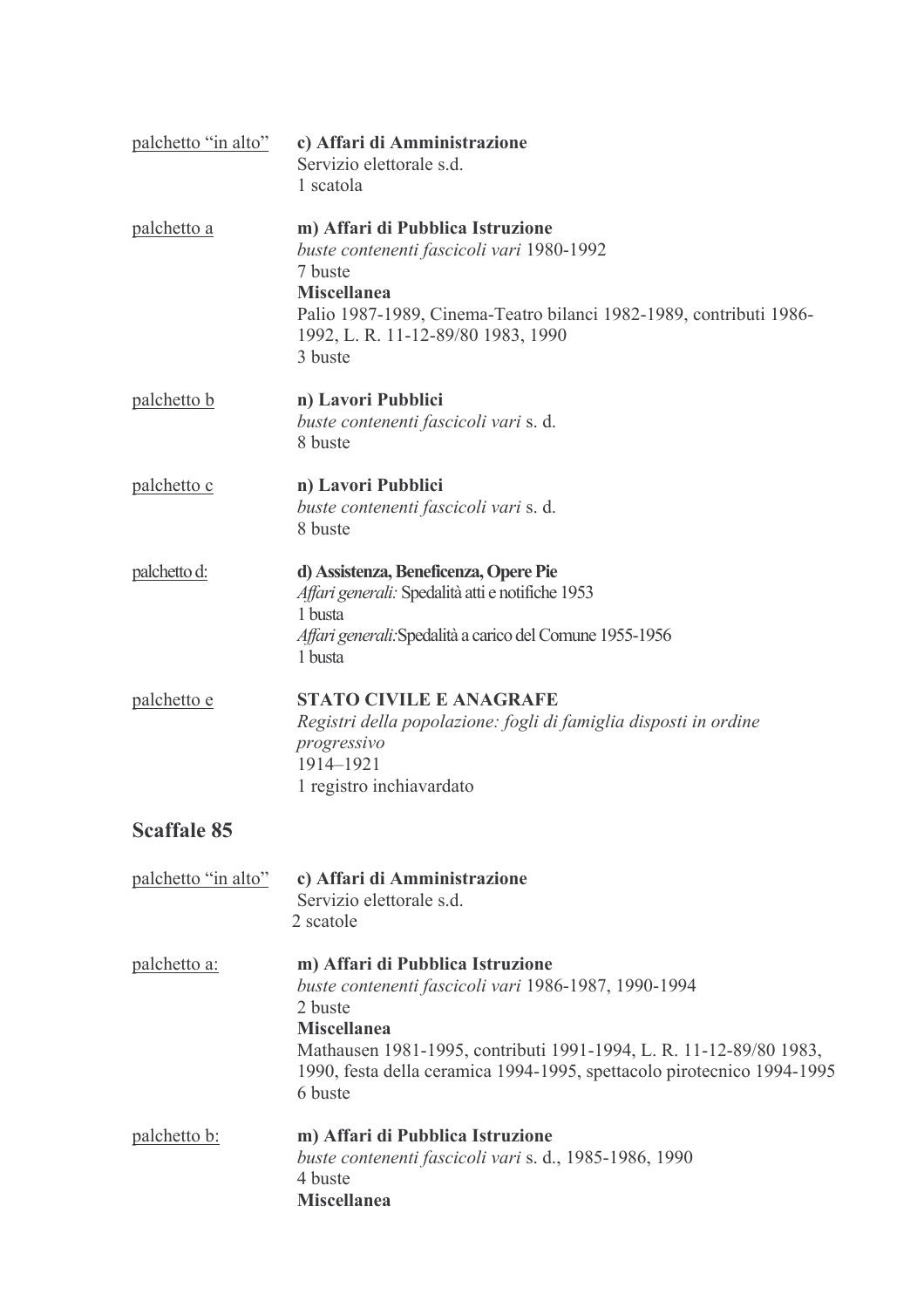|                      | Mostre 1991-1994, senza titolo 1990-1991, L. R: 53 contributi 1982-<br>1986, 1 dipinto e 1 album fotografico<br>3 buste                                                                                                                                                                                                                                                                    |
|----------------------|--------------------------------------------------------------------------------------------------------------------------------------------------------------------------------------------------------------------------------------------------------------------------------------------------------------------------------------------------------------------------------------------|
| palchetto c:         | n) Lavori Pubblici<br>buste contenenti fascicoli vari Manutenzione straordinaria strade urbane<br>ed extraurbane Ambrosiana s.d.<br>1 busta                                                                                                                                                                                                                                                |
| palchetto d:         | n) Lavori Pubblici<br>buste contenenti fascicoli vari Ampliamento cimitero Ambrosiana s.d.,<br>Manutenzioni urgenti extraurbane s.d., Ampliamento scuola materna<br>"G. Rodari" s.d., Lavori di completamento urbanizzazione zona rip.<br>Località Le Pratella s.d., P.I.P gara completamento urbanizzazione-<br>viabilità s.d., Realizzazione fabbricato cimitero S. Vito s.d.<br>6 buste |
| palchetto e:         | Liste elettorali<br>s.d.<br>7 registri                                                                                                                                                                                                                                                                                                                                                     |
| <b>Scaffale 86</b>   |                                                                                                                                                                                                                                                                                                                                                                                            |
| palchetto "in alto": | vuoto                                                                                                                                                                                                                                                                                                                                                                                      |
| palchetto a:         | Protocolli della corrispondenza 1989-1990<br>1 registro<br>Protocolli di Uffici particolari<br>Servizio elettorale<br>1975-1979<br>3 registri<br>Protocolli della corrispondenza<br>1973-1974<br>2 registri<br>Protocollo di Uffici particolari<br>ragioneria1981<br>1 registro                                                                                                            |
| palchetto b:         | vuoto                                                                                                                                                                                                                                                                                                                                                                                      |
| palchetto c          | m) Affari di Pubblica Istruzione<br>buste contenenti fascicoli vari 1979, 1985 - 1989<br>2 buste                                                                                                                                                                                                                                                                                           |
| palchetto d          | <b>CENSIMENTI DELLA POPOLAZIONE</b><br>Cat. XII Censimenti s. d., 1921<br>3 buste                                                                                                                                                                                                                                                                                                          |
| palchetto e:         | vuoto                                                                                                                                                                                                                                                                                                                                                                                      |
| <b>Scaffale 87</b>   |                                                                                                                                                                                                                                                                                                                                                                                            |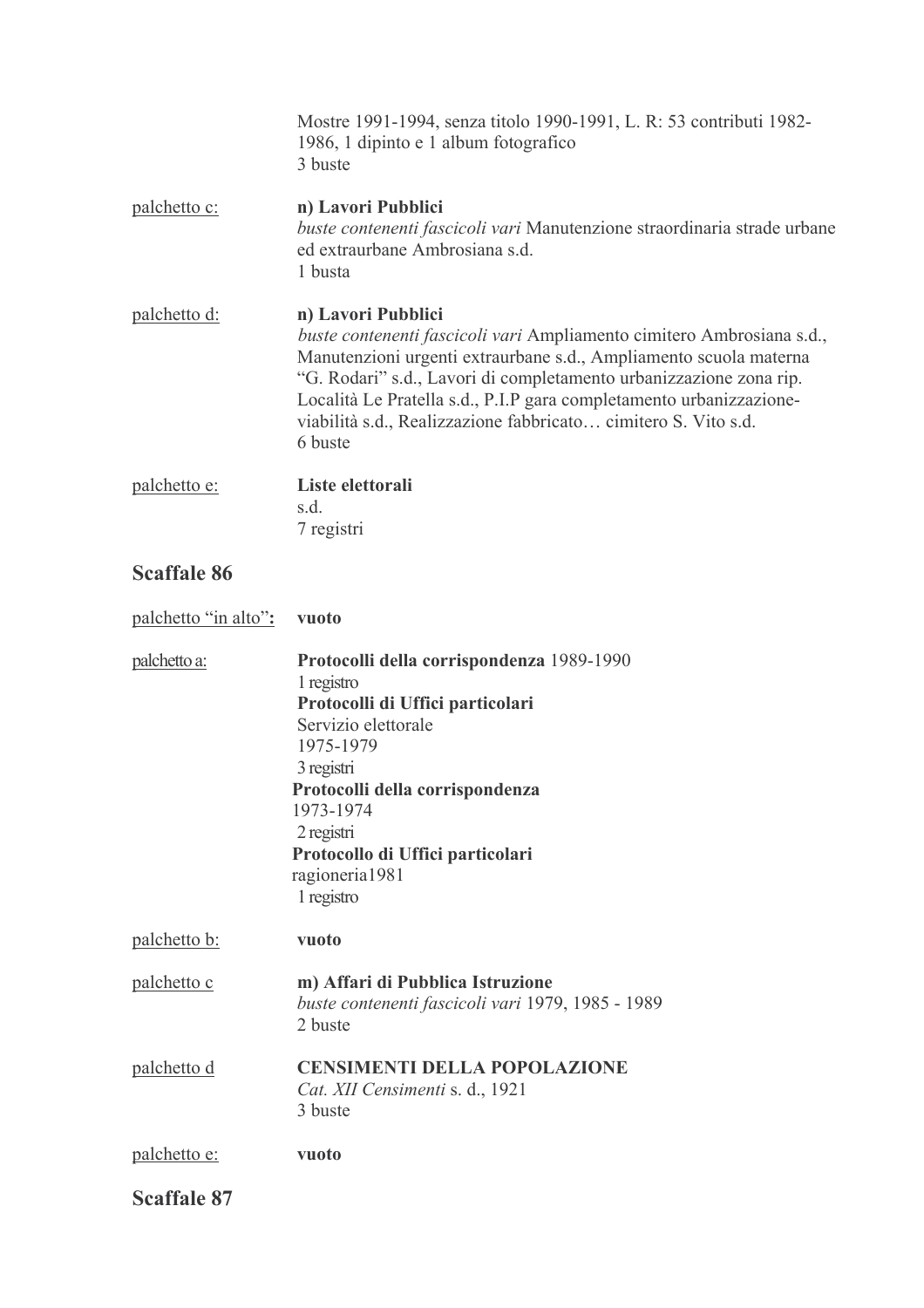| palchetto "in alto": | Protocolli della corrispondenza 1969-1970<br>6 registri  |
|----------------------|----------------------------------------------------------|
| palchetto a:         | Protocolli della corrispondenza 1970-1973<br>16 registri |
| palchetto b:         | Protocolli della corrispondenza 1974-1979<br>22 registri |
| palchetto c:         | Protocolli della corrispondenza 1979-1983<br>21 registri |
| palchetto d:         | Protocolli della corrispondenza 1983-1986<br>21 registri |
| palchetto e:         | Protocolli della corrispondenza 1987-1989<br>16 registri |

## **Scaffale 88**

| palchetto "in alto" | Protocolli della corrispondenza s. d.<br>4 registri      |  |
|---------------------|----------------------------------------------------------|--|
| palchetto a:        | Protocolli della corrispondenza 1937-1943<br>13 registri |  |
| <u>palchetto b:</u> | Protocolli della corrispondenza 1946-1953<br>18 registri |  |
| palchetto c:        | Protocolli della corrispondenza 1954-1958<br>14 registri |  |
| palchetto d:        | Protocolli della corrispondenza 1959-1964<br>21 registri |  |
| palchetto e:        | Protocolli della corrispondenza 1964-1969<br>21 registri |  |
| <b>Scaffale 89</b>  |                                                          |  |

| palchetto "in alto": | Copialettere 1866-1878                                                                                                 |
|----------------------|------------------------------------------------------------------------------------------------------------------------|
|                      | 4 registri                                                                                                             |
|                      | Protocolli di uffici particolari 1870-1953<br>(stato civile, anagrafe, leva, indici Circolari ricevute)<br>17 registri |
| palchetto a:         | Protocolli della corrispondenza 1932-1938                                                                              |